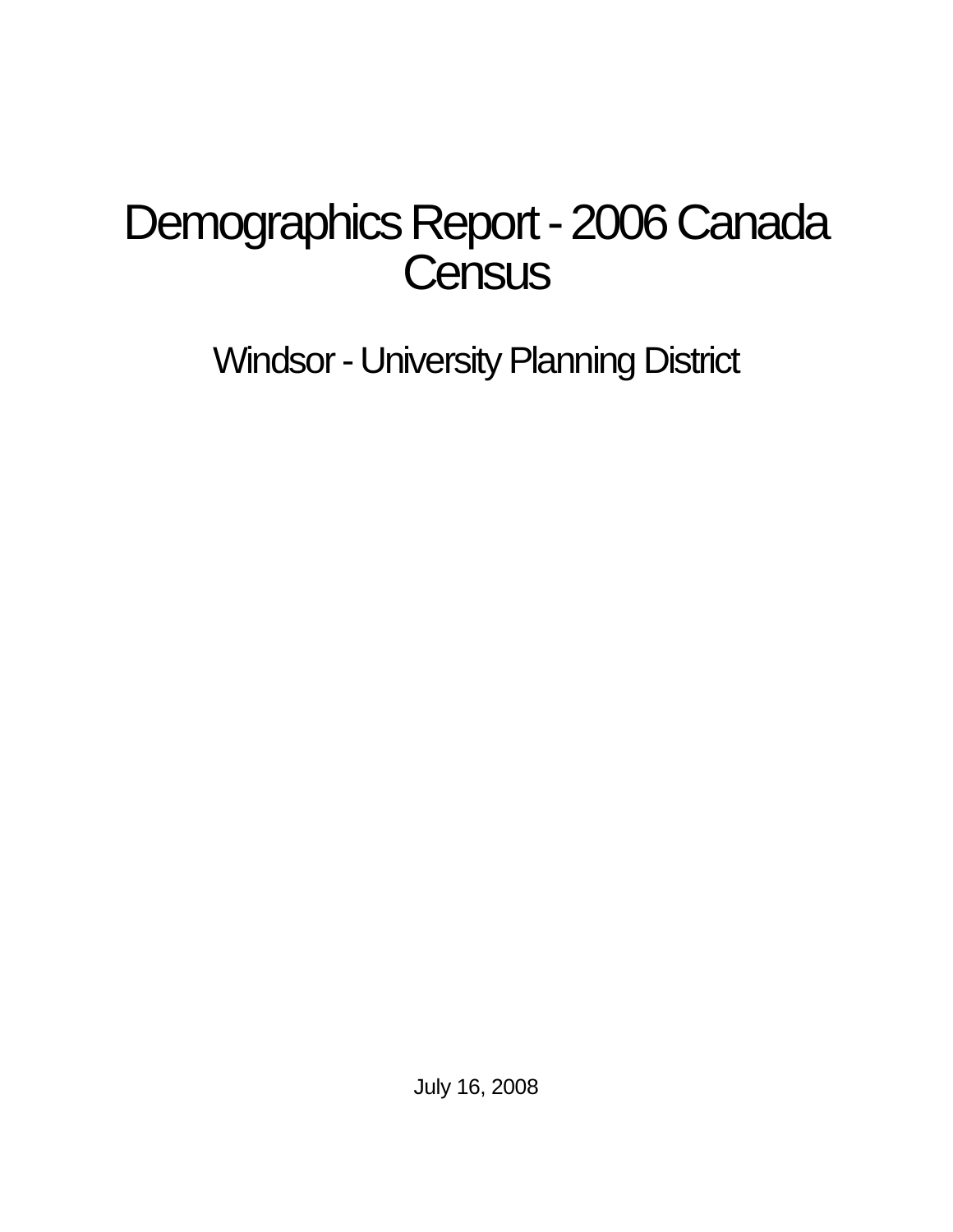## Table of Contents

| 2006 Census Population by Age and Sex Comparison 16 |  |
|-----------------------------------------------------|--|
|                                                     |  |
|                                                     |  |
|                                                     |  |
|                                                     |  |
|                                                     |  |
|                                                     |  |
|                                                     |  |
|                                                     |  |
| 2006 Census Knowledge of Non-official Language  28  |  |
|                                                     |  |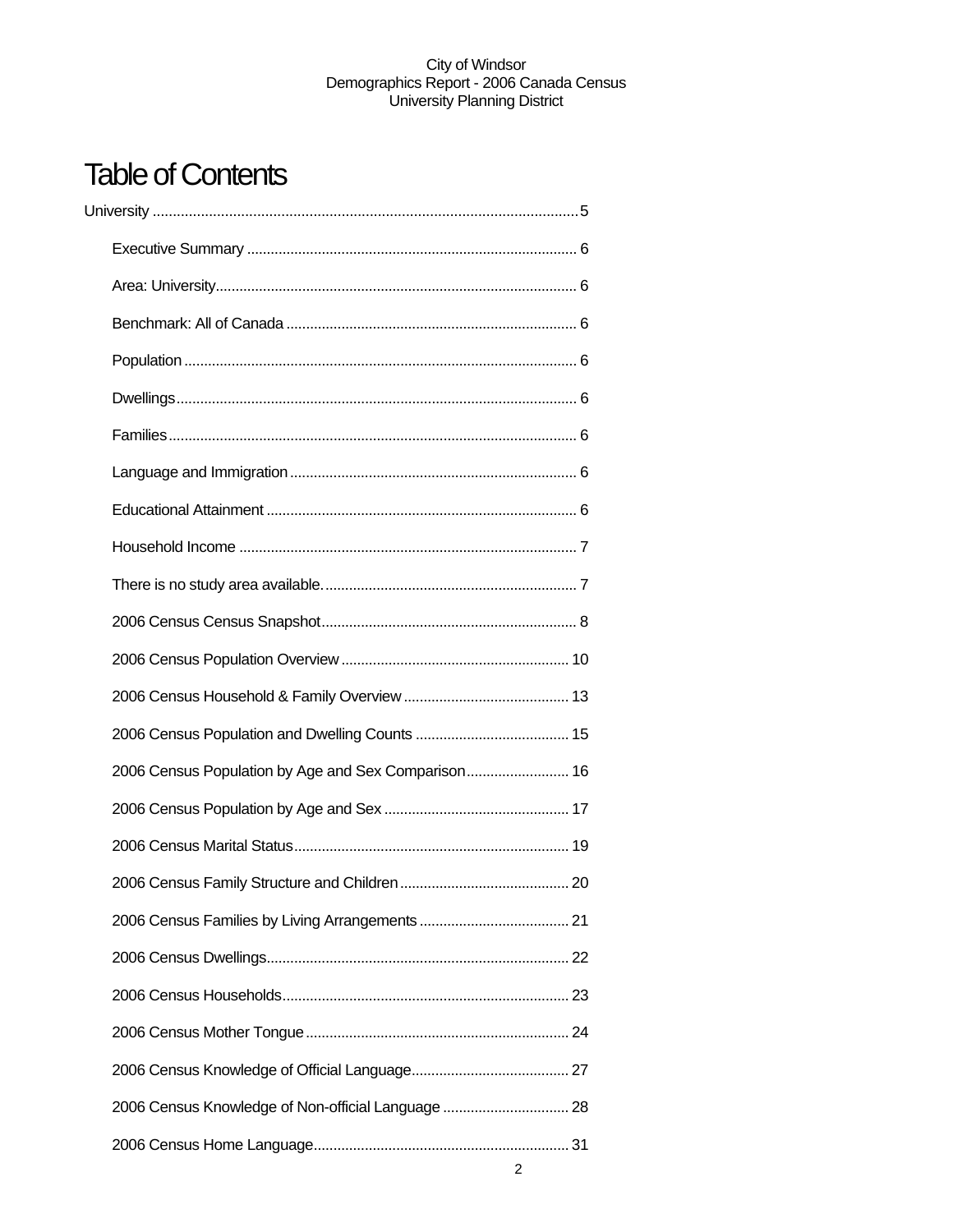| University Fiammig District                                         |    |
|---------------------------------------------------------------------|----|
|                                                                     |    |
| 2006 Census Recent Immigration and Place of Birth (2001-2006) 37    |    |
|                                                                     |    |
|                                                                     |    |
|                                                                     |    |
|                                                                     |    |
| 2006 Census Presence of Children and Labour Force by Sex Comparison | 43 |
| 2006 Census Presence of Children and Labour Force by Sex  45        |    |
| 2006 Census Labour Force by Industry and Sex Comparison 49          |    |
|                                                                     |    |
| 2006 Census Labour Force by Occupation and Sex Comparison 54        |    |
|                                                                     |    |
|                                                                     |    |
| 2006 Census Labour Force by Occupation - Female  60                 |    |
| 2006 Census Labour Force by Class of Worker and Sex Comparison. 62  |    |
| 2006 Census Labour Force by Class of Worker and Sex 63              |    |
|                                                                     |    |
|                                                                     |    |
|                                                                     |    |
|                                                                     |    |
|                                                                     |    |
|                                                                     |    |
|                                                                     |    |
|                                                                     |    |
|                                                                     |    |
|                                                                     |    |
| 2006 Census Post Secondary Education by Sex Comparison  75          |    |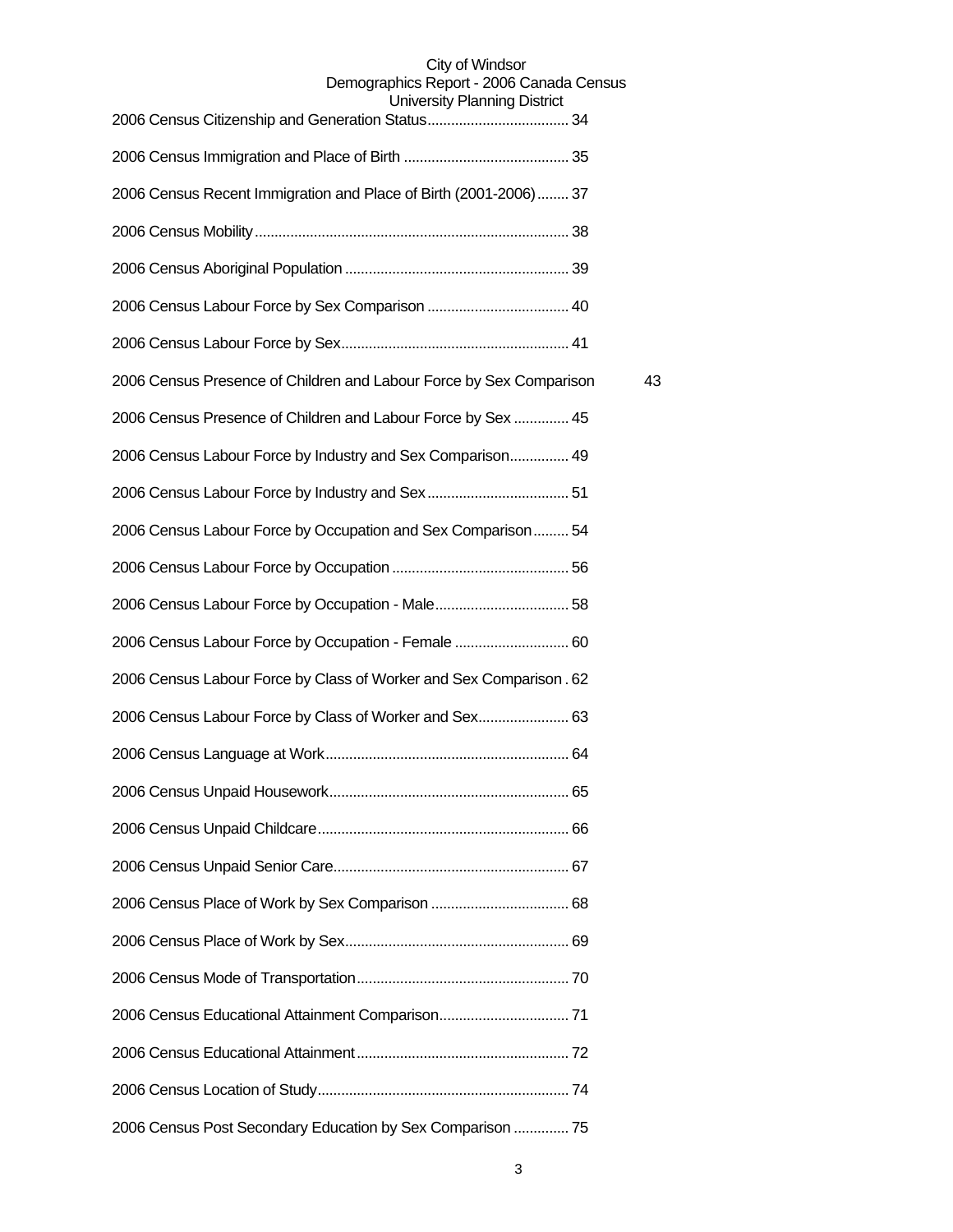| סוטטוש אוויוווויוטו ו זייטויט                                      |
|--------------------------------------------------------------------|
|                                                                    |
|                                                                    |
|                                                                    |
|                                                                    |
|                                                                    |
|                                                                    |
|                                                                    |
| 2006 Census 2005 Employment Income by Sex and Work Activity  91    |
| 2006 Census 2005 Individual Income by Sex Comparison 92            |
|                                                                    |
| 2006 Census 2005 Individual After-Tax Income by Sex 95             |
|                                                                    |
| 2006 Census 2005 Income of Non-family Persons by Sex  99           |
| 2006 Census 2005 After-Tax Income of Non-family Persons by Sex 101 |
|                                                                    |
|                                                                    |
|                                                                    |
|                                                                    |
| 2006 Census 2005 After-Tax Household Income  107                   |
|                                                                    |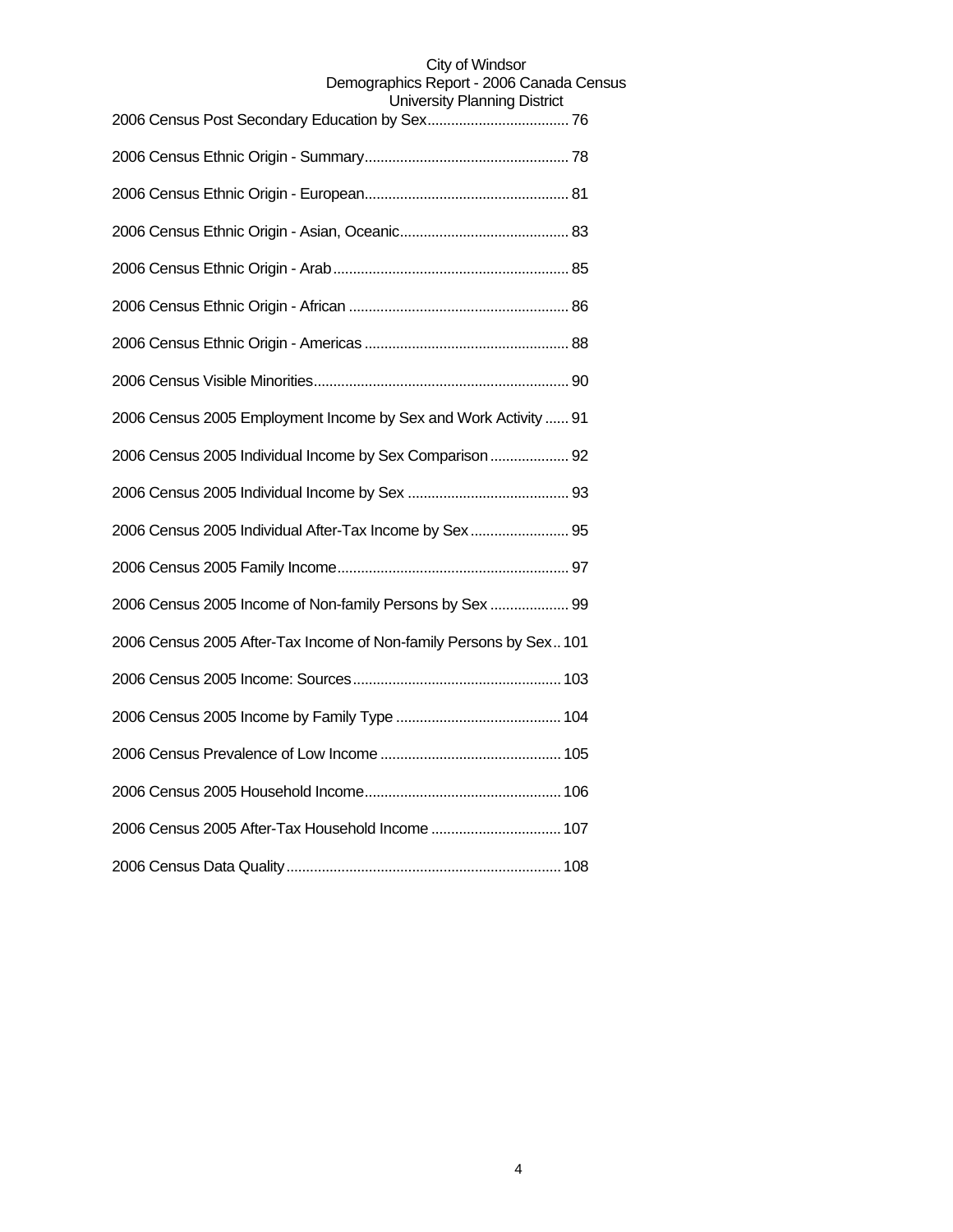**University**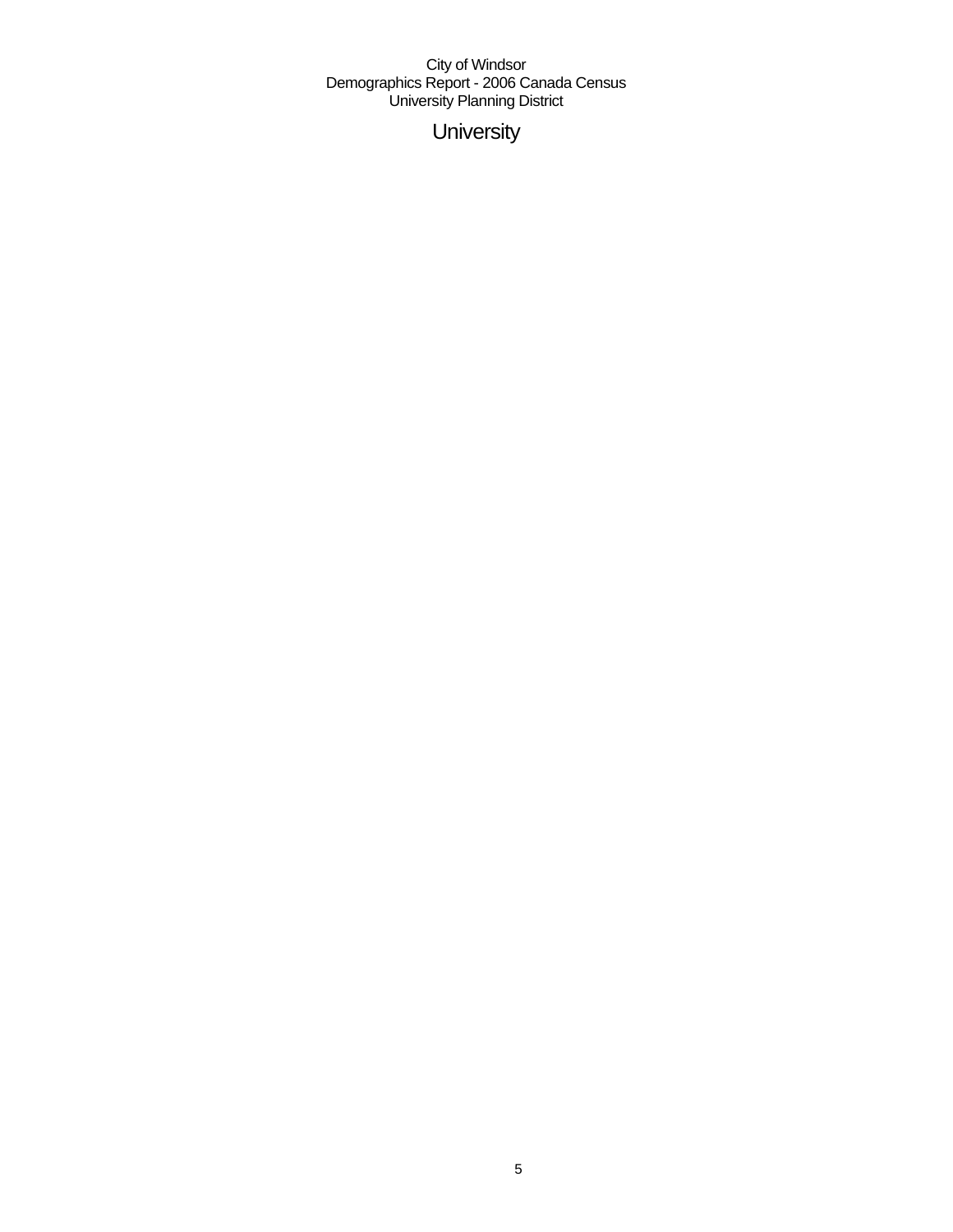### Executive Summary

#### EXECUTIVE SUMMARY

#### Area: University **Benchmark: All of Canada**

 $\overline{\mathbf{z}}$ 

 $\overline{\phantom{a}}$ 

### Population

**Dwellings** 

occupied and **55.6%** are rented.

The 2006 population in University was **12,675**.

> The average density of population was **2,501.8** per square km.

The 2006 median age for this population was The 2006 median age for this population is **34.2**. The average age is **37.8**.

The 2006 population in All of Canada for 2006 was **31,612,900**.

> The average density of population was **3.5** per square km.

**39.5**. The average age is **39.1**.

In 2006, there were **5,765** occupied dwellings, of which **41.9%** are owner-In 2006, there were **12,435,520** occupied

> Most of the dwellings are **singledetached houses** (51.0%). Dwellings in this area were mostly built **prior to 1946** (36.3%).

#### Families

Of the **2,945** families in the area, **2,065**  are married or common law couples; **1,000** of the couples have one or more children at home. There are **840**  single-parent families.

dwellings, of which **68.4%** are owneroccupied and **31.2%** are rented.

Most of the dwellings are **singledetached houses** (55.3%). Dwellings in this area were mostly built **between 1971 to 1980** (19.5%).

Of the **8,896,840** families in the area, **7,482,775** are married or common law couples; **4,061,930** of the couples have one or more children at home. There are **1,414,060** single-parent families.

Z.

Language and Immigration

For 2006, the dominant non-official home language, **Chinese**, was spoken by **540** people, followed by **Arabic**, spoken by **265** people.

The top 3 places of birth for recent immigrants were **Eastern Asia**, **Southern Asia** and **West Central Asia and the Middle East**.

Educational Attainment

The dominant non-official home language for All of Canada is **Chinese**, spoken by **790,030** people, followed by **Panjabi (Punjabi)**, spoken by **278,495** people.

The top 3 places of birth for recent immigrants were **Southern Asia**, **Eastern Asia** and **West Central Asia and the Middle East**.

Z.



 $\overline{\phantom{a}}$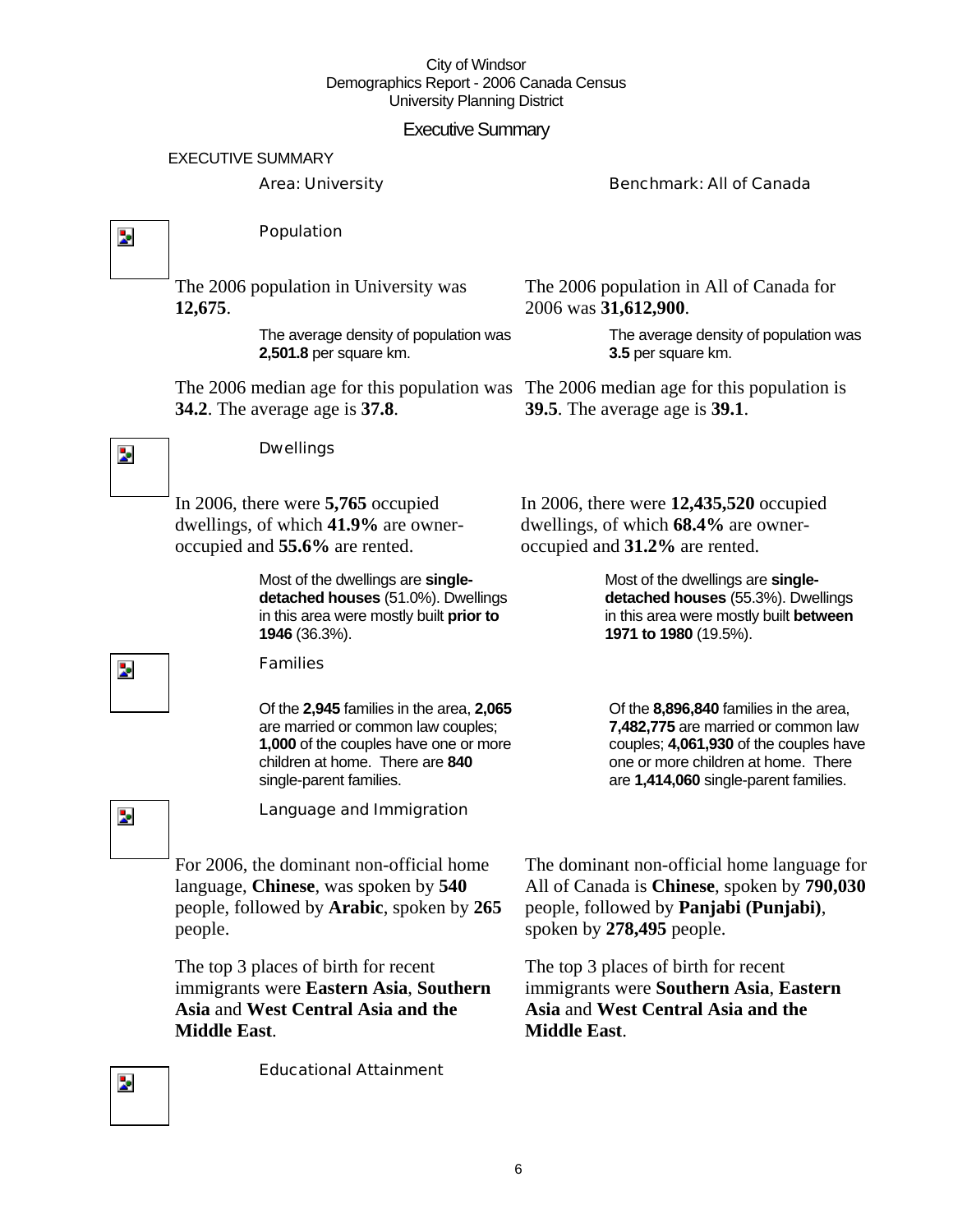In 2006, **21.9%** of the population over 15 in University had earned a Bachelor's Degree or higher and **17.9%** have a technical or academic certificate or diploma.

In comparison, for All of Canada, **22.6%** of the population over 15 had earned a Bachelor's Degree or higher and **28.1%** have a technical or academic certificate or diploma.

## $\overline{\mathbf{z}}$

#### Household Income

In 2006, the average household income was **\$41,298** and the per-capita income for this area was **\$19,212**.

In comparison, for All of Canada, the average household income was **\$69,548** and the percapita income for this area was **\$28,241**.

#### There is no study area available.

Source: 2006 Census - Statistics Canada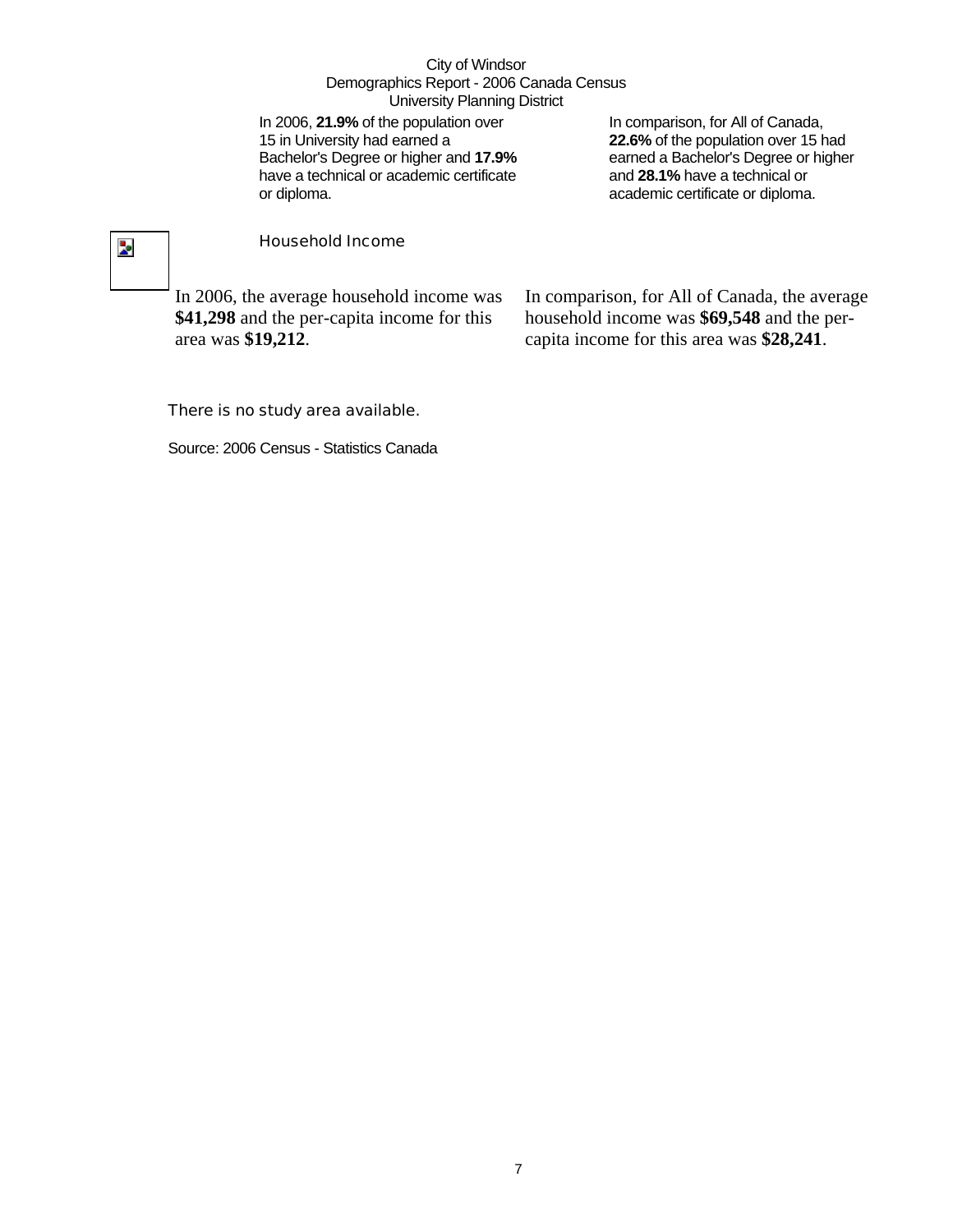## 2006 Census Census Snapshot

| 2006 Census<br><b>Census Snapshot</b> | <b>University</b>      |         |
|---------------------------------------|------------------------|---------|
|                                       |                        | %       |
| <b>Total Population</b>               | 12,675                 |         |
| <b>Males</b>                          | 6,350 50%              |         |
| <b>Females</b>                        | 6,325 50%              |         |
| <b>2006 Population by Age</b>         | 12,675                 |         |
| 0 to 4 years                          | 595 <sub>1</sub>       | 5%      |
| 5 to 19 years                         | 1,990 16%              |         |
| 20 to 24 years                        | 1,810 14%              |         |
| 25 to 34 years                        | 2,080 16%              |         |
| 35 to 44 years                        | 1,725 14%              |         |
| 45 to 54 years                        | 1,420 11%              |         |
| 55 to 64 years                        | 1,220 10%              |         |
| 65 to 74 years                        |                        | 865 7%  |
| 75 to 84 years                        | 665                    | 5%      |
| 85 years and over                     | 270                    | 2%      |
| <b>Average age of population</b>      | 37.8                   |         |
| <b>Median age</b>                     | 34.2                   |         |
| <b>Families</b>                       | 2,945                  |         |
| Persons per family                    | 2.8                    |         |
| <b>Two-parent families</b>            | 2,065 70%              |         |
| With no children at home              | 1,075 37%              |         |
| With children at home                 | 1,000 34%              |         |
| Lone-parent families                  |                        | 840 29% |
| Children per family                   | 1.1                    |         |
| Households                            | 5,785                  |         |
| Persons in private households         | 12,090                 |         |
| Persons per household                 | 2.1                    |         |
| Average household income              | \$41,298               |         |
| <b>Occupied Dwellings</b>             | 5,765                  |         |
| <b>Owned Dwellings</b>                | 2,415 42%              |         |
| <b>Rented Dwellings</b>               | 3,205 56%              |         |
| Dominant building type                | Single detached houses |         |
| Dominant period of construction       | Before 1946            |         |
| Average value of dwelling             | \$120,406              |         |
| Average gross monthly rent            | \$681                  |         |
| <b>Top 5 visible minorities</b>       | Chinese <sub>28%</sub> |         |
|                                       | Black 26%              |         |
|                                       | South Asian 17%        |         |
|                                       | Arab <sub>13%</sub>    |         |
|                                       | Filipino               | 4%      |
| <b>Dominant Demographics</b>          |                        |         |
| <b>Official Home Language</b>         | English                |         |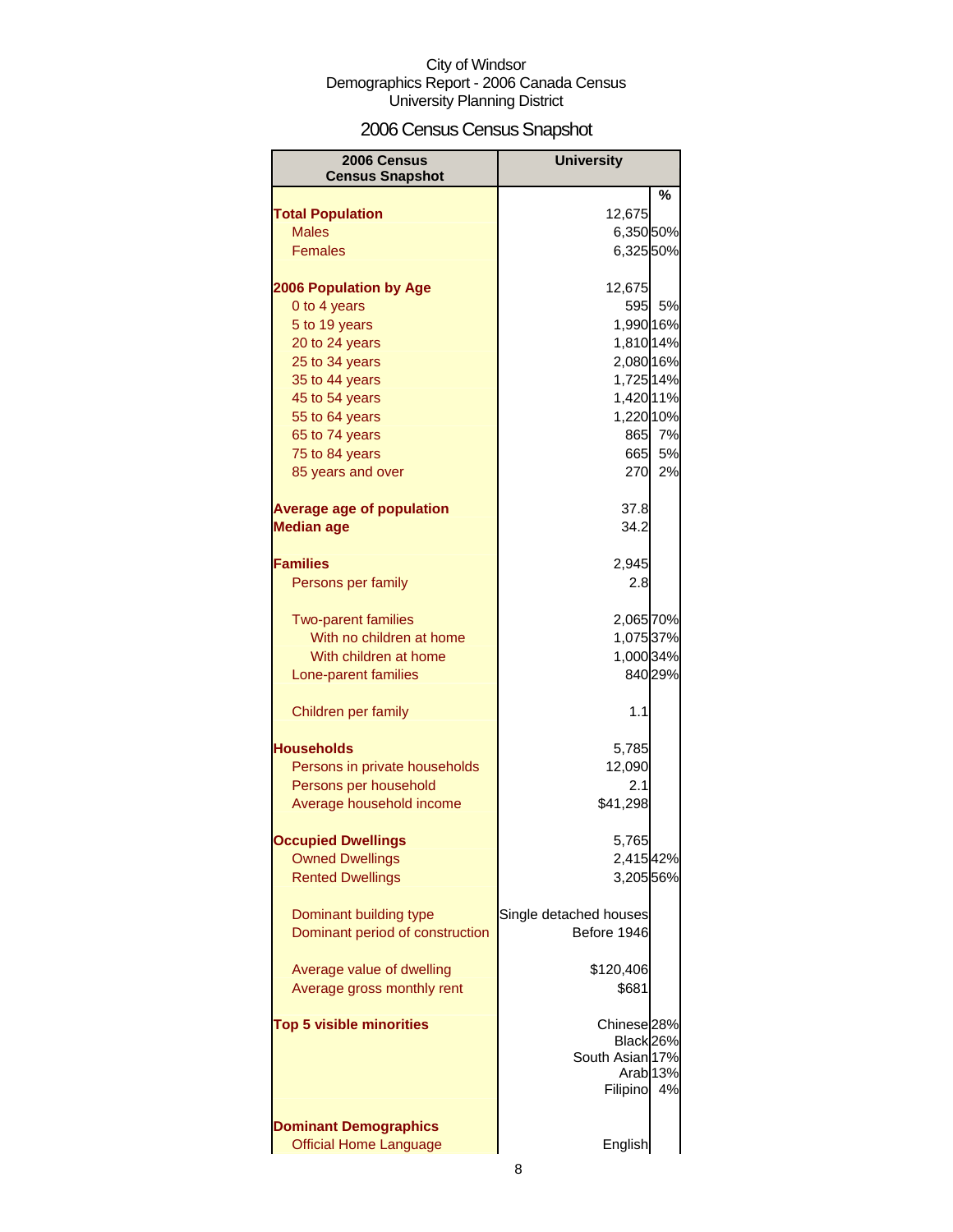| 2006 Census<br><b>Census Snapshot</b>   | <b>University</b> |   |
|-----------------------------------------|-------------------|---|
|                                         |                   | % |
| Non-official Home Language              | Chinese           |   |
| <b>Recent Immigrant Places of Birth</b> | Eastern Asia      |   |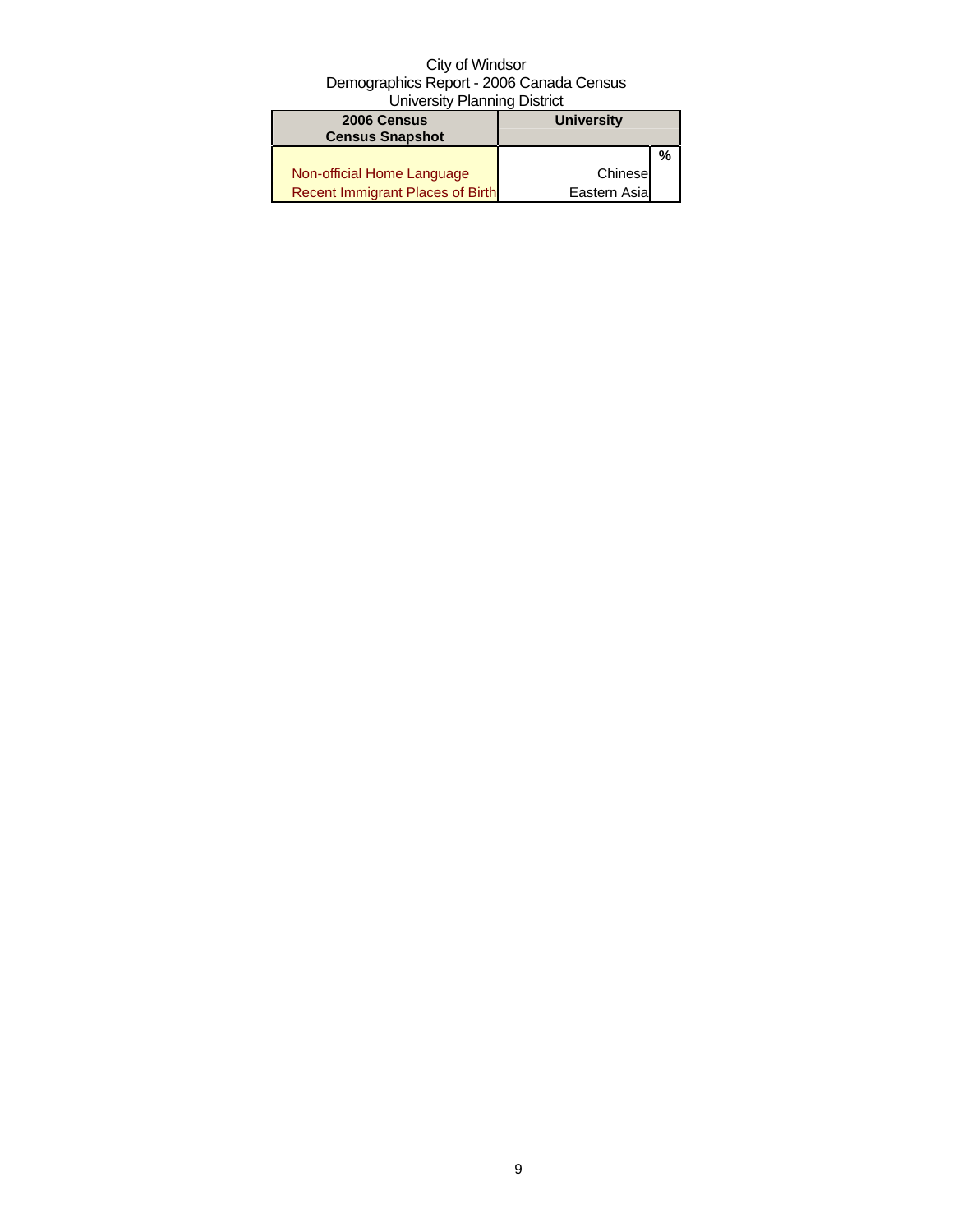## 2006 Census Population Overview

| 2006 Census<br><b>Population Overview</b>                   | <b>University</b> |
|-------------------------------------------------------------|-------------------|
| 2006 Population by Age                                      | %<br>12,675       |
|                                                             |                   |
| 0 to 4 years                                                | 5%<br>595<br>570  |
| 5 to 9 years                                                | 4%<br>620<br>5%   |
| 10 to 14 years<br>15 to 19 years                            | 800 6%            |
| 20 to 24 years                                              | 1,810 14%         |
| 25 to 29 years                                              | 1,160 9%          |
| 30 to 34 years                                              | 920 7%            |
|                                                             |                   |
| 35 to 39 years                                              | 805 6%            |
| 40 to 44 years                                              | 920 7%            |
| 45 to 49 years                                              | 750 6%            |
| 50 to 54 years                                              | 670<br>5%         |
| 55 to 59 years                                              | 690<br>5%         |
| 60 to 64 years                                              | 530<br>4%         |
| 65 to 69 years                                              | 475<br>4%         |
| 70 to 74 years                                              | 390<br>3%         |
| 75 to 79 years                                              | 360<br>3%         |
| 80 to 84 years                                              | 305<br>2%         |
| 85 years and over                                           | 270<br>2%         |
| <b>Dominant age group</b>                                   | 20 to 24 years    |
| <b>Average age</b>                                          | 37.8              |
| <b>Median age</b>                                           | 34.2              |
| 2006 Population 15 years and over by Individual Income      | 9,465             |
| <b>Under \$10,000</b>                                       | 2,565 27%         |
| \$10,000 - \$19,999                                         | 2,450 26%         |
| \$20,000 - \$24,999                                         | 91510%            |
| \$25,000 - \$29,999                                         | 535 6%            |
| \$30,000 - \$34,999                                         | 535 6%            |
| \$35,000 - \$39,999                                         | 430<br>5%         |
| \$40,000 - \$44,999                                         | 410<br>4%         |
| \$45,000 - \$49,999                                         | 300 3%            |
| \$50,000 - \$59,999                                         | 440<br>5%         |
| \$60,000 and over                                           | 685<br>7%         |
| <b>Median income</b>                                        | \$18,187          |
| <b>Average income</b>                                       | \$24,282          |
| 2006 Population 15 years and over by Educational Attainment | 10,335            |
| No certificate, diploma or degree                           | 2,730 26%         |
| Certificate, diploma or degree                              | 7,525 73%         |
| High school certificate                                     | 3,370 33%         |
| Apprenticeship or trades certificate or diploma             | 550 5%            |
| College, CEGEP or other non-university certificate/diploma  | 1,300 13%         |
| University certificate, diploma or degree                   | 2,265 22%         |
| <b>Total Population by Home Language</b>                    | \$12,140          |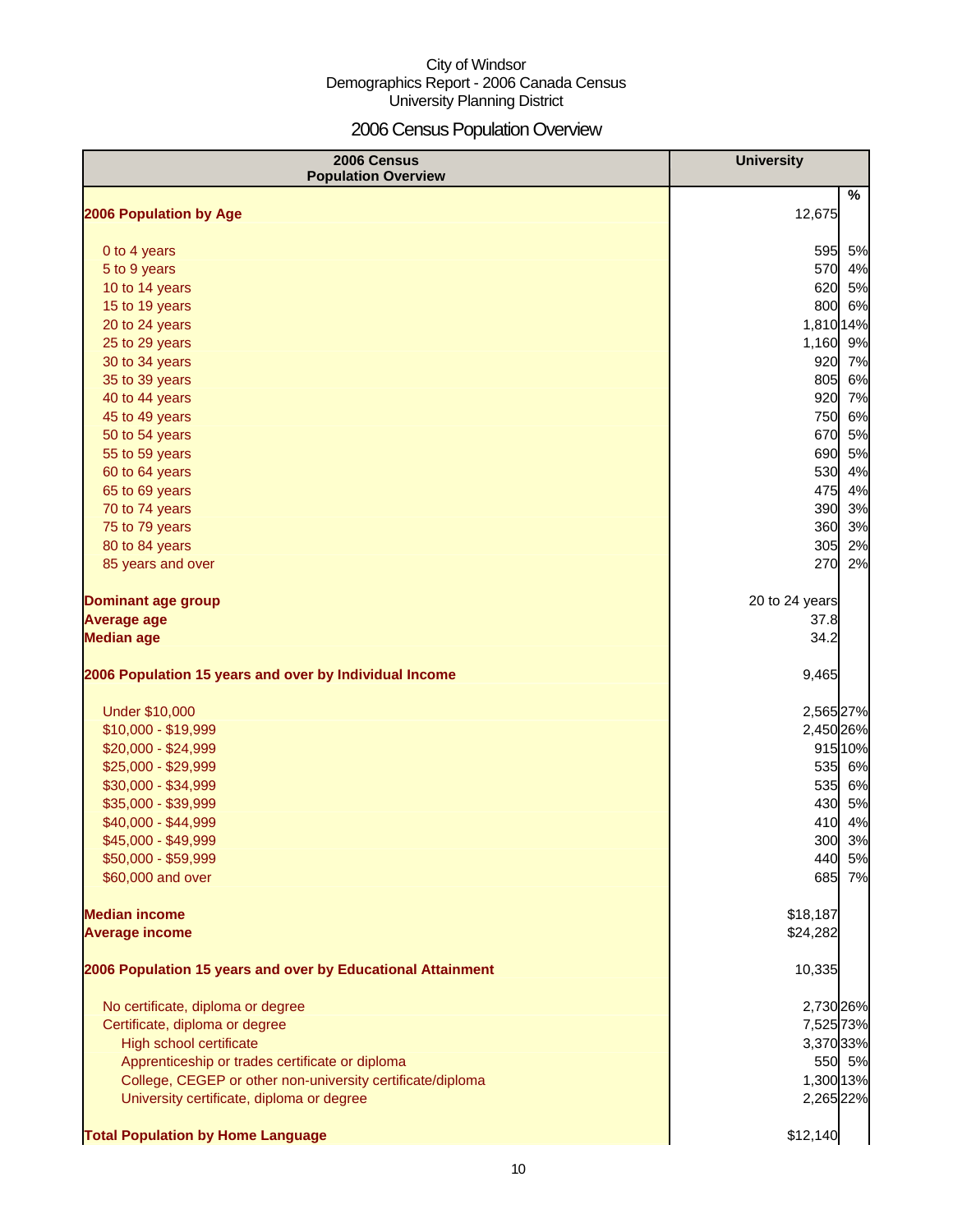| 2006 Census<br><b>Population Overview</b>                  | <b>University</b>                         |
|------------------------------------------------------------|-------------------------------------------|
|                                                            | %                                         |
|                                                            |                                           |
| <b>Dominant Official Language</b>                          | English                                   |
| Top 5 Non-official Languages                               | Chinese <sub>31%</sub>                    |
|                                                            | Arabic 15%                                |
|                                                            | Gujarati 9%                               |
|                                                            | Other languages<br>8%<br>Vietnamese<br>5% |
| 2006 Population by Ethnic Origin                           | 12,125                                    |
|                                                            |                                           |
| European                                                   | 10,34585%                                 |
| Asian, Oceanic                                             | 1,945 16%                                 |
| Arab                                                       | 585 5%                                    |
| African                                                    | 535 4%                                    |
| Latin, Central and South American                          | 160 1%                                    |
| Caribbean                                                  | 175 1%                                    |
| <b>North American</b>                                      | 3,685 30%                                 |
| 2006 Population by Visible Minority                        | 12,130                                    |
| <b>Visible minorities</b>                                  | 3,245 27%                                 |
| <b>Chinese</b>                                             | 885 7%                                    |
| South Asian                                                | 545 4%                                    |
| <b>Black</b>                                               | 800<br>7%                                 |
| Filipino                                                   | 135<br>1%                                 |
| <b>Latin American</b>                                      | 115<br>1%                                 |
| <b>Southeast Asian</b>                                     | 125<br>1%                                 |
| Arab                                                       | 415<br>3%                                 |
| <b>West Asian</b>                                          | 1%<br>75                                  |
| Korean                                                     | 0%<br>$\overline{0}$                      |
| Japanese                                                   | 0%<br>20                                  |
| Visible minority, n.i.e.                                   | 0%<br>30                                  |
| Multiple visible minority                                  | 0%<br>50                                  |
| Not a visible minority                                     | 8,880 73%                                 |
| <b>Total Population by Citizenship</b>                     | 12,115                                    |
| Canadian citizens                                          | 10,900 90%                                |
| Under age 18                                               | 2,070 17%                                 |
| Age 18 and over                                            | 8,800 73%                                 |
| Not Canadian citizens                                      | 1,225 10%                                 |
| <b>Total Recent Immigrants by Selected Places of Birth</b> | 750                                       |
| <b>United States of America</b>                            | 55 7%                                     |
| <b>Central America</b>                                     | 10 1%                                     |
| <b>Caribbean and Bermuda</b>                               | 10 1%                                     |
| <b>South America</b>                                       | 10 1%                                     |
| Europe                                                     | 65 9%                                     |
| Africa                                                     | 100 13%                                   |
| Asia and the Middle East                                   | 51068%                                    |
| Oceania and other                                          | 0 0%                                      |
|                                                            |                                           |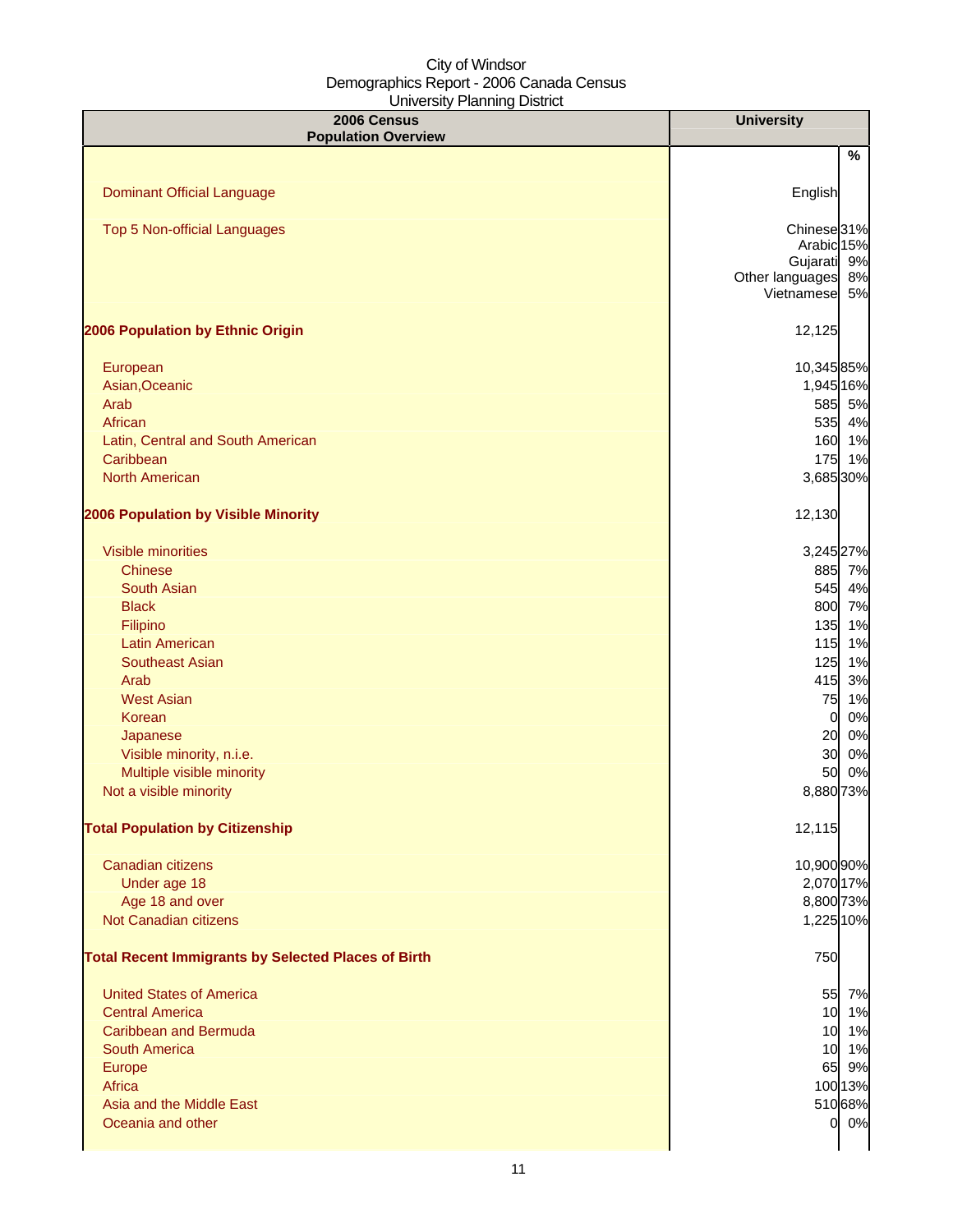| 2006 Census<br><b>Population Overview</b>                                                                          | <b>University</b>                                                                                           |
|--------------------------------------------------------------------------------------------------------------------|-------------------------------------------------------------------------------------------------------------|
|                                                                                                                    | %                                                                                                           |
| 2006 Population 15 years and over by Labour Force Activity                                                         | 10,320                                                                                                      |
| In the labour force                                                                                                | 6,225 60%                                                                                                   |
| Employed                                                                                                           | 5,345 52%                                                                                                   |
| Unemployed                                                                                                         | 875 8%                                                                                                      |
| Not in the labour force                                                                                            | 4,100 40%                                                                                                   |
| Participation rate                                                                                                 | 60.3%                                                                                                       |
| Unemployment rate                                                                                                  | 14.1%                                                                                                       |
| Labour Force 15 years and over by Occupation                                                                       | 6,215                                                                                                       |
| Top 3 major group                                                                                                  | Sales and service<br>occupations 40%<br>Trades, transport and 14%<br>equipment 13%<br>Business, finance and |
| All occupations                                                                                                    | 6,010 97%                                                                                                   |
| Management                                                                                                         | 265 4%                                                                                                      |
| Business, finance and administrative                                                                               | 700 11%                                                                                                     |
| Natural and applied sciences                                                                                       | 380 6%                                                                                                      |
| <b>Health occupations</b>                                                                                          | 205 3%                                                                                                      |
| Social science, education, government and religion                                                                 | 585 9%                                                                                                      |
| Art, culture, recreation and sport                                                                                 | 130 2%                                                                                                      |
| Sales and service                                                                                                  | 2,110 34%                                                                                                   |
| Trades, transport and equipment operators and related                                                              | 750 12%                                                                                                     |
| Primary industry-specific                                                                                          | 90 1%                                                                                                       |
| Processing, manufacturing and utilities                                                                            | 680 11%                                                                                                     |
| Occupation - Not applicable                                                                                        | 190 3%                                                                                                      |
| Labour Force 15 years and over with usual place of work or no fixed workplace address<br>by Mode of Transportation | 4,970                                                                                                       |
| Car, truck, van as driver                                                                                          | 3,18064%                                                                                                    |
| Car, truck, van as passenger                                                                                       | 460 9%                                                                                                      |
| <b>Public transit</b>                                                                                              | 490 10%                                                                                                     |
| Walked to work                                                                                                     | 540 11%                                                                                                     |
| <b>Bicycle</b>                                                                                                     | 180 4%                                                                                                      |
| Motorcycle                                                                                                         | 0%<br>$\overline{0}$                                                                                        |
| <b>Taxicab</b>                                                                                                     | 45 1%                                                                                                       |
| Other method                                                                                                       | 30 1%                                                                                                       |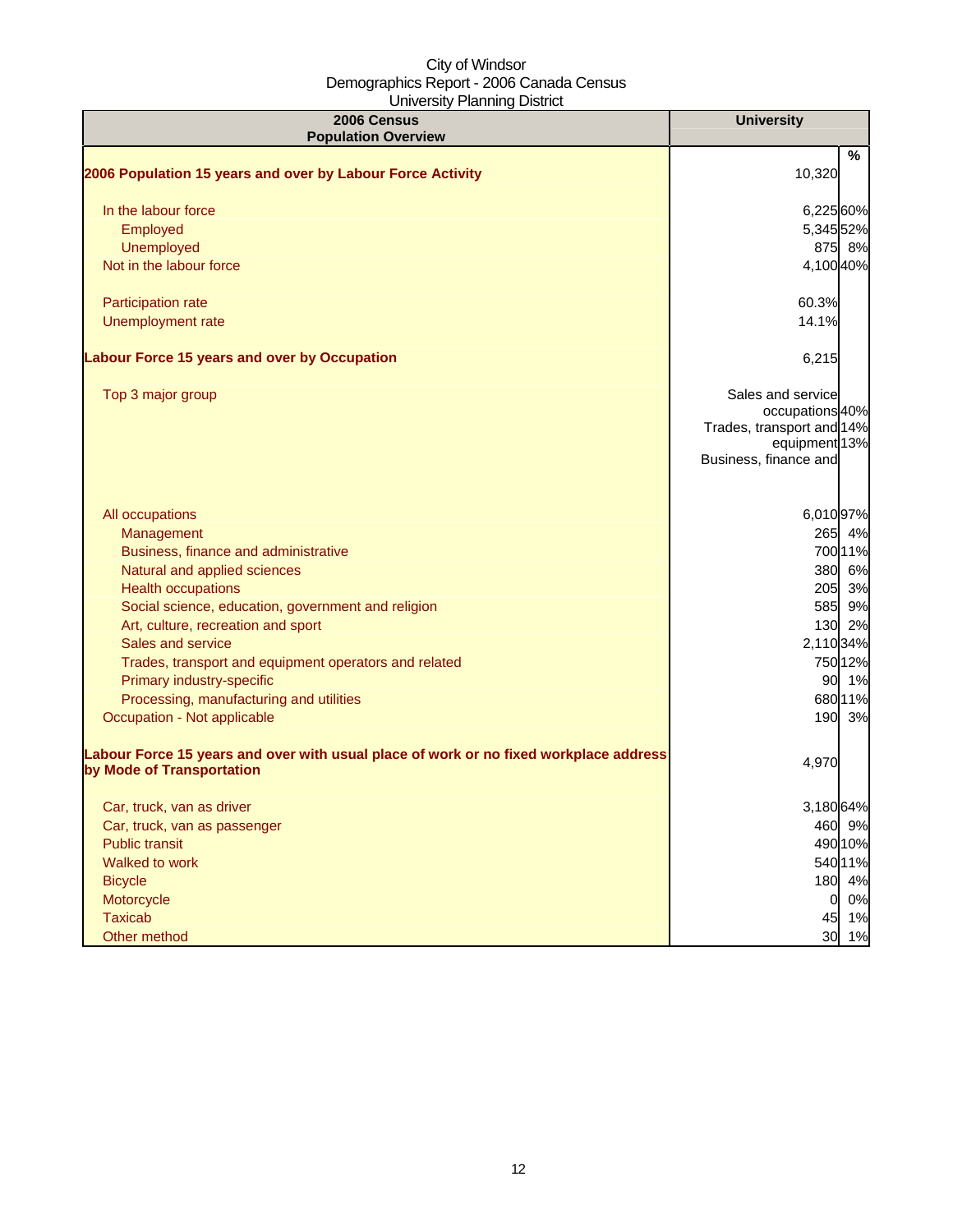## 2006 Census Household & Family Overview

| 2006 Census<br><b>Household &amp; Family Overview</b> | <b>University</b>      |         |
|-------------------------------------------------------|------------------------|---------|
| <b>Households</b>                                     | 5,785                  | %       |
|                                                       |                        |         |
| Persons in private households                         | 12,090                 |         |
| Persons per household                                 | 2.1                    |         |
| <b>Private households by Income</b>                   | 5,515                  |         |
| <b>Under \$10,000</b>                                 |                        | 63011%  |
| \$10,000 - \$19,999                                   | 1,045 19%              |         |
| \$20,000 - \$29,999                                   |                        | 675 12% |
| \$30,000 - \$39,999                                   |                        | 730 13% |
| \$40,000 - \$49,999                                   |                        | 660 12% |
| \$50,000 - \$59,999                                   | 475                    | 9%      |
| \$60,000 - \$69,999                                   | 335                    | 6%      |
| \$70,000 - \$79,999                                   | 315                    | 6%      |
| \$80,000 - \$89,999                                   | 190                    | 3%      |
| \$90,000 - \$99,999                                   | 145                    | 3%      |
| \$100,000 and over                                    | 225                    | 4%      |
| <b>Median Household Income</b>                        | \$34,966               |         |
| <b>Average household income</b>                       | \$41,298               |         |
| Per capita income                                     | \$18,839               |         |
| Private households by size of household               | 5,785                  |         |
| 1 person                                              | 2,285 39%              |         |
| 2 persons                                             | 1,790 31%              |         |
| 3 persons                                             |                        | 820 14% |
| 4 - 5 persons                                         |                        | 800 14% |
| 6 or more persons                                     | 90                     | 2%      |
| <b>Occupied Dwellings</b>                             | 5,765                  |         |
| <b>Owned Dwellings</b>                                | 2,41542%               |         |
| <b>Rented Dwellings</b>                               | 3,205 56%              |         |
| Single detached houses                                | 2,935 51%              |         |
| Semi-detached/row/duplex                              |                        | 975 17% |
| Apartments                                            | 1,850 32%              |         |
| Movable dwelling                                      | 0                      | 0%      |
|                                                       |                        |         |
| Dominant building type                                | Single detached houses |         |
| Dominant period of construction                       | Before 1946            |         |
| Average value of dwelling                             | \$120,406              |         |
| Average gross monthly rent                            | \$681                  |         |
| <b>Families</b>                                       | 2,945                  |         |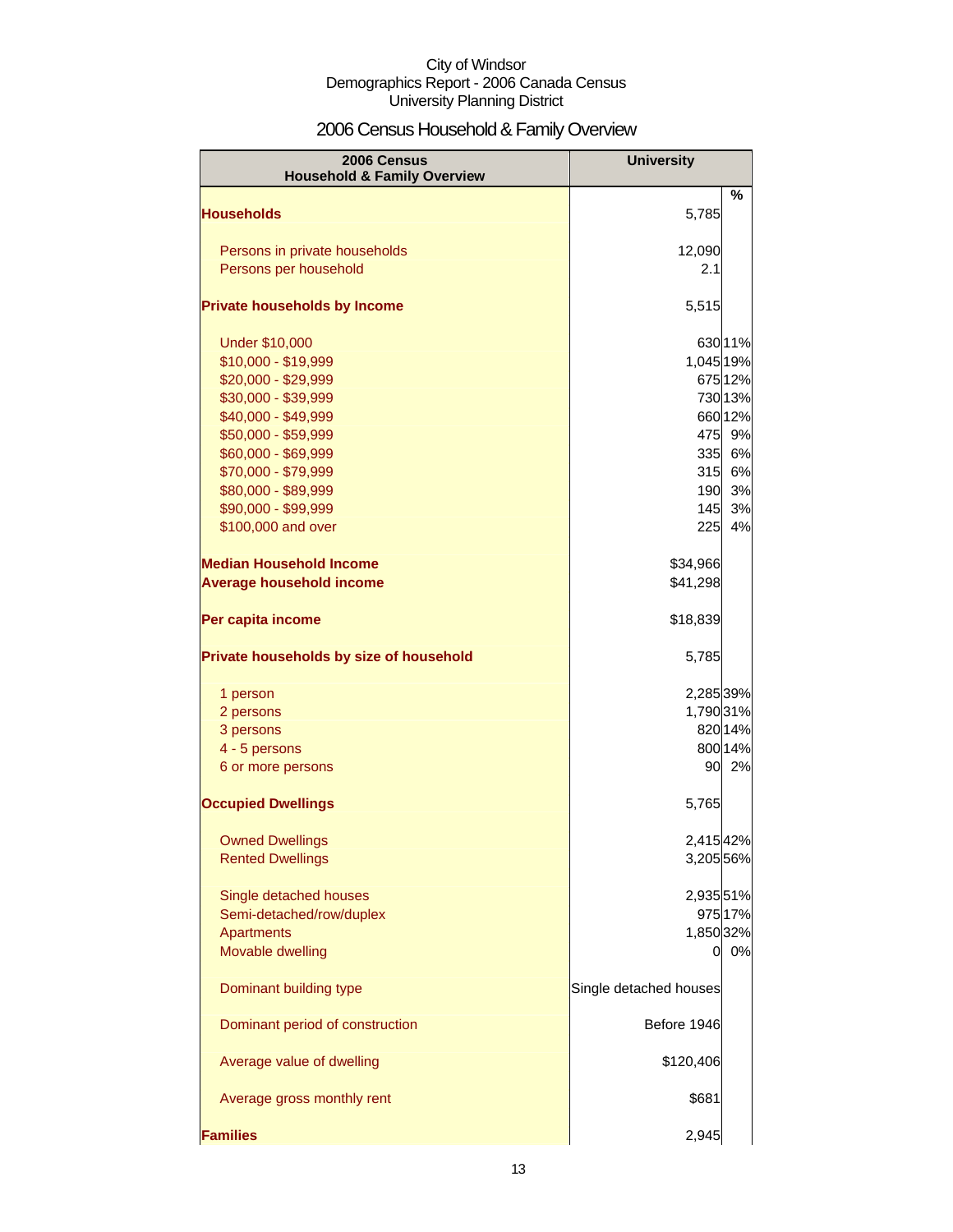| 2006 Census<br><b>Household &amp; Family Overview</b>   | <b>University</b> |         |
|---------------------------------------------------------|-------------------|---------|
|                                                         |                   | $\%$    |
| Persons per family                                      | 2.8               |         |
| <b>Two-parent families</b>                              | 2,065 70%         |         |
| With no children at home                                | 1,075 37%         |         |
| With children at home                                   | 1,000 34%         |         |
| Lone-parent families                                    |                   | 840 29% |
| <b>Total Census Families by Income</b>                  | 2,905             |         |
| <b>Under \$10,000</b>                                   |                   | 150 5%  |
| \$10,000 - \$19,999                                     |                   | 245 8%  |
| \$20,000 - \$29,999                                     |                   | 325 11% |
| \$30,000 - \$39,999                                     |                   | 365 13% |
| \$40,000 - \$49,999                                     |                   | 390 13% |
| \$50,000 - \$59,999                                     |                   | 325 11% |
| \$60,000 - \$69,999                                     | 265               | 9%      |
| \$70,000 - \$79,999                                     | 190               | 7%      |
| \$80,000 - \$89,999                                     | 145               | 5%      |
| \$90,000 - \$99,999                                     | 140               | 5%      |
| \$100,000 and over                                      | 205               | 7%      |
| <b>Median income</b>                                    | \$47,372          |         |
| <b>Average income</b>                                   | \$52,417          |         |
| Census families in private households by size of family | 2,945             |         |
| 2 persons                                               | 1,645 56%         |         |
| 3 persons                                               |                   | 525 18% |
| 4 persons                                               |                   | 490 17% |
| 5 or more persons                                       | 205               | 7%      |
| Total children at home by age                           | 3,145             |         |
| Under 6 years of age                                    |                   | 75524%  |
| $6 - 14$ years                                          | 1,060 34%         |         |
| 15 - 17 years                                           |                   | 340 11% |
| 18 - 24 years                                           |                   | 575 18% |
| 25 years and over                                       |                   | 420 13% |
| Children/family                                         | 1.1               |         |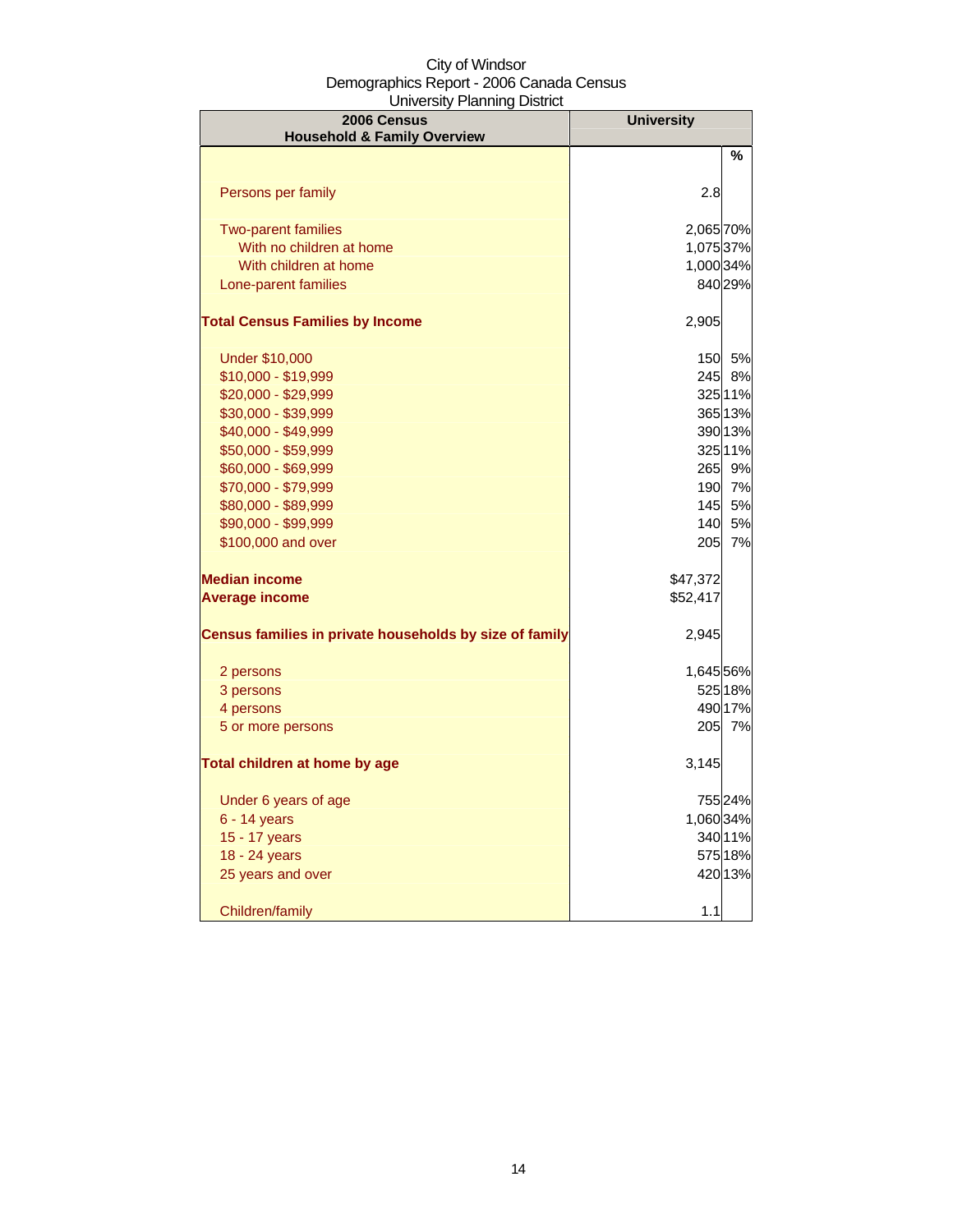## 2006 Census Population and Dwelling Counts

| 2006 Census<br><b>Population and Dwelling</b><br><b>Counts</b>                                                                                                                           | <b>University</b>  |
|------------------------------------------------------------------------------------------------------------------------------------------------------------------------------------------|--------------------|
| 2006 Population                                                                                                                                                                          | 12,680             |
| 2001 Population*                                                                                                                                                                         |                    |
| 2001-2006 Population Change*<br>Persons<br>Percent                                                                                                                                       |                    |
| <b>2006 Private Dwellings</b><br>Occupied by Usual Residents*                                                                                                                            | 6,813              |
| Land Area, sq km                                                                                                                                                                         | 5.1                |
| Persons per sq km<br>Dwellings per sq km                                                                                                                                                 | 2,501.8<br>1,344.2 |
| <b>Land Area, sq mile</b>                                                                                                                                                                | 2.0                |
| Persons per sq mile<br><b>Dwellings per sq mile</b>                                                                                                                                      | 6,479.6<br>3,481.5 |
| 2006 Population and dwelling counts in this category represent actual (unsuppressed) data. In all other categories,<br>data are subject to rounding or suppression by Statistics Canada. |                    |
| * Data is not available for dissemination areas, blocks and user-defined areas (circles, polygons and drive-times)                                                                       |                    |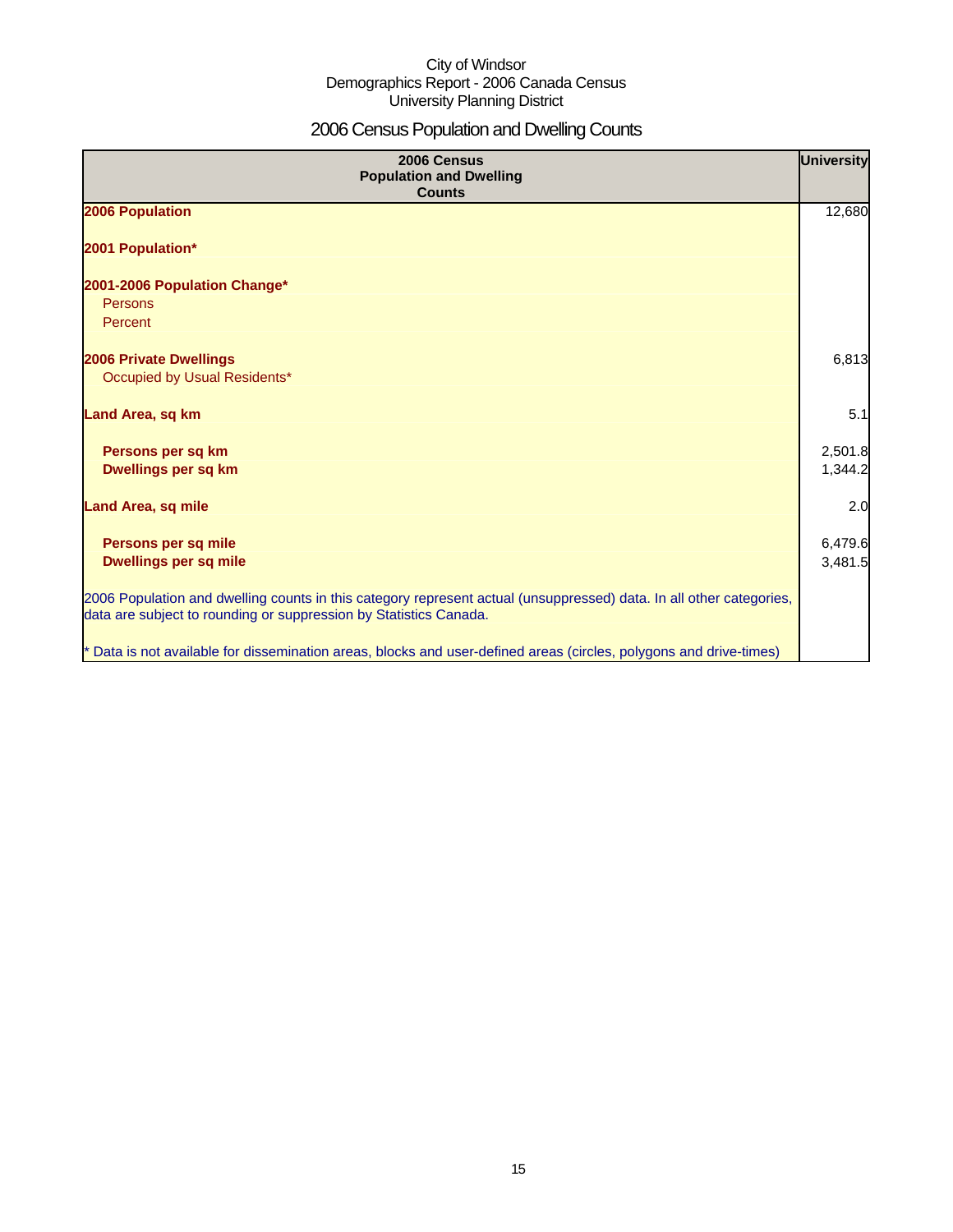| 2006 Census<br>Population by Age and Sex Comparison | <b>University</b>                 |    |              |         |                                                          |         |
|-----------------------------------------------------|-----------------------------------|----|--------------|---------|----------------------------------------------------------|---------|
|                                                     | <b>Total</b><br><b>Population</b> |    | <b>Males</b> |         | <b>Females</b>                                           |         |
| <b>Population by Age</b>                            | 12,675                            |    | 6,350        |         | 6,325                                                    |         |
| 0 to 4 years                                        | 595                               | 5% | 320          | 5%      | 275                                                      | 4%      |
| 5 to 9 years                                        | 570                               | 4% | 310          | 5%      | 260                                                      | 4%      |
| 10 to 14 years                                      | 620                               | 5% | 320          | 5%      | 300                                                      | 5%      |
| 15 to 19 years                                      | 800                               | 6% | 400          | 6%      | 400                                                      | 6%      |
| 20 to 24 years                                      | 1,810 14%                         |    |              | 945 15% |                                                          | 865 14% |
| 25 to 29 years                                      | 1,160                             | 9% |              | 62510%  | 535                                                      | 8%      |
| 30 to 34 years                                      | 920                               | 7% | 455          | 7%      | 465                                                      | 7%      |
| 35 to 39 years                                      | 805                               | 6% | 410          | 6%      | 395                                                      | 6%      |
| 40 to 44 years                                      | 920                               | 7% | 495          | 8%      | 425                                                      | 7%      |
| 45 to 49 years                                      | 750                               | 6% | 405          | 6%      | 345                                                      | 5%      |
| 50 to 54 years                                      | 670                               | 5% | 350          | 6%      | 320                                                      | 5%      |
| 55 to 59 years                                      | 690                               | 5% | 350          | 6%      | 340                                                      | 5%      |
| 60 to 64 years                                      | 530                               | 4% | 240          | 4%      | 290                                                      | 5%      |
| 65 to 69 years                                      | 475                               | 4% | 205          | 3%      | 270                                                      | 4%      |
| 70 to 74 years                                      | 390                               | 3% | 170          | 3%      | 220                                                      | 3%      |
| 75 to 79 years                                      | 360                               | 3% | 145          | 2%      | 215                                                      | 3%      |
| 80 to 84 years                                      | 305                               | 2% | 90           | 1%      | 215                                                      | 3%      |
| 85 years and over                                   | 270                               | 2% | 65           | 1%      | 205                                                      | 3%      |
| 65 years and over                                   | 1,800 14%                         |    |              | 675 11% | 1,125 18%                                                |         |
| <b>Average age</b>                                  | 37.8                              |    | 35.7         |         | 39.9                                                     |         |
| <b>Median age</b>                                   | 34.2                              |    | 32.5         |         | 35.9                                                     |         |
| <b>Dominant age group</b>                           |                                   |    |              |         | 20 to 24 years 14% 20 to 24 years 15% 20 to 24 years 14% |         |

## 2006 Census Population by Age and Sex Comparison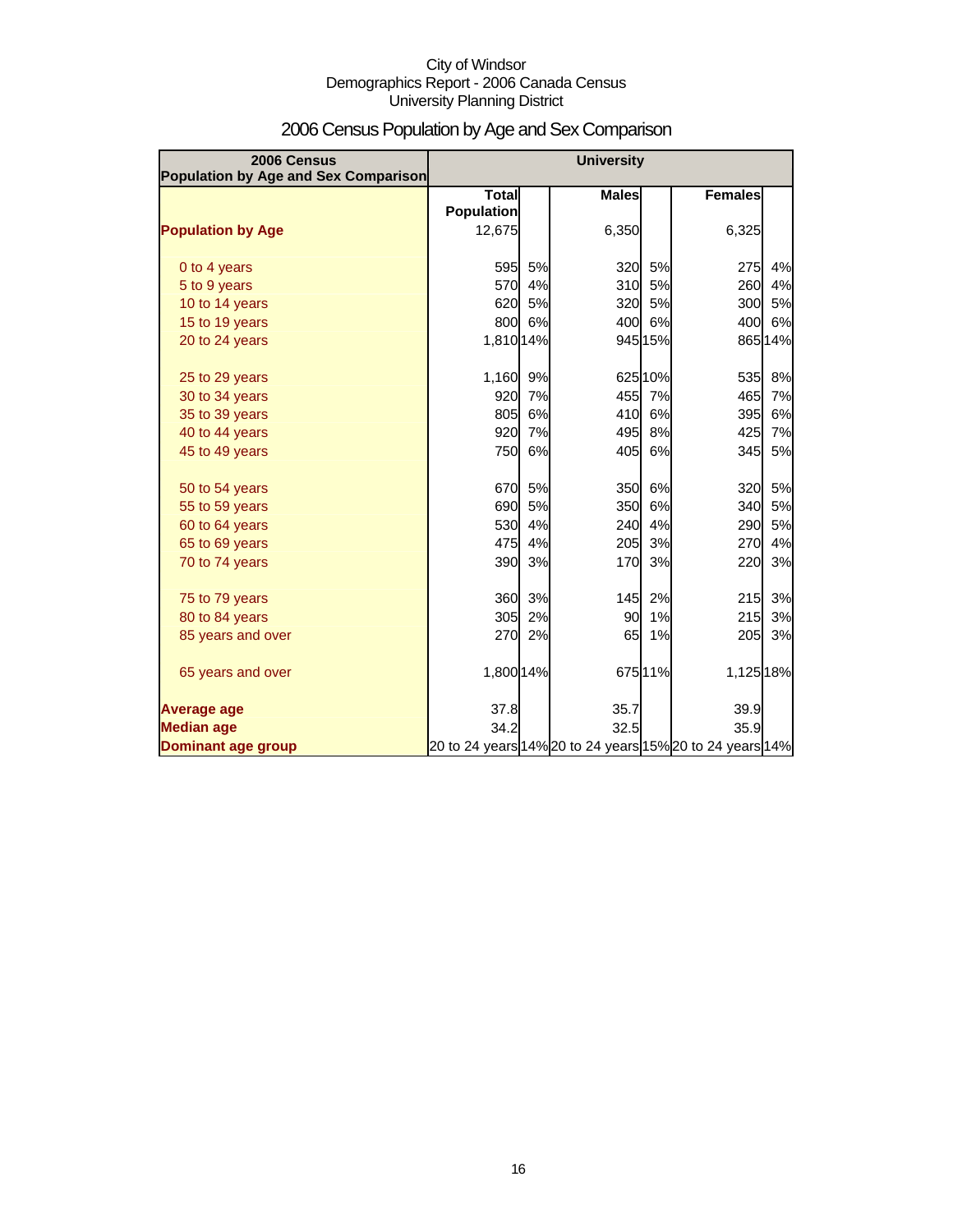## 2006 Census Population by Age and Sex

| 2006 Census<br><b>Population by Age and Sex</b> | <b>University</b>     |           |
|-------------------------------------------------|-----------------------|-----------|
| <b>2006 Population by Sex</b>                   | 12,675                | %         |
|                                                 |                       |           |
| <b>Males</b><br><b>Females</b>                  | 6,35050%<br>6,325 50% |           |
|                                                 |                       |           |
| <b>2006 Population by Age</b>                   | 12,675                |           |
| 0 to 4 years                                    | 595                   | 5%        |
| 5 to 9 years                                    |                       | 570 4%    |
| 10 to 14 years                                  |                       | 620 5%    |
| 15 to 19 years                                  | 800                   | 6%        |
| 20 to 24 years                                  | 1,810 14%             |           |
|                                                 |                       |           |
| 25 to 29 years                                  | 1,160<br>920          | 9%<br>7%  |
| 30 to 34 years                                  | 805                   | <b>6%</b> |
| 35 to 39 years                                  |                       |           |
| 40 to 44 years                                  | 920<br>750            | 7%<br>6%  |
| 45 to 49 years                                  |                       |           |
| 50 to 54 years                                  | 670                   | 5%        |
| 55 to 59 years                                  | 690                   | 5%        |
| 60 to 64 years                                  | 530                   | 4%        |
| 65 to 69 years                                  | 475                   | 4%        |
| 70 to 74 years                                  | 390                   | 3%        |
| 75 to 79 years                                  | 360                   | 3%        |
| 80 to 84 years                                  | 305                   | 2%        |
| 85 years and over                               | 270                   | 2%        |
| 65 years and over                               | 1,800 14%             |           |
| <b>Average age</b>                              | 37.8                  |           |
| <b>Median age</b>                               | 34.2                  |           |
| <b>Dominant age group</b>                       | 20 to 24 years        |           |
| <b>Males by Age</b>                             | 6,350                 |           |
|                                                 | 320                   | 5%        |
| 0 to 4 years                                    | 310                   | 5%        |
| 5 to 9 years                                    |                       |           |
| 10 to 14 years                                  | 320                   | 5%        |
| 15 to 19 years<br>20 to 24 years                | 400                   | 6%        |
|                                                 |                       | 945 15%   |
| 25 to 29 years                                  |                       | 625 10%   |
| 30 to 34 years                                  | 455                   | 7%        |
| 35 to 39 years                                  | 410                   | 6%        |
| 40 to 44 years                                  | 495                   | 8%        |
| 45 to 49 years                                  | 405                   | 6%        |
| 50 to 54 years                                  | 350                   | 6%        |
| 55 to 59 years                                  | 350                   | 6%        |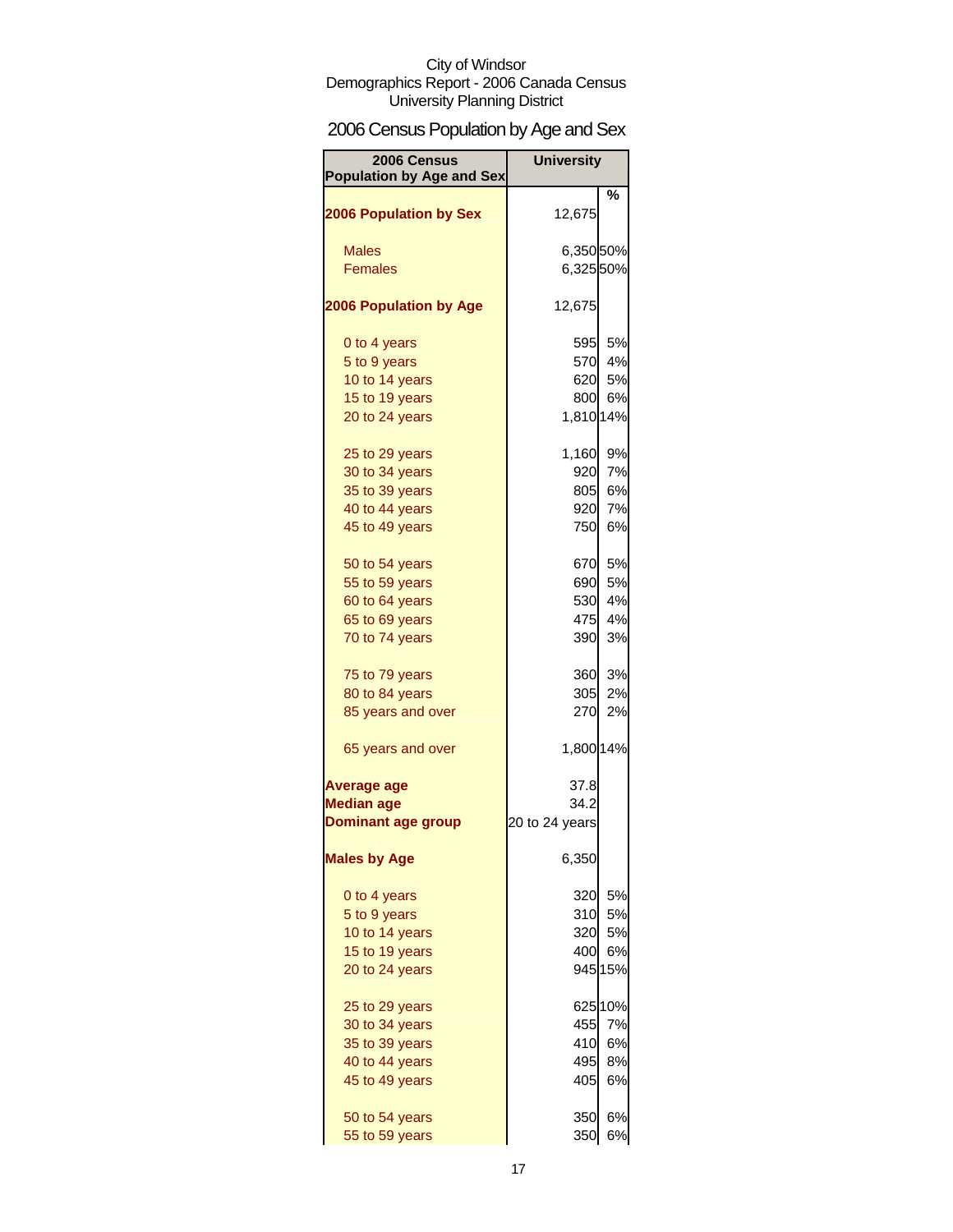| <b>University Planning District</b> |                   |         |
|-------------------------------------|-------------------|---------|
| 2006 Census                         | <b>University</b> |         |
| <b>Population by Age and Sex</b>    |                   |         |
|                                     |                   | %       |
| 60 to 64 years                      | 240               | 4%      |
| 65 to 69 years                      | 205               | 3%      |
| 70 to 74 years                      | 170               | 3%      |
| 75 to 79 years                      | 145               | 2%      |
| 80 to 84 years                      | 90                | 1%      |
| 85 years and over                   | 65                | 1%      |
| 65 years and over                   |                   | 67511%  |
| <b>Average age of males</b>         | 35.7              |         |
| <b>Median age of males</b>          | 32.5              |         |
| <b>Dominant age group</b>           | 20 to 24 years    |         |
| <b>Females by Age</b>               | 6,325             |         |
| 0 to 4 years                        | 275               | 4%      |
| 5 to 9 years                        | 260               | 4%      |
| 10 to 14 years                      | 300               | 5%      |
| 15 to 19 years                      | 400               | 6%      |
| 20 to 24 years                      |                   | 865 14% |
| 25 to 29 years                      | 535               | 8%      |
| 30 to 34 years                      | 465               | 7%      |
| 35 to 39 years                      | 395               | 6%      |
| 40 to 44 years                      | 425               | 7%      |
| 45 to 49 years                      | 345               | 5%      |
| 50 to 54 years                      | 320               | 5%      |
| 55 to 59 years                      | 340               | 5%      |
| 60 to 64 years                      | 290               | 5%      |
| 65 to 69 years                      | 270               | 4%      |
| 70 to 74 years                      | 220               | 3%      |
| 75 to 79 years                      | 215               | 3%      |
| 80 to 84 years                      | 215               | 3%      |
| 85 years and over                   | 205               | 3%      |
| 65 years and over                   | 1,125 18%         |         |
| <b>Average age of females</b>       | 39.9              |         |
| <b>Median age of females</b>        | 35.9              |         |
| <b>Dominant age group</b>           | 20 to 24 years    |         |

## City of Windsor Demographics Report - 2006 Canada Census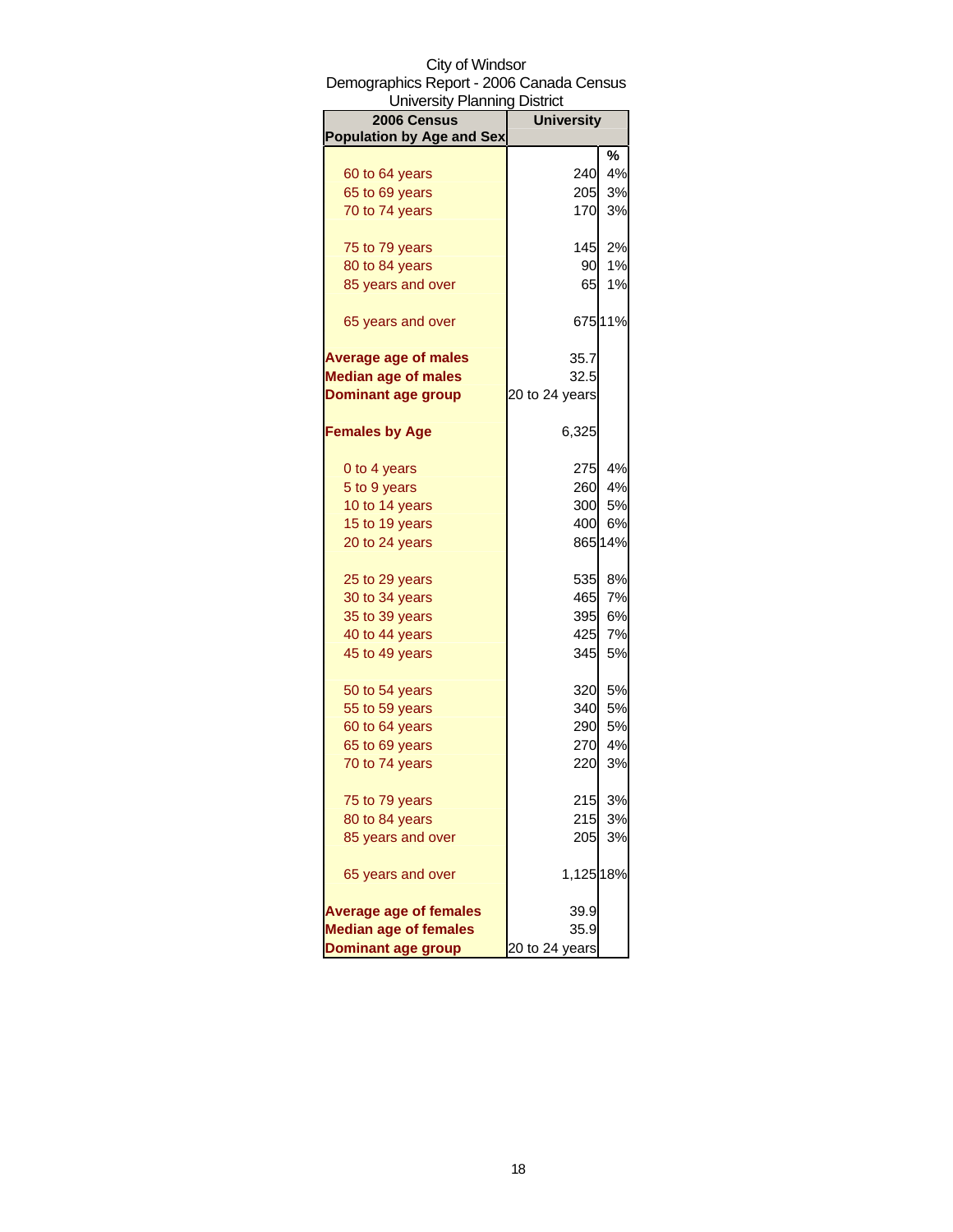## 2006 Census Marital Status

| 2006 Census<br><b>Marital Status</b>                      | <b>University</b>     |    |
|-----------------------------------------------------------|-----------------------|----|
| Persons 15 years of age and over by marital status 10,875 |                       | %  |
| Single (never married)                                    | 5,13547%              |    |
| Married (not separated)                                   | 3,500 32%             |    |
| Widowed                                                   | 810                   | 7% |
| <b>Divorced</b>                                           | 1,015                 | 9% |
| Separated (legally married)                               | 365                   | 3% |
| Dominant marital status                                   | Single <sup>47%</sup> |    |
| Persons 15 years and over by common-law status            | 10,885                |    |
|                                                           |                       |    |
| Not in a common-law relationship                          | 10,020 92%            |    |
| In a common-law relationship                              | 855                   | 8% |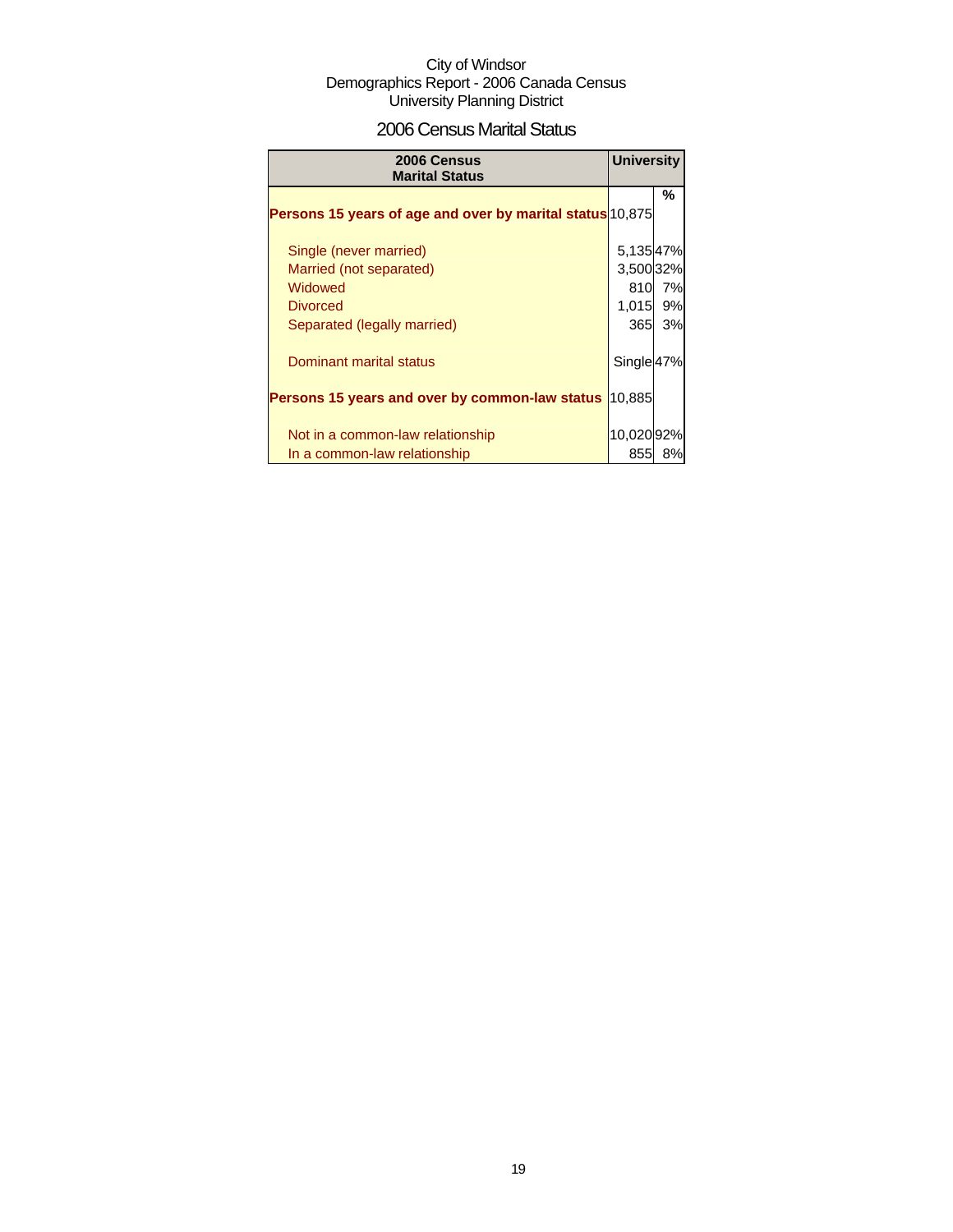## 2006 Census Family Structure and Children

| <b>2006 Census</b><br><b>Family Structure and Children</b>      | <b>University</b> |         |
|-----------------------------------------------------------------|-------------------|---------|
|                                                                 |                   | ℅       |
| Census families in private households by family structure 2,945 |                   |         |
| <b>Married couples</b>                                          | 1,620 55%         |         |
| With no children at home                                        |                   | 720 24% |
| With children at home                                           |                   | 875 30% |
| 1 child                                                         |                   | 330 11% |
| 2 children                                                      |                   | 355 12% |
| 3 or more children                                              |                   | 180 6%  |
| Common-law couples                                              |                   | 445 15% |
| With no children at home                                        |                   | 355 12% |
| With children at home                                           | 125               | 4%      |
| 1 child                                                         | 45                | 2%      |
| 2 children                                                      | 65                | 2%      |
| 3 or more children                                              |                   | 10 0%   |
| Lone-parent families                                            |                   | 840 29% |
| Male parent                                                     |                   | 120 4%  |
| 1 child                                                         | 90                | 3%      |
| 2 children                                                      | 20                | 1%      |
| 3 or more children                                              | 10                | 0%      |
| Lone Female parent                                              |                   | 725 25% |
| 1 child                                                         |                   | 490 17% |
| 2 children                                                      |                   | 140 5%  |
| 3 or more children                                              | 70                | 2%      |
| Total children at home by age                                   | 3,145             |         |
| Under 6 years of age                                            |                   | 755 24% |
| $6 - 14$ years                                                  | 1,060 34%         |         |
| 15 - 17 years                                                   |                   | 340 11% |
| 18 - 24 years                                                   |                   | 575 18% |
| 25 years and over                                               |                   | 420 13% |
| Children/family                                                 | 1.1               |         |
| Census families in private households by size of family         | 2,945             |         |
| 2 persons                                                       | 1,645 56%         |         |
| 3 persons                                                       |                   | 525 18% |
| 4 persons                                                       |                   | 490 17% |
| 5 or more persons                                               | 205               | 7%      |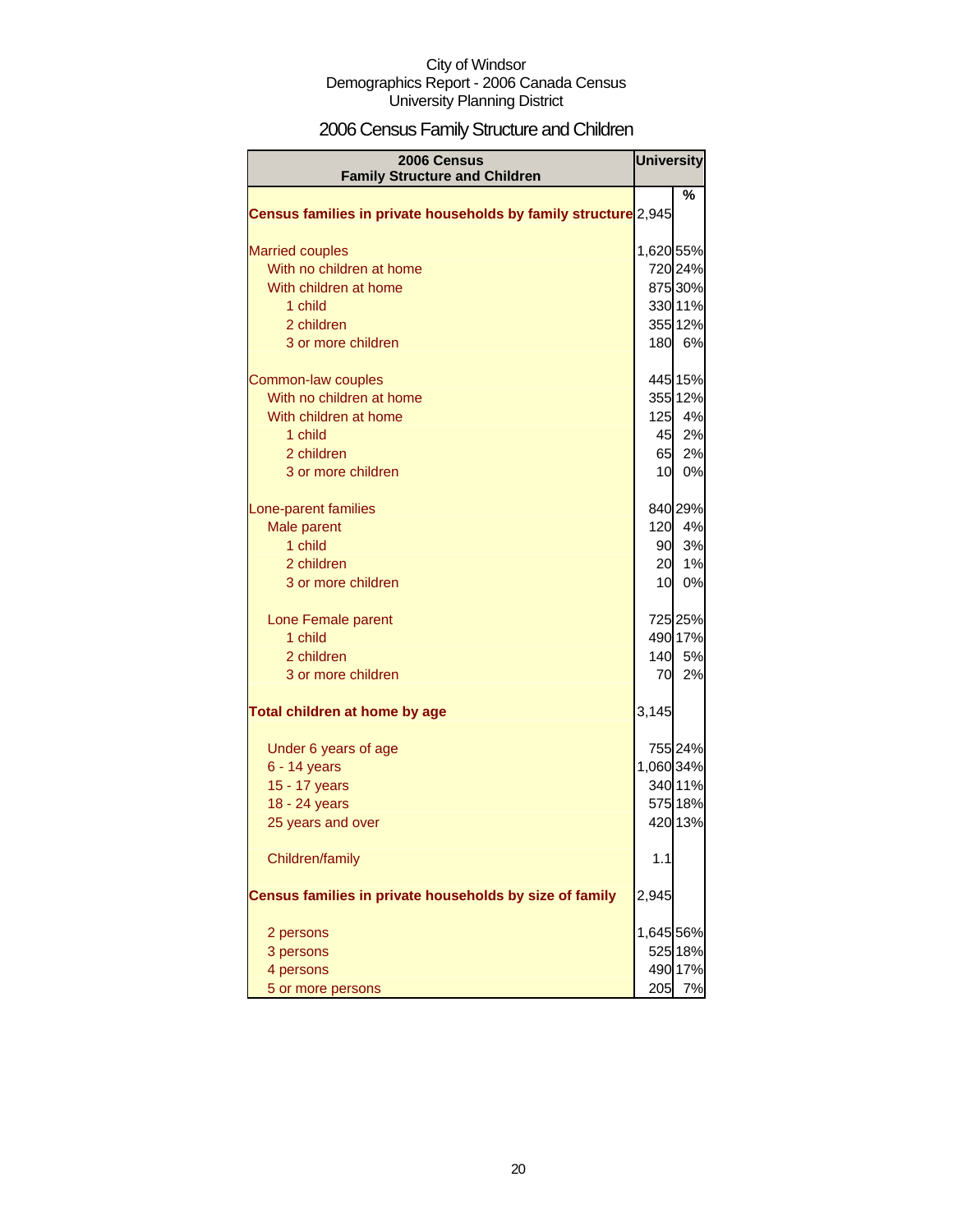## 2006 Census Families by Living Arrangements

| 2006 Census<br><b>Families by Living Arrangements</b>              | <b>University</b> |         |
|--------------------------------------------------------------------|-------------------|---------|
|                                                                    |                   | %       |
| <b>Persons in private households by living arrangements 12,090</b> |                   |         |
|                                                                    |                   |         |
| Non-family persons                                                 | 3,905 32%         |         |
| Living with relatives                                              |                   | 410 3%  |
| Living with non-relatives only                                     | 1,260 10%         |         |
| Living alone                                                       | 2,235 18%         |         |
| <b>Family persons</b>                                              | 8,185 68%         |         |
| Persons per family                                                 | 2.8               |         |
| Persons 65 years and over by living arrangements                   | 1,555             |         |
| Non-family persons                                                 |                   | 75549%  |
| Living with relatives                                              |                   | 120 8%  |
| Living with non-relatives only                                     |                   | 10 1%   |
| Living alone                                                       |                   | 62540%  |
| <b>Family persons</b>                                              |                   | 805 52% |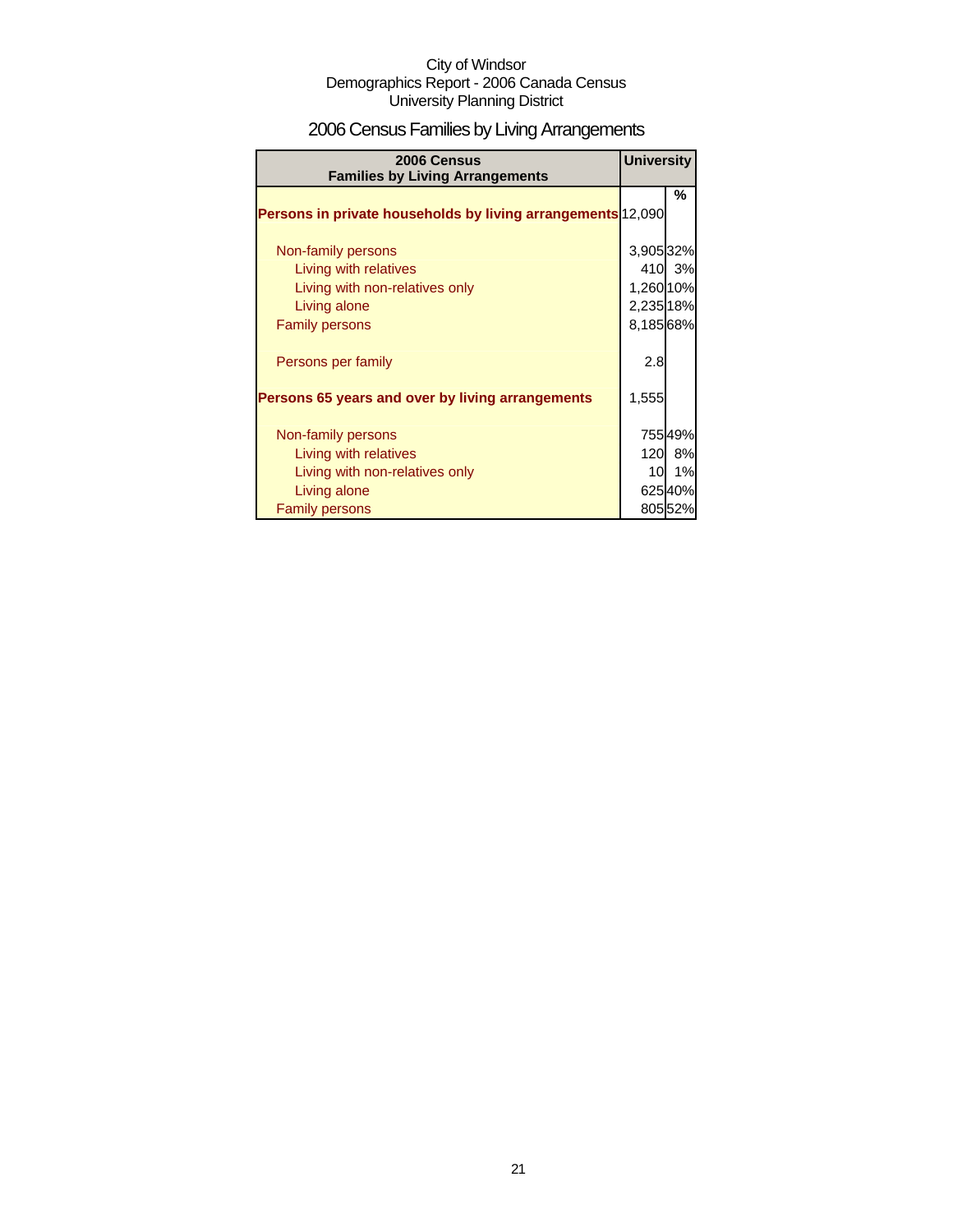## 2006 Census Dwellings

| 2006 Census<br><b>Dwellings</b>                      | <b>University</b>                    |         |
|------------------------------------------------------|--------------------------------------|---------|
|                                                      |                                      | %       |
| Occupied private dwellings by structure type         | 5,765                                |         |
| Single-detached house                                | 2,935 51%                            |         |
| Semi-detached house                                  |                                      | 275 5%  |
| Row house                                            | <b>275</b>                           | 5%      |
| Apartment, duplex                                    |                                      | 410 7%  |
| Apartment less than 5 storeys                        | 1,215 21%                            |         |
| Apartment 5 or more storeys                          |                                      | 635 11% |
| Other single-attached house                          | 15                                   | 0%      |
| Movable dwelling                                     | $\Omega$                             | 0%      |
| Dominant dwelling type                               | Single-detached house <sup>51%</sup> |         |
| Occupied private dwellings by tenure                 | 5,765                                |         |
| Owned                                                | 2,415 42%                            |         |
| Rented                                               | 3,205 56%                            |         |
| <b>Band housing</b>                                  | 0                                    | 0%      |
| Occupied private dwellings by maintenance required   | 5,765                                |         |
| Regular maintenance only                             | 3,270 57%                            |         |
| Minor repairs                                        | 1,775 31%                            |         |
| <b>Major repairs</b>                                 |                                      | 540 9%  |
| Occupied private dwellings by period of construction | 5,765                                |         |
| Before 1946                                          | 2,020 35%                            |         |
| 1946 - 1960                                          | 1,670 29%                            |         |
| 1961 - 1970                                          |                                      | 665 12% |
| 1971 - 1980                                          |                                      | 700 12% |
| 1981 - 1985                                          | 205                                  | 4%      |
| 1986 - 1990                                          | 115                                  | 2%      |
| 1991 - 1995                                          | 95                                   | 2%      |
| 1996 - 2000                                          | 65                                   | 1%      |
| 2001 - 2006                                          | 30                                   | 1%      |
| Dominant period of construction                      | Before 1946 36%                      |         |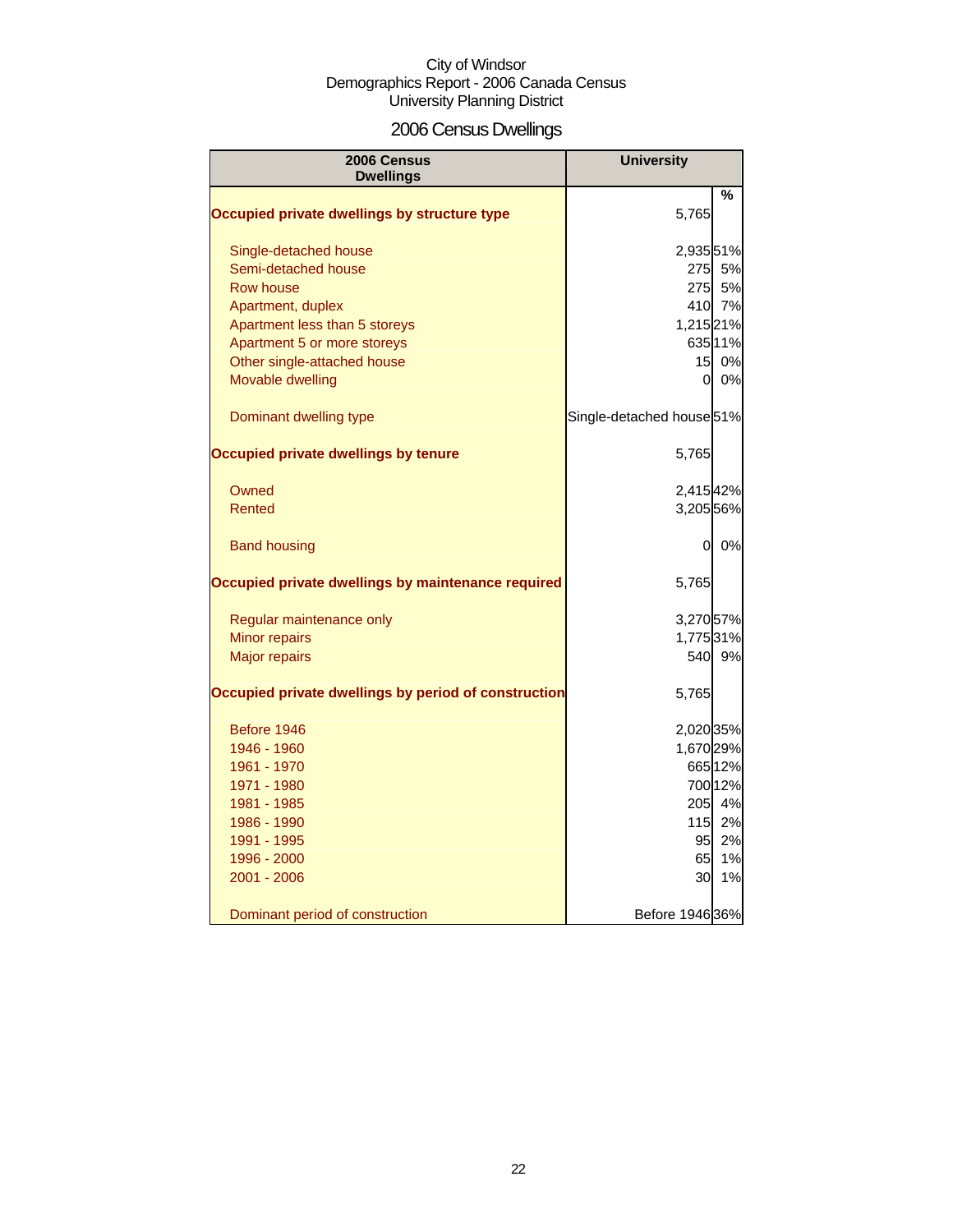## 2006 Census Households

| 2006 Census<br><b>Households</b>                                                                                                     |                        | <b>University</b> |
|--------------------------------------------------------------------------------------------------------------------------------------|------------------------|-------------------|
| Private households by size of household                                                                                              | 5,785                  | %                 |
| 1 person                                                                                                                             | 2,285 39%              |                   |
| 2 persons                                                                                                                            | 1,790 31%              |                   |
| 3 persons                                                                                                                            |                        | 82014%            |
| 4 - 5 persons                                                                                                                        |                        | 800 14%           |
| 6 or more persons                                                                                                                    |                        | 90 2%             |
| Dominant household size                                                                                                              | 1 person 39%           |                   |
| <b>Persons in households</b>                                                                                                         | 12,365                 |                   |
| Persons per household                                                                                                                | 2.1                    |                   |
| Private households by household type                                                                                                 | 5,640                  |                   |
| One-family households                                                                                                                | 2,760 49%              |                   |
| Multiple-family households                                                                                                           | 55                     | 1%                |
| Non-family households                                                                                                                | 2,780 49%              |                   |
| <b>Rented Dwellings</b>                                                                                                              | 3,205                  |                   |
| Tenant households in non-farm, non-reserve private dwellings                                                                         | 3,16599%               |                   |
| Average gross monthly rent                                                                                                           | \$681                  |                   |
| Households spending 30% or more of household income on gross rent<br>Households spending 30 to 99% of household income on gross rent | 1,600 50%<br>1,290 40% |                   |
| One-family tenant households without additional persons<br>Average gross rent                                                        | 1,135 35%<br>\$704     |                   |
| Households spending 30% or more of household income on gross rent                                                                    |                        | 46014%            |
| <b>Owned Dwellings</b>                                                                                                               | 2,415                  |                   |
| Owner-occupied private non-farm, non-reserve dwellings                                                                               | 2,350 97%              |                   |
| Average value of dwelling                                                                                                            | \$120,406              |                   |
| Average owner's major payments                                                                                                       | \$890                  |                   |
| Households spending 30% or more of household income on major payments                                                                |                        | 570 24%           |
| Households spending 30% to 99% more of household income on major payments                                                            |                        | 485 20%           |
| One-family owner-occupied households without additional persons                                                                      | 1,345 56%              |                   |
| Average major payments                                                                                                               | \$907                  |                   |
| Spending 30%+ of hh income on shelter                                                                                                |                        | 230 10%           |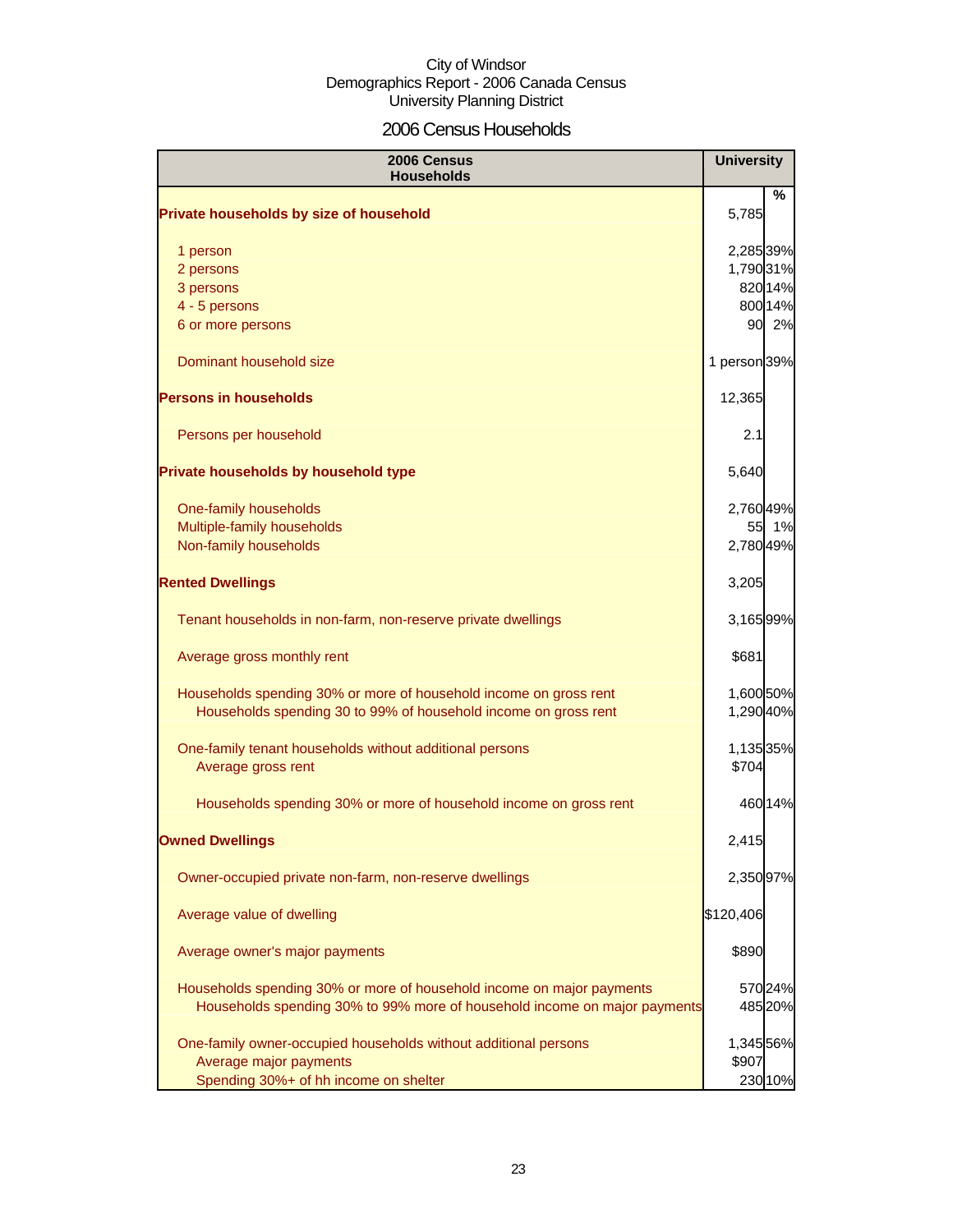## 2006 Census Mother Tongue

| 2006 Census<br><b>Mother Tongue</b>      | <b>University</b>                                                                  |                      |
|------------------------------------------|------------------------------------------------------------------------------------|----------------------|
|                                          |                                                                                    | %                    |
| <b>Total Population by Mother Tongue</b> | 12,145                                                                             |                      |
| Dominant language                        | English                                                                            | 74%                  |
| Dominant official language               | English                                                                            | 97%                  |
| Top 5 non-official languages             | Chinese <sub>25.9%</sub><br>Arabic 15.1%<br>Italian<br>Other languages<br>Gujarati | 7.2%<br>5.5%<br>5.5% |
| <b>Single responses</b>                  | 11,950                                                                             | 98%                  |
| <b>Official languages</b>                | 8,960                                                                              | 74%                  |
| <b>English</b>                           | 8,700                                                                              | 72%                  |
| French                                   | 260                                                                                | 2%                   |
| Non-official languages                   | 2,975                                                                              | 24%                  |
| <b>Italian</b>                           | 205                                                                                | 2%                   |
| Portuguese                               | 20                                                                                 | 0%                   |
| Romanian                                 | 35                                                                                 | 0%                   |
| Spanish                                  | 110                                                                                | 1%                   |
| <b>Danish</b>                            | 0                                                                                  | 0%                   |
| <b>Dutch</b>                             | 0                                                                                  | 0%                   |
| Flemish                                  | 0                                                                                  | 0%                   |
|                                          |                                                                                    |                      |
| Frisian                                  | 0                                                                                  | 0%                   |
| German<br>Norwegian                      | 70<br>0                                                                            | 1%<br>0%             |
| <b>Swedish</b>                           | 0                                                                                  | 0%                   |
| <b>Yiddish</b>                           | 0                                                                                  | 0%                   |
| <b>Bosnian</b>                           | 0                                                                                  | 0%                   |
| <b>Bulgarian</b>                         | 10                                                                                 | 0%                   |
| Croatian                                 | 35                                                                                 | 0%                   |
| Czech                                    | 15                                                                                 | U%                   |
| Macedonian                               | 100                                                                                | 1%                   |
| Polish                                   | 75                                                                                 | 1%                   |
| <b>Russian</b>                           | 40                                                                                 | 0%                   |
| Serbian                                  | 0                                                                                  | 0%                   |
| Serbo-Croatian                           | 10                                                                                 | 0%                   |
| <b>Slovak</b>                            | 30                                                                                 | 0%                   |
| Slovenian                                | 0                                                                                  | 0%                   |
| <b>Ukrainian</b>                         | 10                                                                                 | 0%                   |
| Latvian                                  | 0                                                                                  | 0%                   |
| Lithuanian                               | 0                                                                                  | 0%                   |
| Estonian                                 | 0                                                                                  | 0%                   |
| Finnish                                  | 0                                                                                  | 0%                   |
| Hungarian                                | 30                                                                                 | 0%                   |
| <b>Greek</b>                             | 25                                                                                 | 0%                   |
|                                          |                                                                                    |                      |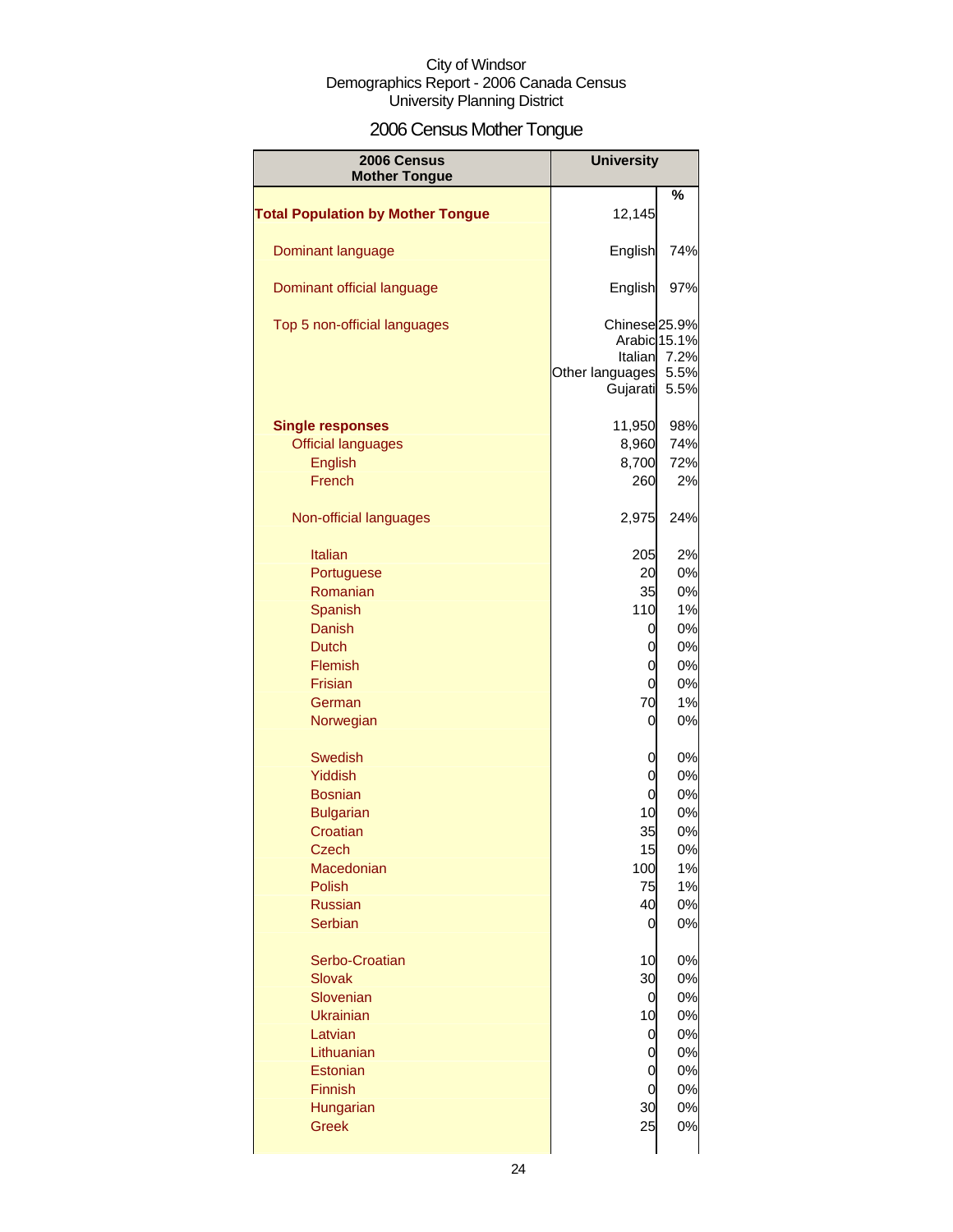| 2006 Census                         | <b>University</b> |               |
|-------------------------------------|-------------------|---------------|
| <b>Mother Tongue</b>                |                   | $\frac{1}{2}$ |
| Armenian                            | 0                 | 0%            |
| <b>Turkish</b>                      | 0                 | 0%            |
| Amharic                             | 0                 | 0%            |
| Arabic                              | 430               | 4%            |
| <b>Hebrew</b>                       | 0                 | 0%            |
| <b>Maltese</b>                      | 0                 | 0%            |
| Somali                              | 60                | 0%            |
| <b>Tigrigna</b>                     | 0                 | 0%            |
| <b>Bengali</b>                      | 90                | 1%            |
| Gujarati                            | 155               | 1%            |
| Hindi                               | 20                | 0%            |
| <b>Kurdish</b>                      | 15                | 0%            |
| Panjabi (Punjabi)                   | 10                | 0%            |
| Pashto                              | 0                 | 0%            |
| Persian (Farsi)                     | 15                | 0%            |
| Sindhi                              | 0                 | 0%            |
| Sinhala (Sinhalese)                 | 0                 | 0%            |
| Urdu                                | 70                | 1%            |
| Malayalam                           | 0                 | 0%            |
| Tamil                               | 20                | 0%            |
| <b>Telugu</b>                       | 0                 | 0%            |
| Japanese                            | 10                | 0%            |
| Korean                              | 10                | 0%            |
| Chinese                             | 735               | 6%            |
| Cantonese                           | 145               | 1%            |
| <b>Mandarin</b>                     | 45                | 0%            |
| Taiwanese                           | 0<br>545          | 0%<br>4%      |
| Chinese, n.o.s.<br>Lao              | 0                 | 0%            |
| Khmer (Cambodian)                   | 25                | 0%            |
|                                     |                   |               |
| Vietnamese                          | 100               | $1\%$<br>0%   |
| <b>Bisayan languages</b><br>Ilocano | 0<br>0            | 0%            |
| <b>Malay</b>                        | 0                 | 0%            |
| Tagalog (Pilipino, Filipino)        | 90                | 1%            |
| Akan (Twi)                          | 10                | 0%            |
| Swahili                             | 0                 | 0%            |
| <b>Creoles</b>                      | 0                 | 0%            |
| <b>Aboriginal Languages</b>         | 0                 | 0%            |
| Algonquin                           | 0                 | 0%            |
| Atikamekw                           | 0                 | 0%            |
| <b>Blackfoot</b>                    | 0                 | 0%            |
| Carrier                             | 0                 | 0%            |
| Chilcotin                           | 0                 | 0%            |
| Chipewyan                           | 0                 | 0%            |
| <b>Cree</b>                         | 0                 | 0%            |
| Siouan languages (Dakota/Sioux)     | 0                 | 0%            |
| Dene                                | 0                 | 0%            |
| <b>Dogrib</b>                       | 0                 | 0%            |
| Gitksan                             | 0                 | $0\%$         |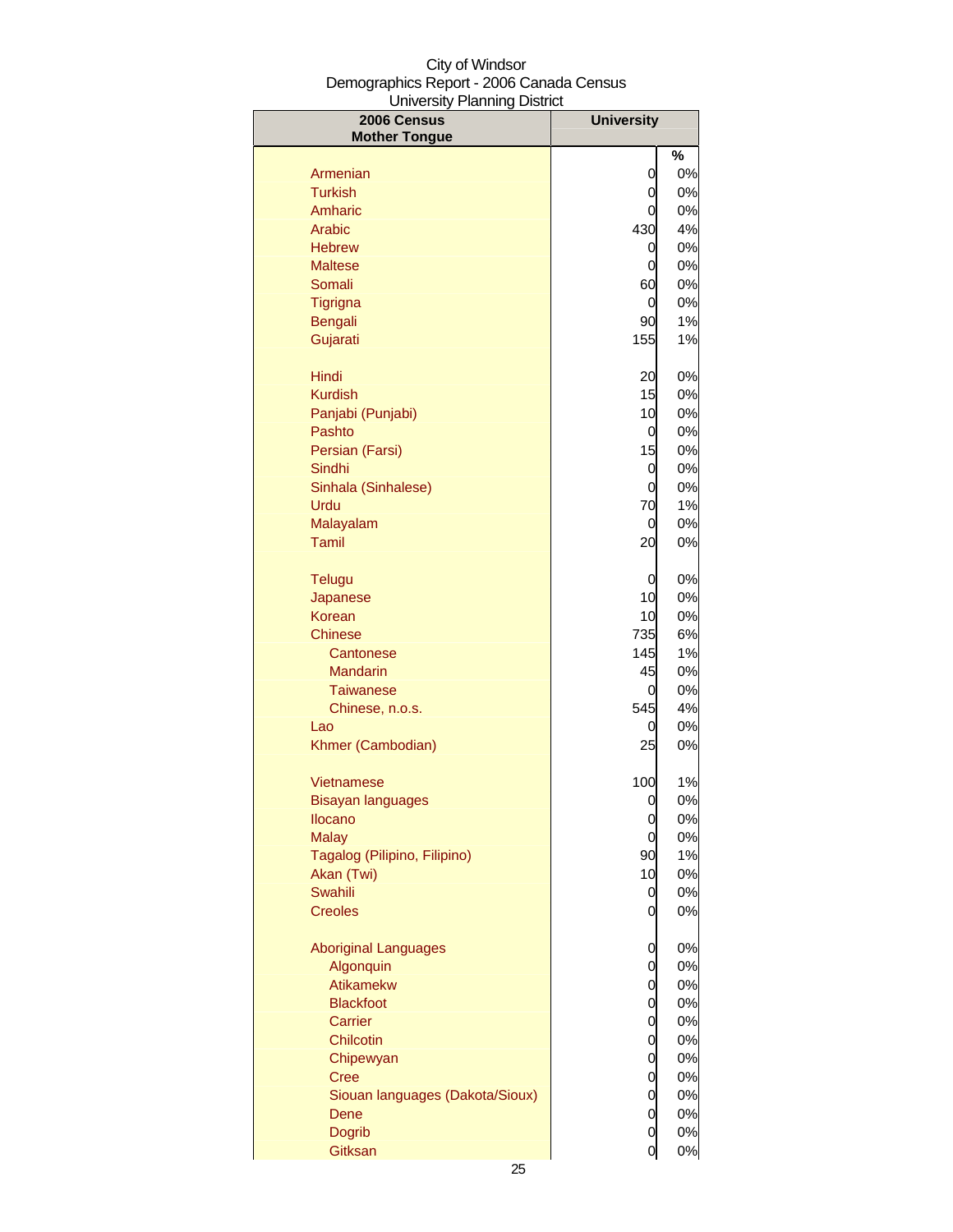| <b>University Planning District</b>       |                   |    |
|-------------------------------------------|-------------------|----|
| 2006 Census                               | <b>University</b> |    |
| <b>Mother Tongue</b>                      |                   |    |
|                                           |                   | %  |
| Inuinnagtun                               | 0                 | 0% |
| Inuktitut, n.i.e.                         | 0                 | 0% |
| Kutchin-Gwich'in (Loucheux)               | 0                 | 0% |
| <b>Malecite</b>                           | 0                 | 0% |
| Mi'kmaq                                   | 0                 | 0% |
| <b>Mohawk</b>                             | 0                 | 0% |
| Montagnais-Naskapi                        | 0                 | 0% |
| Nisga'a                                   | 0                 | 0% |
| North Slave (Hare)                        | 0                 | 0% |
| Ojibway                                   | 0                 | 0% |
| Oji-Cree                                  | 0                 | 0% |
| <b>Shuswap</b>                            | 0                 | 0% |
| <b>South Slave</b>                        | 0                 | 0% |
| <b>Tlingit</b>                            | 0                 | 0% |
|                                           |                   |    |
| Other languages                           | 155               | 1% |
|                                           |                   |    |
| <b>Multiple responses</b>                 | 225               | 2% |
| <b>English and French</b>                 | 35                | 0% |
| English and non-official language         | 135               | 1% |
| French and non-official language          | 10                | 0% |
| English, French and non-official language | 10                | 0% |

## City of Windsor Demographics Report - 2006 Canada Census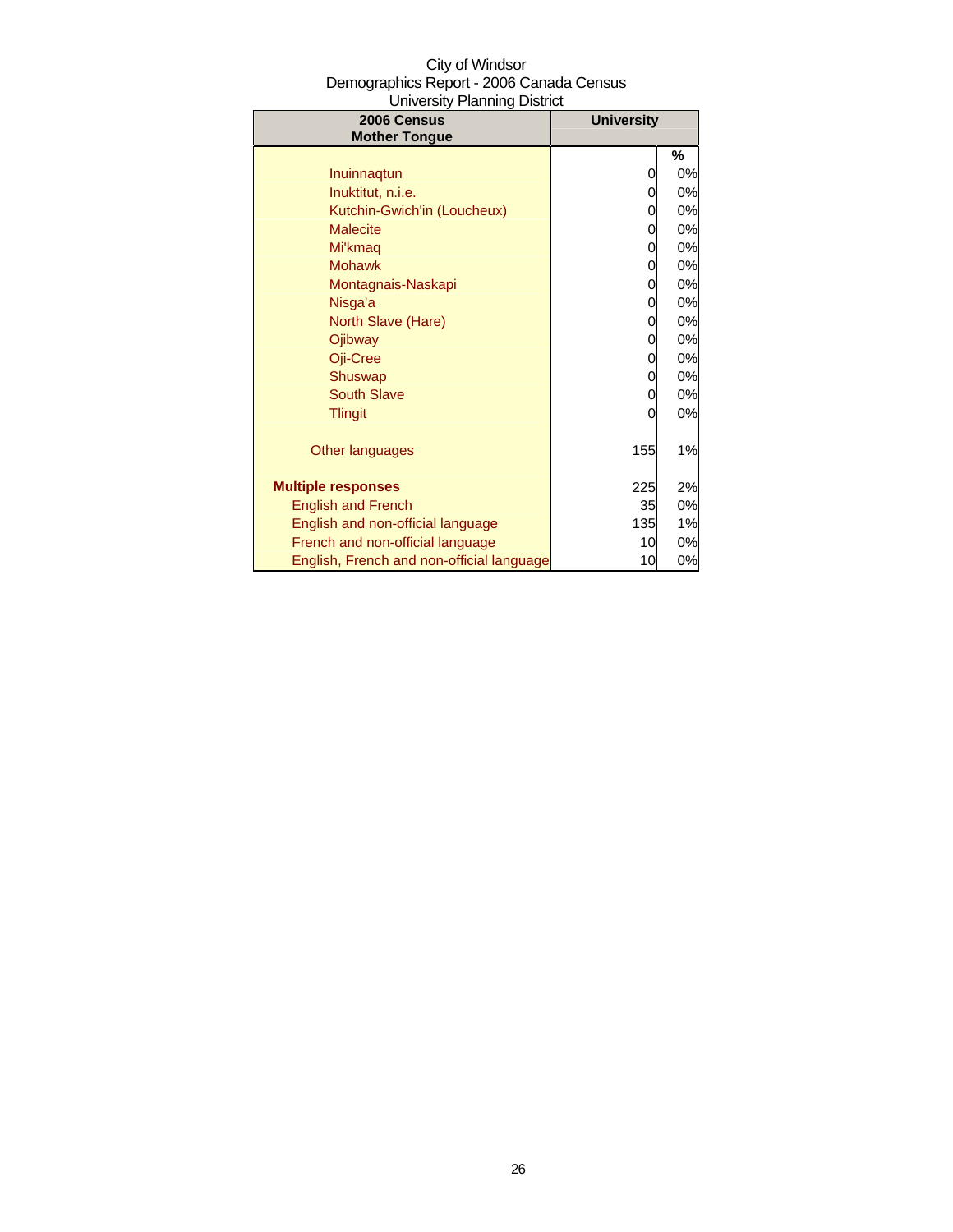## 2006 Census Knowledge of Official Language

| 2006 Census<br><b>Knowledge of Official Language</b>       | <b>University</b> |    |
|------------------------------------------------------------|-------------------|----|
|                                                            |                   | %  |
| <b>Total Population by knowledge of official languages</b> | 12,140            |    |
| English only                                               | 11,000 91%        |    |
| French only                                                | 0                 | 0% |
| <b>English and French</b>                                  | 920               | 8% |
| Neither English nor French                                 | 195               | 2% |
| <b>Dominant Group</b>                                      | English only 91%  |    |
| Total population by first official language spoken         | 12,125            |    |
| English                                                    | 11,62596%         |    |
| French                                                     | 225               | 2% |
| <b>English and French</b>                                  | 95                | 1% |
| Neither English nor French                                 | 180               | 1% |
| <b>Dominant Group</b>                                      | English 96%       |    |
| <b>Official language minority</b>                          |                   |    |
| (English in Quebec, French elsewhere)                      |                   |    |
| <b>Number</b>                                              | 275               |    |
| Percentage                                                 | 2.3%              |    |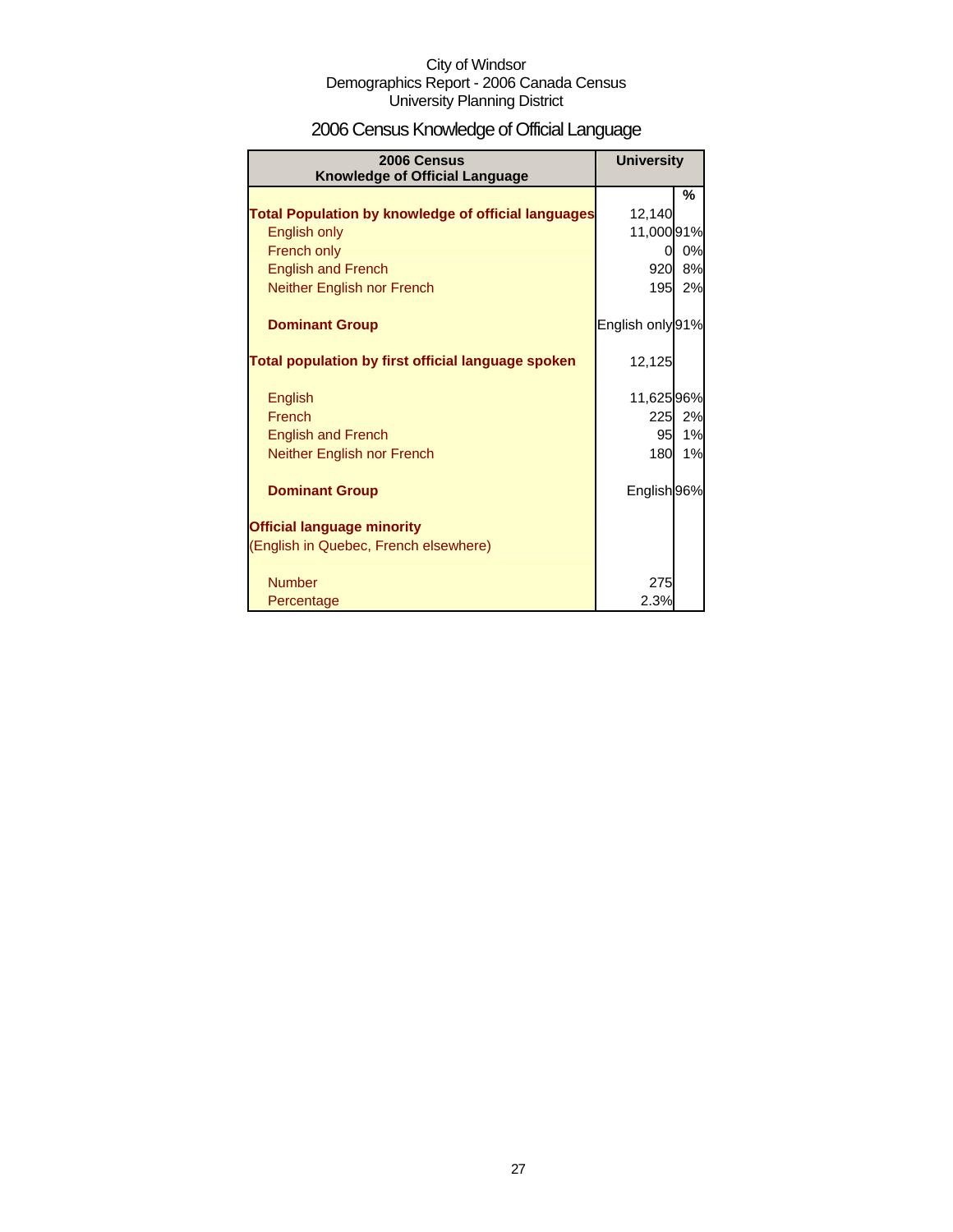## 2006 Census Knowledge of Non-official Language

| 2006 Census<br>Knowledge of Non-official Language              | <b>University</b>          |          |
|----------------------------------------------------------------|----------------------------|----------|
|                                                                |                            | %        |
| <b>Total Population by Knowledge of Non-official Languages</b> | 12,140                     |          |
| <b>Population Speaking Non-official Languages</b>              | 3,895 32%                  |          |
| <b>Top 5 Non-official Languages</b>                            | Chinese <sup>21%</sup>     |          |
|                                                                | Arabic 13%                 |          |
|                                                                | Italian<br>Other languages | 7%<br>7% |
|                                                                | Spanish                    | 5%       |
| <b>Italian</b>                                                 | 285                        | 2%       |
| Portuguese                                                     | 40                         | 0%       |
| Romanian                                                       | 50                         | 0%       |
| Spanish                                                        | 205                        | 2%       |
| <b>Danish</b>                                                  | 0                          | 0%       |
| <b>Dutch</b>                                                   | 0                          | 0%       |
| Flemish                                                        | 0                          | 0%       |
| Frisian                                                        | $\overline{0}$             | 0%       |
| German                                                         | 80<br>$\overline{0}$       | 1%<br>0% |
| Norwegian                                                      |                            |          |
| <b>Swedish</b>                                                 | 0                          | 0%       |
| Yiddish                                                        | 0                          | 0%       |
| <b>Bosnian</b>                                                 | 0                          | 0%       |
| <b>Bulgarian</b>                                               | $\overline{0}$             | 0%       |
| Croatian                                                       | 70                         | 1%       |
| <b>Czech</b><br>Macedonian                                     | 25<br>115                  | 0%<br>1% |
| <b>Polish</b>                                                  | 85                         | 1%       |
| <b>Russian</b>                                                 | 55                         | 0%       |
| <b>Serbian</b>                                                 | $\overline{0}$             | 0%       |
| Serbo-Croatian                                                 | 10                         | 0%       |
| <b>Slovak</b>                                                  | 45                         | 0%       |
| Slovenian                                                      | 0                          | 0%       |
| Ukrainian                                                      | 20                         | 0%       |
| Latvian                                                        | $\overline{0}$             | 0%       |
| Lithuanian                                                     | $\overline{0}$             | 0%       |
| Estonian                                                       | $\overline{0}$             | 0%       |
| Finnish                                                        | 0<br>45                    | 0%<br>0% |
| Hungarian<br><b>Greek</b>                                      | 85                         | 1%       |
|                                                                |                            |          |
| Armenian                                                       | 0                          | 0%       |
| <b>Turkish</b>                                                 | 0                          | 0%       |
| Amharic<br>Arabic                                              | $\overline{O}$             | 0%<br>4% |
| <b>Hebrew</b>                                                  | 490<br>$\overline{0}$      | 0%       |
| <b>Maltese</b>                                                 | $\overline{0}$             | 0%       |
| Somali                                                         | 75                         | 1%       |
| Tigrigna                                                       | $\overline{0}$             | 0%       |
| <b>Bengali</b>                                                 | 85                         | 1%       |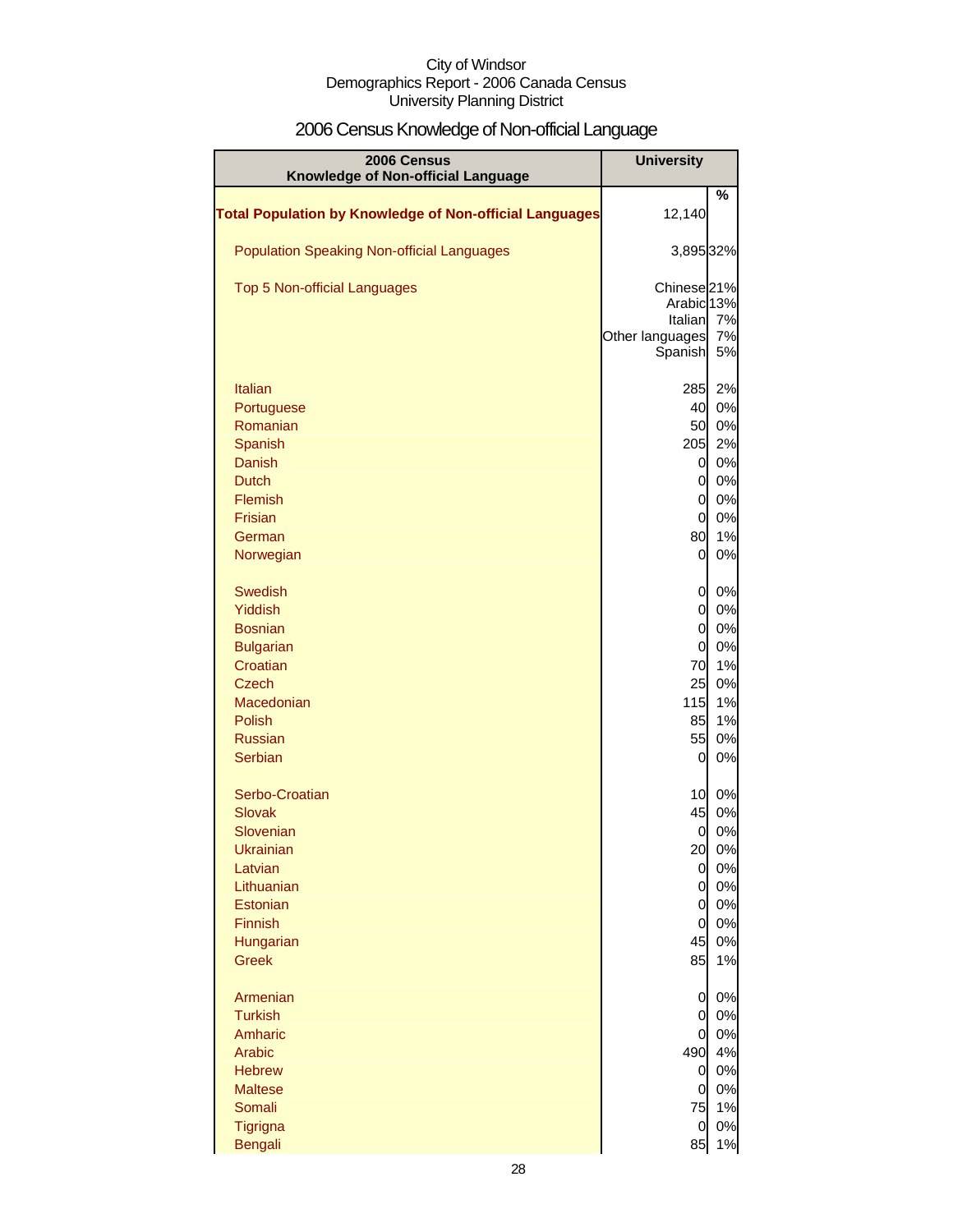| 2006 Census                        | <b>University</b>              |          |
|------------------------------------|--------------------------------|----------|
| Knowledge of Non-official Language |                                |          |
|                                    |                                | %        |
| Gujarati                           | 165                            | 1%       |
| Hindi                              | 195                            | 2%       |
| <b>Kurdish</b>                     | 15                             | 0%       |
| Panjabi (Punjabi)                  | 50                             | 0%       |
| Pashto                             | $\overline{0}$                 | 0%       |
| Persian (Farsi)                    | 30                             | 0%       |
| Sindhi                             | 10                             | 0%       |
| Sinhala (Sinhalese)                | $\overline{0}$                 | 0%       |
| Urdu                               | 150                            | 1%       |
| Malayalam                          | $\overline{0}$                 | 0%       |
| <b>Tamil</b>                       | 30                             | 0%       |
| Telugu                             | $\overline{0}$                 | 0%       |
| Japanese                           | 20                             | 0%       |
| <b>Korean</b>                      | 10                             | 0%       |
| <b>Chinese</b>                     | 810                            | 7%       |
| Cantonese                          | 150                            | 1%       |
| Mandarin                           | 105                            | 1%       |
| <b>Taiwanese</b>                   | 0                              | 0%       |
| Chinese, n.o.s.                    | 555                            | 5%       |
| Lao                                | 10                             | 0%       |
| Khmer (Cambodian)                  | 25                             | 0%       |
| Vietnamese                         | 125                            | 1%       |
| <b>Bisayan languages</b>           | 0                              | 0%       |
| Ilocano                            | 0                              | 0%       |
| <b>Malay</b>                       | 0                              | 0%       |
| Tagalog (Pilipino, Filipino)       | 95                             | 1%       |
| Akan (Twi)                         | 10                             | 0%       |
| <b>Swahili</b>                     | 10                             | 0%       |
| <b>Creoles</b>                     | 0                              | 0%       |
| <b>Aboriginal Languages</b>        | 0                              | 0%       |
| Algonquin                          | $\overline{0}$                 | 0%       |
| <b>Atikamekw</b>                   | $\overline{0}$                 | 0%       |
| <b>Blackfoot</b>                   | $\overline{0}$                 | 0%       |
| Carrier                            | $\overline{0}$                 | 0%       |
| Chilcotin                          | $\overline{0}$                 | 0%       |
| Chipewyan                          | $\overline{0}$                 | 0%       |
| Cree                               | <sub>0</sub>                   | 0%       |
| Siouan languages (Dakota/Sioux)    | <sub>0</sub>                   | 0%       |
| Dene<br><b>Dogrib</b>              | <sub>0</sub><br>$\overline{0}$ | 0%<br>0% |
| Gitksan                            | $\overline{0}$                 | 0%       |
| Inuinnaqtun                        | $\overline{0}$                 | 0%       |
| Inuktitut, n.i.e.                  | $\overline{0}$                 | 0%       |
| Kutchin-Gwich'in (Loucheux)        | $\overline{0}$                 | 0%       |
| <b>Malecite</b>                    | $\overline{0}$                 | 0%       |
| Mi'kmaq                            | $\overline{O}$                 | 0%       |
| <b>Mohawk</b>                      | $\overline{0}$                 | 0%       |
| Montagnais-Naskapi                 | $\overline{O}$                 | 0%       |
| Nisga'a                            | 0                              | 0%       |
| North Slave (Hare)                 | $\overline{0}$                 | $0\%$    |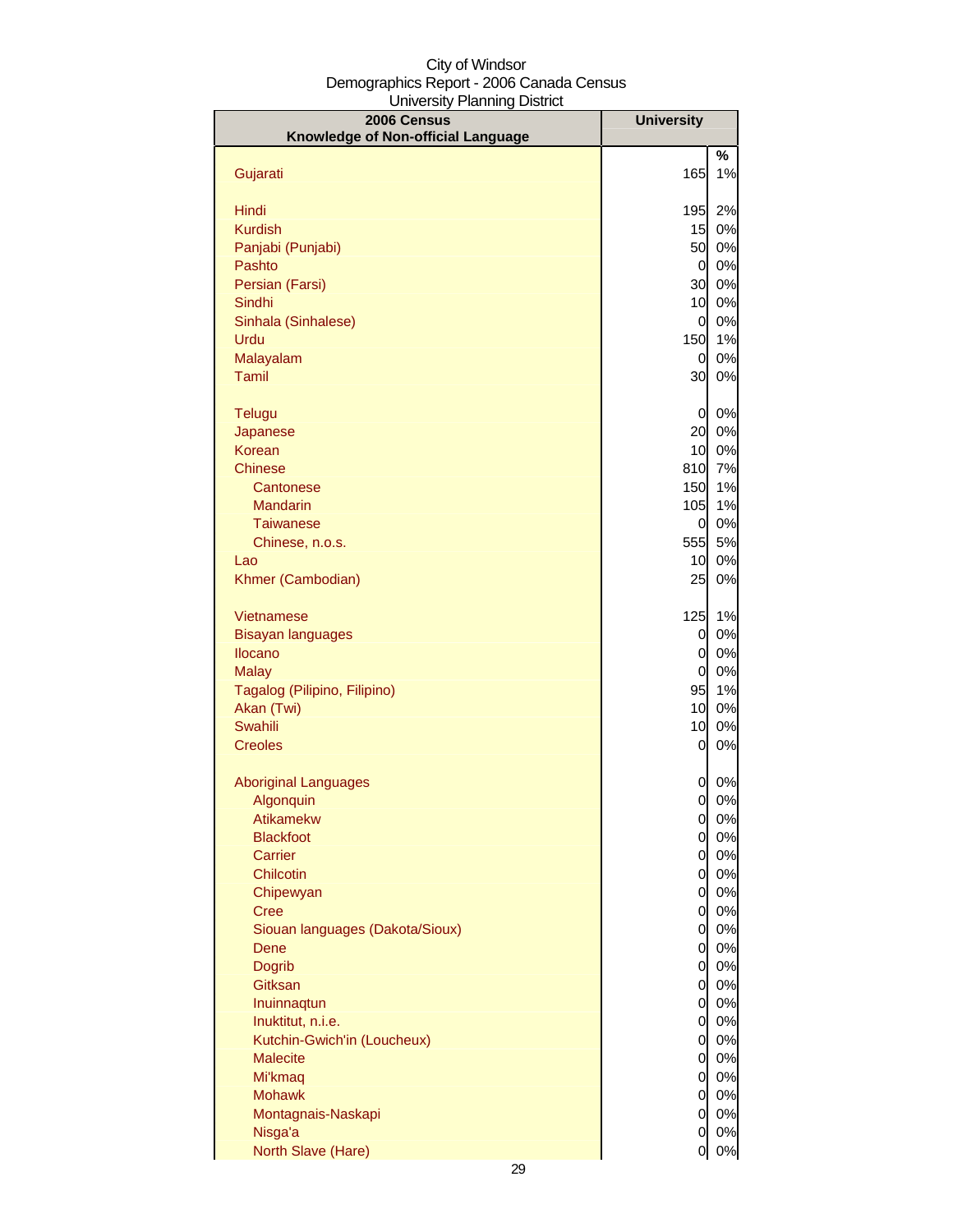| 2006 Census<br>Knowledge of Non-official Language | <b>University</b> |    |
|---------------------------------------------------|-------------------|----|
|                                                   |                   | %  |
| Ojibway                                           |                   | 0% |
| Oji-Cree                                          |                   | 0% |
| Shuswap                                           |                   | 0% |
| <b>South Slave</b>                                |                   | 0% |
| <b>Tlingit</b>                                    | 0                 | 0% |
|                                                   |                   |    |
| Other languages                                   | 27 <sub>0</sub>   | 2% |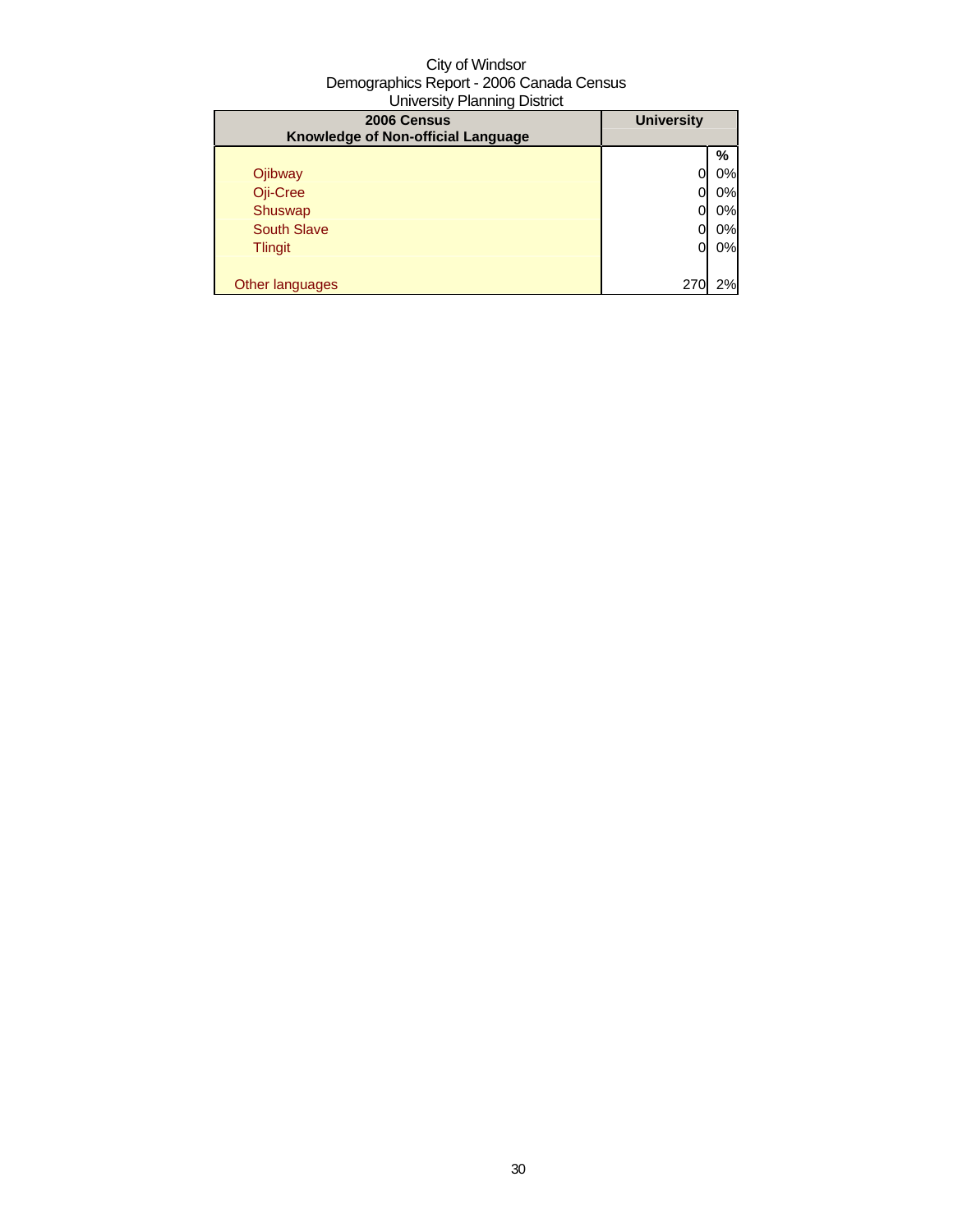## 2006 Census Home Language

| 2006 Census<br><b>Home Language</b>      | <b>University</b>                                                                            |                |
|------------------------------------------|----------------------------------------------------------------------------------------------|----------------|
|                                          |                                                                                              | %              |
| <b>Total Population by Home Language</b> | \$12,140                                                                                     |                |
| <b>Dominant Official Language</b>        | English                                                                                      |                |
| Top 5 Non-official Languages             | Chinese <sub>31%</sub><br>Arabic <sub>15%</sub><br>Gujarati<br>Other languages<br>Vietnamese | 9%<br>8%<br>5% |
|                                          |                                                                                              |                |
| Single responses                         | 11,850 98%                                                                                   |                |
| <b>Official languages</b>                | 10,01082%                                                                                    |                |
| English                                  | 9,940 82%                                                                                    |                |
| French                                   | 70                                                                                           | 1%             |
| Non-official languages                   | 1,840 15%                                                                                    |                |
| Italian                                  | 40                                                                                           | 0%             |
| Portuguese                               | 15                                                                                           | 0%             |
| Romanian                                 | 35                                                                                           | 0%             |
| Spanish                                  | 70                                                                                           | 1%             |
| Danish                                   | 0                                                                                            | 0%             |
| <b>Dutch</b>                             | 0                                                                                            | 0%             |
| Flemish                                  | 0                                                                                            | 0%             |
| <b>Frisian</b>                           | 0                                                                                            | 0%             |
| German                                   | 0                                                                                            | 0%             |
| Norwegian                                | 0                                                                                            | 0%             |
| <b>Swedish</b>                           | 0                                                                                            | 0%             |
| <b>Yiddish</b>                           | $\overline{0}$                                                                               | 0%             |
| <b>Bosnian</b>                           | $\overline{0}$                                                                               | 0%             |
| <b>Bulgarian</b>                         | $\overline{0}$                                                                               | 0%             |
| Croatian                                 | 35                                                                                           | 0%             |
| <b>Czech</b>                             | 0                                                                                            | 0%             |
| Macedonian                               | 60                                                                                           | 0%             |
| Polish                                   | 10                                                                                           | 0%             |
| <b>Russian</b>                           | 15                                                                                           | 0%             |
| <b>Serbian</b>                           | 0                                                                                            | 0%             |
| Serbo-Croatian                           | 0                                                                                            | 0%             |
| <b>Slovak</b>                            | 10                                                                                           | 0%             |
| Slovenian                                | $\overline{0}$                                                                               | 0%             |
| <b>Ukrainian</b>                         | 0                                                                                            | 0%             |
| Latvian                                  | 0                                                                                            | 0%             |
| Lithuanian                               | 0                                                                                            | 0%             |
| Estonian                                 | 0                                                                                            | 0%             |
| <b>Finnish</b>                           | $\overline{0}$                                                                               | 0%             |
| Hungarian                                | 20                                                                                           | 0%             |
| <b>Greek</b>                             | 15                                                                                           | 0%             |
| Armenian                                 | 0                                                                                            | 0%             |
| <b>Turkish</b>                           | 0                                                                                            | 0%             |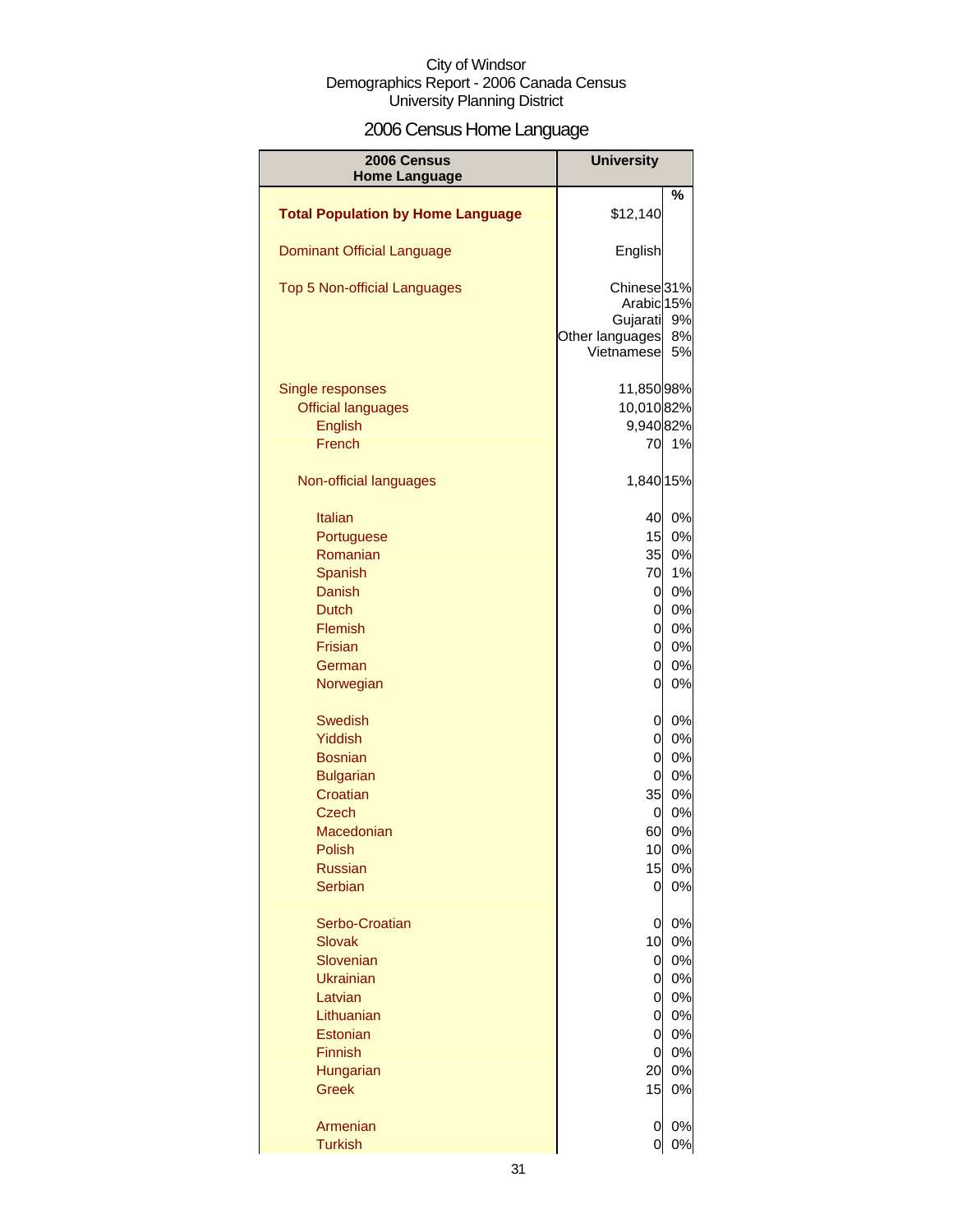| 2006 Census                     | <b>University</b> |                |
|---------------------------------|-------------------|----------------|
| <b>Home Language</b>            |                   |                |
|                                 |                   | %              |
| Amharic                         | 0                 | 0%             |
| Arabic                          | 265               | 2%             |
| <b>Hebrew</b><br><b>Maltese</b> | 0<br>0            | $0\%$          |
| Somali                          | 35                | 0%<br>$0\%$    |
| Tigrigna                        | 0                 | $0\%$          |
| Bengali                         | 25                | $0\%$          |
| Gujarati                        | 155               | 1%             |
|                                 |                   |                |
| Hindi                           | 25                | 0%             |
| <b>Kurdish</b>                  | 15                | $0\%$          |
| Panjabi (Punjabi)               | 10                | $0\%$          |
| Pashto                          | 0                 | $0\%$          |
| Persian (Farsi)                 | 15                | $0\%$          |
| Sindhi                          | 0                 | $0\%$          |
| Sinhala (Sinhalese)             | 0                 | 0%             |
| Urdu                            | 40                | 0%             |
| Malayalam<br>Tamil              | 0                 | 0%             |
|                                 | 0                 | 0%             |
| <b>Telugu</b>                   | 0                 | 0%             |
| Japanese                        | 0                 | 0%             |
| Korean                          | 10                | 0%             |
| Chinese                         | 540               | 4%             |
| Cantonese                       | 95                | 1%             |
| <b>Mandarin</b>                 | 40                | 0%             |
| <b>Taiwanese</b>                | 0                 | 0%             |
| Chinese, n.o.s.                 | 405               | 3%             |
| Lao                             | 0                 | 0%             |
| Khmer (Cambodian)               | 25                | 0%             |
| Vietnamese                      | 80                | $1\%$          |
| <b>Bisayan languages</b>        | 0                 | 0%             |
| Ilocano                         | 0                 | 0%             |
| <b>Malay</b>                    | 0                 | 0%             |
| Tagalog (Pilipino, Filipino)    | 45                | 0%             |
| Akan (Twi)                      | 10                | 0%             |
| <b>Swahili</b>                  | 0                 | $0\%$          |
| <b>Creoles</b>                  | 0                 | 0%             |
| <b>Aboriginal Languages</b>     | 0                 | 0%             |
| Algonquin                       | $\overline{0}$    | $0\%$          |
| <b>Atikamekw</b>                | $\overline{O}$    | $0\%$          |
| <b>Blackfoot</b>                | <sub>0</sub>      | $0\%$          |
| Carrier                         | 0                 | $0\%$          |
| Chilcotin                       | $\overline{0}$    | $0\%$          |
| Chipewyan                       | <sub>0</sub>      | $0\%$          |
| <b>Cree</b>                     | 0                 | $0\%$          |
| Siouan languages (Dakota/Sioux) | <sub>0</sub>      | 0%             |
| Dene                            | <sub>0</sub>      | $0\%$          |
| <b>Dogrib</b>                   | <sub>0</sub>      | $0\%$          |
| Gitksan<br>Inuinnaqtun          | $\overline{0}$    | $0\%$<br>$0\%$ |
| Inuktitut, n.i.e.               | 0<br>0            | 0%             |
|                                 |                   |                |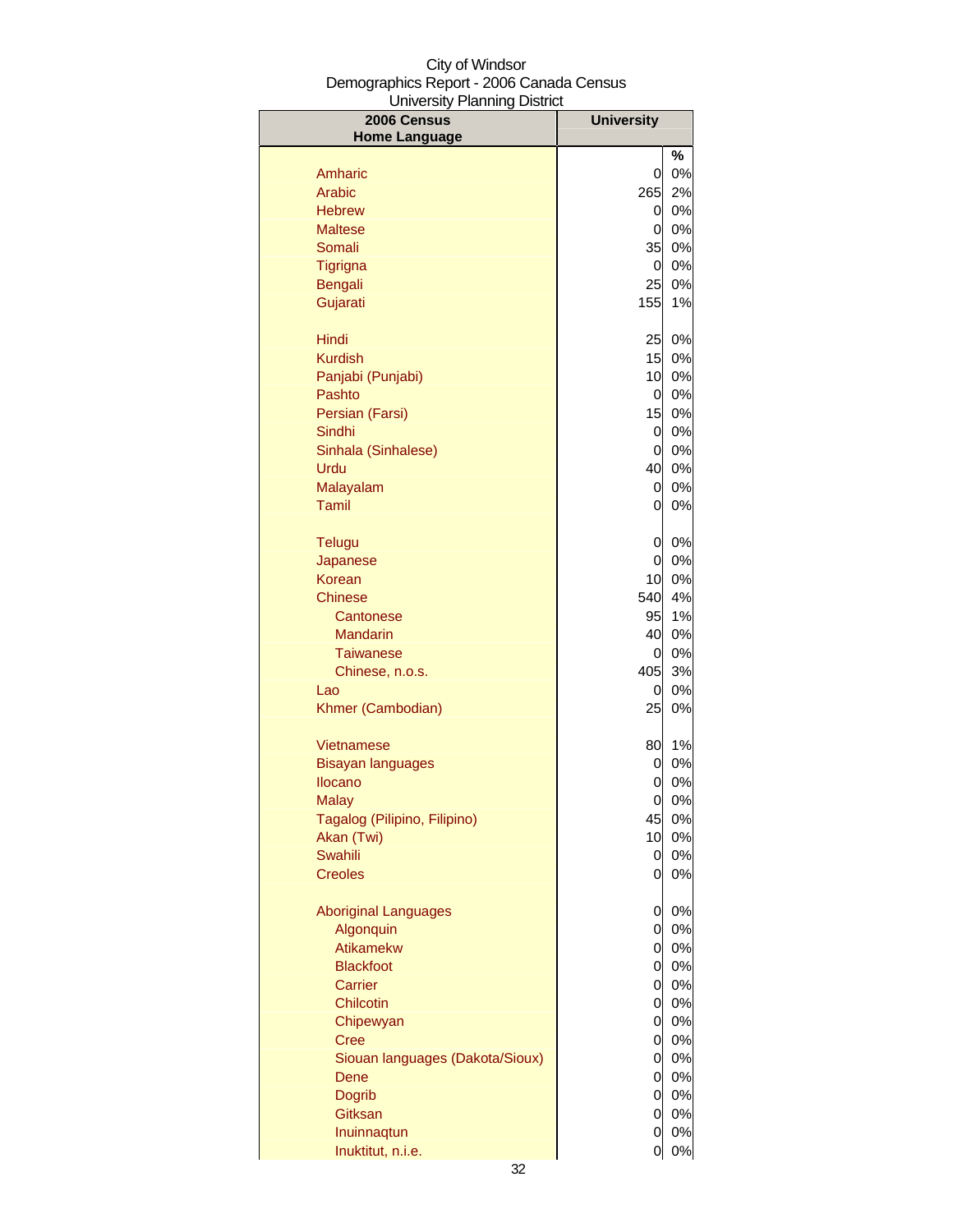| City of Windsor                          |
|------------------------------------------|
| Demographics Report - 2006 Canada Census |
| <b>University Planning District</b>      |

| 2006 Census                               | <b>University</b> |    |
|-------------------------------------------|-------------------|----|
| <b>Home Language</b>                      |                   |    |
|                                           |                   | %  |
| Kutchin-Gwich'in (Loucheux)               | 0                 | 0% |
| <b>Malecite</b>                           | 0                 | 0% |
| Mi'kmaq                                   | 0                 | 0% |
| <b>Mohawk</b>                             | 0                 | 0% |
| Montagnais-Naskapi                        | 0                 | 0% |
| Nisga'a                                   | 0                 | 0% |
| North Slave (Hare)                        | 0                 | 0% |
| Ojibway                                   | 0                 | 0% |
| Oji-Cree                                  | 0                 | 0% |
| Shuswap                                   | 0                 | 0% |
| <b>South Slave</b>                        | 0                 | 0% |
| <b>Tlingit</b>                            | 0                 | 0% |
|                                           |                   |    |
| Other languages                           | 140               | 1% |
|                                           |                   |    |
| <b>Multiple responses</b>                 | 270               | 2% |
| <b>English and French</b>                 | 25                | 0% |
| English and non-official language         | 200               | 2% |
| French and non-official language          | 0                 | 0% |
| English, French and non-official language | 45                | 0% |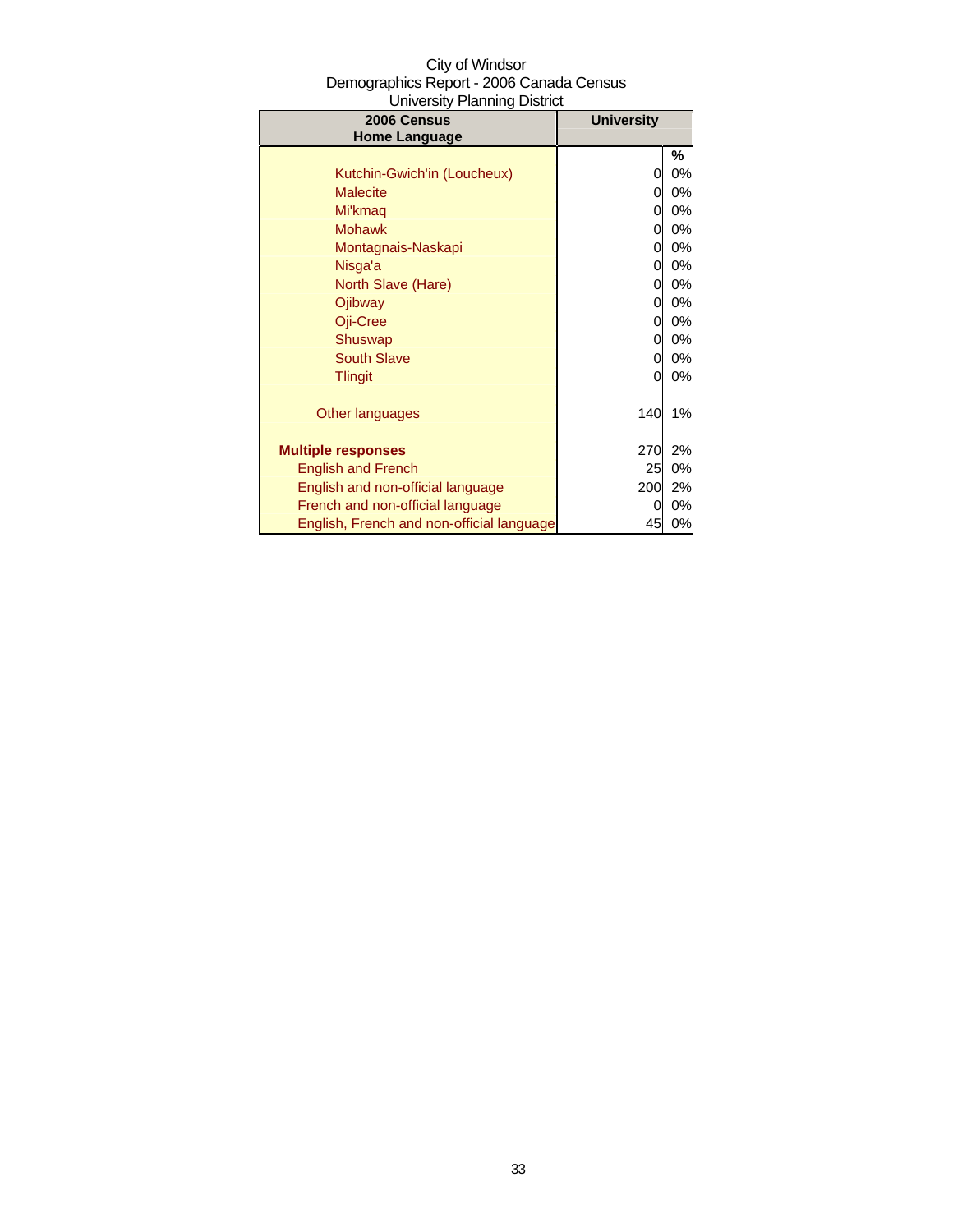## 2006 Census Citizenship and Generation Status

| 2006 Census<br><b>Citizenship and Generation Status</b>                                                                                                                       | <b>University</b>      |   |
|-------------------------------------------------------------------------------------------------------------------------------------------------------------------------------|------------------------|---|
| <b>Total Population by Citizenship</b>                                                                                                                                        | 12,115                 | % |
| Canadian citizens                                                                                                                                                             | 10,900 90%             |   |
| Under age 18<br>Age 18 and over                                                                                                                                               | 2,070 17%<br>8,800 73% |   |
| Not Canadian citizens                                                                                                                                                         | 1,225 10%              |   |
| Population 15 years and over by Generation Status*                                                                                                                            | 10,325                 |   |
| 1st generation                                                                                                                                                                | 3,270 32%              |   |
| 2nd generation                                                                                                                                                                | 1,780 17%              |   |
| 3rd generation or more                                                                                                                                                        | 5,270 51%              |   |
| *Generation status of the respondent, i.e. "1st", "2nd" or "3rd+" generation, refers to whether the respondent or the<br>respondent's parents were born in or outside Canada. |                        |   |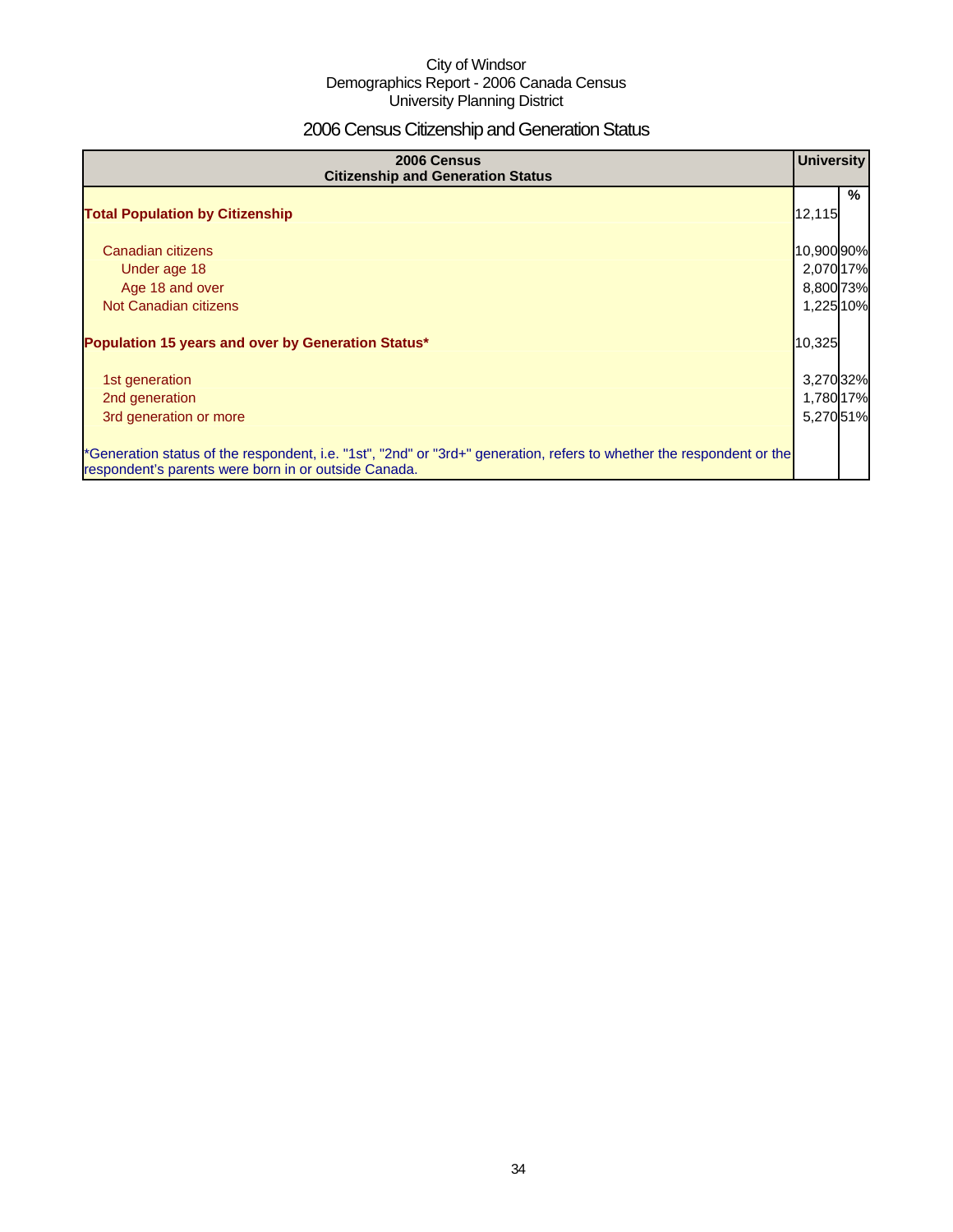## 2006 Census Immigration and Place of Birth

| 2006 Census<br><b>Immigration and Place of Birth</b>           | <b>University</b>                                   |                    |
|----------------------------------------------------------------|-----------------------------------------------------|--------------------|
|                                                                |                                                     | %                  |
| <b>Total Immigrant Population by Period of Immigration</b>     | 2,980                                               |                    |
| Before 1961                                                    |                                                     | 360 12%            |
| 1961 to 1970                                                   |                                                     | 290 10%            |
| 1971 to 1980                                                   |                                                     | 250 8%             |
| 1981 to 1990                                                   |                                                     | 335 11%            |
| 1991 to 2000<br>1991 to 1995                                   |                                                     | 960 32%<br>380 13% |
| 1996 to 2000                                                   |                                                     | 550 18%            |
| 2001 to 2006                                                   |                                                     | 740 25%            |
| <b>Total Immigrant Population by Age at Immigration</b>        | 2,975                                               |                    |
| <b>Under 5 years</b>                                           |                                                     | 300 10%            |
| 5 to 14 years                                                  |                                                     | 480 16%            |
| 15 to 24 years                                                 |                                                     | 750 25%            |
| 25 to 44 years                                                 | 1,130 38%                                           |                    |
| 45 years and over                                              |                                                     | 270 9%             |
| <b>Total Population by Immigrant Status and Place of Birth</b> | 12,130                                              |                    |
| Non-immigrants                                                 | 8,675 72%                                           |                    |
| Born in province of residence                                  | 7,985 66%                                           |                    |
| Born outside province of residence                             |                                                     | 710 6%             |
| Immigrants                                                     | 2,970 24%                                           |                    |
| Non-permanent residents                                        | 445I                                                | 4%                 |
| <b>Total Immigrants by Place of Birth</b>                      | 2,970                                               |                    |
| Top 5 Immigrant Places of Birth                                | Eastern Asia 17%                                    |                    |
|                                                                | Southern Europe <sup>15%</sup><br>Southern Asia 12% |                    |
|                                                                | West Central Asia and the Middle East 12%           |                    |
|                                                                | United States of Americal                           | 9%                 |
| <b>United States of America</b>                                | 270                                                 | 9%                 |
| <b>Central America</b>                                         | 65                                                  | 2%                 |
| Caribbean and Bermuda                                          | 20                                                  | 1%                 |
| South America                                                  | 50                                                  | 2%                 |
| Europe                                                         |                                                     | 820 28%            |
| <b>Western Europe</b>                                          | 70                                                  | 2%                 |
| <b>Eastern Europe</b>                                          | 200                                                 | 7%                 |
| <b>Southern Europe</b>                                         |                                                     | 435 15%            |
| <b>Italy</b>                                                   | 180                                                 | 6%                 |
| <b>Other Southern Europe</b>                                   | 250                                                 | 8%<br>5%           |
| <b>Northern Europe</b><br><b>United Kingdom</b>                | 135<br>130                                          | 4%                 |
| <b>Other Northern Europe</b>                                   | 10                                                  | 0%                 |
| Africa                                                         |                                                     |                    |
| <b>Western Africa</b>                                          | 230<br>70                                           | 8%<br>2%           |
|                                                                |                                                     |                    |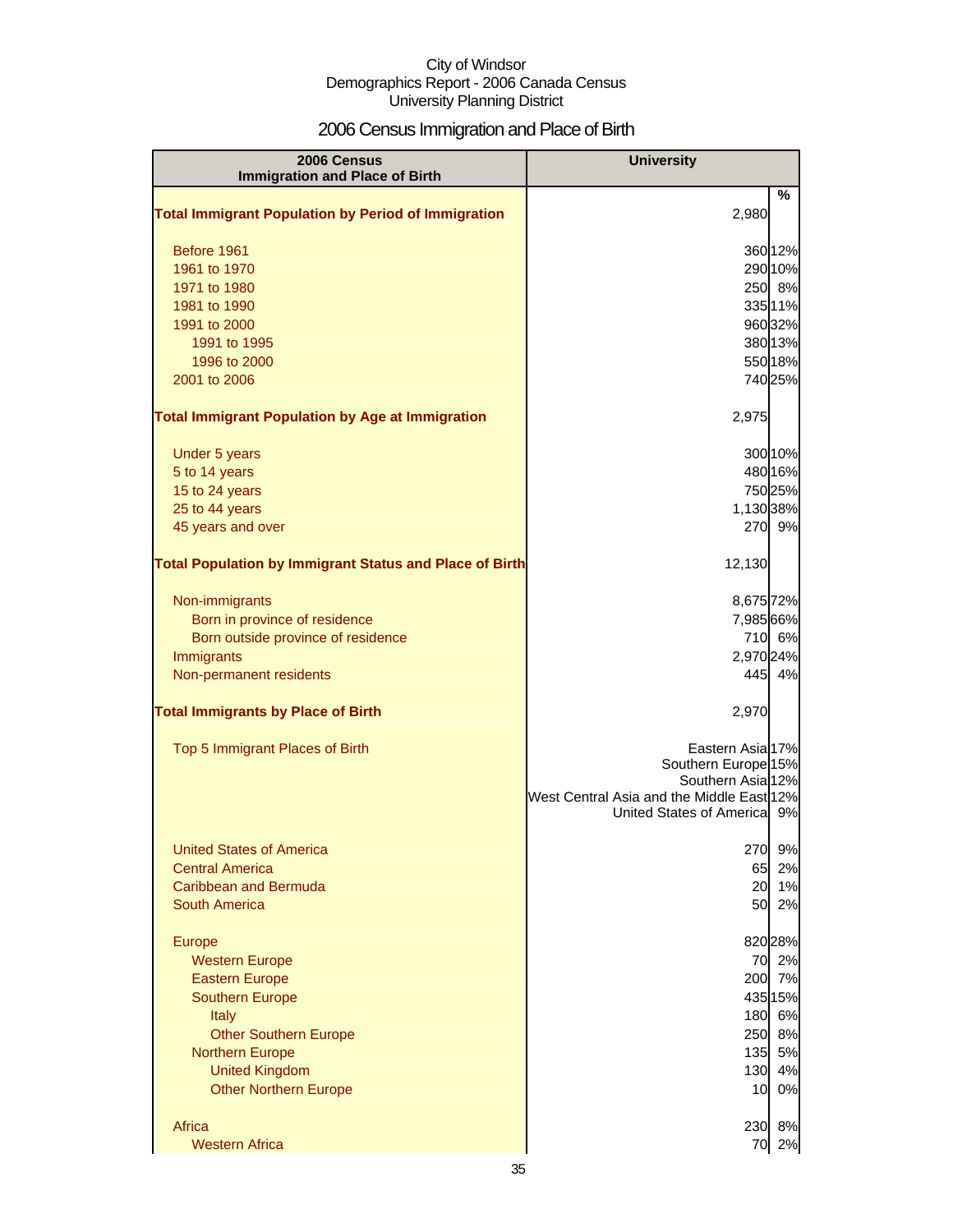| $\sim$ . $\sim$ . $\sim$ . $\sim$ . $\sim$ . $\sim$ . $\sim$ . $\sim$ .<br>2006 Census | <b>University</b> |         |
|----------------------------------------------------------------------------------------|-------------------|---------|
| <b>Immigration and Place of Birth</b>                                                  |                   |         |
|                                                                                        |                   | %       |
| <b>Eastern Africa</b>                                                                  | 85                | 3%      |
| <b>Northern Africa</b>                                                                 | 50                | 2%      |
| <b>Central Africa</b>                                                                  | 0                 | 0%      |
| <b>Southern Africa</b>                                                                 | 0                 | 0%      |
|                                                                                        |                   |         |
| Asia and the Middle East                                                               | 1,485 50%         |         |
| West Central Asia and the Middle East                                                  |                   | 360 12% |
| <b>Eastern Asia</b>                                                                    |                   | 515 17% |
| China                                                                                  |                   | 390 13% |
| Hong Kong                                                                              | <b>100</b>        | 3%      |
| <b>Other Eastern Asia</b>                                                              | 0                 | 0%      |
| Southeast Asia                                                                         | 255               | 9%      |
| <b>Philippines</b>                                                                     | 70                | 2%      |
| <b>Other Southeast Asia</b>                                                            | 150               | 5%      |
| <b>Southern Asia</b>                                                                   |                   | 370 12% |
| India                                                                                  | 155               | 5%      |
| <b>Other Southern Asia</b>                                                             | 175               | 6%      |
|                                                                                        |                   |         |
| Oceania and other                                                                      | 10                | 0%      |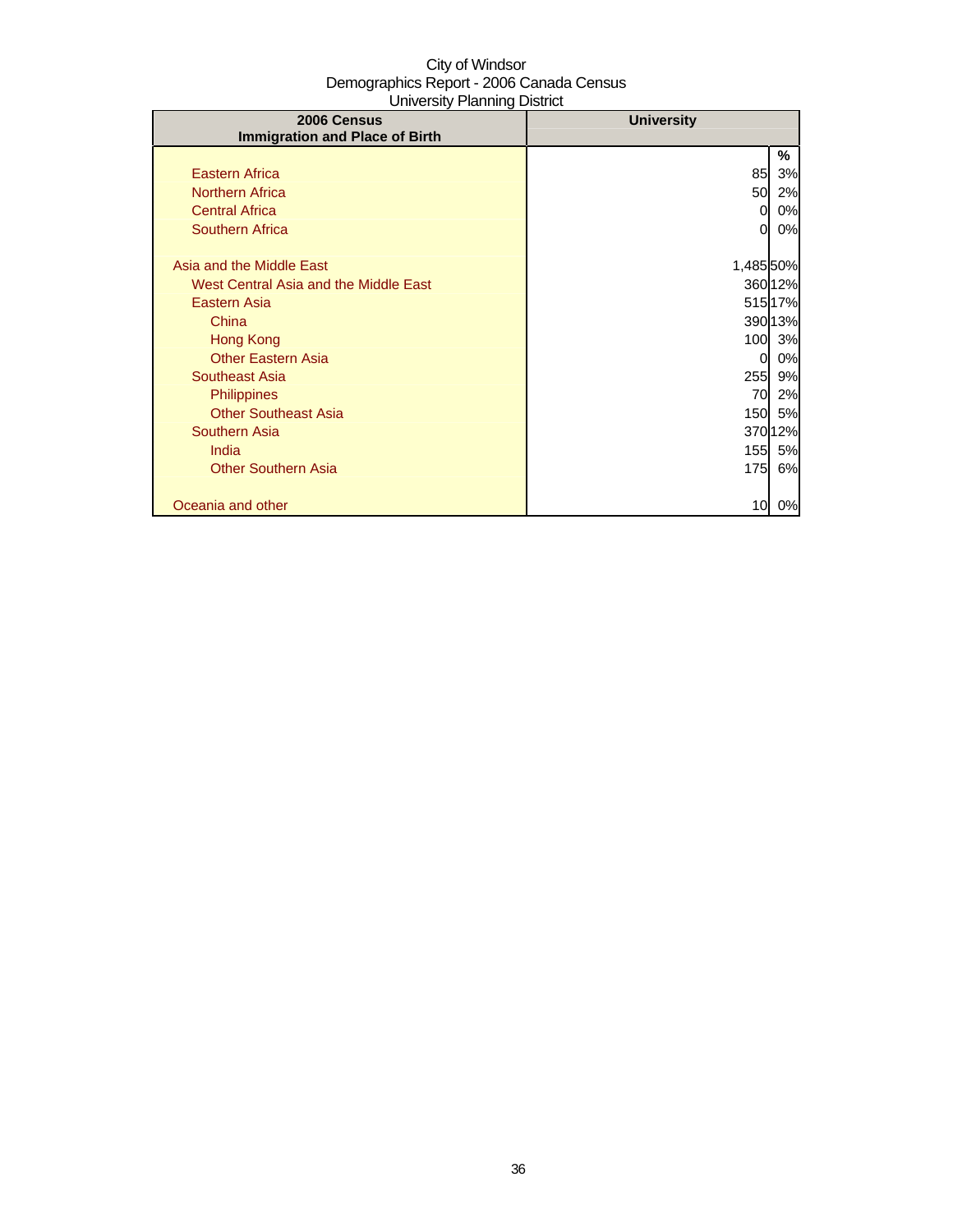| 2006 Census<br>Recent Immigration and Place of Birth (2001-2006) | <b>University</b>                                            |         |
|------------------------------------------------------------------|--------------------------------------------------------------|---------|
|                                                                  |                                                              | $\%$    |
| <b>Total Recent Immigrants by Selected Places of Birth</b>       | 750                                                          |         |
| Top 5 Recent Immigrant Places of Birth                           | Eastern Asia 29%                                             |         |
|                                                                  | Southern Asia 17%                                            |         |
|                                                                  | West Central Asia and the Middle East 16%<br>Eastern Africal | 7%      |
|                                                                  | United States of Americal                                    | 7%      |
|                                                                  |                                                              |         |
| <b>United States of America</b>                                  | 55                                                           | 7%      |
| <b>Central America</b>                                           | 10                                                           | 1%      |
| Caribbean and Bermuda                                            | 10                                                           | 1%      |
| <b>South America</b>                                             | 10                                                           | 1%      |
| <b>Europe</b>                                                    | 65                                                           | 9%      |
| <b>Western Europe</b>                                            | 0                                                            | 0%      |
| <b>Eastern Europe</b>                                            | 50                                                           | 7%      |
| <b>Southern Europe</b>                                           | 30                                                           | 4%      |
| Italy                                                            | $\overline{0}$                                               | 0%      |
| <b>Other Southern Europe</b>                                     | 10                                                           | 1%      |
| <b>Northern Europe</b>                                           | $\mathbf 0$                                                  | 0%      |
| <b>United Kingdom</b>                                            | $\mathbf 0$                                                  | 0%      |
| <b>Other Northern Europe</b>                                     | $\overline{0}$                                               | 0%      |
| Africa                                                           |                                                              | 100 13% |
| <b>Western Africa</b>                                            | 30                                                           | 4%      |
| <b>Eastern Africa</b>                                            | 55                                                           | 7%      |
| <b>Northern Africa</b>                                           | 30                                                           | 4%      |
| <b>Central Africa</b>                                            | $\overline{0}$                                               | 0%      |
| <b>Southern Africa</b>                                           | 0                                                            | 0%      |
| Asia and the Middle East                                         |                                                              | 51068%  |
| West Central Asia and the Middle East                            |                                                              | 125 17% |
| <b>Eastern Asia</b>                                              |                                                              | 22029%  |
| China                                                            |                                                              | 225 30% |
| <b>Hong Kong</b>                                                 | 0                                                            | 0%      |
| <b>Other Eastern Asia</b>                                        | <sub>0</sub>                                                 | $0\%$   |
| <b>Southeast Asia</b>                                            | 10                                                           | 1%      |
| Philippines                                                      | 10                                                           | 1%      |
| <b>Other Southeast Asia</b>                                      | $\overline{0}$                                               | 0%      |
| <b>Southern Asia</b>                                             |                                                              | 130 17% |
| India                                                            | 70                                                           | 9%      |
| <b>Other Southern Asia</b>                                       | 70                                                           | 9%      |
| Oceania and other                                                | 0                                                            | 0%      |

# 2006 Census Recent Immigration and Place of Birth (2001-2006)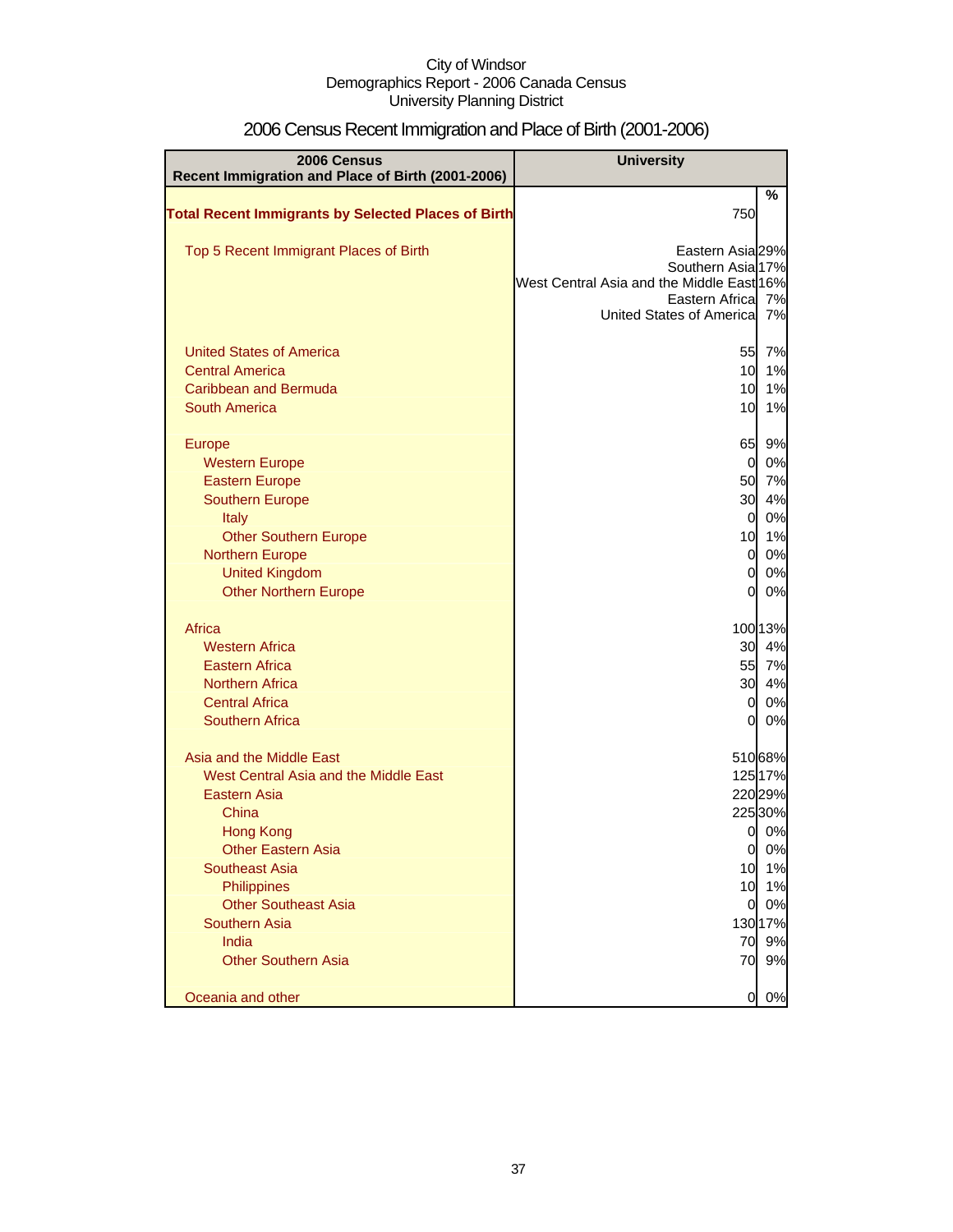# 2006 Census Mobility

| <b>Mobility</b>                                                                                                                                                                                       |                                                                                            | <b>University</b>          |
|-------------------------------------------------------------------------------------------------------------------------------------------------------------------------------------------------------|--------------------------------------------------------------------------------------------|----------------------------|
| <b>Total Population by 1 year mobility status</b>                                                                                                                                                     | 12,050                                                                                     | %                          |
| Non-movers (same address one year ago)<br><b>Movers</b><br>Non-migrants<br><b>Migrants</b><br>Internal migrants<br>Intraprovincial migrants<br>Interprovincial migrants<br><b>External migrants</b>   | 9,540 79%<br>2,450 20%<br>1,615 13%<br>830<br>580<br>485<br>100<br>225                     | 7%<br>5%<br>4%<br>1%<br>2% |
| <b>Total Population by 5 year mobility status</b>                                                                                                                                                     | 11,535                                                                                     |                            |
| Non-movers (same address five years ago)<br><b>Movers</b><br>Non-migrants<br><b>Migrants</b><br>Internal migrants<br>Intraprovincial migrants<br>Interprovincial migrants<br><b>External migrants</b> | 5,70547%<br>5,81548%<br>3,08526%<br>2,715 23%<br>1,600 13%<br>1,350 11%<br>245<br>1,115 9% | 2%                         |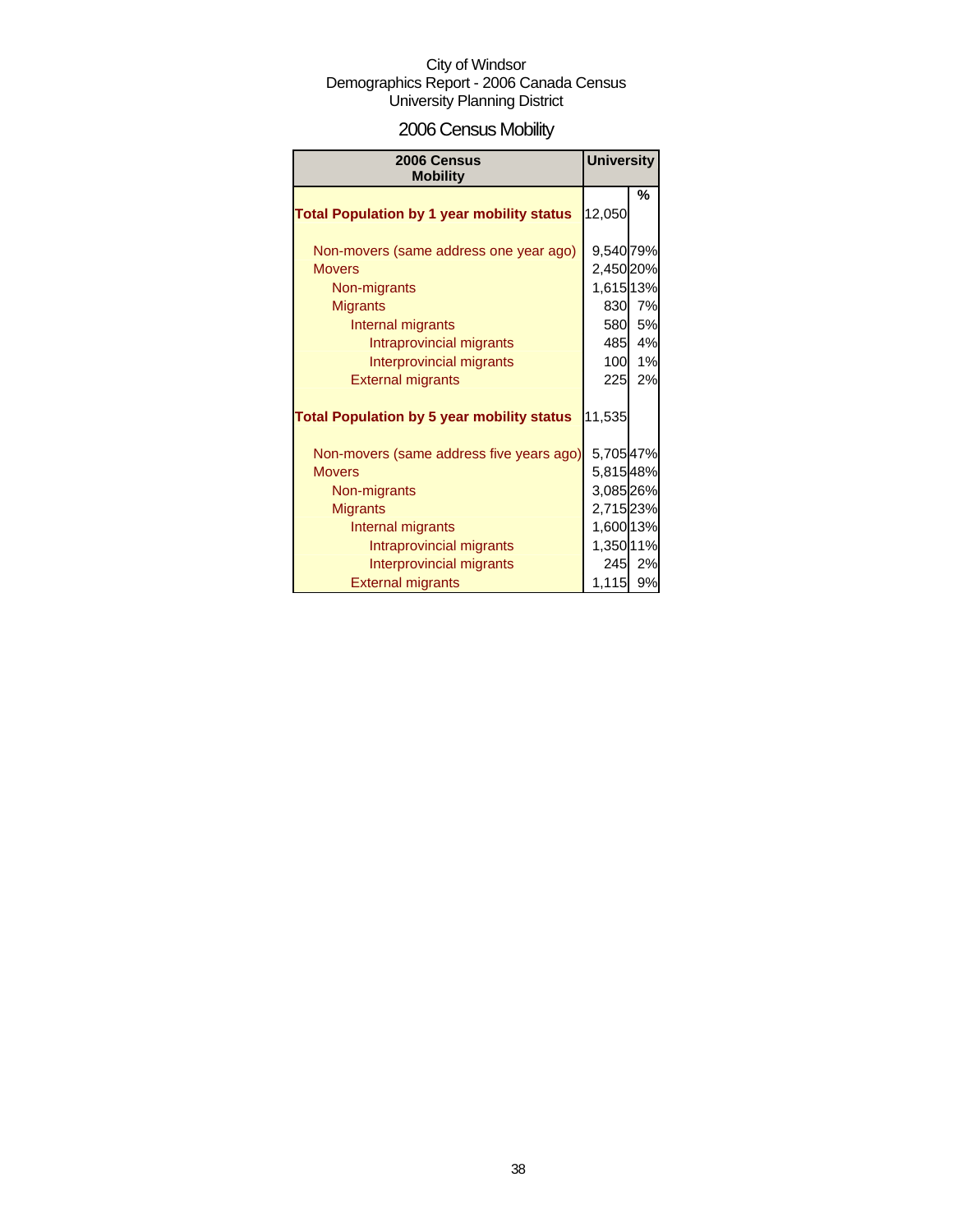# 2006 Census Aboriginal Population

| 2006 Census<br><b>Aboriginal Population</b>                                                                                                                                                                                                                                                 | <b>University</b>                        |                                                            |
|---------------------------------------------------------------------------------------------------------------------------------------------------------------------------------------------------------------------------------------------------------------------------------------------|------------------------------------------|------------------------------------------------------------|
| Population by Aboriginal* and non-Aboriginal Identity                                                                                                                                                                                                                                       | 12,130                                   |                                                            |
| Aboriginal population<br><b>Single Response</b><br><b>Inuit</b><br><b>Metis</b><br>North American Indian                                                                                                                                                                                    | 250<br>$\overline{0}$                    | 2%<br>165 1%<br>0%<br>30 0%<br>135 1%                      |
| Multiple responses                                                                                                                                                                                                                                                                          | 10 <sup>1</sup>                          | 0%                                                         |
| Aboriginal responses not included elsewhere                                                                                                                                                                                                                                                 |                                          | 35 0%                                                      |
| Non-Aboriginal population                                                                                                                                                                                                                                                                   | 11,88598%                                |                                                            |
| <b>Population by Registered Indian Status</b>                                                                                                                                                                                                                                               | 12,130                                   |                                                            |
| <b>Registered Indian</b><br>Not a Registered Indian                                                                                                                                                                                                                                         | 12,025 99%                               | 110 1%                                                     |
| <b>Population by Aboriginal and Non-Aboriginal Ancestry</b>                                                                                                                                                                                                                                 | 12,140                                   |                                                            |
| Aboriginal ancestry<br>North American Indian single ancestry<br>North American Indian and non-Aboriginal ancestries<br>Métis single ancestry<br>Métis and non-Aboriginal ancestries<br>Inuit single ancestry<br>Inuit and non-Aboriginal ancestries<br>Other Aboriginal multiple ancestries | 20<br>$\mathbf{0}$<br><sub>0</sub><br>ΩI | 595 5%<br>65 1%<br>480 4%<br>10 0%<br>0%<br>0%<br>0%<br>0% |
| Non-Aboriginal ancestry                                                                                                                                                                                                                                                                     | 11,555 95%                               |                                                            |
| Indian Reservation DAs that refused enumeration                                                                                                                                                                                                                                             | $\Omega$                                 |                                                            |
| * Refers to those persons who reported identifying with at least one Aboriginal group, i.e. North American Indian,<br>Métis or Inuit (Eskimo).                                                                                                                                              |                                          |                                                            |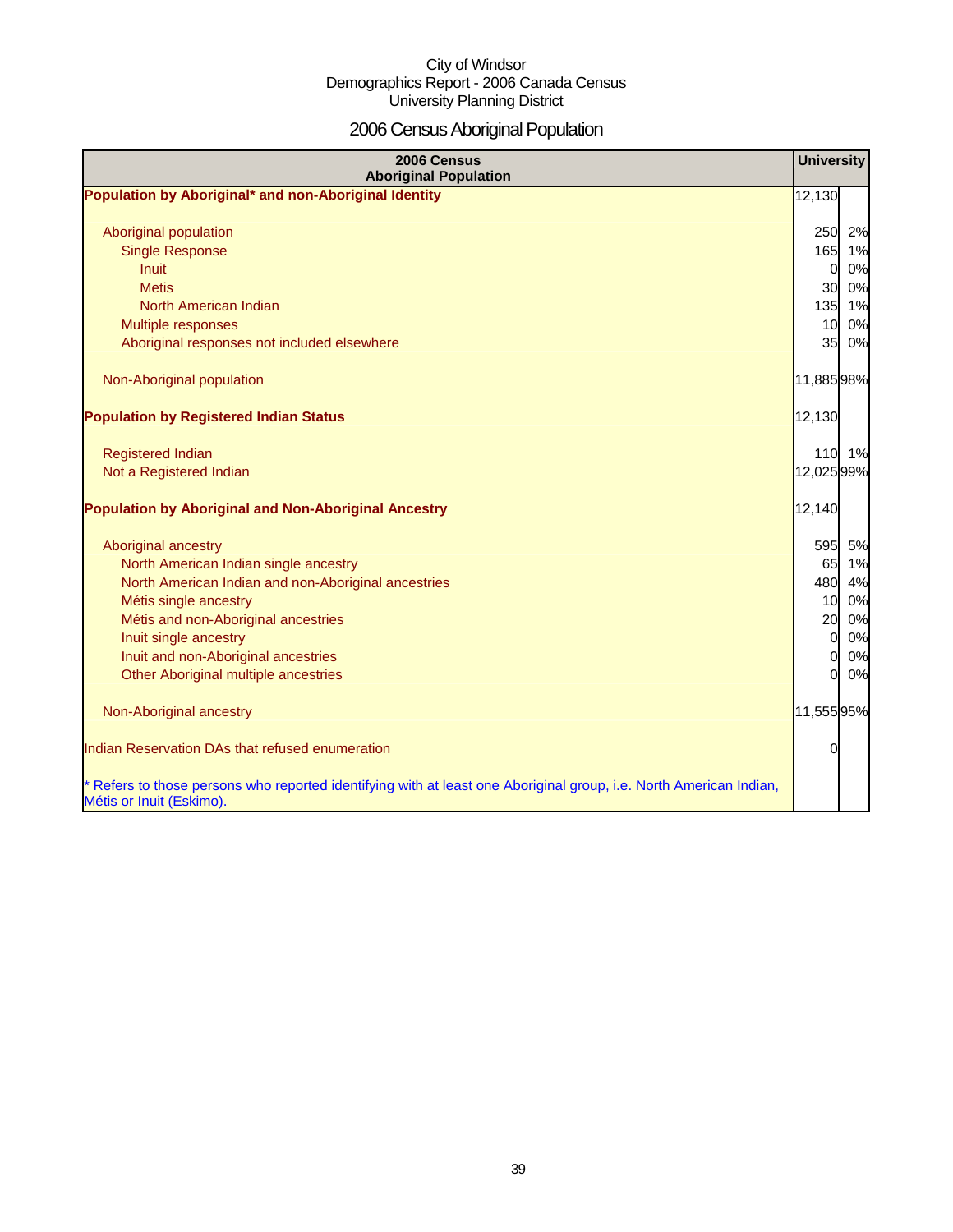# 2006 Census Labour Force by Sex Comparison

| 2006 Census                                                        |              |         | <b>University</b>   |         |                |         |
|--------------------------------------------------------------------|--------------|---------|---------------------|---------|----------------|---------|
| <b>Labour Force by Sex</b><br>Comparison                           |              |         |                     |         |                |         |
|                                                                    | <b>Total</b> |         | <b>Males</b>        |         | <b>Females</b> |         |
|                                                                    | Population   |         |                     |         |                |         |
| <b>Total Population 15 years and over by Labour Force Activity</b> | 10,320       |         | 5,120               |         | 5,190          |         |
| In the labour force                                                |              |         | 6,225 60% 3,265 64% |         | 2,945 57%      |         |
| Employed                                                           |              |         | 5,34552% 2,77554%   |         | 2,545 49%      |         |
| <b>Unemployed</b>                                                  | 875          | 8%      |                     | 480 9%  | 375            | 7%      |
| Not in the labour force                                            |              |         | 4,100 40% 1,855 36% |         | 2,240 43%      |         |
| Participation rate                                                 | 60.3%        |         | 63.8%               |         | 56.7%          |         |
| Employment-population ratio                                        | 51.8%        |         | 54.2%               |         | 49.0%          |         |
| Unemployment rate                                                  | 14.1%        |         | 14.7%               |         | 12.7%          |         |
| <b>Total Population 15-24 years by Labour Force Activity</b>       | 2,440        |         | 1,175               |         | 1,235          |         |
| In the labour force                                                | 1,510 62%    |         |                     | 66056%  |                | 820 66% |
| Employed                                                           | 1,19049%     |         |                     | 500 43% |                | 67054%  |
| <b>Unemployed</b>                                                  |              | 335 14% |                     | 160 14% |                | 155 13% |
| Not in the labour force                                            |              | 905 37% |                     | 500 43% |                | 41033%  |
| Participation rate                                                 | 61.9%        |         | 56.2%               |         | 66.4%          |         |
| Employment-population ratio                                        | 48.8%        |         | 42.6%               |         | 54.3%          |         |
| Unemployment rate                                                  | 22.2%        |         | 24.2%               |         | 18.9%          |         |
| <b>Total Population 25 years and over by Labour Force Activity</b> | 7,895        |         | 3,970               |         | 3,920          |         |
| In the labour force                                                |              |         | 4,71560% 2,60065%   |         | 2,105 54%      |         |
| Employed                                                           |              |         | 4,15053% 2,245 57%  |         | 1,88548%       |         |
| <b>Unemployed</b>                                                  | 555          | 7%      |                     | 330 8%  | 190            | 5%      |
| Not in the labour force                                            |              |         | 3,15540% 1,345 34%  |         | 1,820 46%      |         |
| Participation rate                                                 | 59.7%        |         | 65.5%               |         | 53.7%          |         |
| <b>Employment-population ratio</b>                                 | 52.6%        |         | 56.5%               |         | 48.1%          |         |
| Unemployment rate                                                  | 11.8%        |         | 12.7%               |         | 9.0%           |         |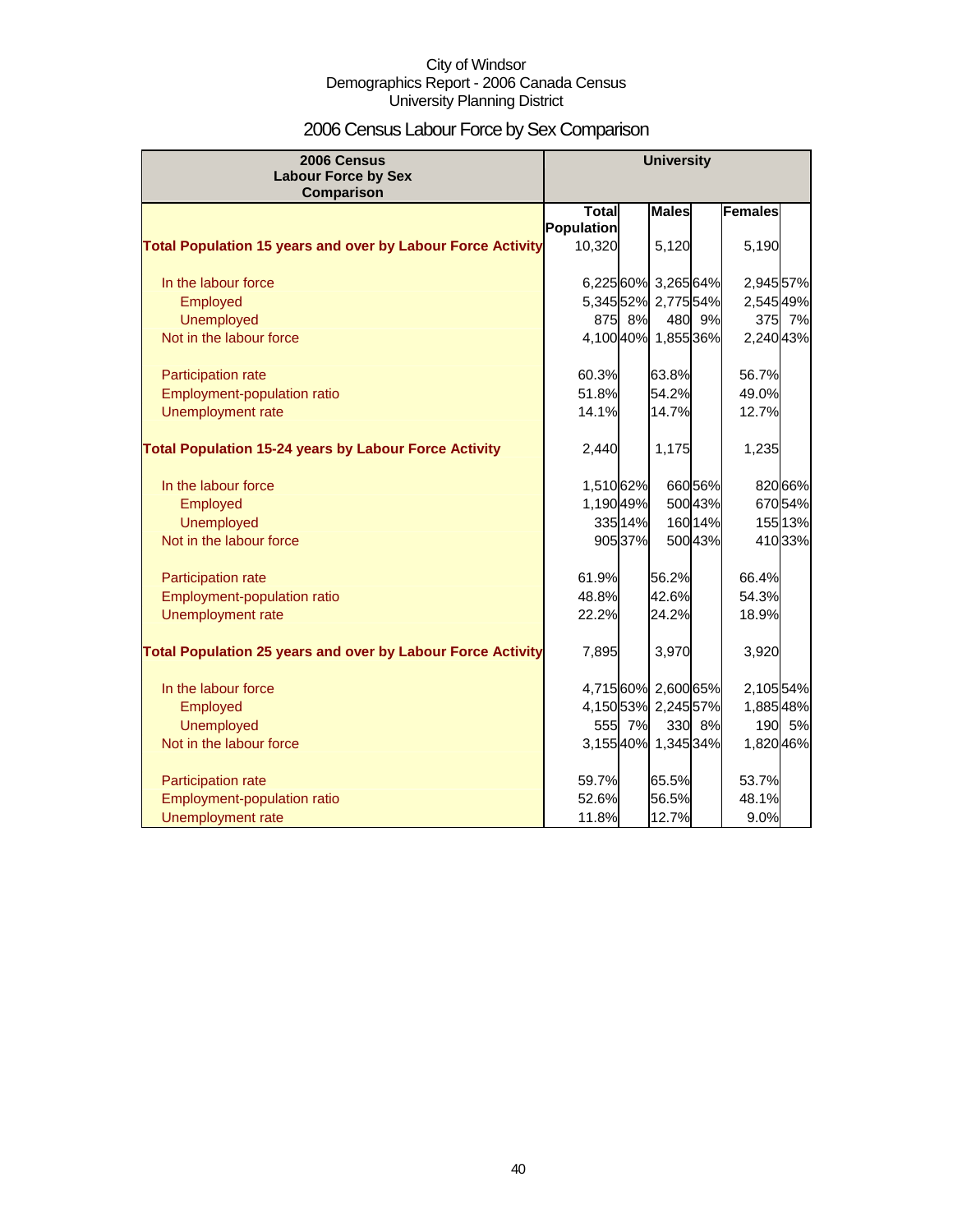# 2006 Census Labour Force by Sex

| 2006 Census<br><b>Labour Force by Sex</b>                          | <b>University</b> |         |
|--------------------------------------------------------------------|-------------------|---------|
|                                                                    |                   | %       |
| Total Population 15 years and over by Labour Force Activity 10,320 |                   |         |
| In the labour force                                                | 6,225 60%         |         |
| Employed                                                           | 5,34552%          |         |
| <b>Unemployed</b>                                                  |                   | 875 8%  |
| Not in the labour force                                            | 4,100 40%         |         |
| Participation rate                                                 | 60.3%             |         |
| Employment-population ratio                                        | 51.8%             |         |
| Unemployment rate                                                  | 14.1%             |         |
| <b>Total Population 15-24 years by Labour Force Activity</b>       | 2,440             |         |
| In the labour force                                                | 1,510 62%         |         |
| Employed                                                           | 1,190 49%         |         |
| <b>Unemployed</b>                                                  |                   | 335 14% |
| Not in the labour force                                            |                   | 905 37% |
| Participation rate                                                 | 61.9%             |         |
| Employment-population ratio                                        | 48.8%             |         |
| Unemployment rate                                                  | 22.2%             |         |
| <b>Total Population 25 years and over by Labour Force Activity</b> | 7,895             |         |
| In the labour force                                                | 4,715 60%         |         |
| Employed                                                           | 4,15053%          |         |
| <b>Unemployed</b>                                                  |                   | 555 7%  |
| Not in the labour force                                            | 3,15540%          |         |
| <b>Participation rate</b>                                          | 59.7%             |         |
| <b>Employment-population ratio</b>                                 | 52.6%             |         |
| <b>Unemployment rate</b>                                           | 11.8%             |         |
| Males 15 years and over by Labour Force Activity                   | 5,120             |         |
| In the labour force                                                | 3,26564%          |         |
| Employed                                                           | 2,775 54%         |         |
| Unemployed                                                         |                   | 480 9%  |
| Not in the labour force                                            | 1,855 36%         |         |
| Participation rate                                                 | 63.8%             |         |
| <b>Employment-population ratio</b>                                 | 54.2%             |         |
| <b>Unemployment rate</b>                                           | 14.7%             |         |
| <b>Males 15-24 years by Labour Force Activity</b>                  | 1,175             |         |
| In the labour force                                                |                   | 66056%  |
| Employed                                                           |                   | 500 43% |
| <b>Unemployed</b>                                                  |                   | 16014%  |
| Not in the labour force                                            |                   | 500 43% |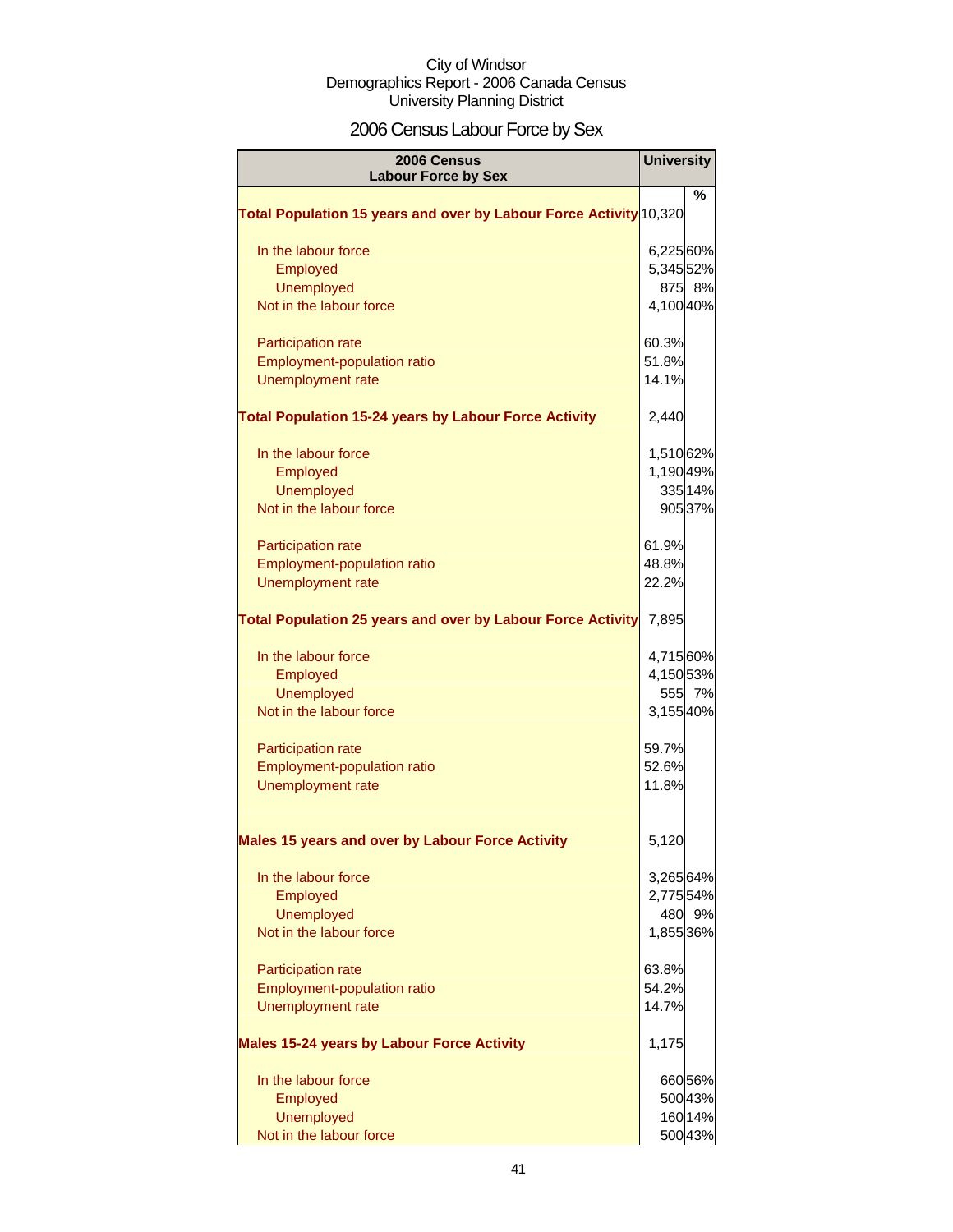| . 9<br>2006 Census<br><b>Labour Force by Sex</b>    | <b>University</b> |         |
|-----------------------------------------------------|-------------------|---------|
|                                                     |                   | %       |
| Participation rate                                  | 56.2%             |         |
| <b>Employment-population ratio</b>                  | 42.6%             |         |
| Unemployment rate                                   | 24.2%             |         |
| Males 25 years and over by Labour Force Activity    | 3,970             |         |
| In the labour force                                 | 2,600 65%         |         |
| Employed                                            | 2,245 57%         |         |
| <b>Unemployed</b>                                   |                   | 330 8%  |
| Not in the labour force                             | 1,345 34%         |         |
| Participation rate                                  | 65.5%             |         |
| Employment-population ratio                         | 56.5%             |         |
| Unemployment rate                                   | 12.7%             |         |
| Females 15 years and over by Labour Force Activity  | 5,190             |         |
| In the labour force                                 | 2,945 57%         |         |
| Employed                                            | 2,545 49%         |         |
| <b>Unemployed</b>                                   |                   | 375 7%  |
| Not in the labour force                             | 2,240 43%         |         |
| Participation rate                                  | 56.7%             |         |
| Employment-population ratio                         | 49.0%             |         |
| Unemployment rate                                   | 12.7%             |         |
| <b>Females 15-24 years by Labour Force Activity</b> | 1,235             |         |
| In the labour force                                 |                   | 820 66% |
| Employed                                            |                   | 67054%  |
| <b>Unemployed</b>                                   |                   | 155 13% |
| Not in the labour force                             |                   | 41033%  |
| <b>Participation rate</b>                           | 66.4%             |         |
| <b>Employment-population ratio</b>                  | 54.3%             |         |
| <b>Unemployment rate</b>                            | 18.9%             |         |
| Females 25 years and over by Labour Force Activity  | 3,920             |         |
| In the labour force                                 | 2,105 54%         |         |
| Employed                                            | 1,885 48%         |         |
| <b>Unemployed</b>                                   |                   | 190 5%  |
| Not in the labour force                             | 1,820 46%         |         |
| <b>Participation rate</b>                           | 53.7%             |         |
| <b>Employment-population ratio</b>                  | 48.1%             |         |
| Unemployment rate                                   | 9.0%              |         |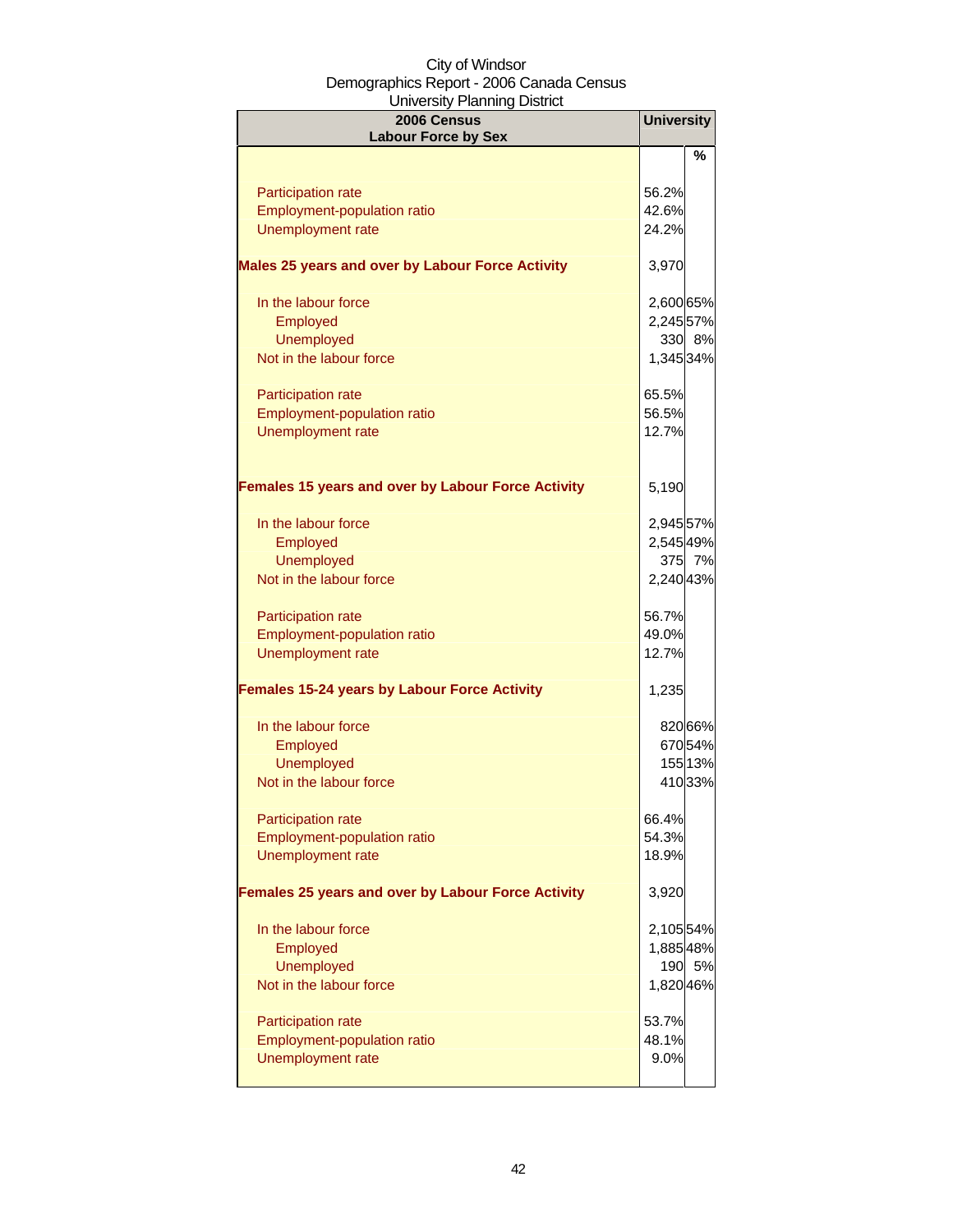# 2006 Census Presence of Children and Labour Force by Sex Comparison

| 2006 Census<br>Presence of Children and Labour Force by Sex Comparison                 |              |         | <b>University</b>   |         |           |
|----------------------------------------------------------------------------------------|--------------|---------|---------------------|---------|-----------|
|                                                                                        | <b>Total</b> |         | <b>Males</b>        |         | Females   |
|                                                                                        | Population   |         |                     |         |           |
| <b>Population 15 years and over in Private Households</b>                              | 10,290       |         | 5,105               |         | 5,195     |
| In the labour force                                                                    |              |         | 6,210 60% 3,260 64% |         | 2,925 56% |
| Employed                                                                               |              |         | 5,33552% 2,75554%   |         | 2,550 49% |
| <b>Unemployed</b>                                                                      |              | 870 8%  |                     | 485 10% | 395 8%    |
| Not in the labour force                                                                |              |         | 4,08540% 1,83036%   |         | 2,240 43% |
| Participation rate                                                                     | 60.3%        |         | 63.9%               |         | 56.3%     |
| Employment-population ratio                                                            | 51.8%        |         | 54.0%               |         | 49.1%     |
| Unemployment rate                                                                      | 14.0%        |         | 14.9%               |         | 13.5%     |
| Population 15 years and over in Private Households with No Children at<br><b>Home</b>  | 7,400        |         | 3,955               |         | 3,440     |
| In the labour force                                                                    |              |         | 4,245 57% 2,385 60% |         | 1,830 53% |
| Employed                                                                               |              |         | 3,585 48% 1,990 50% |         | 1,585 46% |
| <b>Unemployed</b>                                                                      |              | 635 9%  |                     | 380 10% | 220 6%    |
| Not in the labour force                                                                |              |         | 3,15043% 1,55539%   |         | 1,57546%  |
|                                                                                        |              |         |                     |         |           |
| Participation rate                                                                     | 57.4%        |         | 60.3%               |         | 53.2%     |
| Employment-population ratio                                                            | 48.4%        |         | 50.3%               |         | 46.1%     |
| Unemployment rate                                                                      | 15.0%        |         | 15.9%               |         | 12.0%     |
| Population 15 years and over in Private Households with Children at Home               | 2,880        |         | 1,135               |         | 1,720     |
| In the labour force                                                                    | 1,955 68%    |         |                     | 850 75% | 1,080 63% |
| Employed                                                                               | 1,730 60%    |         |                     | 745 66% | 945 55%   |
| <b>Unemployed</b>                                                                      |              | 225 8%  |                     | 105 9%  | 150 9%    |
| Not in the labour force                                                                |              | 900 31% |                     | 255 22% | 66038%    |
| Participation rate                                                                     | 67.9%        |         | 74.9%               |         | 62.8%     |
| Employment-population ratio                                                            | 60.1%        |         | 65.6%               |         | 54.9%     |
| Unemployment rate                                                                      | 11.5%        |         | 12.4%               |         | 13.9%     |
| Population 15 years and over in Private Households with Children under 6<br>years only | 560          |         | 200                 |         | 375       |
| In the labour force                                                                    |              | 340 61% |                     | 15075%  | 18048%    |
| Employed                                                                               |              | 300 54% |                     | 14573%  | 16043%    |
| <b>Unemployed</b>                                                                      |              | 75 13%  |                     | 10 5%   | 30 8%     |
| Not in the labour force                                                                |              | 145 26% |                     | 6030%   | 11531%    |
| Participation rate                                                                     | 60.7%        |         | 75.0%               |         | 48.0%     |
| Employment-population ratio                                                            | 53.6%        |         | 72.5%               |         | 42.7%     |
| Unemployment rate                                                                      | 22.1%        |         | 6.7%                |         | 16.7%     |
| Population 15 years and over in Private Households with Children under 6               | 365          |         | 165                 |         | 200       |
| years and Children 6 years and over                                                    |              |         |                     |         |           |
| In the labour force                                                                    |              | 275 75% |                     | 13079%  | 11055%    |
| Employed                                                                               |              | 245 67% |                     | 13582%  | 9548%     |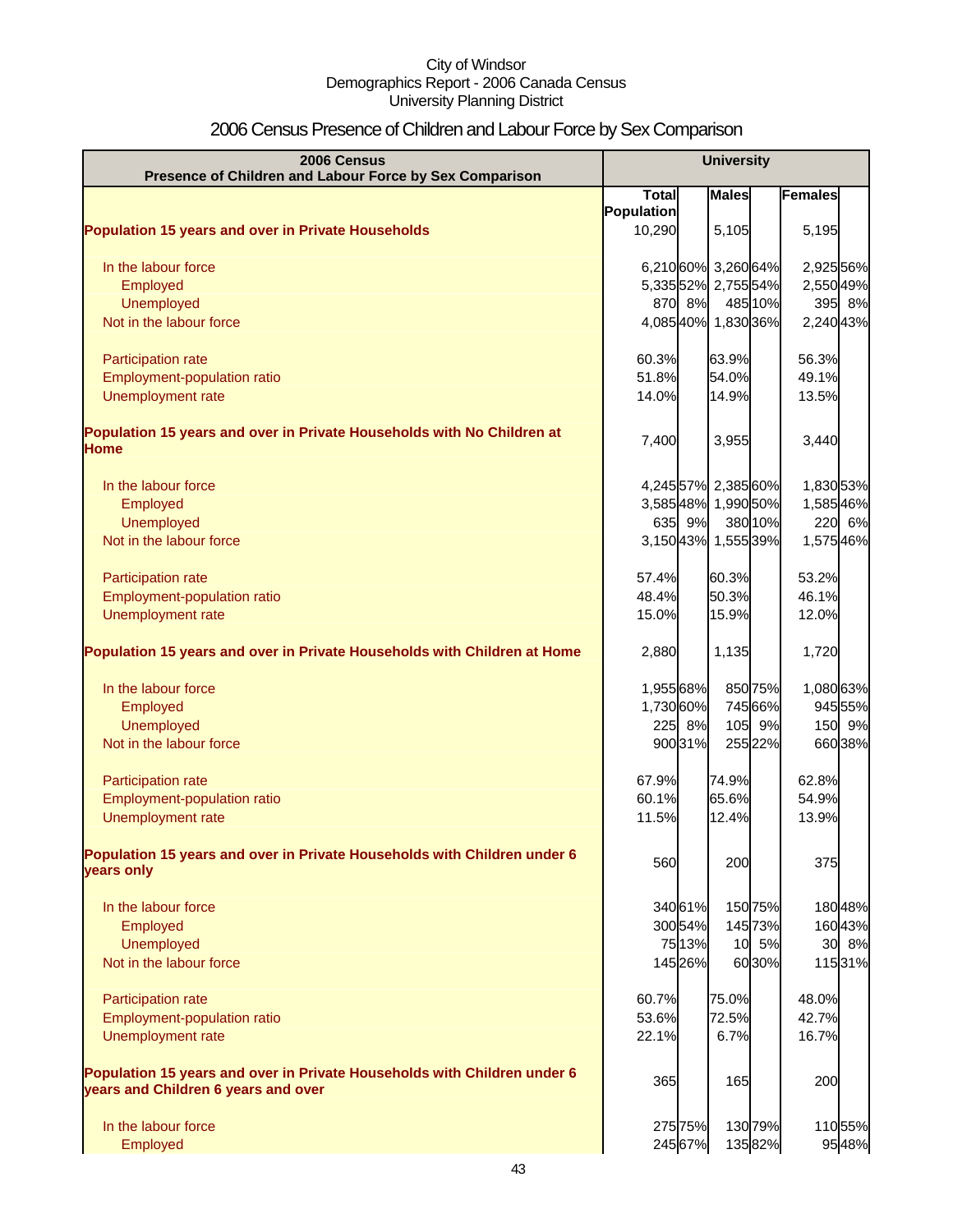| 2006 Census<br>Presence of Children and Labour Force by Sex Comparison                    | <b>University</b>          |        |                |         |                |        |
|-------------------------------------------------------------------------------------------|----------------------------|--------|----------------|---------|----------------|--------|
|                                                                                           | <b>Total</b><br>Population |        | <b>Males</b>   |         | <b>Females</b> |        |
| <b>Unemployed</b>                                                                         |                            | 30 8%  | $\Omega$       | 0%      |                | 2010%  |
| Not in the labour force                                                                   |                            | 8022%  |                | 4024%   |                | 7537%  |
| <b>Participation rate</b>                                                                 | 75.3%                      |        | 78.8%          |         | 55.0%          |        |
| <b>Employment-population ratio</b>                                                        | 67.1%                      |        | 81.8%          |         | 47.5%          |        |
| Unemployment rate                                                                         | 10.9%                      |        | 0.0%           |         | 18.2%          |        |
| Population 15 years and over in Private Households with Children 6 years<br>and over only | 1,960                      |        | 770            |         | 1,200          |        |
| In the labour force                                                                       | 1,315 67%                  |        |                | 590 77% |                | 73061% |
| <b>Employed</b>                                                                           | 1,145 58%                  |        |                | 46060%  |                | 66555% |
| <b>Unemployed</b>                                                                         |                            | 150 8% |                | 80 10%  |                | 95 8%  |
| Not in the labour force                                                                   |                            | 65533% |                | 19025%  |                | 48540% |
| <b>Participation rate</b><br><b>Employment-population ratio</b>                           | 67.1%<br>58.4%             |        | 76.6%<br>59.7% |         | 60.8%<br>55.4% |        |
| Unemployment rate                                                                         | 11.4%                      |        | 13.6%          |         | 13.0%          |        |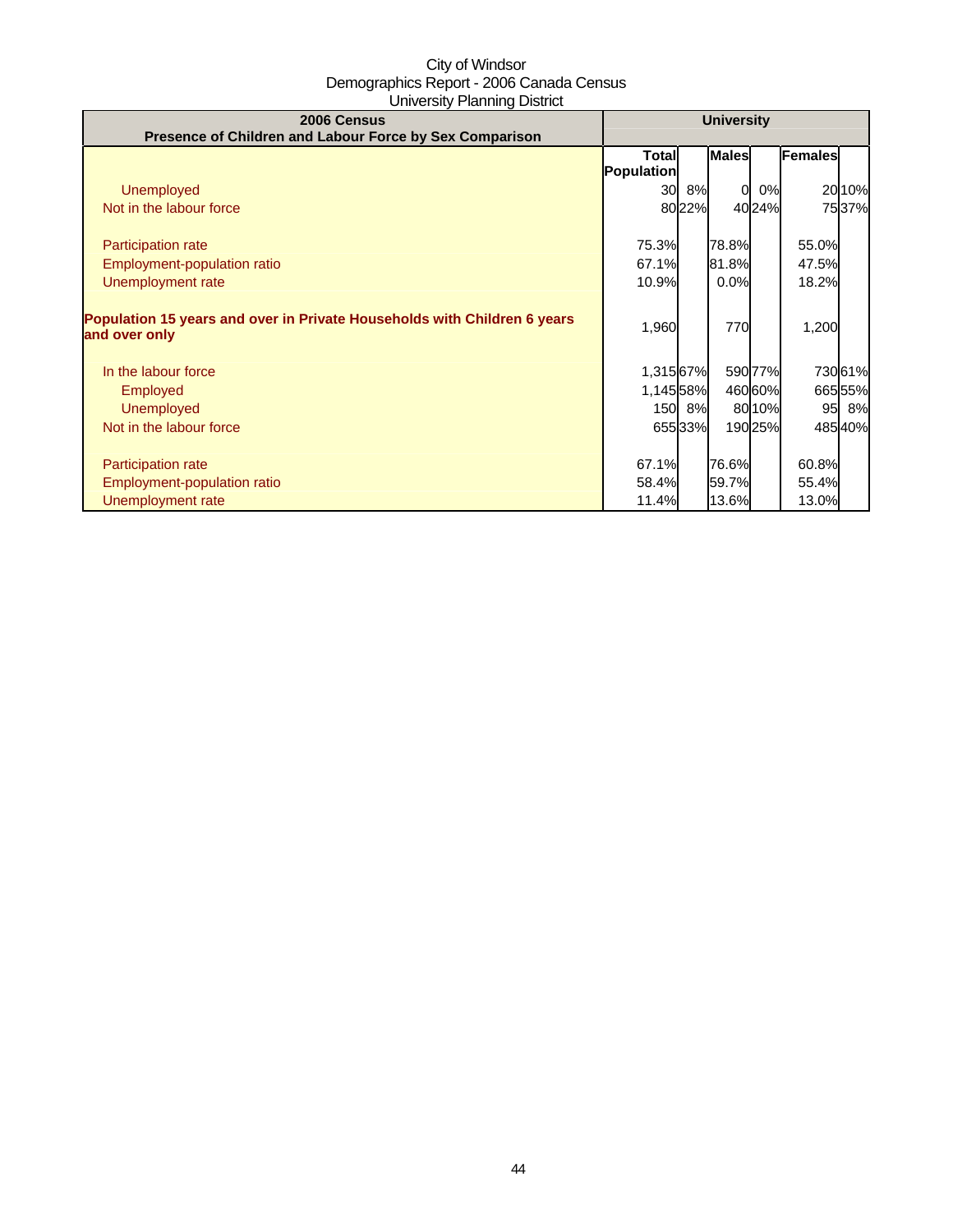# 2006 Census Presence of Children and Labour Force by Sex

| 2006 Census<br>Presence of Children and Labour Force by Sex                                                     | <b>University</b> |         |
|-----------------------------------------------------------------------------------------------------------------|-------------------|---------|
|                                                                                                                 |                   | %       |
| <b>Population 15 years and over in Private Households</b>                                                       | 10,290            |         |
| In the labour force                                                                                             | 6,21060%          |         |
| Employed                                                                                                        | 5,335 52%         |         |
| Unemployed                                                                                                      |                   | 870 8%  |
| Not in the labour force                                                                                         | 4,08540%          |         |
| Participation rate                                                                                              | 60.3%             |         |
| Employment-population ratio                                                                                     | 51.8%             |         |
| Unemployment rate                                                                                               | 14.0%             |         |
| Population 15 years and over in Private Households with No Children at Home                                     | 7,400             |         |
| In the labour force                                                                                             | 4,245 57%         |         |
| Employed                                                                                                        | 3,58548%          |         |
| Unemployed                                                                                                      |                   | 635 9%  |
| Not in the labour force                                                                                         | 3,15043%          |         |
| Participation rate                                                                                              | 57.4%             |         |
| Employment-population ratio                                                                                     | 48.4%             |         |
| Unemployment rate                                                                                               | 15.0%             |         |
| Population 15 years and over in Private Households with Children at Home                                        | 2,880             |         |
| In the labour force                                                                                             | 1,955 68%         |         |
| Employed                                                                                                        | 1,730 60%         |         |
| Unemployed                                                                                                      |                   | 225 8%  |
| Not in the labour force                                                                                         |                   | 900 31% |
| Participation rate                                                                                              | 67.9%             |         |
| Employment-population ratio                                                                                     | 60.1%             |         |
| Unemployment rate                                                                                               | 11.5%             |         |
| Population 15 years and over in Private Households with Children under 6 years only                             | 560               |         |
| In the labour force                                                                                             |                   | 34061%  |
| Employed                                                                                                        |                   | 300 54% |
| Unemployed                                                                                                      |                   | 7513%   |
| Not in the labour force                                                                                         |                   | 145 26% |
| <b>Participation rate</b>                                                                                       | 60.7%             |         |
| Employment-population ratio                                                                                     | 53.6%             |         |
| Unemployment rate                                                                                               | 22.1%             |         |
| Population 15 years and over in Private Households with Children under 6 years and Children 6 years and<br>over | 365               |         |
|                                                                                                                 |                   |         |
| In the labour force                                                                                             |                   | 275 75% |
| Employed                                                                                                        |                   | 245 67% |
| Unemployed<br>Not in the labour force                                                                           |                   | 30 8%   |
|                                                                                                                 |                   | 8022%   |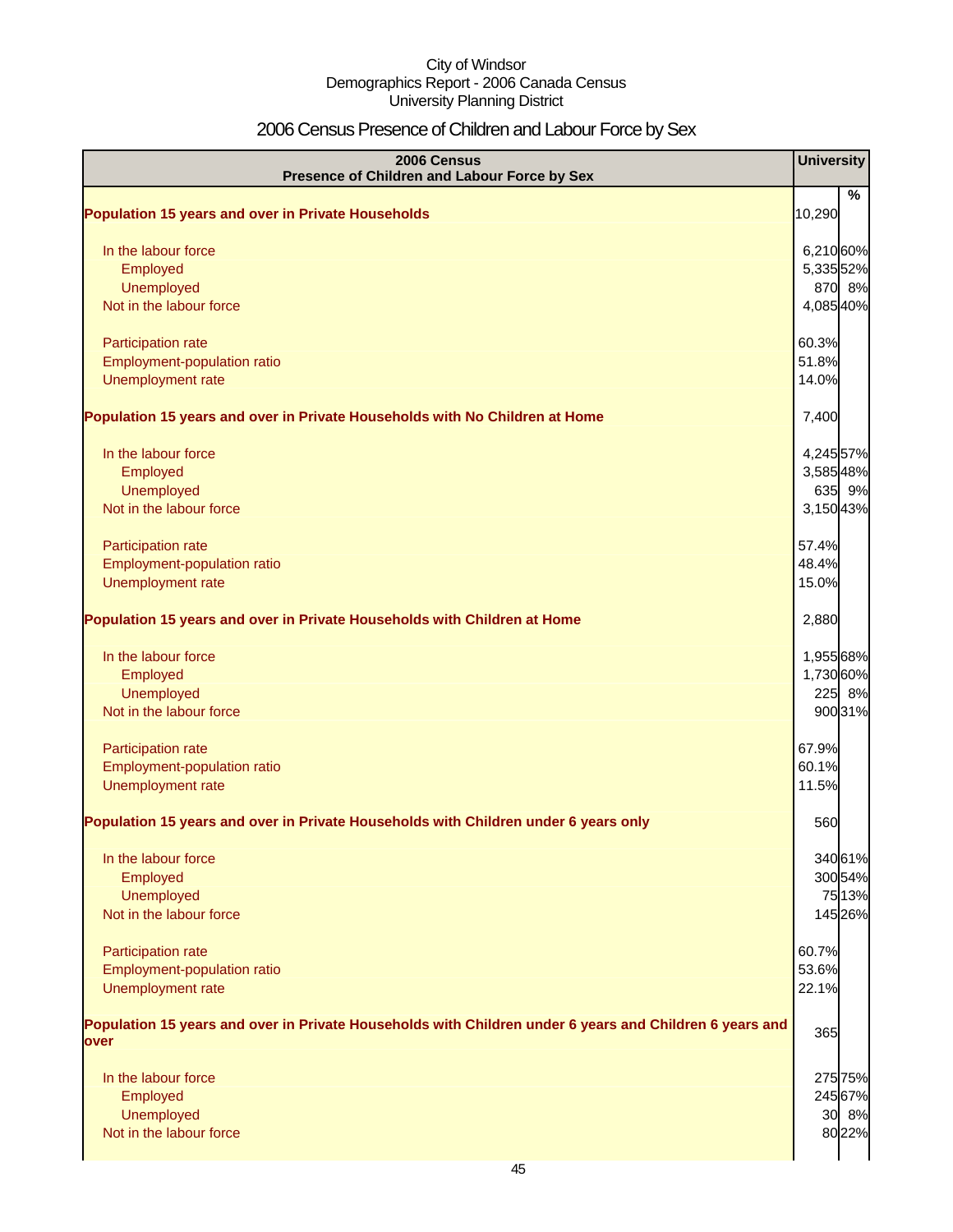| 2006 Census                                                                            | <b>University</b>   |   |
|----------------------------------------------------------------------------------------|---------------------|---|
| Presence of Children and Labour Force by Sex                                           |                     |   |
| Participation rate                                                                     | 75.3%               | % |
| Employment-population ratio                                                            | 67.1%               |   |
| Unemployment rate                                                                      | 10.9%               |   |
| Population 15 years and over in Private Households with Children 6 years and over only | 1,960               |   |
|                                                                                        |                     |   |
| In the labour force                                                                    | 1,315 67%           |   |
| Employed<br>Unemployed                                                                 | 1,145 58%<br>150 8% |   |
| Not in the labour force                                                                | 655 33%             |   |
|                                                                                        | 67.1%               |   |
| Participation rate<br>Employment-population ratio                                      | 58.4%               |   |
| Unemployment rate                                                                      | 11.4%               |   |
|                                                                                        |                     |   |
| <b>Males 15 years and over in Private Households</b>                                   | 5,105               |   |
| In the labour force                                                                    | 3,26064%            |   |
| Employed                                                                               | 2,755 54%           |   |
| Unemployed                                                                             | 485 10%             |   |
| Not in the labour force                                                                | 1,830 36%           |   |
| Participation rate                                                                     | 63.9%               |   |
| Employment-population ratio                                                            | 54.0%               |   |
| Unemployment rate                                                                      | 14.9%               |   |
| Males 15 years and over in Private Households with no children at home                 | 3,955               |   |
| In the labour force                                                                    | 2,385 60%           |   |
| Employed                                                                               | 1,990 50%           |   |
| Unemployed                                                                             | 380 10%             |   |
| Not in the labour force                                                                | 1,555 39%           |   |
| <b>Participation rate</b>                                                              | 60.3%               |   |
| Employment-population ratio                                                            | 50.3%               |   |
| Unemployment rate                                                                      | 15.9%               |   |
| Males 15 years and over in Private Households with children at home                    | 1,135               |   |
| In the labour force                                                                    | 850 75%             |   |
| Employed                                                                               | 74566%              |   |
| Unemployed                                                                             | 105 9%              |   |
| Not in the labour force                                                                | 255 22%             |   |
| Participation rate                                                                     | 74.9%               |   |
| Employment-population ratio                                                            | 65.6%               |   |
| Unemployment rate                                                                      | 12.4%               |   |
| Males 15 years and over in Private Households with children under 6 years only         | 200                 |   |
| In the labour force                                                                    | 15075%              |   |
| Employed                                                                               | 14573%              |   |
| Unemployed                                                                             | 10 5%               |   |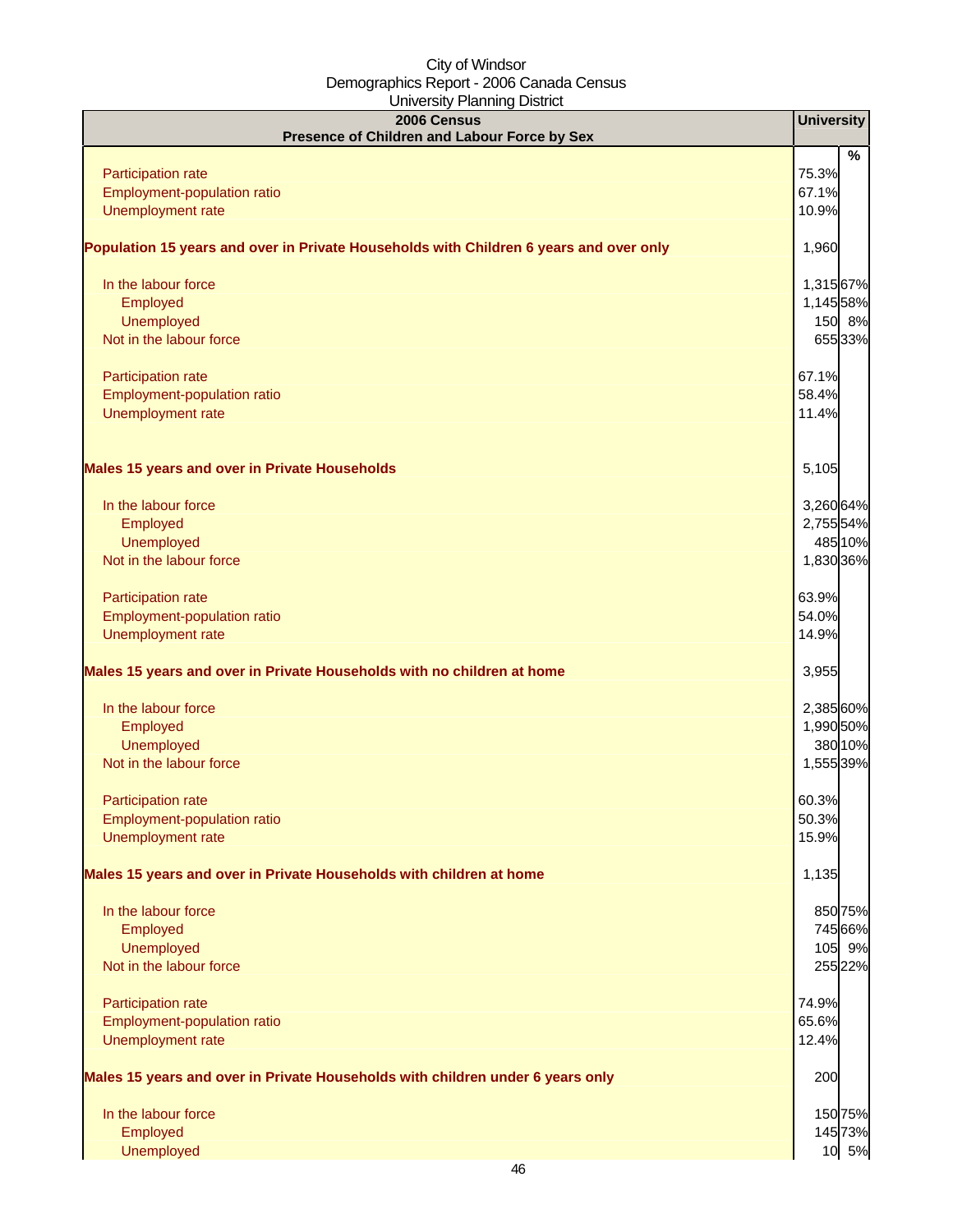| <br>2006 Census<br>Presence of Children and Labour Force by Sex                                         |    | <b>University</b> |         |
|---------------------------------------------------------------------------------------------------------|----|-------------------|---------|
|                                                                                                         |    |                   | %       |
| Not in the labour force                                                                                 |    |                   | 6030%   |
|                                                                                                         |    |                   |         |
| Participation rate                                                                                      |    | 75.0%             |         |
| Employment-population ratio                                                                             |    | 72.5%             |         |
| Unemployment rate                                                                                       |    | 6.7%              |         |
| Males 15 years and over in Private Households with children under 6 years and children 6 years and over |    | 165               |         |
| In the labour force                                                                                     |    |                   | 130 79% |
| Employed                                                                                                |    |                   | 13582%  |
| Unemployed                                                                                              |    |                   | 0 0%    |
| Not in the labour force                                                                                 |    |                   | 4024%   |
|                                                                                                         |    |                   |         |
| Participation rate                                                                                      |    | 78.8%<br>81.8%    |         |
| Employment-population ratio<br>Unemployment rate                                                        |    | 0.0%              |         |
|                                                                                                         |    |                   |         |
| Males 15 years and over in Private Households with children 6 years and over only                       |    | 770               |         |
| In the labour force                                                                                     |    |                   | 590 77% |
| Employed                                                                                                |    |                   | 46060%  |
| Unemployed                                                                                              |    |                   | 8010%   |
| Not in the labour force                                                                                 |    |                   | 190 25% |
| Participation rate                                                                                      |    | 76.6%             |         |
| Employment-population ratio                                                                             |    | 59.7%             |         |
| Unemployment rate                                                                                       |    | 13.6%             |         |
| Females 15 years and over in Private Households                                                         |    | 5,195             |         |
| In the labour force                                                                                     |    | 2,925 56%         |         |
| Employed                                                                                                |    | 2,550 49%         |         |
| Unemployed                                                                                              |    |                   | 395 8%  |
| Not in the labour force                                                                                 |    | 2,240 43%         |         |
| Participation rate                                                                                      |    | 56.3%             |         |
| Employment-population ratio                                                                             |    | 49.1%             |         |
| Unemployment rate                                                                                       |    | 13.5%             |         |
| Females 15 years and over in Private Households with No Children at Home                                |    | 3,440             |         |
| In the labour force                                                                                     |    | 1,830 53%         |         |
| Employed                                                                                                |    | 1,58546%          |         |
| Unemployed                                                                                              |    |                   | 220 6%  |
| Not in the labour force                                                                                 |    | 1,575 46%         |         |
|                                                                                                         |    | 53.2%             |         |
| Participation rate<br>Employment-population ratio                                                       |    | 46.1%             |         |
| Unemployment rate                                                                                       |    | 12.0%             |         |
|                                                                                                         |    |                   |         |
| Females 15 years and over in Private Households with Children at Home                                   |    | 1,720             |         |
| In the labour force                                                                                     |    | 1,080 63%         |         |
|                                                                                                         | 17 |                   |         |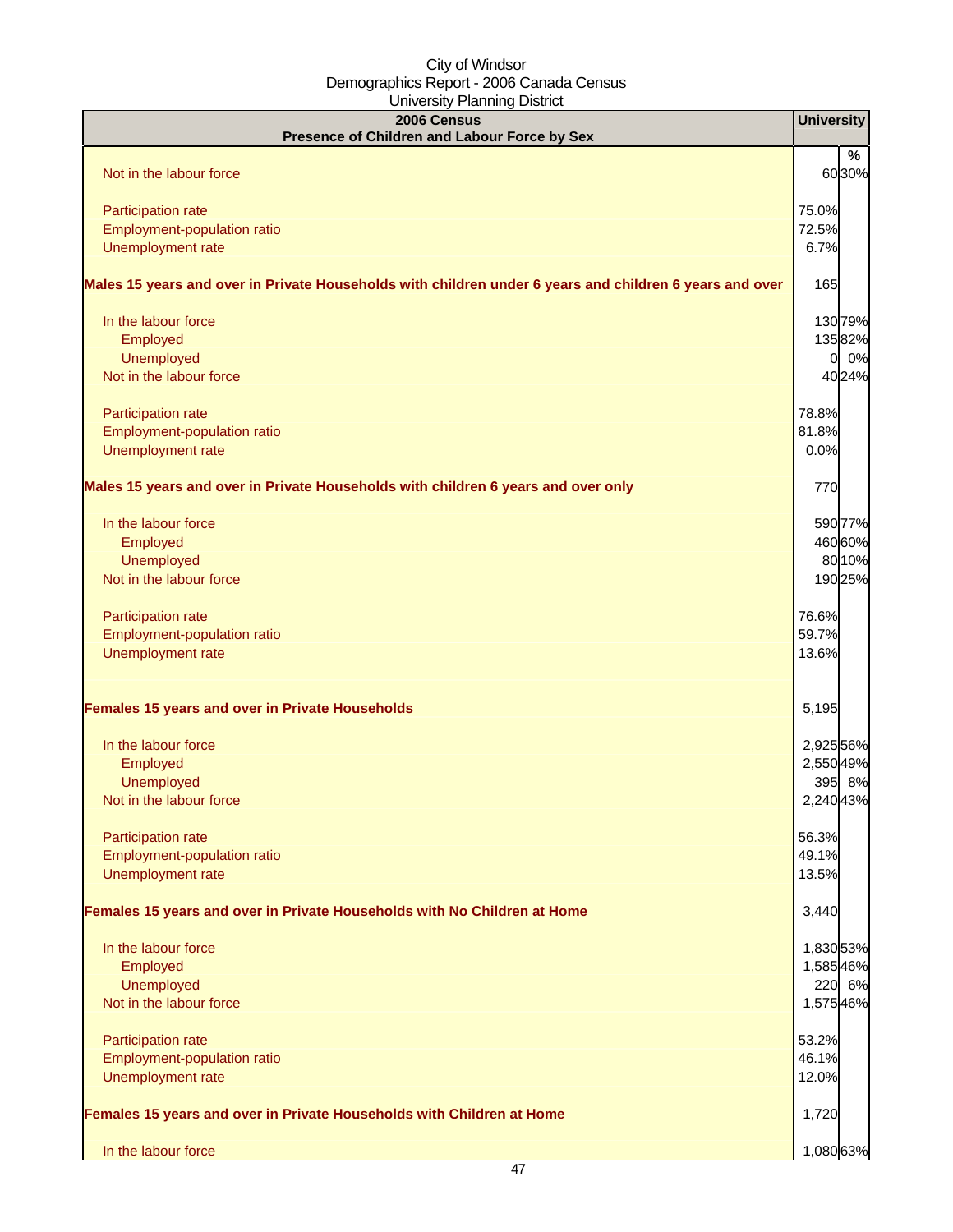| 2006 Census<br>Presence of Children and Labour Force by Sex                                                  | <b>University</b> |
|--------------------------------------------------------------------------------------------------------------|-------------------|
|                                                                                                              | $\frac{9}{6}$     |
| Employed                                                                                                     | 945 55%           |
| <b>Unemployed</b>                                                                                            | 150 9%            |
| Not in the labour force                                                                                      | 66038%            |
| Participation rate                                                                                           | 62.8%             |
| Employment-population ratio                                                                                  | 54.9%             |
| Unemployment rate                                                                                            | 13.9%             |
| Females 15 years and over in Private Households with Children under 6 years only                             | 375               |
| In the labour force                                                                                          | 180 48%           |
| Employed                                                                                                     | 16043%            |
| <b>Unemployed</b>                                                                                            | 30 8%             |
| Not in the labour force                                                                                      | 11531%            |
| Participation rate                                                                                           | 48.0%             |
| Employment-population ratio                                                                                  | 42.7%             |
| Unemployment rate                                                                                            | 16.7%             |
| Females 15 years and over in Private Households with Children under 6 years and Children 6 years and<br>over | 200               |
| In the labour force                                                                                          | 11055%            |
| Employed                                                                                                     | 9548%             |
| <b>Unemployed</b>                                                                                            | 2010%             |
| Not in the labour force                                                                                      | 7537%             |
| Participation rate                                                                                           | 55.0%             |
| Employment-population ratio                                                                                  | 47.5%             |
| Unemployment rate                                                                                            | 18.2%             |
| Females 15 years and over in Private Households with Children 6 years and over only                          | 1,200             |
| In the labour force                                                                                          | 730 61%           |
| Employed                                                                                                     | 665 55%           |
| <b>Unemployed</b>                                                                                            | 95 8%             |
| Not in the labour force                                                                                      | 48540%            |
| Participation rate                                                                                           | 60.8%             |
| Employment-population ratio                                                                                  | 55.4%             |
| Unemployment rate                                                                                            | 13.0%             |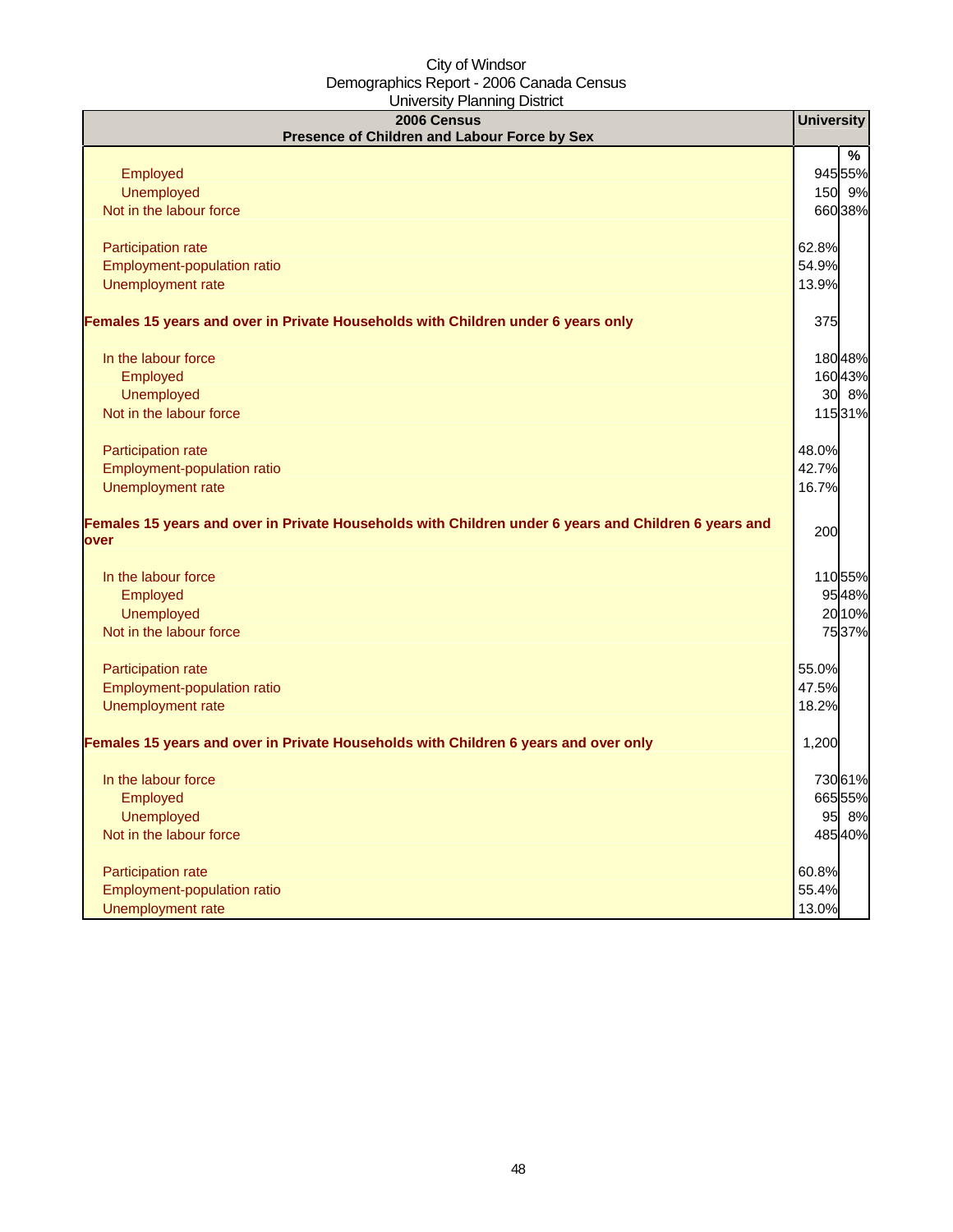# 2006 Census Labour Force by Industry and Sex Comparison

| 2006 Census<br><b>Labour Force by Industry and Sex</b><br>Comparison           | <b>University</b>                                                                                                                                                           |         |                                                                                                                                      |                 |                                                                                                                                                                                |         |
|--------------------------------------------------------------------------------|-----------------------------------------------------------------------------------------------------------------------------------------------------------------------------|---------|--------------------------------------------------------------------------------------------------------------------------------------|-----------------|--------------------------------------------------------------------------------------------------------------------------------------------------------------------------------|---------|
|                                                                                | Total $\overline{\%}$                                                                                                                                                       |         | <b>Males</b>                                                                                                                         | %               | <b>Females</b>                                                                                                                                                                 | %       |
|                                                                                | Labour<br><b>Force</b>                                                                                                                                                      |         |                                                                                                                                      |                 |                                                                                                                                                                                |         |
| <b>Total Labour Force 15 years and</b><br>over by Industry*                    | 6,220                                                                                                                                                                       |         | 3,290                                                                                                                                |                 | 2,920                                                                                                                                                                          |         |
| <b>Top 5 Industries</b>                                                        | 31-33 Manufacturing<br>72 Accommodation and 19%<br>food services 15%<br>44-45 Retail trade 12%<br>61 Educational services 10%<br>62 Health care and 7%<br>social assistance |         | 31-33 Manufacturing 28%<br>72 Accommodation and<br>food services<br>61 Educational services<br>44-45 Retail trade<br>23 Construction | 11%<br>9%<br>9% | 72 Accommodation and<br>food services 19%<br>44-45 Retail trade 14%<br>62 Health care and 13%<br>social assistance 11%<br>6%61 Educational services 10%<br>31-33 Manufacturing |         |
| <b>All industries</b>                                                          | 6,00597%                                                                                                                                                                    |         | 3,16096%                                                                                                                             |                 | 2,85098%                                                                                                                                                                       |         |
| 11 Agriculture, forestry, fishing and<br>hunting                               | 60                                                                                                                                                                          | 1%      | 65                                                                                                                                   | 2%              | 0                                                                                                                                                                              | 0%      |
| 21 Mining and oil and gas<br>extraction                                        | 10                                                                                                                                                                          | 0%      | 0                                                                                                                                    | 0%              | 10                                                                                                                                                                             | 0%      |
| <b>22 Utilities</b>                                                            | $\Omega$                                                                                                                                                                    | 0%      |                                                                                                                                      | 20 1%           | 0                                                                                                                                                                              | 0%      |
| 23 Construction                                                                |                                                                                                                                                                             | 210 3%  |                                                                                                                                      | 185 6%          | 30                                                                                                                                                                             | 1%      |
| 31-33 Manufacturing                                                            | 1,105 18%                                                                                                                                                                   |         |                                                                                                                                      | 845 26%         | 255                                                                                                                                                                            | 9%      |
| 41 Wholesale trade                                                             |                                                                                                                                                                             | 150 2%  |                                                                                                                                      | 55 2%           | 40                                                                                                                                                                             | 1%      |
| 44-45 Retail trade                                                             |                                                                                                                                                                             | 68011%  | 255                                                                                                                                  | 8%              |                                                                                                                                                                                | 38013%  |
| 48-49 Transportation and<br>warehousing                                        | 280                                                                                                                                                                         | 5%      | 145                                                                                                                                  | 4%              | 100                                                                                                                                                                            | 3%      |
| 51 Information and cultural<br><b>industries</b>                               | $115$                                                                                                                                                                       | 2%      | 70                                                                                                                                   | 2%              | 35                                                                                                                                                                             | 1%      |
| 52 Finance and insurance                                                       | 120                                                                                                                                                                         | 2%      | 30                                                                                                                                   | 1%              | 75                                                                                                                                                                             | 3%      |
| 53 Real estate and rental and<br>leasing                                       | 95                                                                                                                                                                          | 2%      | 50                                                                                                                                   | 2%              | 30                                                                                                                                                                             | 1%      |
| 54 Professional, scientific and<br>technical services                          | 295                                                                                                                                                                         | 5%      | 140                                                                                                                                  | 4%              | 145                                                                                                                                                                            | 5%      |
| 55 Management of companies and<br>enterprises                                  | 0                                                                                                                                                                           | 0%      |                                                                                                                                      | 10 0%           | 0                                                                                                                                                                              | 0%      |
| 56 Administrative and support,<br>waste management and<br>remediation services | 170                                                                                                                                                                         | 3%      |                                                                                                                                      | 120 4%          |                                                                                                                                                                                | 55 2%   |
| <b>61 Educational services</b>                                                 | 580                                                                                                                                                                         | 9%      | 270                                                                                                                                  | 8%              |                                                                                                                                                                                | 29010%  |
| 62 Health care and social<br>assistance                                        | 440                                                                                                                                                                         | 7%      | 90                                                                                                                                   | 3%              |                                                                                                                                                                                | 36012%  |
| 71 Arts, entertainment and<br>recreation                                       |                                                                                                                                                                             | 290 5%  |                                                                                                                                      | 120 4%          |                                                                                                                                                                                | 175 6%  |
| 72 Accommodation and food<br>services                                          |                                                                                                                                                                             | 870 14% |                                                                                                                                      | 320 10%         |                                                                                                                                                                                | 510 17% |
| 81 Other services (except public<br>administration)                            | 285                                                                                                                                                                         | 5%      | 95                                                                                                                                   | 3%              |                                                                                                                                                                                | 145 5%  |
| 91 Public administration                                                       | 135                                                                                                                                                                         | 2%      | 115                                                                                                                                  | 3%              | 35                                                                                                                                                                             | 1%      |
| Industry - Not applicable                                                      |                                                                                                                                                                             | 225 4%  |                                                                                                                                      | 115 3%          |                                                                                                                                                                                | 110 4%  |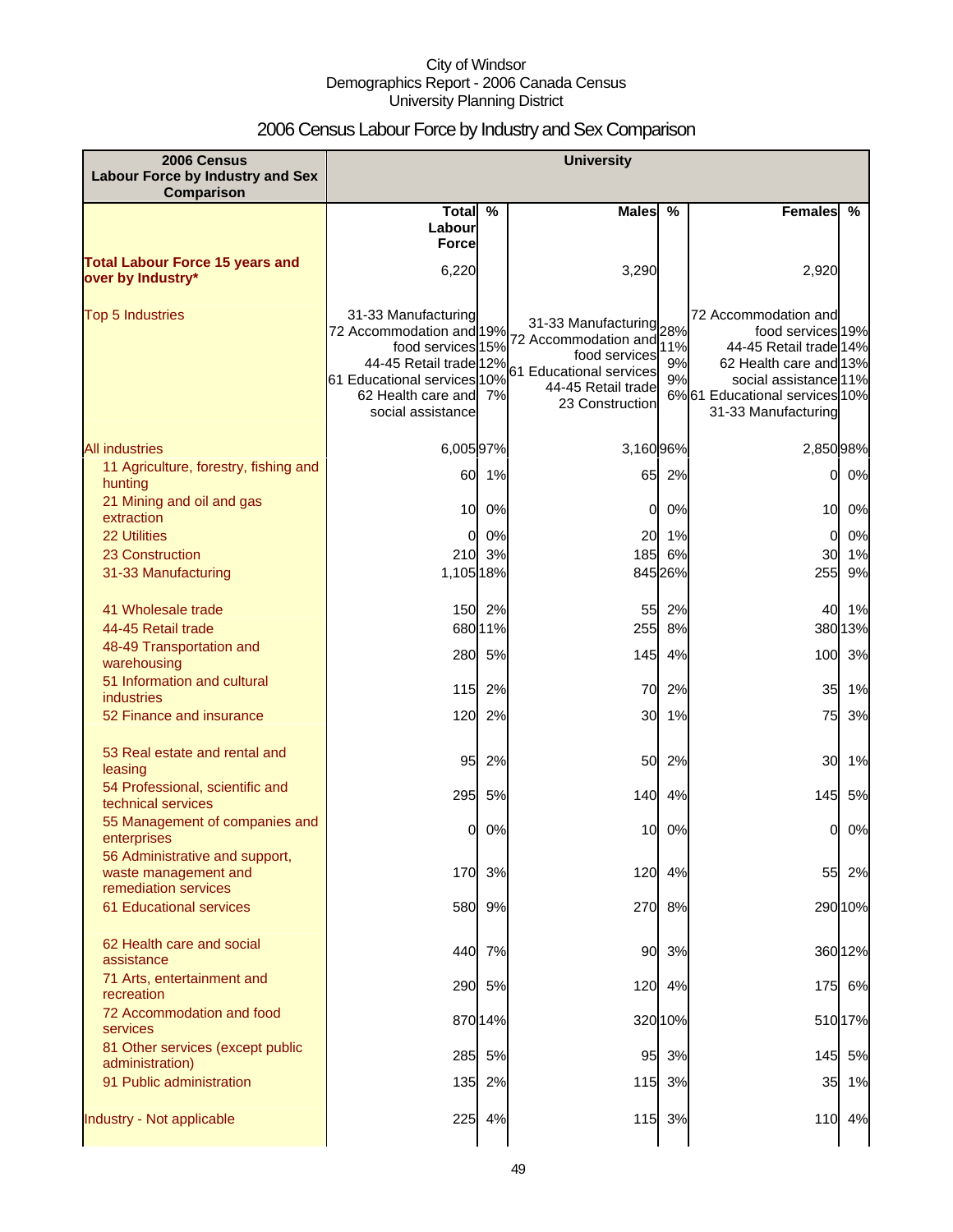| 2006 Census<br>Labour Force by Industry and Sex<br><b>Comparison</b> |                                    |   | <b>University</b> |   |           |  |
|----------------------------------------------------------------------|------------------------------------|---|-------------------|---|-----------|--|
| * 2002 North American Industry                                       | Totall<br>Labourl<br><b>Forcel</b> | % | <b>Males</b>      | % | Females % |  |
| <b>Classification System</b>                                         |                                    |   |                   |   |           |  |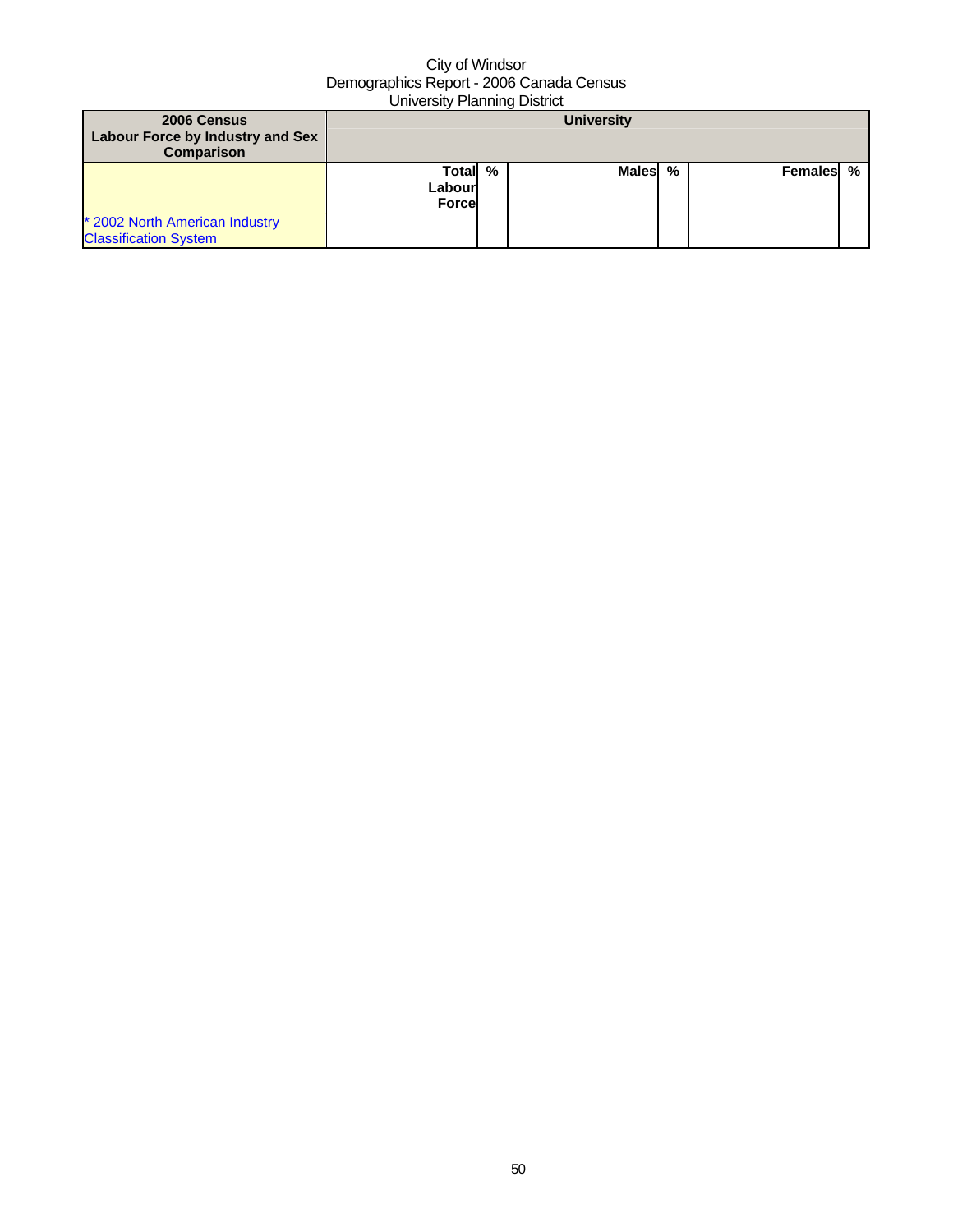# 2006 Census Labour Force by Industry and Sex

| 2006 Census<br><b>Labour Force by Industry and Sex</b>                                                                                                                                                                                                  | <b>University</b>                                                                                                                                                     |
|---------------------------------------------------------------------------------------------------------------------------------------------------------------------------------------------------------------------------------------------------------|-----------------------------------------------------------------------------------------------------------------------------------------------------------------------|
| Total Labour Force 15 years and over by Industry*                                                                                                                                                                                                       | %<br>6,220                                                                                                                                                            |
| <b>Top 5 Industries</b>                                                                                                                                                                                                                                 | 31-33 Manufacturing 19%<br>72 Accommodation and food services 15%<br>44-45 Retail trade 12%<br>61 Educational services 10%<br>62 Health care and social assistance 7% |
| <b>All industries</b><br>11 Agriculture, forestry, fishing and hunting<br>21 Mining and oil and gas extraction<br><b>22 Utilities</b><br>23 Construction<br>31-33 Manufacturing                                                                         | 6,00597%<br>60 1%<br>10<br>0%<br>0%<br>0<br>210 3%<br>1,105 18%                                                                                                       |
| 41 Wholesale trade<br>44-45 Retail trade<br>48-49 Transportation and warehousing<br>51 Information and cultural industries<br>52 Finance and insurance                                                                                                  | 150 2%<br>680 11%<br>280 5%<br>115 2%<br>120<br>2%                                                                                                                    |
| 53 Real estate and rental and leasing<br>54 Professional, scientific and technical services<br>55 Management of companies and enterprises<br>56 Administrative and support, waste management and remediation services<br><b>61 Educational services</b> | 95<br>2%<br>295<br>5%<br>0%<br>0<br>170<br>3%<br>580<br>9%                                                                                                            |
| 62 Health care and social assistance<br>71 Arts, entertainment and recreation<br>72 Accommodation and food services<br>81 Other services (except public administration)<br>91 Public administration                                                     | 440 7%<br>290<br>5%<br>87014%<br>285<br>5%<br>135<br>2%                                                                                                               |
| Industry - Not applicable                                                                                                                                                                                                                               | 225<br>4%                                                                                                                                                             |
| Male Labour Force 15 years and over by Industry*                                                                                                                                                                                                        | 3,290                                                                                                                                                                 |
| <b>Top 5 Industries</b>                                                                                                                                                                                                                                 | 31-33 Manufacturing 28%<br>72 Accommodation and food services 11%<br>61 Educational services 9%<br>44-45 Retail trade<br>9%<br>23 Construction<br>6%                  |
| <b>All industries</b><br>11 Agriculture, forestry, fishing and hunting<br>21 Mining and oil and gas extraction<br><b>22 Utilities</b><br>23 Construction<br>31-33 Manufacturing<br>41 Wholesale trade                                                   | 3,16096%<br>65<br>2%<br>0%<br>0<br>20 1%<br>6%<br>185<br>845 26%<br>55 2%                                                                                             |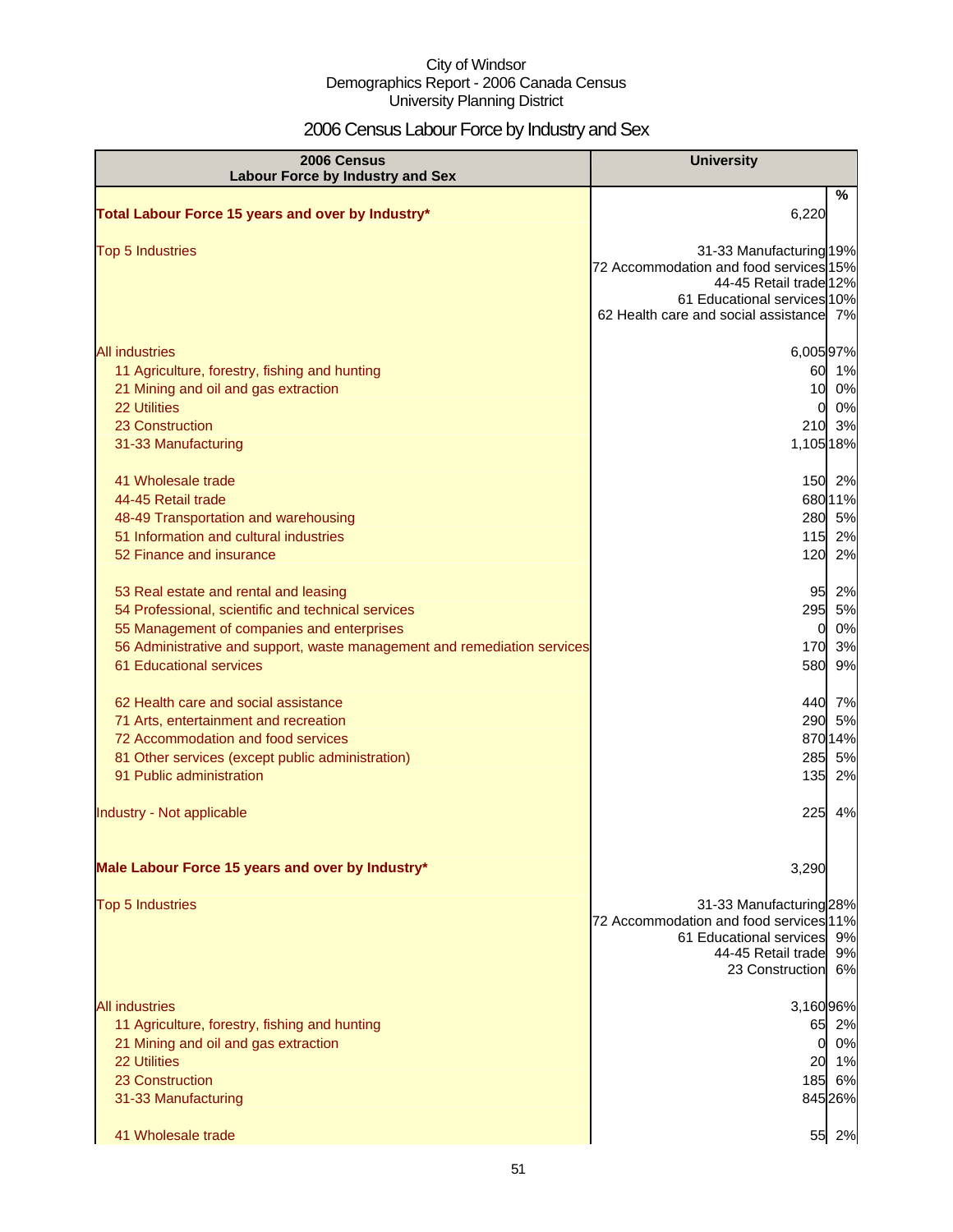| 2006 Census                                                                                                                                                                                                                                      | <b>University</b>                                                                                                                                                      |                            |
|--------------------------------------------------------------------------------------------------------------------------------------------------------------------------------------------------------------------------------------------------|------------------------------------------------------------------------------------------------------------------------------------------------------------------------|----------------------------|
| <b>Labour Force by Industry and Sex</b>                                                                                                                                                                                                          |                                                                                                                                                                        | %                          |
| 44-45 Retail trade<br>48-49 Transportation and warehousing<br>51 Information and cultural industries<br>52 Finance and insurance                                                                                                                 | 255<br>145 4%<br>70<br>30 1%                                                                                                                                           | 8%<br>2%                   |
| 53 Real estate and rental and leasing<br>54 Professional, scientific and technical services<br>55 Management of companies and enterprises<br>56 Administrative and support, waste management and remediation services<br>61 Educational services | 50 2%<br>140 4%<br>10 0%<br>120 4%<br>270 8%                                                                                                                           |                            |
| 62 Health care and social assistance<br>71 Arts, entertainment and recreation<br>72 Accommodation and food services<br>81 Other services (except public administration)<br>91 Public administration<br>Industry - Not applicable                 | 90<br>120 4%<br>320 10%<br>95 3%<br>115 3%<br>$115$                                                                                                                    | 3%<br>3%                   |
| Female Labour Force 15 years and over by Industry*                                                                                                                                                                                               | 2,920                                                                                                                                                                  |                            |
| <b>Top 5 Industries</b>                                                                                                                                                                                                                          | 72 Accommodation and food services 19%<br>44-45 Retail trade 14%<br>62 Health care and social assistance 13%<br>61 Educational services 11%<br>31-33 Manufacturing 10% |                            |
| <b>All industries</b><br>11 Agriculture, forestry, fishing and hunting<br>21 Mining and oil and gas extraction<br><b>22 Utilities</b><br>23 Construction<br>31-33 Manufacturing                                                                  | 2,85098%<br>0<br>10<br>0<br>30<br>255                                                                                                                                  | 0%<br>0%<br>0%<br>1%<br>9% |
| 41 Wholesale trade<br>44-45 Retail trade<br>48-49 Transportation and warehousing<br>51 Information and cultural industries<br>52 Finance and insurance                                                                                           | 40 1%<br>380 13%<br>100 3%<br>35 1%<br>75 3%                                                                                                                           |                            |
| 53 Real estate and rental and leasing<br>54 Professional, scientific and technical services<br>55 Management of companies and enterprises<br>56 Administrative and support, waste management and remediation services<br>61 Educational services | 30 1%<br>145 5%<br>0<br>55 2%<br>290 10%                                                                                                                               | 0%                         |
| 62 Health care and social assistance<br>71 Arts, entertainment and recreation<br>72 Accommodation and food services<br>81 Other services (except public administration)<br>91 Public administration                                              | 360 12%<br>175 6%<br>510 17%<br>145 5%<br>35 1%                                                                                                                        |                            |
| Industry - Not applicable                                                                                                                                                                                                                        | 110                                                                                                                                                                    | 4%                         |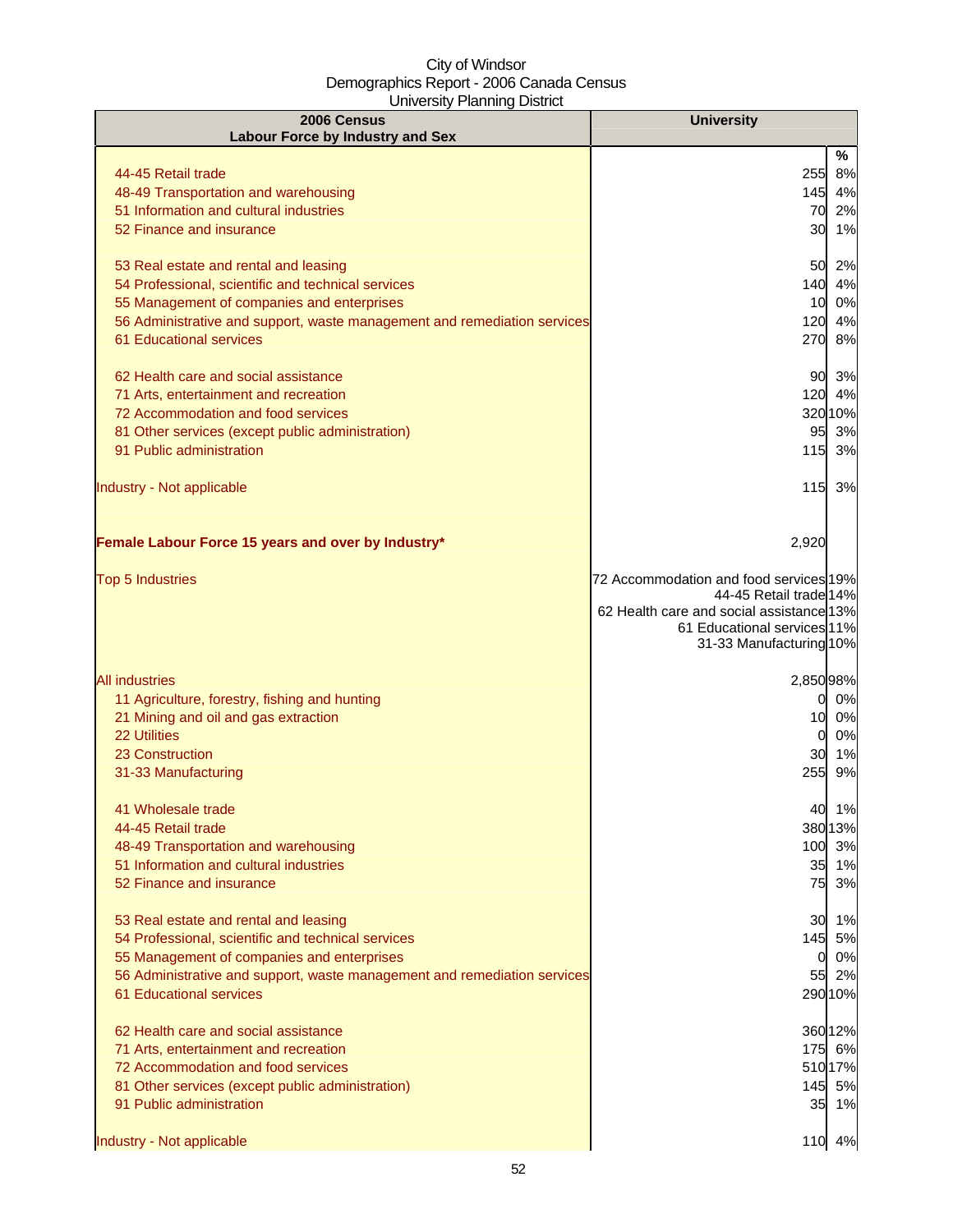| 2006 Census<br>Labour Force by Industry and Sex      | <b>University</b> |
|------------------------------------------------------|-------------------|
| * 2002 North American Industry Classification System | %                 |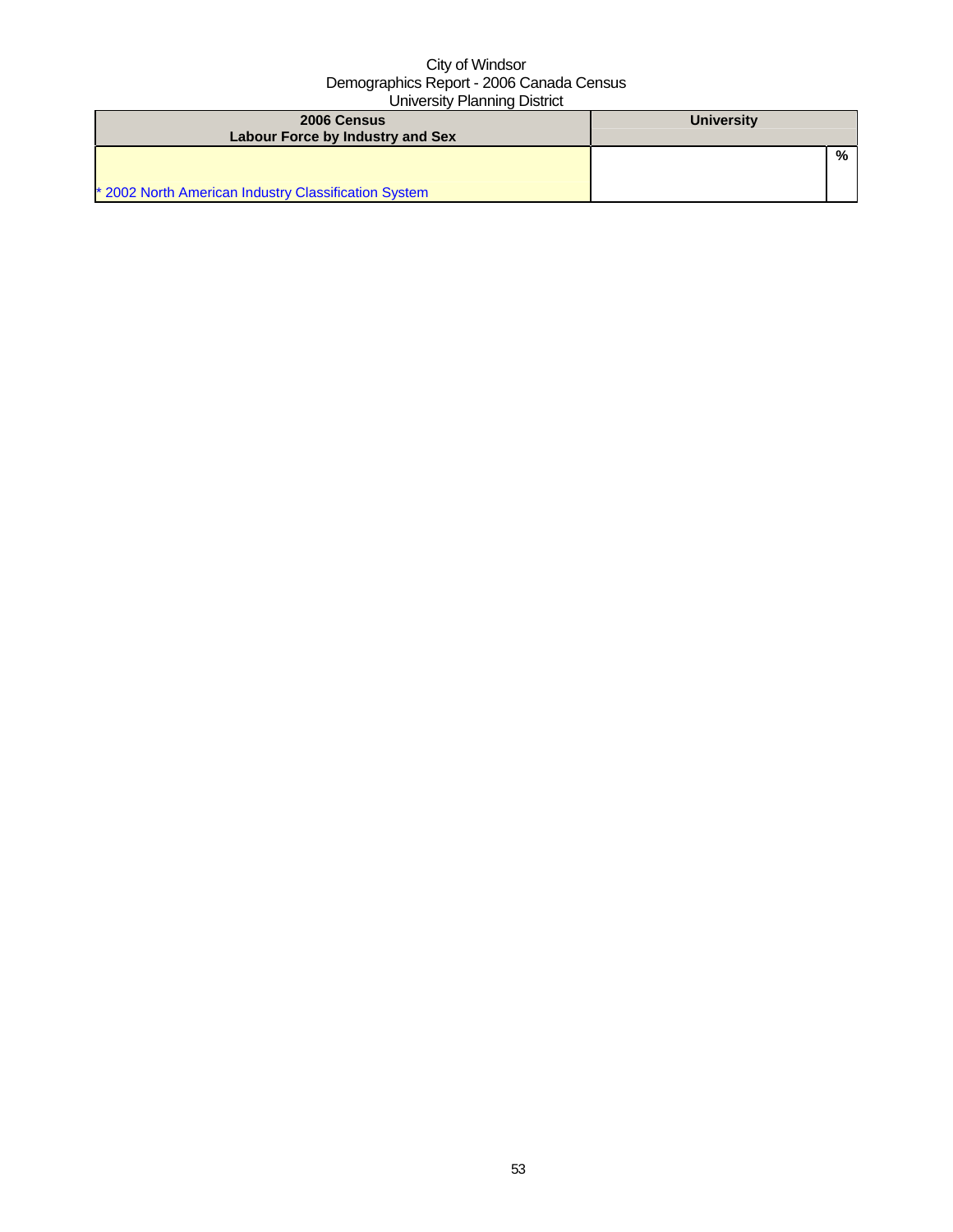# 2006 Census Labour Force by Occupation and Sex Comparison

| 2006 Census<br><b>Labour Force by Occupation and Sex</b><br><b>Comparison</b>                            | <b>University</b>                                                                                                                                          |                             |                                                                                                                                                             |                            |                                                                                                                                           |                             |
|----------------------------------------------------------------------------------------------------------|------------------------------------------------------------------------------------------------------------------------------------------------------------|-----------------------------|-------------------------------------------------------------------------------------------------------------------------------------------------------------|----------------------------|-------------------------------------------------------------------------------------------------------------------------------------------|-----------------------------|
|                                                                                                          | Total $\sqrt{ }$                                                                                                                                           |                             | <b>Males</b>                                                                                                                                                | %                          | Females                                                                                                                                   | %                           |
|                                                                                                          | Labour                                                                                                                                                     |                             |                                                                                                                                                             |                            |                                                                                                                                           |                             |
|                                                                                                          | <b>Force</b>                                                                                                                                               |                             |                                                                                                                                                             |                            |                                                                                                                                           |                             |
| <b>Labour Force 15 years and over</b>                                                                    | 6,215                                                                                                                                                      |                             | 3,275                                                                                                                                                       |                            | 2,945                                                                                                                                     |                             |
| Dominant major group                                                                                     | Sales and service 40%<br>occupations                                                                                                                       |                             | Sales and service 32%<br>occupations                                                                                                                        |                            | Sales and service 49%<br>occupations                                                                                                      |                             |
| <b>Top 5 Occupations</b>                                                                                 | Other sales and<br>service<br>Clerical<br>occupations<br>Teachers and<br>professors<br>Assemblers in<br>manufacturing<br>Retail salespersons<br>and clerks | 13%<br>7%<br>6%<br>6%<br>4% | Other sales and<br>service<br>Assemblers in<br>manufacturing<br>Transportation<br>equipment<br>Machine operators<br>in manuf.<br>Teachers and<br>professors | 9%<br>7%<br>6%<br>6%<br>5% | Other sales and<br>service<br>Clerical<br>occupations<br>Cashiers<br>Food and<br>beverage service<br>Retail<br>salespersons and<br>clerks | 18%<br>9%<br>7%<br>6%<br>6% |
| <b>All occupations</b>                                                                                   | 6,01097%                                                                                                                                                   |                             | 3,15596%                                                                                                                                                    |                            | 2,840 96%                                                                                                                                 |                             |
| Management                                                                                               | 265                                                                                                                                                        | 4%                          | 130                                                                                                                                                         | 4%                         | 95                                                                                                                                        | 3%                          |
| Senior management                                                                                        | 20                                                                                                                                                         | 0%                          | 20                                                                                                                                                          | 1%                         | 10                                                                                                                                        | 0%                          |
| <b>Specialist managers</b>                                                                               | 40                                                                                                                                                         | 1%                          | 30                                                                                                                                                          | 1%                         | 0                                                                                                                                         | 0%                          |
| Managers in retail trade, food and                                                                       | 145                                                                                                                                                        | 2%                          | 55                                                                                                                                                          | 2%                         | 60                                                                                                                                        | 2%                          |
| accommodation                                                                                            |                                                                                                                                                            |                             |                                                                                                                                                             |                            |                                                                                                                                           |                             |
| Other managers                                                                                           | 55                                                                                                                                                         | 1%                          | 35                                                                                                                                                          | 1%                         | 10                                                                                                                                        | 0%                          |
| Business, finance and administrative                                                                     |                                                                                                                                                            | 700 11%                     | 270                                                                                                                                                         | 8%                         | 430 15%                                                                                                                                   |                             |
| Professional                                                                                             | 45                                                                                                                                                         | 1%                          | 20                                                                                                                                                          | 1%                         | 25                                                                                                                                        | 1%                          |
| <b>Finance and insurance</b>                                                                             | 40                                                                                                                                                         | 1%                          | 10                                                                                                                                                          | 0%                         | 20                                                                                                                                        | 1%                          |
| <b>Secretaries</b>                                                                                       | 40                                                                                                                                                         | 1%                          | 0                                                                                                                                                           | 0%                         | 20                                                                                                                                        | 1%                          |
| Administrative and regulatory                                                                            | 95                                                                                                                                                         | 2%                          | 55                                                                                                                                                          | 2%                         | 40                                                                                                                                        | 1%                          |
| <b>Clerical supervisors</b>                                                                              | 30                                                                                                                                                         | 0%                          | 10                                                                                                                                                          | 0%                         | 20                                                                                                                                        | 1%                          |
| <b>Clerical occupations</b>                                                                              | 415                                                                                                                                                        | 7%                          | 160                                                                                                                                                         | 5%                         | 220                                                                                                                                       | 7%                          |
| Natural and applied sciences                                                                             | 380                                                                                                                                                        | 6%                          | 250                                                                                                                                                         | 8%                         | 95                                                                                                                                        | 3%                          |
| Professional                                                                                             | 255                                                                                                                                                        | 4%                          | 160                                                                                                                                                         | 5%                         | 70.                                                                                                                                       | 2%                          |
| <b>Technical</b>                                                                                         |                                                                                                                                                            | 120 2%                      | 80                                                                                                                                                          | 2%                         | 10                                                                                                                                        | 0%                          |
| <b>Health occupations</b>                                                                                |                                                                                                                                                            | 205 3%                      | 10                                                                                                                                                          | 0%                         | 215 7%                                                                                                                                    |                             |
| Professional                                                                                             | 10                                                                                                                                                         | 0%                          | 10                                                                                                                                                          | 0%                         | 0                                                                                                                                         | 0%                          |
| Nurses and supervisors                                                                                   |                                                                                                                                                            | 70 1%                       | 0                                                                                                                                                           | 0%                         | 70                                                                                                                                        | 2%                          |
| <b>Technical occupations</b>                                                                             | 20                                                                                                                                                         | 0%                          | 10                                                                                                                                                          | 0%                         | 30                                                                                                                                        | 1%                          |
| Assisting/support occupations                                                                            |                                                                                                                                                            | 135 2%                      | 10                                                                                                                                                          | 0%                         | 105                                                                                                                                       | 4%                          |
| Social science, education, government and<br>religion                                                    |                                                                                                                                                            | 585 9%                      | 255                                                                                                                                                         | 8%                         | 290 10%                                                                                                                                   |                             |
| Judges, lawyers, psychologists, social<br>workers, ministers of religion, policy and<br>program officers |                                                                                                                                                            | 105 2%                      | 70                                                                                                                                                          | 2%                         | 30                                                                                                                                        | 1%                          |
| <b>Teachers and professors</b>                                                                           |                                                                                                                                                            | 365 6%                      | 165                                                                                                                                                         | 5%                         | 145                                                                                                                                       | 5%                          |
| Paralegals, social service workers and<br>occupations in education and religion                          |                                                                                                                                                            | 105 2%                      | 30                                                                                                                                                          | 1%                         |                                                                                                                                           | 80 3%                       |
|                                                                                                          |                                                                                                                                                            |                             |                                                                                                                                                             |                            |                                                                                                                                           |                             |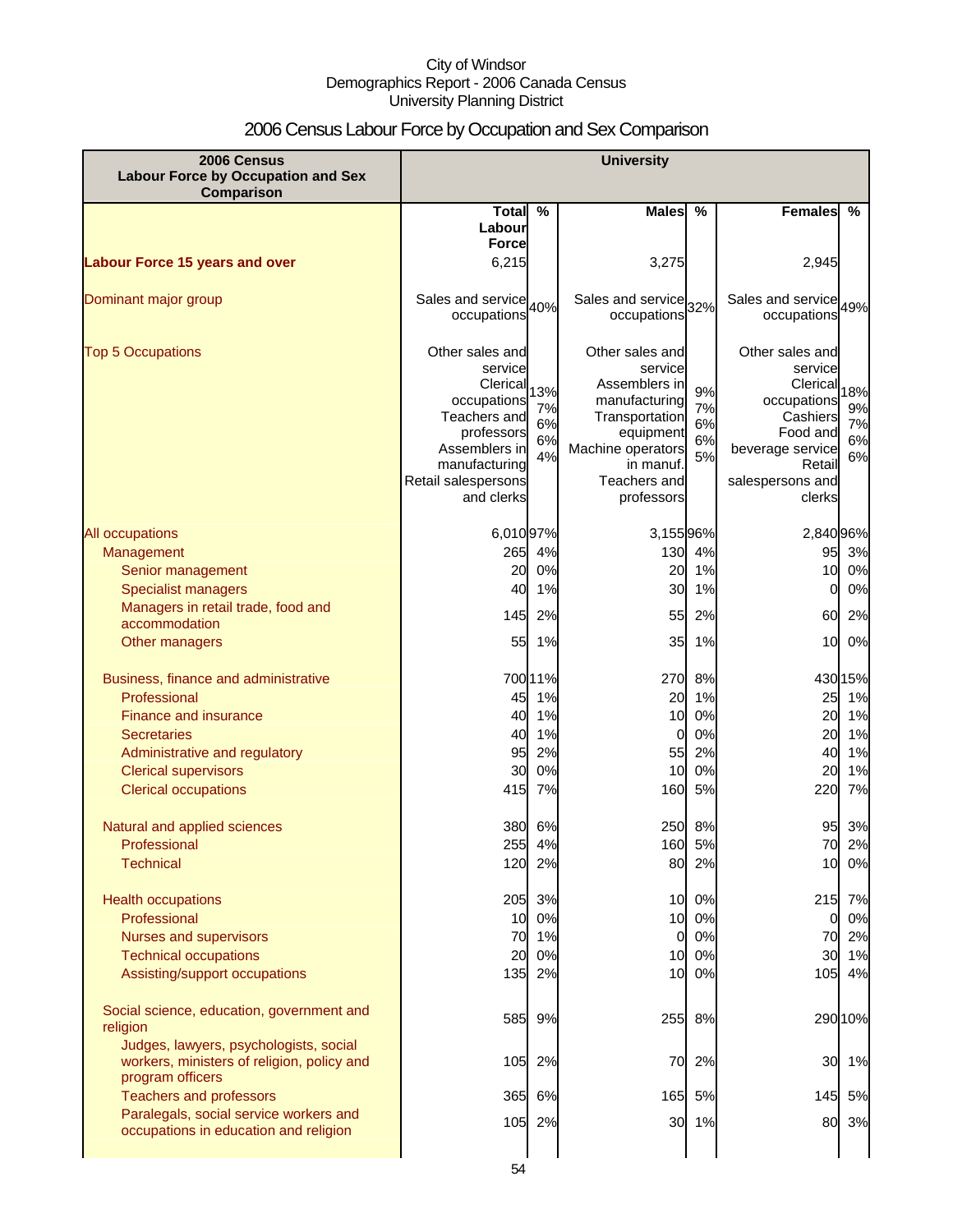| 2006 Census<br><b>Labour Force by Occupation and Sex</b><br>Comparison                                                                |                                        |                               | <b>University</b> |                           |                      |                         |
|---------------------------------------------------------------------------------------------------------------------------------------|----------------------------------------|-------------------------------|-------------------|---------------------------|----------------------|-------------------------|
|                                                                                                                                       | <b>Total</b><br>Labour<br><b>Force</b> | %                             | <b>Males</b>      | $\%$                      | <b>Females</b>       | %                       |
| Art, culture, recreation and sport<br>Professional occupations<br><b>Technical occupations</b>                                        | 70<br>60                               | 130 2%<br>1%<br>1%            | 70<br>40<br>50    | 2%<br>1%<br>2%            | 60<br>40<br>20       | 2%<br>1%<br>1%          |
| Sales and service<br><b>Supervisors</b><br>Wholesale, technical, insurance, real estate                                               | 2,110 34%<br>70                        | 1%                            | 10                | 81025%<br>0%              | 1,27543%<br>50       | 2%                      |
| sales, retail, wholesale and grain buyers<br>Retail salespersons and clerks<br><b>Cashiers</b>                                        | 55<br>260<br>230                       | 1%<br>4%<br>4%                | 75<br>85<br>20    | 2%<br>3%<br>1%            | 20<br>150<br>175     | 1%<br>5%<br>6%          |
| Chefs and cooks<br>Food and beverage service<br><b>Protective services</b>                                                            | 180<br>190<br>120                      | 3%<br>3%<br>2%                | 125<br>40<br>75   | 4%<br>1%<br>2%            | 165<br>20            | 40 1%<br>6%<br>1%       |
| Travel and accommodation, recreation and<br>sport attendants<br>Childcare and home support                                            | 155                                    | 2%<br>110 2%                  | 60<br>20          | 2%<br>1%                  | 65                   | 2%<br>100 3%            |
| Other sales and service                                                                                                               |                                        | 790 13%                       | 290               | 9%                        |                      | 460 16%                 |
| Trades, transport and equipment operators and<br>related<br><b>Contractors and supervisors</b>                                        |                                        | 750 12%<br>40 1%              | 20                | 69521%<br>1%              | 100                  | 3%<br>10 0%             |
| <b>Construction trades</b><br>Stationary engineers, power station                                                                     | 95<br>40                               | 2%<br>1%                      | 95<br>35          | 3%<br>1%                  | 01<br>0              | 0%<br>0%                |
| operators, electrical and telecommunications<br>Machinists, metal forming, shaping and<br>erecting                                    |                                        | 115 2%                        | 125               | 4%                        | 10                   | 0%                      |
| <b>Mechanics</b><br>Other trades                                                                                                      | 45                                     | 80 1%<br>1%                   | 85<br>55          | 3%<br>2%                  | 01<br>10             | 0%<br>$0\%$             |
| Heavy equipment, crane operators and<br>drillers<br>Transportation equipment operators,                                               | 20                                     | 0%                            | 10                | 0%                        | $\Omega$             | 0%                      |
| excluding labourers<br><b>Helpers and labourers</b>                                                                                   | 210<br>75                              | 3%<br>1%                      | 195<br>95         | 6%<br>3%                  | 45                   | 2%<br>10 0%             |
| Primary industry-specific<br>Agriculture excluding labourers<br>Forestry, mining, oil and gas extraction, and                         | 60                                     | 90 1%<br>1%                   | 80<br>50          | 2%<br>2%                  | 25<br>10             | 1%<br>0%                |
| fishing, excluding labourers<br><b>Primary production labourers</b>                                                                   | 20                                     | 0%<br>50 1%                   | 10                | 0%<br>40 1%               | $\overline{0}$<br>20 | $0\%$<br>1%             |
| Processing, manufacturing and utilities<br>Supervisors in manufacturing<br>Machine operators in manuf.<br>Assemblers in manufacturing | 10<br>205                              | 680 11%<br>0%<br>3%<br>335 5% | 10<br>180<br>220  | 485 15%<br>0%<br>5%<br>7% | 190<br>0<br>140      | 6%<br>0%<br>30 1%<br>5% |
| Labourers in processing, manufacturing and<br>utilities                                                                               |                                        | 115 2%                        |                   | 110 3%<br>3%              | 30                   | 1%                      |
| Occupation - Not applicable                                                                                                           |                                        | 190 3%                        | 105               |                           | 100                  | 3%                      |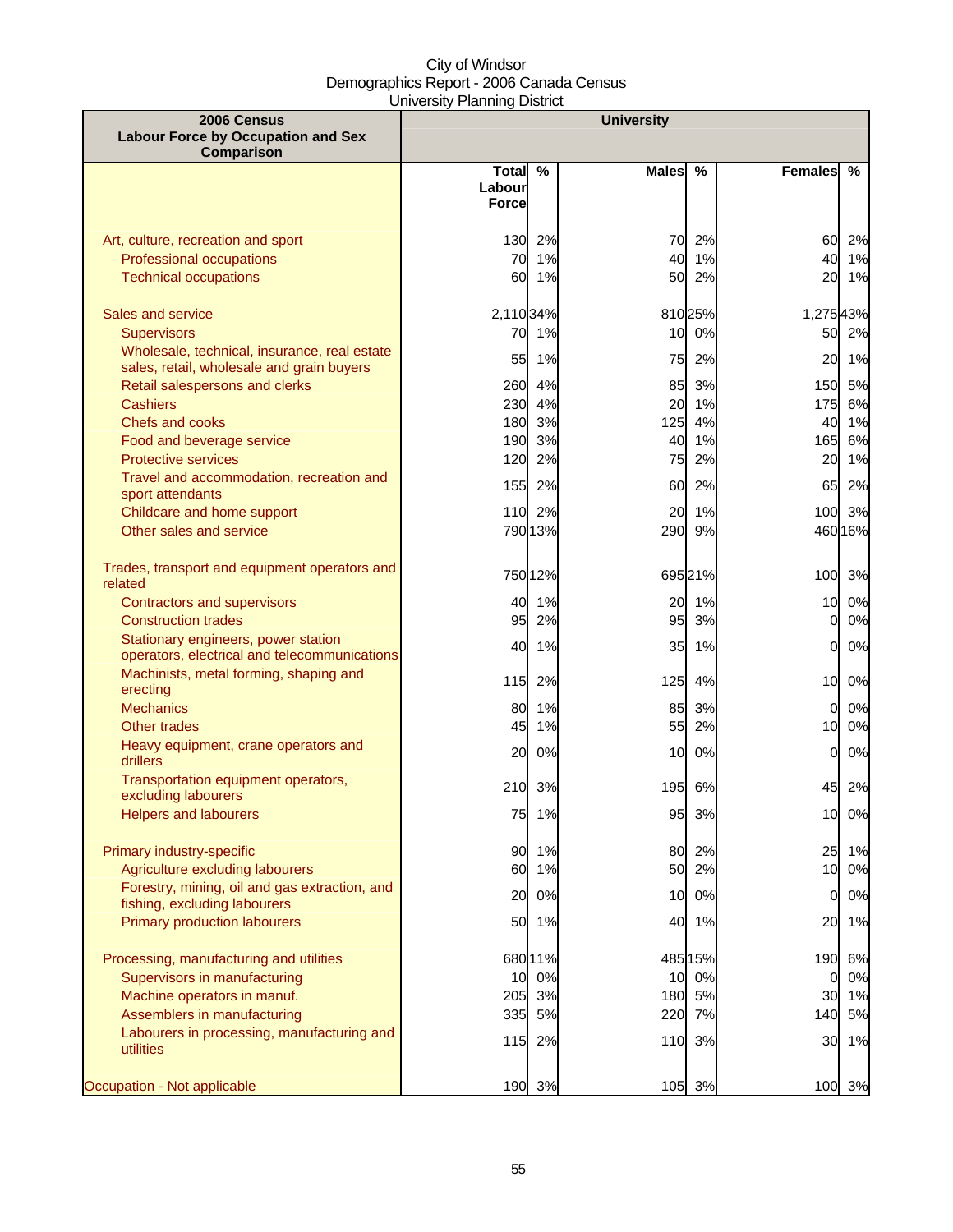# 2006 Census Labour Force by Occupation

| 2006 Census<br><b>Labour Force by Occupation</b>                                                      | <b>University</b>                           |    |
|-------------------------------------------------------------------------------------------------------|---------------------------------------------|----|
| <b>Labour Force 15 years and over</b>                                                                 | 6,215                                       | %  |
|                                                                                                       |                                             |    |
| Dominant major group                                                                                  | Sales and service<br>occupations            |    |
| <b>Top 5 Occupations</b>                                                                              | Other sales and service                     |    |
|                                                                                                       | Clerical occupations 13%                    |    |
|                                                                                                       | Teachers and professors 7%<br>Assemblers in | 6% |
|                                                                                                       | manufacturing                               | 6% |
|                                                                                                       | Retail salespersons and<br>clerks           | 4% |
| All occupations                                                                                       | 6,01097%                                    |    |
| Management                                                                                            | 265 4%                                      |    |
| Senior management                                                                                     | 20 0%                                       |    |
| <b>Specialist managers</b>                                                                            | 40 1%                                       |    |
| Managers in retail trade, food and accommodation                                                      | 145 2%                                      |    |
| Other managers                                                                                        | 55 1%                                       |    |
| Business, finance and administrative                                                                  | 700 11%                                     |    |
| Professional                                                                                          | 45 1%                                       |    |
| <b>Finance and insurance</b>                                                                          | 40 1%                                       |    |
| <b>Secretaries</b>                                                                                    | 40 1%                                       |    |
| Administrative and regulatory                                                                         | 95                                          | 2% |
| <b>Clerical supervisors</b>                                                                           | 30 0%                                       |    |
| <b>Clerical occupations</b>                                                                           | 415 7%                                      |    |
| Natural and applied sciences                                                                          | 380 6%                                      |    |
| Professional                                                                                          | 255 4%                                      |    |
| <b>Technical</b>                                                                                      | 120 2%                                      |    |
| <b>Health occupations</b>                                                                             | 205 3%                                      |    |
| Professional                                                                                          | 10 0%                                       |    |
| Nurses and supervisors                                                                                | 70 1%                                       |    |
| <b>Technical occupations</b>                                                                          | 20                                          | 0% |
| Assisting/support occupations                                                                         | 135                                         | 2% |
| Social science, education, government and religion                                                    | 585                                         | 9% |
| Judges, lawyers, psychologists, social workers, ministers of religion, policy and<br>program officers | 105                                         | 2% |
| <b>Teachers and professors</b>                                                                        | 365                                         | 6% |
| Paralegals, social service workers and occupations in education and religion                          | 105                                         | 2% |
| Art, culture, recreation and sport                                                                    | 130 2%                                      |    |
| Professional occupations                                                                              | 70                                          | 1% |
| <b>Technical occupations</b>                                                                          | 60 1%                                       |    |
| Sales and service                                                                                     | 2,110 34%                                   |    |
| <b>Supervisors</b>                                                                                    | 70 1%                                       |    |
| Wholesale, technical, insurance, real estate sales, retail, wholesale and grain                       | 55 1%                                       |    |
| buyers                                                                                                |                                             |    |
| Retail salespersons and clerks                                                                        | 260 4%                                      |    |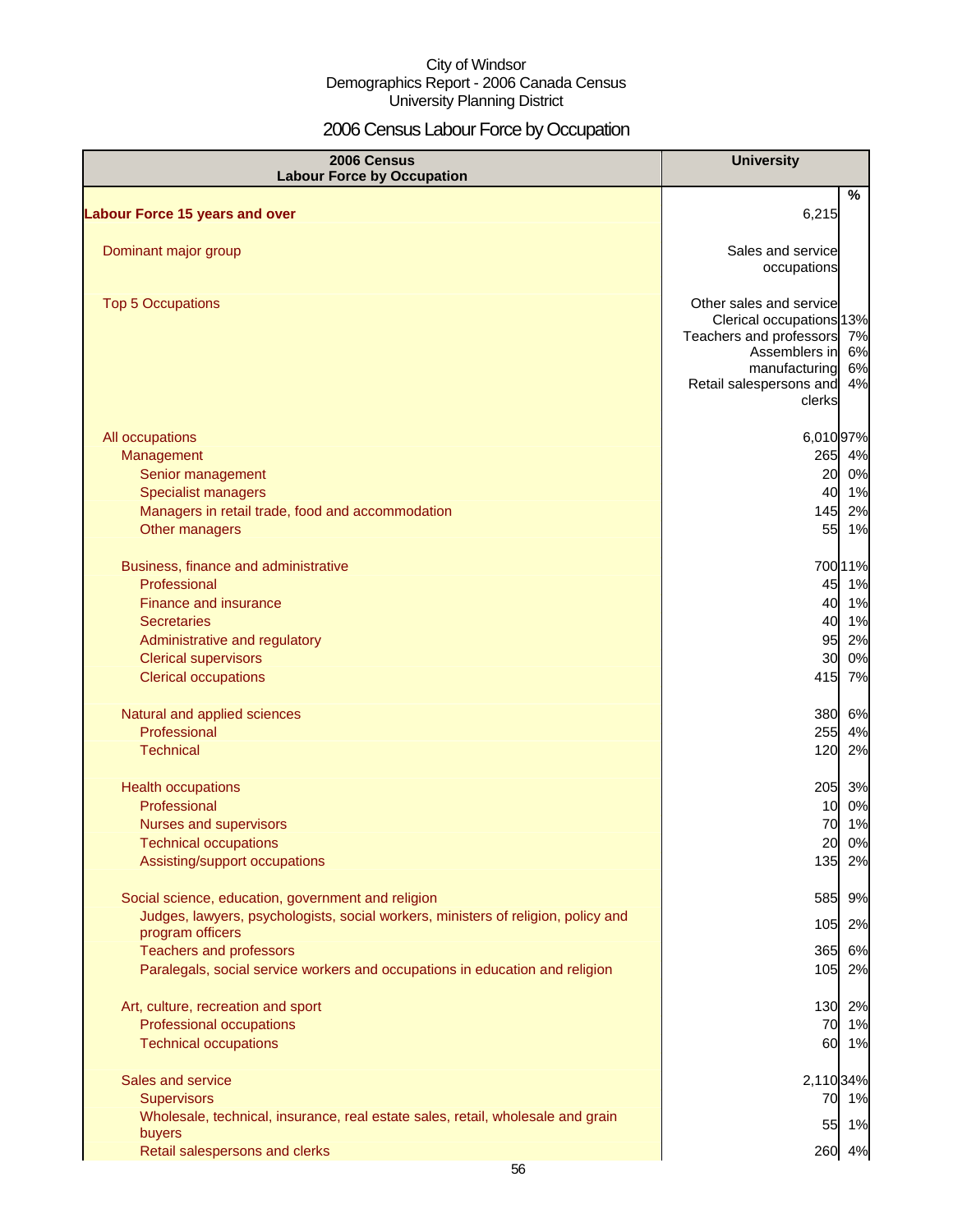| 2006 Census<br><b>Labour Force by Occupation</b>                                 | <b>University</b> |
|----------------------------------------------------------------------------------|-------------------|
|                                                                                  | %                 |
| <b>Cashiers</b>                                                                  | 230<br>4%         |
| <b>Chefs and cooks</b>                                                           | 180 3%            |
| Food and beverage service                                                        | 190 3%            |
| <b>Protective services</b>                                                       | 120<br>2%         |
| Travel and accommodation, recreation and sport attendants                        | 155 2%            |
| Childcare and home support                                                       | 2%<br>110         |
| Other sales and service                                                          | 790 13%           |
| Trades, transport and equipment operators and related                            | 750 12%           |
| <b>Contractors and supervisors</b>                                               | 40 1%             |
| <b>Construction trades</b>                                                       | 95 2%             |
| Stationary engineers, power station operators, electrical and telecommunications | 40 1%             |
| Machinists, metal forming, shaping and erecting                                  | 115 2%            |
| <b>Mechanics</b>                                                                 | 80 1%             |
| Other trades                                                                     | 1%<br>45          |
| Heavy equipment, crane operators and drillers                                    | 0%<br>20          |
| Transportation equipment operators, excluding labourers                          | 3%<br>210         |
| <b>Helpers and labourers</b>                                                     | 75<br>1%          |
| Primary industry-specific                                                        | 90 1%             |
| Agriculture excluding labourers                                                  | 1%<br>60          |
| Forestry, mining, oil and gas extraction, and fishing, excluding labourers       | 0%<br>20          |
| <b>Primary production labourers</b>                                              | 50<br>1%          |
| Processing, manufacturing and utilities                                          | 680 11%           |
| Supervisors in manufacturing                                                     | 10 0%             |
| Machine operators in manuf.                                                      | 3%<br>205         |
| Assemblers in manufacturing                                                      | 335<br>5%         |
| Labourers in processing, manufacturing and utilities                             | 2%<br>$115$       |
| Occupation - Not applicable                                                      | 190 3%            |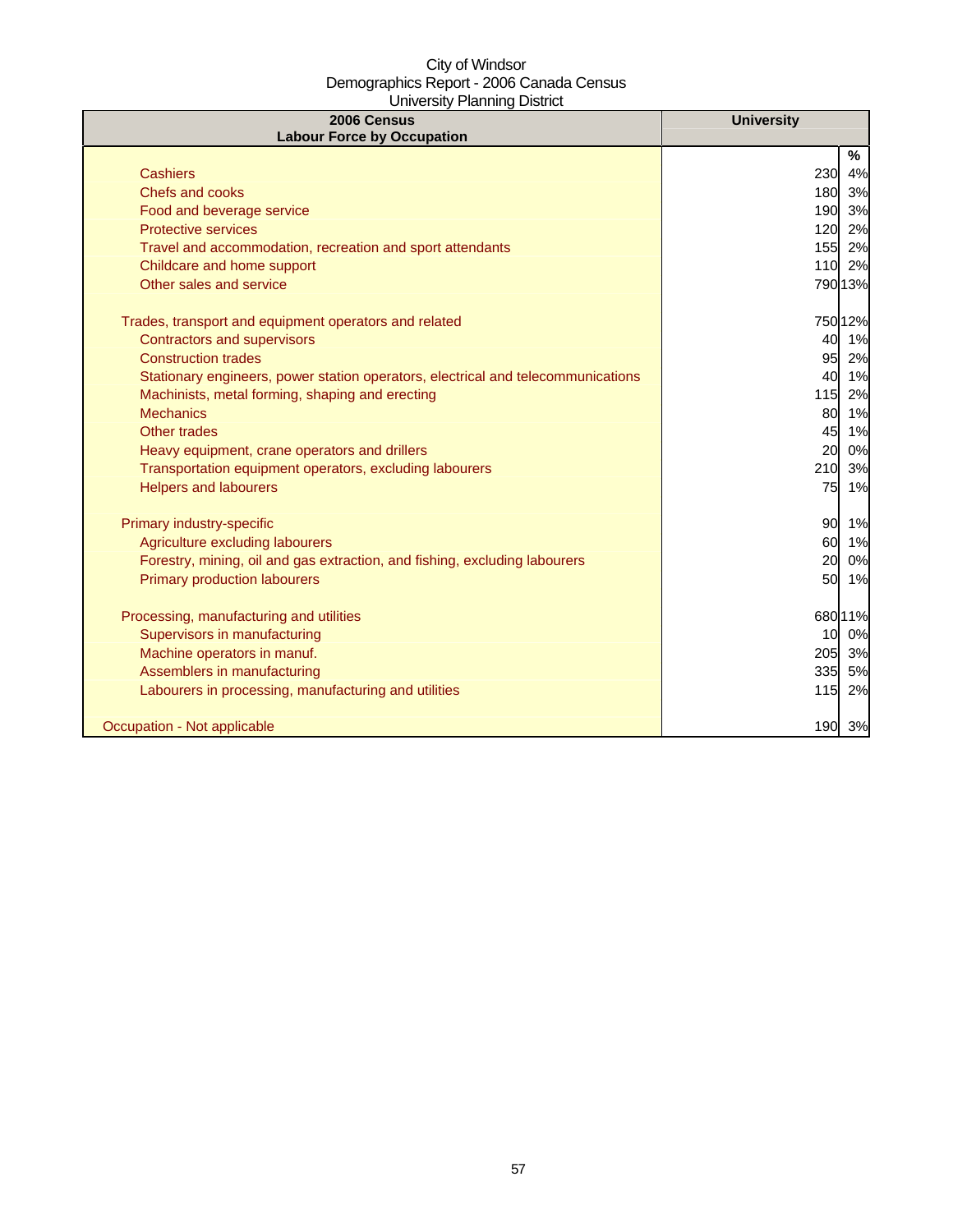# 2006 Census Labour Force by Occupation - Male

| 2006 Census<br><b>Labour Force by Occupation - Male</b>                                               | <b>University</b>                |          |
|-------------------------------------------------------------------------------------------------------|----------------------------------|----------|
| <b>Male Labour Force 15 years and over</b>                                                            | 3,275                            | $\%$     |
|                                                                                                       |                                  |          |
| Dominant major group                                                                                  | Sales and service<br>occupations |          |
| <b>Top 5 Occupations</b>                                                                              | Other sales and service          |          |
|                                                                                                       | Assemblers in<br>manufacturing   |          |
|                                                                                                       | Transportation equipment         |          |
|                                                                                                       | Machine operators in<br>manuf.   |          |
|                                                                                                       | Teachers and professors          |          |
| All occupations                                                                                       | 3,15596%                         |          |
| Management                                                                                            | 130                              | 4%       |
| Senior management<br><b>Specialist managers</b>                                                       | 20<br>30 1%                      | 1%       |
| Managers in retail trade, food and accommodation                                                      | 55                               | 2%       |
| Other managers                                                                                        | 35                               | 1%       |
| Business, finance and administrative                                                                  | 270                              | 8%       |
| Professional                                                                                          | 20                               | 1%       |
| <b>Finance and insurance</b><br><b>Secretaries</b>                                                    | 10<br>$\overline{0}$             | 0%<br>0% |
| Administrative and regulatory                                                                         | 55                               | 2%       |
| <b>Clerical supervisors</b>                                                                           | 10                               | 0%       |
| <b>Clerical occupations</b>                                                                           | 160                              | 5%       |
| Natural and applied sciences                                                                          | 250 8%                           |          |
| Professional<br><b>Technical</b>                                                                      | 160 5%<br>80                     |          |
|                                                                                                       |                                  | 2%       |
| <b>Health occupations</b>                                                                             | 10                               | 0%       |
| Professional                                                                                          | 10<br>$\mathbf{0}$               | 0%<br>0% |
| Nurses and supervisors<br><b>Technical occupations</b>                                                | 10                               | 0%       |
| Assisting/support occupations                                                                         | 10                               | 0%       |
| Social science, education, government and religion                                                    | 255                              | 8%       |
| Judges, lawyers, psychologists, social workers, ministers of religion, policy and<br>program officers | 70                               | 2%       |
| <b>Teachers and professors</b>                                                                        | 165                              | 5%       |
| Paralegals, social service workers and occupations in education and religion                          | 30 1%                            |          |
| Art, culture, recreation and sport                                                                    | 70 2%                            |          |
| Professional occupations                                                                              | 40 1%                            |          |
| <b>Technical occupations</b>                                                                          | 50 2%                            |          |
| Sales and service                                                                                     | 81025%                           |          |
| <b>Supervisors</b>                                                                                    | 10 0%                            |          |
| Wholesale, technical, insurance, real estate sales, retail, wholesale and grain<br>buyers             | 75                               | 2%       |
| Retail salespersons and clerks                                                                        | 85 3%                            |          |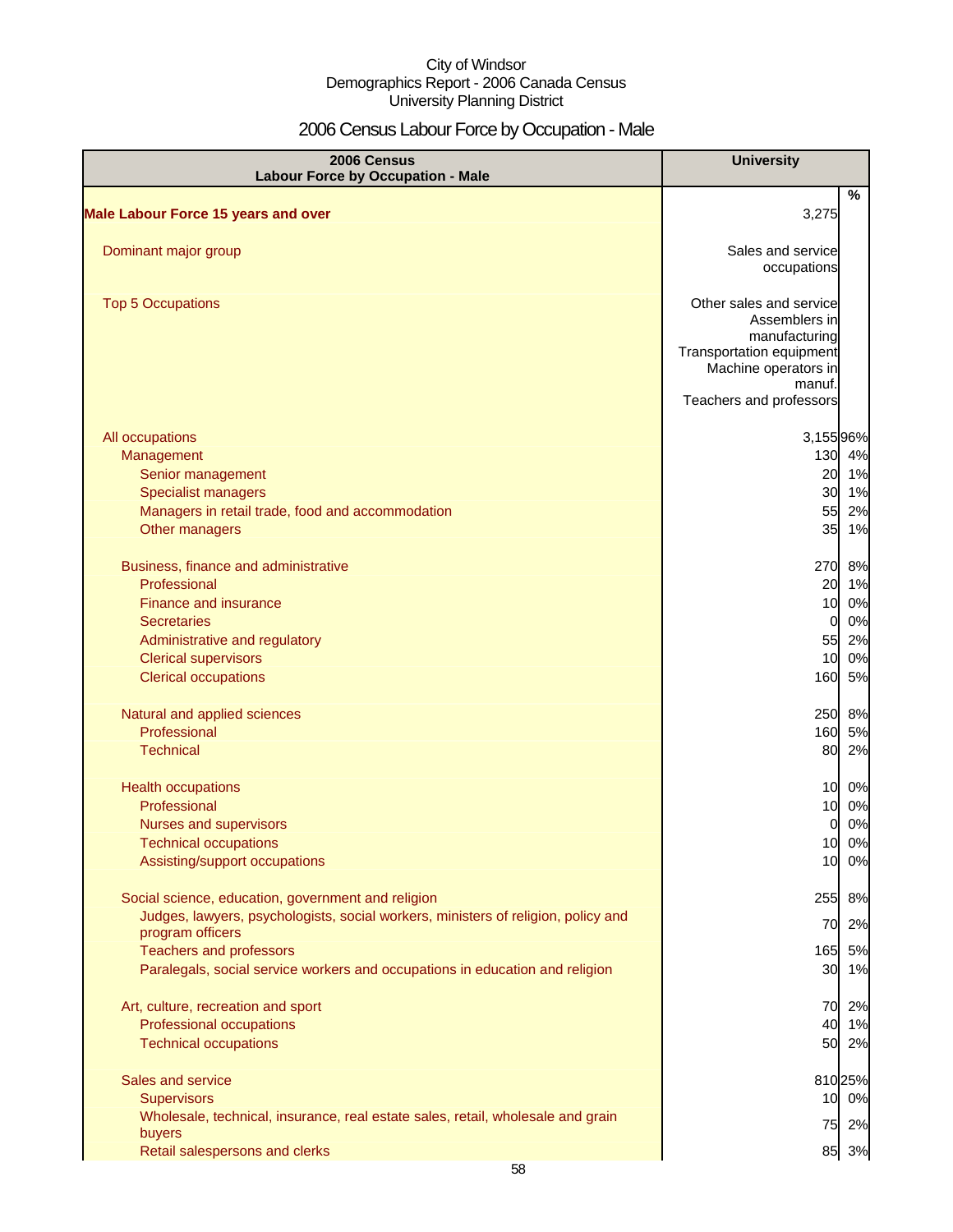| 2006 Census<br><b>Labour Force by Occupation - Male</b>                          | <b>University</b> |
|----------------------------------------------------------------------------------|-------------------|
|                                                                                  | $\%$              |
| <b>Cashiers</b>                                                                  | 20<br>1%          |
| <b>Chefs and cooks</b>                                                           | 125<br>4%         |
| Food and beverage service                                                        | 1%<br>40          |
| <b>Protective services</b>                                                       | 75<br>2%          |
| Travel and accommodation, recreation and sport attendants                        | 60<br>2%          |
| Childcare and home support                                                       | 20<br>1%          |
| Other sales and service                                                          | 9%<br>290         |
| Trades, transport and equipment operators and related                            | 695 21%           |
| <b>Contractors and supervisors</b>                                               | 20<br>1%          |
| <b>Construction trades</b>                                                       | 95<br>3%          |
| Stationary engineers, power station operators, electrical and telecommunications | 35 1%             |
| Machinists, metal forming, shaping and erecting                                  | 125<br>4%         |
| <b>Mechanics</b>                                                                 | 85<br>3%          |
| Other trades                                                                     | 55<br>2%          |
| Heavy equipment, crane operators and drillers                                    | 0%<br>10          |
| Transportation equipment operators, excluding labourers                          | 6%<br>195         |
| <b>Helpers and labourers</b>                                                     | 95<br>3%          |
| Primary industry-specific                                                        | 80<br>2%          |
| Agriculture excluding labourers                                                  | 50<br>2%          |
| Forestry, mining, oil and gas extraction, and fishing, excluding labourers       | 10<br>0%          |
| <b>Primary production labourers</b>                                              | 40<br>1%          |
| Processing, manufacturing and utilities                                          | 485 15%           |
| Supervisors in manufacturing                                                     | 0%<br>10          |
| Machine operators in manuf.                                                      | 180<br>5%         |
| Assemblers in manufacturing                                                      | 220<br>7%         |
| Labourers in processing, manufacturing and utilities                             | 3%<br>110         |
| Occupation - Not applicable                                                      | 105 3%            |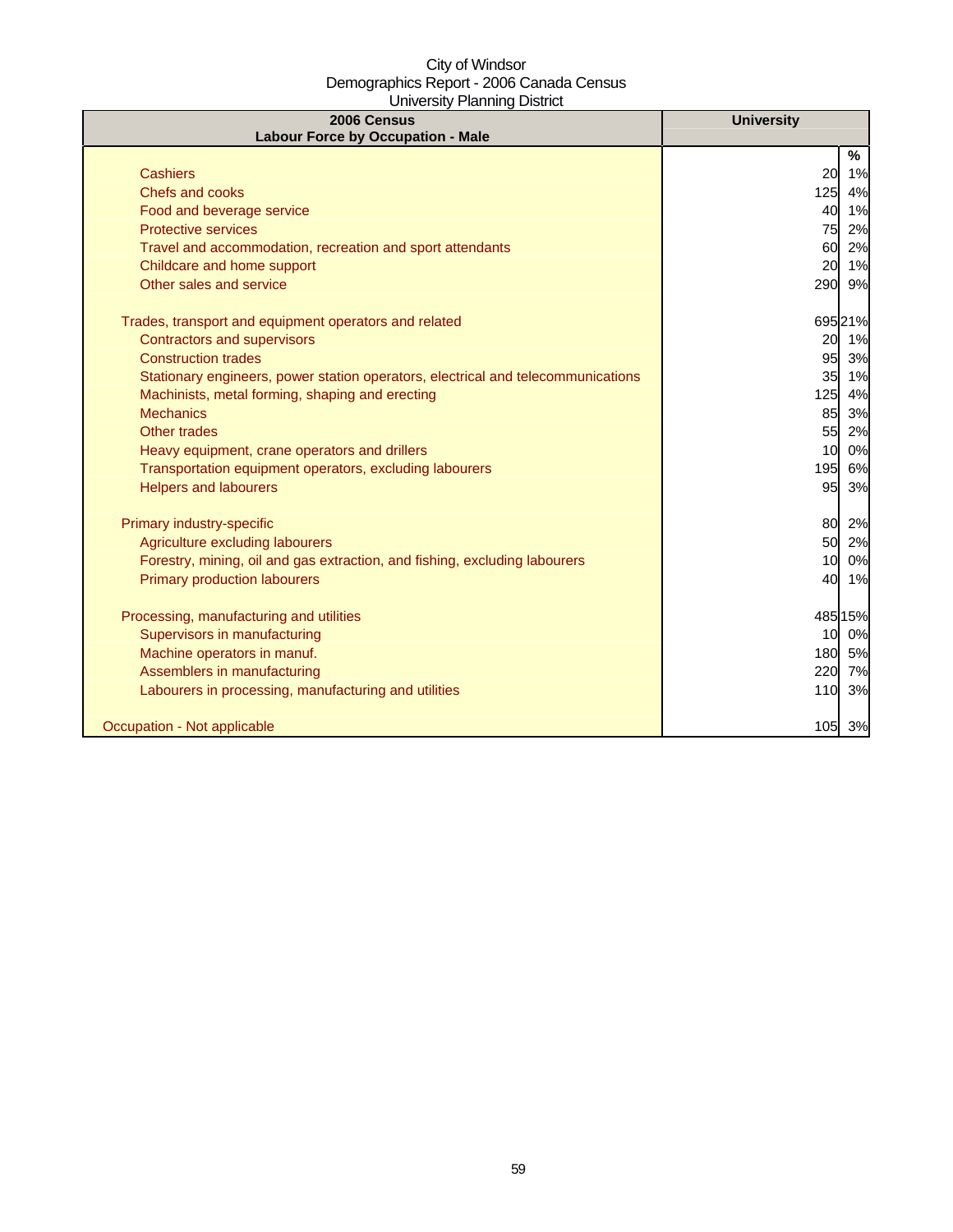# 2006 Census Labour Force by Occupation - Female

| 2006 Census<br><b>Labour Force by Occupation - Female</b>                         | <b>University</b>                                                                                                             |
|-----------------------------------------------------------------------------------|-------------------------------------------------------------------------------------------------------------------------------|
| <b>Female Labour Force 15 years and over</b>                                      | %<br>2,945                                                                                                                    |
|                                                                                   |                                                                                                                               |
| Dominant major group                                                              | Sales and service<br>occupations                                                                                              |
| <b>Top 5 Occupations</b>                                                          | Other sales and service<br>Clerical occupations<br>Cashiers<br>Food and beverage service<br>Retail salespersons and<br>clerks |
| All occupations                                                                   | 2,840 96%                                                                                                                     |
| Management                                                                        | 95 3%                                                                                                                         |
| Senior management                                                                 | 10 0%                                                                                                                         |
| <b>Specialist managers</b>                                                        | 0%<br>$\Omega$                                                                                                                |
| Managers in retail trade, food and accommodation<br>Other managers                | 2%<br>60<br>10<br>0%                                                                                                          |
|                                                                                   |                                                                                                                               |
| Business, finance and administrative                                              | 430 15%                                                                                                                       |
| Professional                                                                      | 1%<br>25                                                                                                                      |
| <b>Finance and insurance</b>                                                      | 1%<br>20                                                                                                                      |
| <b>Secretaries</b>                                                                | 1%<br>20                                                                                                                      |
| Administrative and regulatory                                                     | 1%<br>40                                                                                                                      |
| <b>Clerical supervisors</b>                                                       | 1%<br>20<br>7%<br>220                                                                                                         |
| <b>Clerical occupations</b>                                                       |                                                                                                                               |
| Natural and applied sciences                                                      | 95 3%                                                                                                                         |
| Professional                                                                      | 70 2%                                                                                                                         |
| <b>Technical</b>                                                                  | 10<br>0%                                                                                                                      |
| <b>Health occupations</b>                                                         | 215 7%                                                                                                                        |
| Professional                                                                      | 0%<br>$\overline{0}$                                                                                                          |
| Nurses and supervisors                                                            | 70 2%                                                                                                                         |
| <b>Technical occupations</b>                                                      | 30 1%                                                                                                                         |
| Assisting/support occupations                                                     | 105 4%                                                                                                                        |
| Social science, education, government and religion                                | 290 10%                                                                                                                       |
| Judges, lawyers, psychologists, social workers, ministers of religion, policy and | 1%<br>30                                                                                                                      |
| program officers                                                                  |                                                                                                                               |
| <b>Teachers and professors</b>                                                    | 145<br>5%<br>80                                                                                                               |
| Paralegals, social service workers and occupations in education and religion      | 3%                                                                                                                            |
| Art, culture, recreation and sport                                                | 2%<br>60                                                                                                                      |
| Professional occupations                                                          | 40<br>1%                                                                                                                      |
| <b>Technical occupations</b>                                                      | 20<br>1%                                                                                                                      |
| Sales and service                                                                 | 1,27543%                                                                                                                      |
| <b>Supervisors</b>                                                                | 50 2%                                                                                                                         |
| Wholesale, technical, insurance, real estate sales, retail, wholesale and grain   |                                                                                                                               |
| buyers                                                                            | 20 1%                                                                                                                         |
| Retail salespersons and clerks                                                    | 150 5%                                                                                                                        |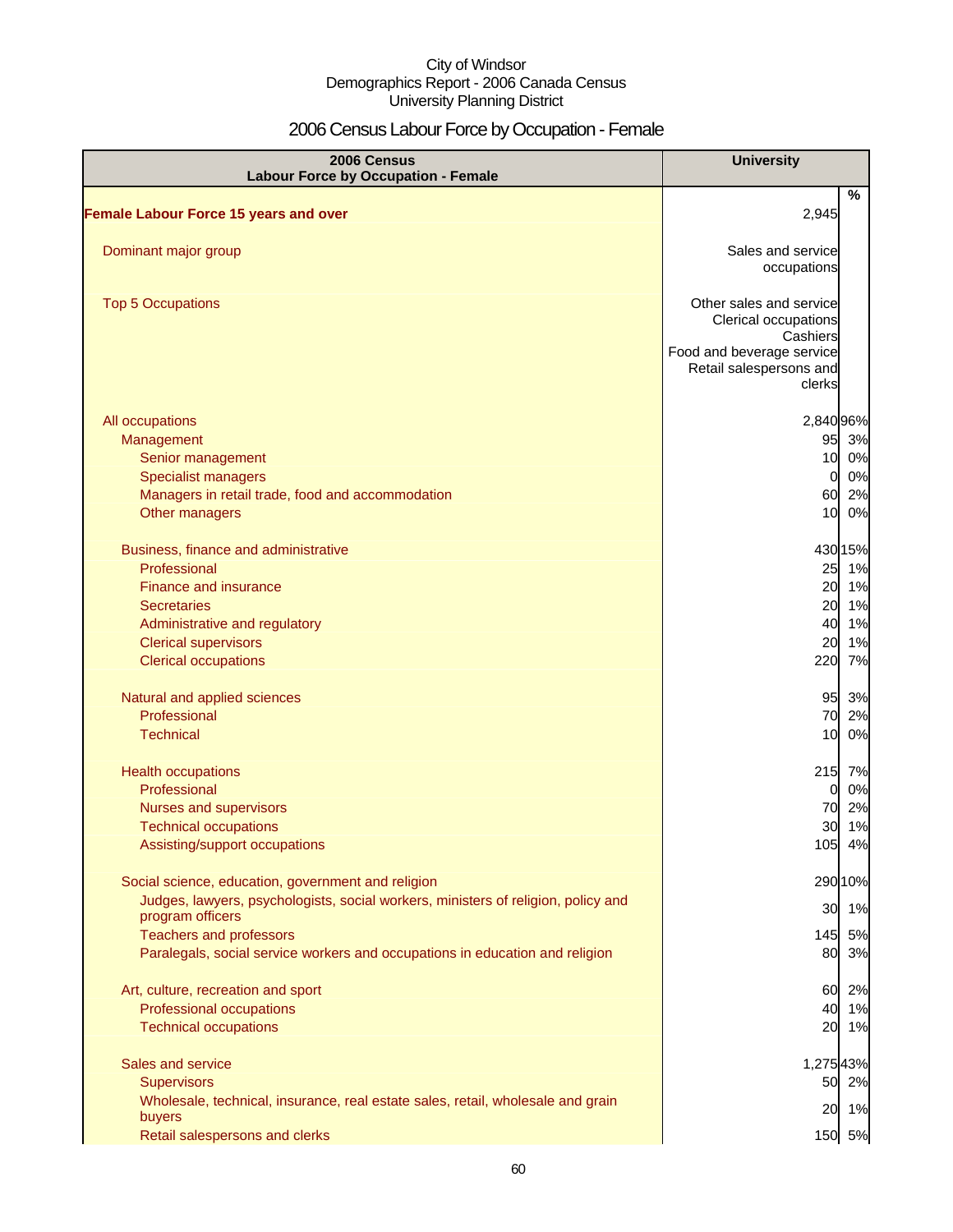| 2006 Census<br><b>Labour Force by Occupation - Female</b>                        | <b>University</b>     |
|----------------------------------------------------------------------------------|-----------------------|
|                                                                                  | %                     |
| <b>Cashiers</b>                                                                  | 175<br>6%             |
| <b>Chefs and cooks</b>                                                           | 40<br>1%              |
| Food and beverage service                                                        | 165<br>6%             |
| <b>Protective services</b>                                                       | 1%<br>20              |
| Travel and accommodation, recreation and sport attendants                        | 65<br>2%              |
| Childcare and home support                                                       | 3%<br>100             |
| Other sales and service                                                          | 46016%                |
| Trades, transport and equipment operators and related                            | 100<br>3%             |
| <b>Contractors and supervisors</b>                                               | 0%<br>10              |
| <b>Construction trades</b>                                                       | 0%<br><sub>0</sub>    |
| Stationary engineers, power station operators, electrical and telecommunications | 0%<br>0l              |
| Machinists, metal forming, shaping and erecting                                  | 10<br>0%              |
| <b>Mechanics</b>                                                                 | 0%<br>$\Omega$        |
| Other trades                                                                     | 0%<br>10              |
| Heavy equipment, crane operators and drillers                                    | 0%<br>0l              |
| Transportation equipment operators, excluding labourers                          | 45<br>2%              |
| <b>Helpers and labourers</b>                                                     | 10 <sup>1</sup><br>0% |
| Primary industry-specific                                                        | 25<br>1%              |
| Agriculture excluding labourers                                                  | 10<br>0%              |
| Forestry, mining, oil and gas extraction, and fishing, excluding labourers       | 0%<br>$\Omega$        |
| <b>Primary production labourers</b>                                              | 20<br>1%              |
| Processing, manufacturing and utilities                                          | 190<br>6%             |
| Supervisors in manufacturing                                                     | 0%<br>$\Omega$        |
| Machine operators in manuf.                                                      | 30<br>1%              |
| Assemblers in manufacturing                                                      | 140<br>5%             |
| Labourers in processing, manufacturing and utilities                             | 30<br>1%              |
| Occupation - Not applicable                                                      | 100<br>3%             |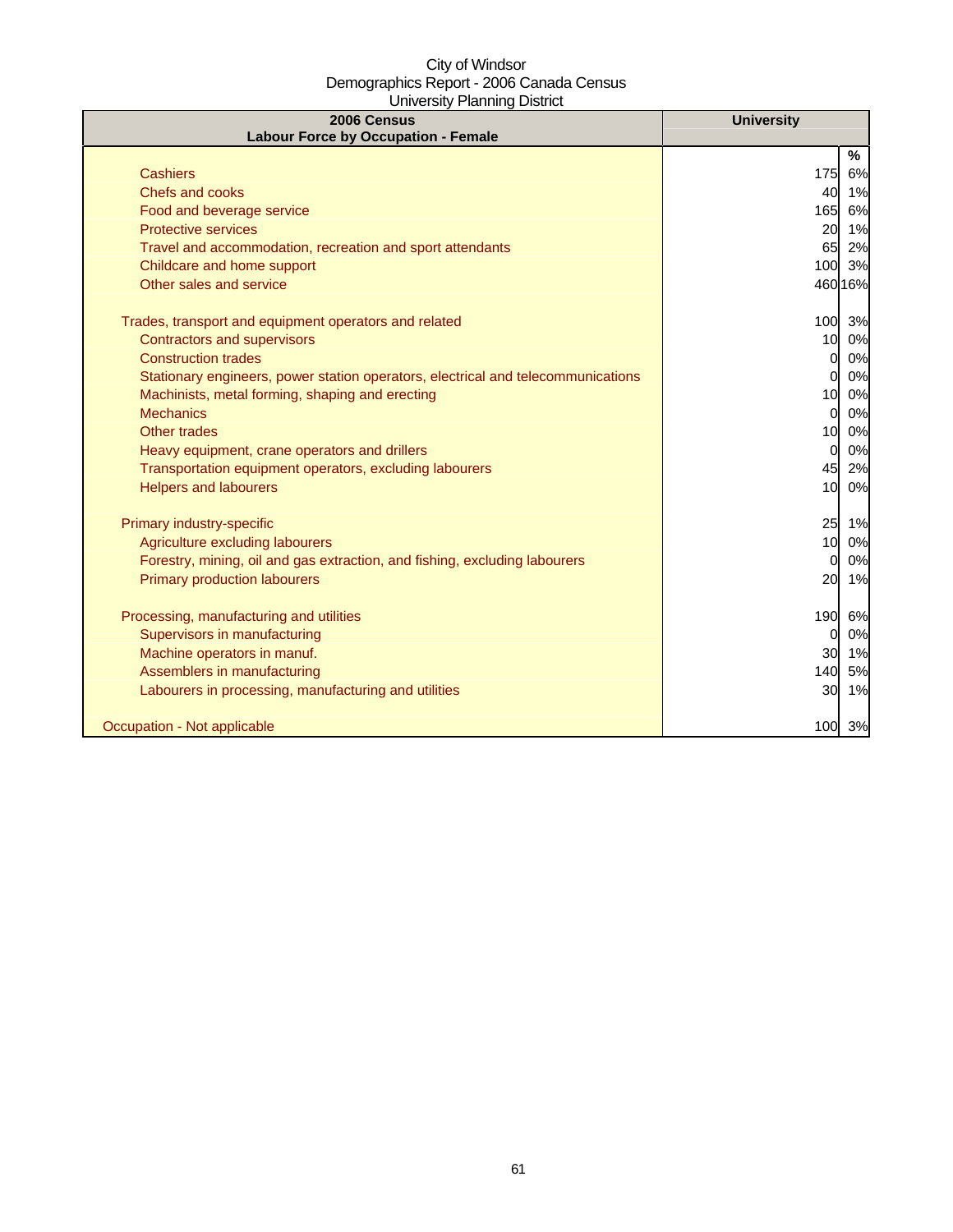| 2006 Census                                        | <b>University</b>      |    |                   |    |           |    |
|----------------------------------------------------|------------------------|----|-------------------|----|-----------|----|
| Labour Force by Class of Worker and Sex Comparison |                        |    |                   |    |           |    |
|                                                    | Total<br><b>Labour</b> |    | <b>Males</b>      |    | Females   |    |
|                                                    | <b>Forcel</b>          |    |                   |    |           |    |
| Labour Force 15 years and over by Class of Worker  | 6,235                  |    | 3,285             |    | 2,940     |    |
|                                                    |                        |    |                   |    |           |    |
| All classes of worker                              |                        |    | 6,02097% 3,16596% |    | 2,850 97% |    |
| Paid workers                                       |                        |    | 5,76592% 3,01092% |    | 2,75094%  |    |
| <b>Employees</b>                                   |                        |    | 5,70091% 2,94590% |    | 2,72093%  |    |
| Self-employed (incorporated)                       | 85                     | 1% | 70                | 2% | 10        | 0% |
| Without paid help                                  | 30                     | 0% | <b>30</b>         | 1% | 0         | 0% |
| With paid help                                     | 60                     | 1% | 50                | 2% | $\Omega$  | 0% |
| Self-employed (unincorp.)                          | 215                    | 3% | 120               | 4% | 95        | 3% |
| Without paid help                                  | 200                    | 3% | 120               | 4% | 80        | 3% |
| With paid help                                     | 65                     | 1% | 30                | 1% | 25        | 1% |
| Unpaid family workers                              | 10                     | 0% | $\Omega$          | 0% | $\Omega$  | 0% |
|                                                    |                        |    |                   |    |           |    |
| Class of worker - Not applicable                   | 230                    | 4% | 125               | 4% | 100       | 3% |

# 2006 Census Labour Force by Class of Worker and Sex Comparison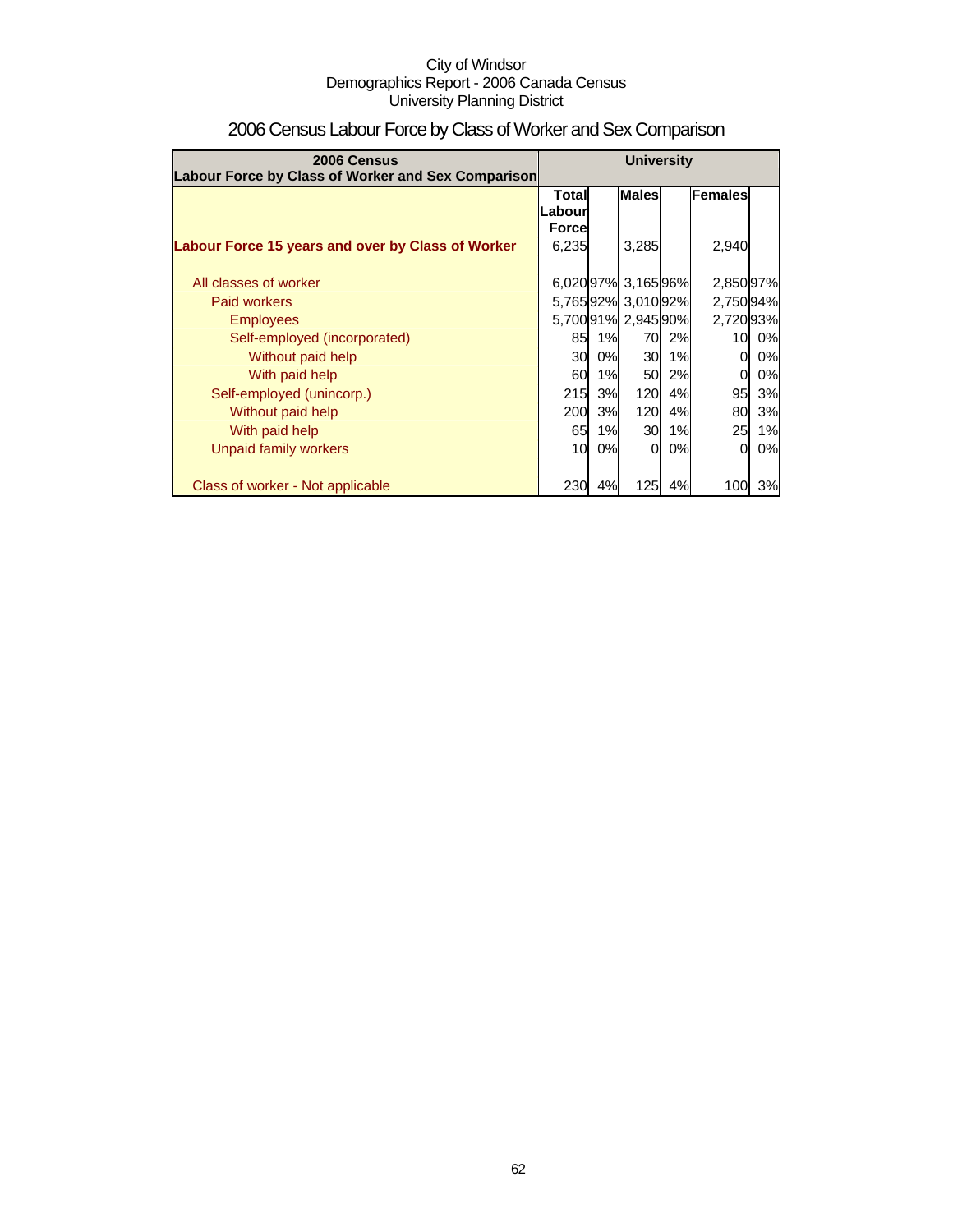# 2006 Census Labour Force by Class of Worker and Sex

| <b>University</b><br>2006 Census<br>Labour Force by Class of Worker and Sex |           |        |  |  |
|-----------------------------------------------------------------------------|-----------|--------|--|--|
|                                                                             |           | %      |  |  |
| Labour Force 15 years and over by Class of Worker                           | 6,235     |        |  |  |
| All classes of worker                                                       | 6,020 97% |        |  |  |
| <b>Paid workers</b>                                                         | 5,765 92% |        |  |  |
| <b>Employees</b>                                                            | 5,700 91% |        |  |  |
| Self-employed (incorporated)                                                | 85        | 1%     |  |  |
| Without paid help                                                           | 30        | 0%     |  |  |
| With paid help                                                              | 60        | 1%     |  |  |
| Self-employed (unincorp.)                                                   | 215       | 3%     |  |  |
| Without paid help                                                           |           | 200 3% |  |  |
| With paid help                                                              | 65        | 1%     |  |  |
| <b>Unpaid family workers</b>                                                | 10        | 0%     |  |  |
| Class of worker - Not applicable                                            | 230       | 4%     |  |  |
| Male Labour Force 15 and over by Class of Worker                            | 3,285     |        |  |  |
| All classes of worker                                                       | 3,165 96% |        |  |  |
| Paid workers                                                                | 3,010 92% |        |  |  |
| <b>Employees</b>                                                            | 2,945 90% |        |  |  |
| Self-employed (incorporated)                                                | 70        | 2%     |  |  |
| Without paid help                                                           | 30        | 1%     |  |  |
| With paid help                                                              | 50        | 2%     |  |  |
| Self-employed (unincorp.)                                                   | 120       | 4%     |  |  |
| Without paid help                                                           | 120       | 4%     |  |  |
| With paid help                                                              | 30        | 1%     |  |  |
| <b>Unpaid family workers</b>                                                | 0         | 0%     |  |  |
|                                                                             |           |        |  |  |
| Class of worker - Not applicable                                            | 125       | 4%     |  |  |
| Female Labour Force 15 and over by Class of Worker 2,940                    |           |        |  |  |
| All classes of worker                                                       | 2,850 97% |        |  |  |
| <b>Paid workers</b>                                                         | 2,750 94% |        |  |  |
| <b>Employees</b>                                                            | 2,720 93% |        |  |  |
| Self-employed (incorporated)                                                | 10        | 0%     |  |  |
| Without paid help                                                           | 0         | $0\%$  |  |  |
| With paid help                                                              | 0         | 0%     |  |  |
| Self-employed (unincorp)                                                    | 95        | 3%     |  |  |
| Without paid help                                                           | 80        | 3%     |  |  |
| With paid help                                                              | 25        | 1%     |  |  |
| <b>Unpaid family workers</b>                                                | 0         | 0%     |  |  |
| Class of worker - Not applicable                                            | 100       | 3%     |  |  |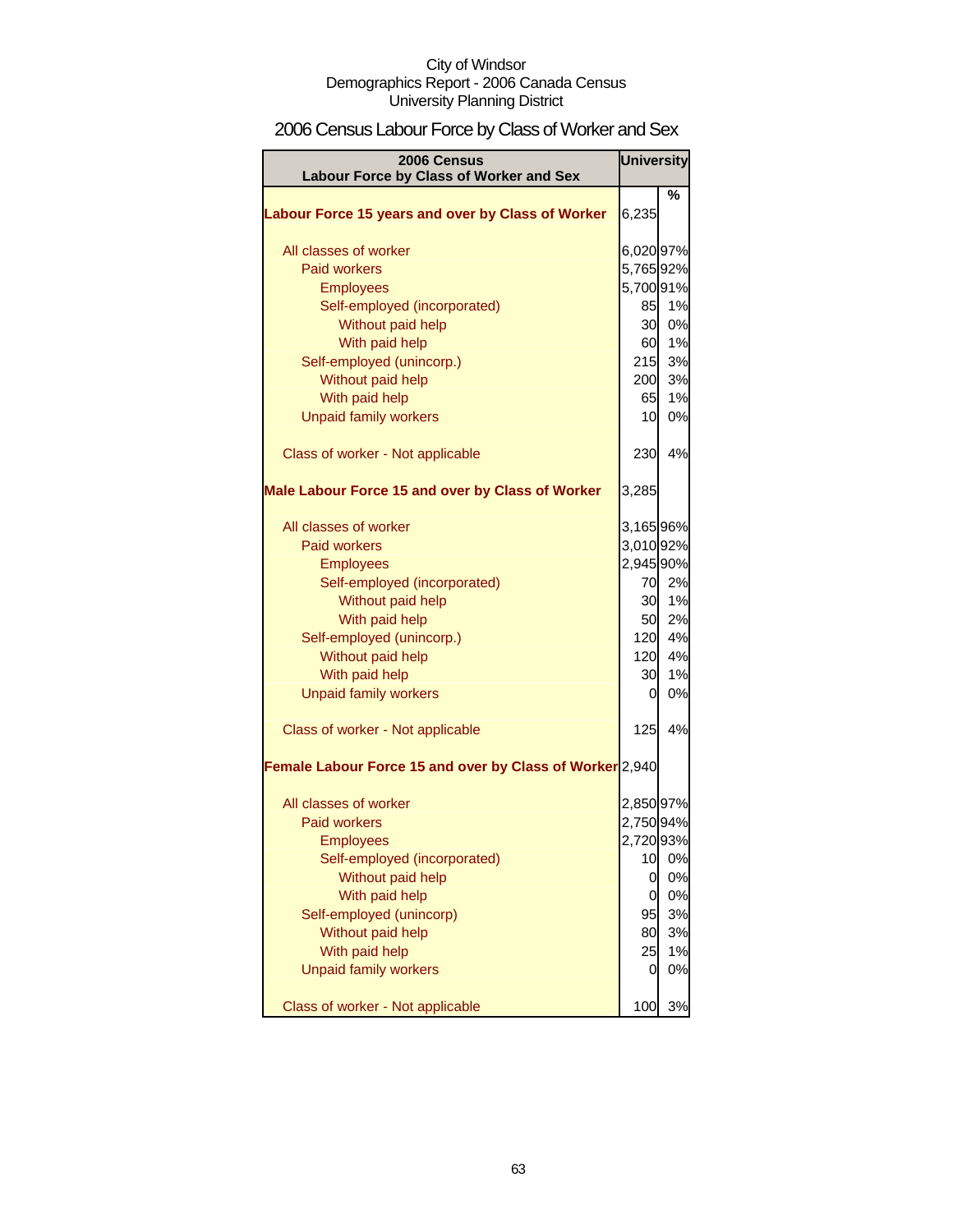# 2006 Census Language at Work

| 2006 Census<br><b>Language at Work</b>                                 | <b>University</b> |     |
|------------------------------------------------------------------------|-------------------|-----|
| Total Population 15 years and over who worked by Language Used at Work | 6,710             |     |
| Dominant official language used at work                                | English 100%      |     |
| Dominant non-official language used at work                            | Chinese, n.o.s.   | 85% |
| <b>Single Responses</b>                                                | 6,670             | 99% |
| English                                                                | 6,570             | 98% |
| French                                                                 | 20                | 0%  |
| Non-official languages                                                 | <b>100</b>        | 1%  |
| Chinese, n.o.s.                                                        | 55                | 1%  |
| Cantonese                                                              | $\overline{0}$    | 0%  |
| Panjabi (Punjabi)                                                      | 0                 | 0%  |
| German                                                                 | $\Omega$          | 0%  |
| <b>Mandarin</b>                                                        | 10                | 0%  |
| Portuguese                                                             | $\Omega$          | 0%  |
| Spanish                                                                | $\overline{O}$    | 0%  |
| Vietnamese                                                             | $\overline{0}$    | 0%  |
| Korean                                                                 | $\overline{0}$    | 0%  |
| Italian                                                                | $\overline{0}$    | 0%  |
| Other languages                                                        | $\Omega$          | 0%  |
|                                                                        |                   |     |
| Multiple responses                                                     | 30                | 0%  |
| <b>English and French</b>                                              | 0                 | 0%  |
| English and non-official                                               | 10                | 0%  |
| French and non-official                                                | $\Omega$          | 0%  |
| English, French and non-official language                              | 0                 | 0%  |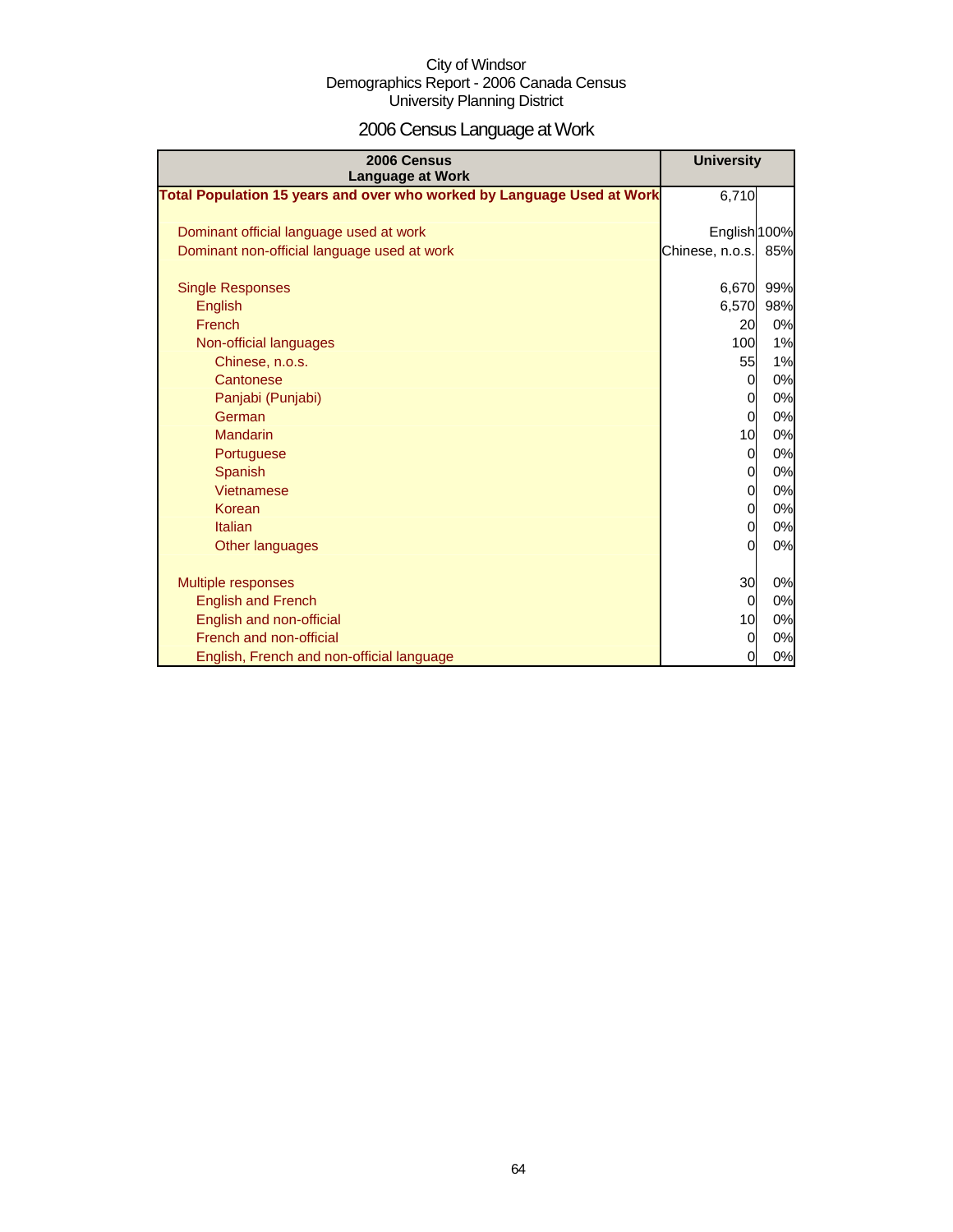# 2006 Census Unpaid Housework

| 2006 Census<br><b>Unpaid Housework</b>                                 | <b>University</b>      |         |  |  |
|------------------------------------------------------------------------|------------------------|---------|--|--|
| <b>Total Population 15 years and over by Hours of Unpaid Housework</b> | 10,325                 |         |  |  |
| No hours                                                               | 1,185 11%              |         |  |  |
| Less than 5 hours                                                      | 2,565 25%              |         |  |  |
| 5 to 14 hours                                                          | 3,490 34%              |         |  |  |
| 15 to 29 hours                                                         | 1,750 17%              |         |  |  |
| 30 to 59 hours                                                         |                        | 900 9%  |  |  |
| 60 or more hours                                                       | 405                    | 4%      |  |  |
| Dominant group                                                         | 5 to 14 hours 34%      |         |  |  |
| Males 15 years and over by Hours of Unpaid Housework                   | 5,145                  |         |  |  |
| No hours                                                               |                        | 640 12% |  |  |
| Less than 5 hours                                                      | 1,580 31%              |         |  |  |
| 5 to 14 hours                                                          | 1,805 35%              |         |  |  |
| 15 to 29 hours                                                         |                        | 740 14% |  |  |
| 30 to 59 hours                                                         |                        | 240 5%  |  |  |
| 60 or more hours                                                       | 55                     | 1%      |  |  |
| Dominant group                                                         | 5 to 14 hours 36%      |         |  |  |
| Females 15 years and over by Hours of Unpaid Housework                 | 5,180                  |         |  |  |
| By hours of unpaid housework                                           |                        |         |  |  |
| No hours                                                               |                        | 51010%  |  |  |
| Less than 5 hours                                                      |                        | 950 18% |  |  |
| 5 to 14 hours                                                          | 1,690 33%              |         |  |  |
| 15 to 29 hours                                                         | 1,010 19%              |         |  |  |
| 30 to 59 hours                                                         |                        | 650 13% |  |  |
| 60 or more hours                                                       |                        | 320 6%  |  |  |
| Dominant group                                                         | 5 to 14 hours 33%      |         |  |  |
| <b>Hours of Housework by Sex</b>                                       |                        |         |  |  |
| <b>No Hours</b>                                                        | Males <sub>56%</sub>   |         |  |  |
| Less than 5 hours                                                      | Males <sup>62%</sup>   |         |  |  |
| 5 to 14 hours                                                          | Males <sub>52%</sub>   |         |  |  |
| 15 to 29 hours                                                         | Females <sub>58%</sub> |         |  |  |
| 30 to 59 hours                                                         | Females <sup>73%</sup> |         |  |  |
| 60 or more hours                                                       | Females <sup>85%</sup> |         |  |  |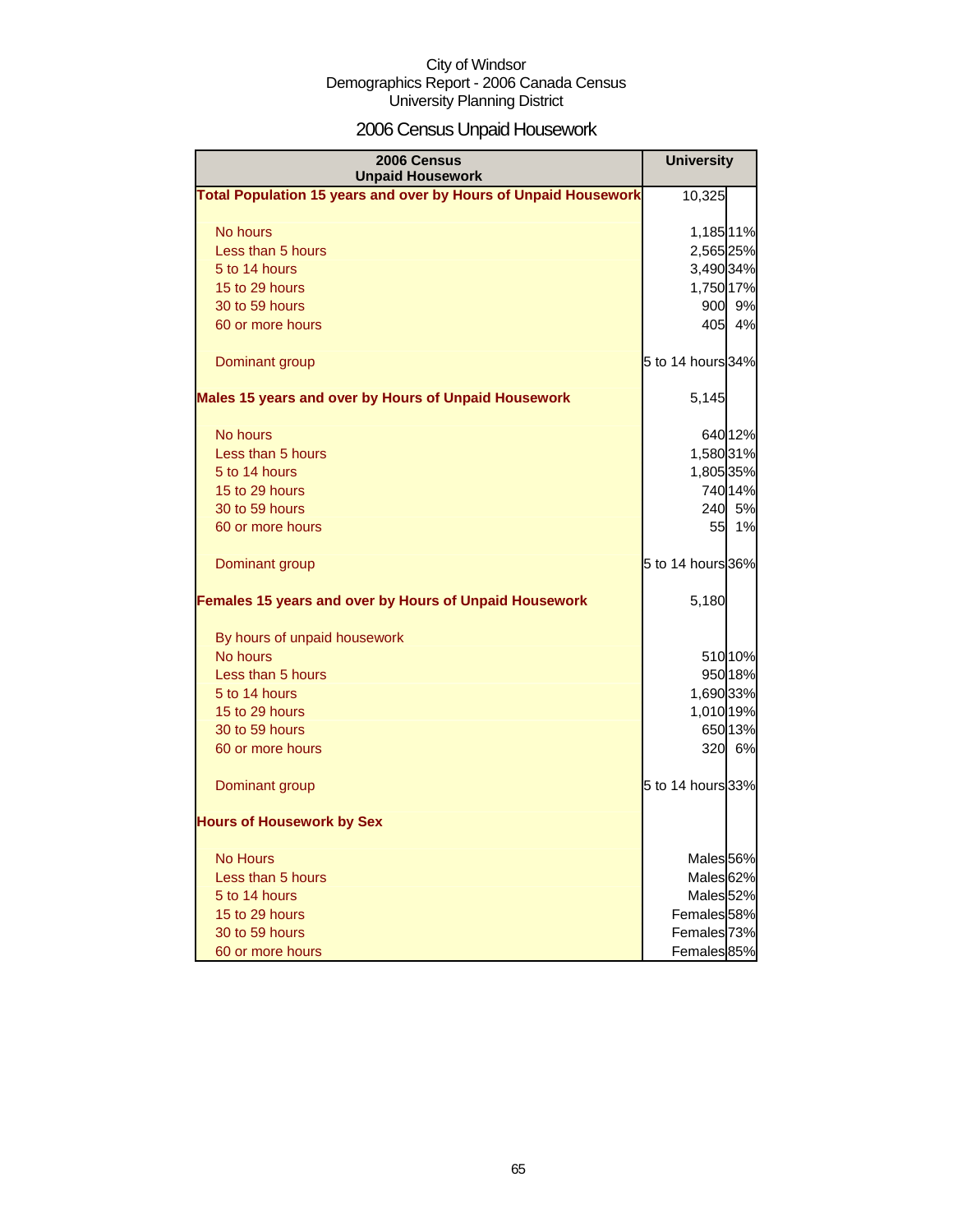# 2006 Census Unpaid Childcare

| 2006 Census<br><b>Unpaid Childcare</b>                    | <b>University</b>      |         |
|-----------------------------------------------------------|------------------------|---------|
| Population 15 years and over by hours of Unpaid Childcare | 10,345                 |         |
| No hours                                                  | 7,280 70%              |         |
| Less than 5 hours                                         | 695l                   | 7%      |
| 5 to 14 hours                                             |                        | 685 7%  |
| 15 to 29 hours                                            | 535l                   | 5%      |
| 30 to 59 hours                                            | 410                    | 4%      |
| 60 or more hours                                          | 695                    | 7%      |
| Dominant group                                            | No hours 71%           |         |
| Males 15 years and over by hours of Unpaid Childcare      | 5,130                  |         |
| No hours                                                  | 3,885 76%              |         |
| Less than 5 hours                                         |                        | 305 6%  |
| 5 to 14 hours                                             | 385                    | 8%      |
| 15 to 29 hours                                            | 215                    | 4%      |
| 30 to 59 hours                                            | 170 <sup>l</sup>       | 3%      |
| 60 or more hours                                          | 125 <sub>l</sub>       | 2%      |
| Dominant group                                            | No hours 76%           |         |
| Females 15 years and over by hours of Unpaid Childcare    | 5,190                  |         |
| No hours                                                  | 3,405 66%              |         |
| Less than 5 hours                                         |                        | 355 7%  |
| 5 to 14 hours                                             |                        | 290 6%  |
| 15 to 29 hours                                            |                        | 305 6%  |
| 30 to 59 hours                                            | <b>230</b>             | 4%      |
| 60 or more hours                                          |                        | 585 11% |
| Dominant group                                            | No hours 66%           |         |
| <b>Hours of Child Care by Sex</b>                         |                        |         |
| <b>No Hours</b>                                           | Males <sub>53%</sub>   |         |
| Less than 5 hours                                         | Females <sub>54%</sub> |         |
| 5 to 14 hours                                             | Males <sub>57%</sub>   |         |
| 15 to 29 hours                                            | Females <sup>59%</sup> |         |
| 30 to 59 hours                                            | Females <sub>58%</sub> |         |
| 60 or more hours                                          | Females <sup>82%</sup> |         |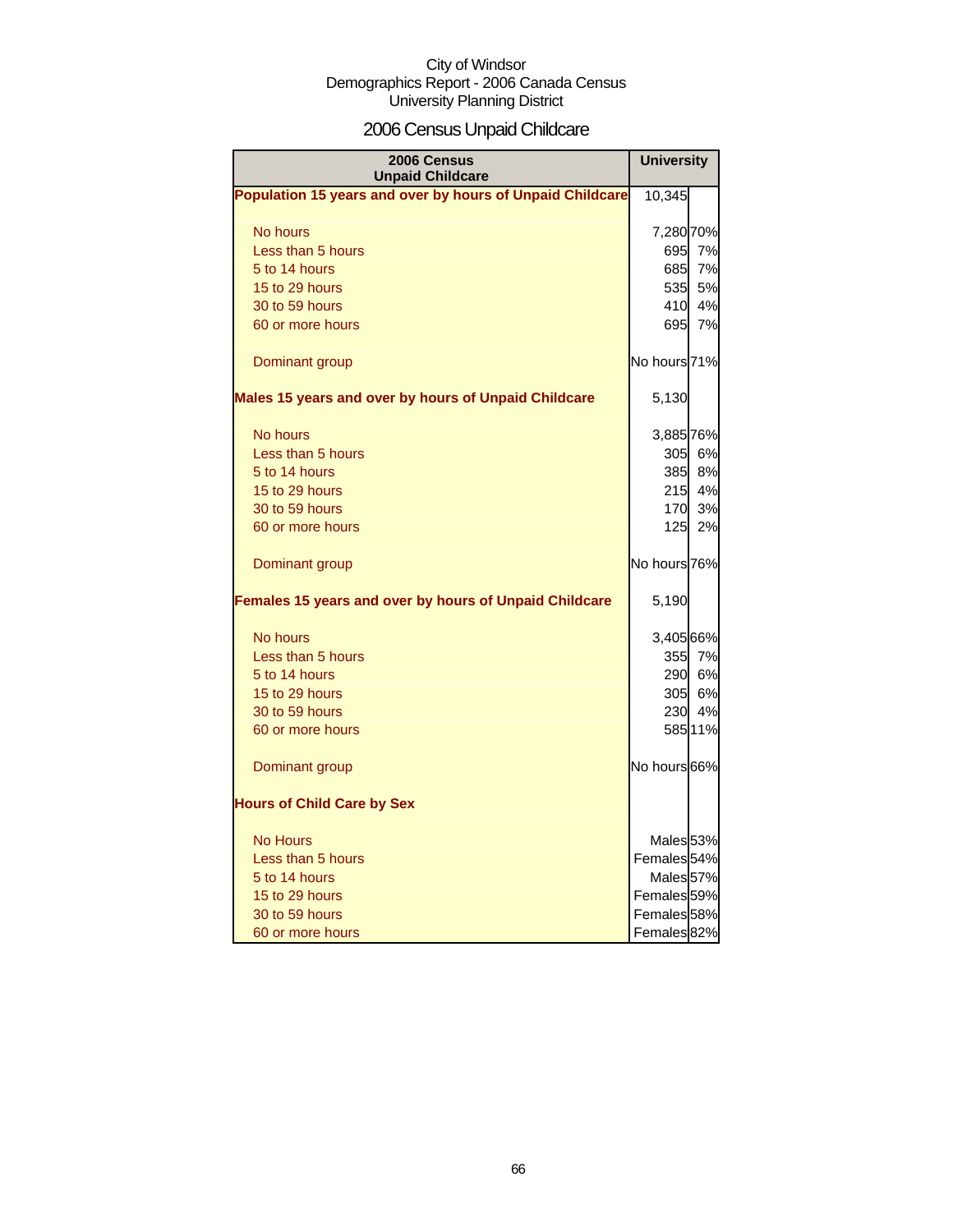# 2006 Census Unpaid Senior Care

| 2006 Census<br><b>Unpaid Senior Care</b>                       | <b>University</b>      |         |
|----------------------------------------------------------------|------------------------|---------|
| Total Population 15 years and over by Hours of Care to Seniors | 10,335                 |         |
| No hours                                                       | 8,700 84%              |         |
| Less than 5 hours                                              |                        | 855 8%  |
| 5 to 9 hours                                                   | 435                    | 4%      |
| 10 to 19 hours                                                 | 145                    | 1%      |
| 20 or more hours                                               | 185                    | 2%      |
| Dominant group                                                 |                        |         |
| Males 15 years and over by Hours of Care to Seniors            | 5,145                  |         |
| No hours                                                       | 4,47587%               |         |
| Less than 5 hours                                              |                        | 360 7%  |
| 5 to 9 hours                                                   | 140                    | 3%      |
| 10 to 19 hours                                                 | 75                     | 1%      |
| 20 or more hours                                               | 70                     | 1%      |
| Dominant group                                                 | No hours 89%           |         |
| Females 15 years and over by Hours of Care to Seniors          | 5,175                  |         |
| No hours                                                       | 4,23082%               |         |
| Less than 5 hours                                              |                        | 505 10% |
| 5 to 9 hours                                                   |                        | 240 5%  |
| 10 to 19 hours                                                 | 75                     | 1%      |
| 20 or more hours                                               | 120 <sup>l</sup>       | 2%      |
| Dominant group                                                 | No hours 83%           |         |
| <b>Senior Care by Sex</b>                                      |                        |         |
| No hours                                                       | Males <sub>51%</sub>   |         |
| Less than 5 hours                                              | Females <sub>58%</sub> |         |
| 5 to 9 hours                                                   | Females <sup>63%</sup> |         |
| 10 to 19 hours                                                 | Females <sup>50%</sup> |         |
| 20 or more hours                                               | Females <sup>63%</sup> |         |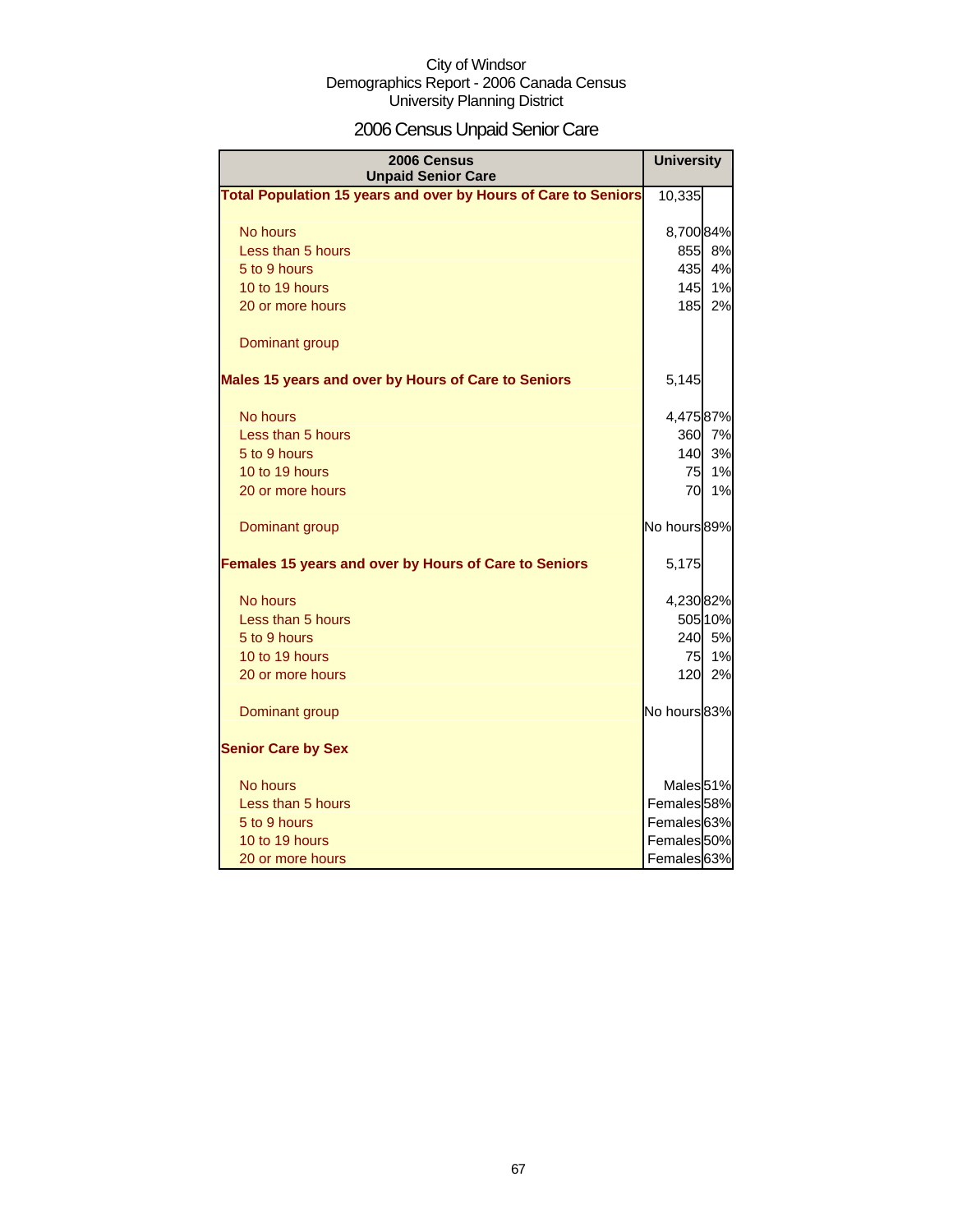# 2006 Census Place of Work by Sex Comparison

| 2006 Census<br><b>Place of Work by Sex Comparison</b>                                                 | <b>University</b>                       |         |                     |         |           |    |
|-------------------------------------------------------------------------------------------------------|-----------------------------------------|---------|---------------------|---------|-----------|----|
|                                                                                                       | <b>Total</b><br>Labour<br><b>Forcel</b> |         | <b>Males</b>        |         | Females   |    |
| <b>Total Employed Labour Force 15 years and over by Place of Work Status</b>                          | 5,325                                   |         | 2,780               |         | 2,550     |    |
| Usual place of work                                                                                   |                                         |         | 4,56086% 2,33584%   |         | 2,23588%  |    |
| In CSD <sup>*</sup> of residence                                                                      |                                         |         | 3,850 72% 1,860 67% |         | 1,995 78% |    |
| In different CSD                                                                                      |                                         | 69513%  |                     | 455 16% | 220       | 9% |
| In same CD**                                                                                          |                                         | 580 11% |                     | 375 13% | 200       | 8% |
| At home                                                                                               |                                         | 160 3%  | 120                 | 4%      | 50        | 2% |
| <b>Outside Canada</b>                                                                                 |                                         | 165 3%  | 110                 | 4%      | 75        | 3% |
| No fixed workplace                                                                                    | 400                                     | 8%      | 200                 | 7%      | 170       | 7% |
| * CSD: Area that is a municipality or an area that is deemed to be equivalent to a<br>municipality.   |                                         |         |                     |         |           |    |
| ** CD: Group of neighbouring municipalities joined together for the purposes of regional<br>planning. |                                         |         |                     |         |           |    |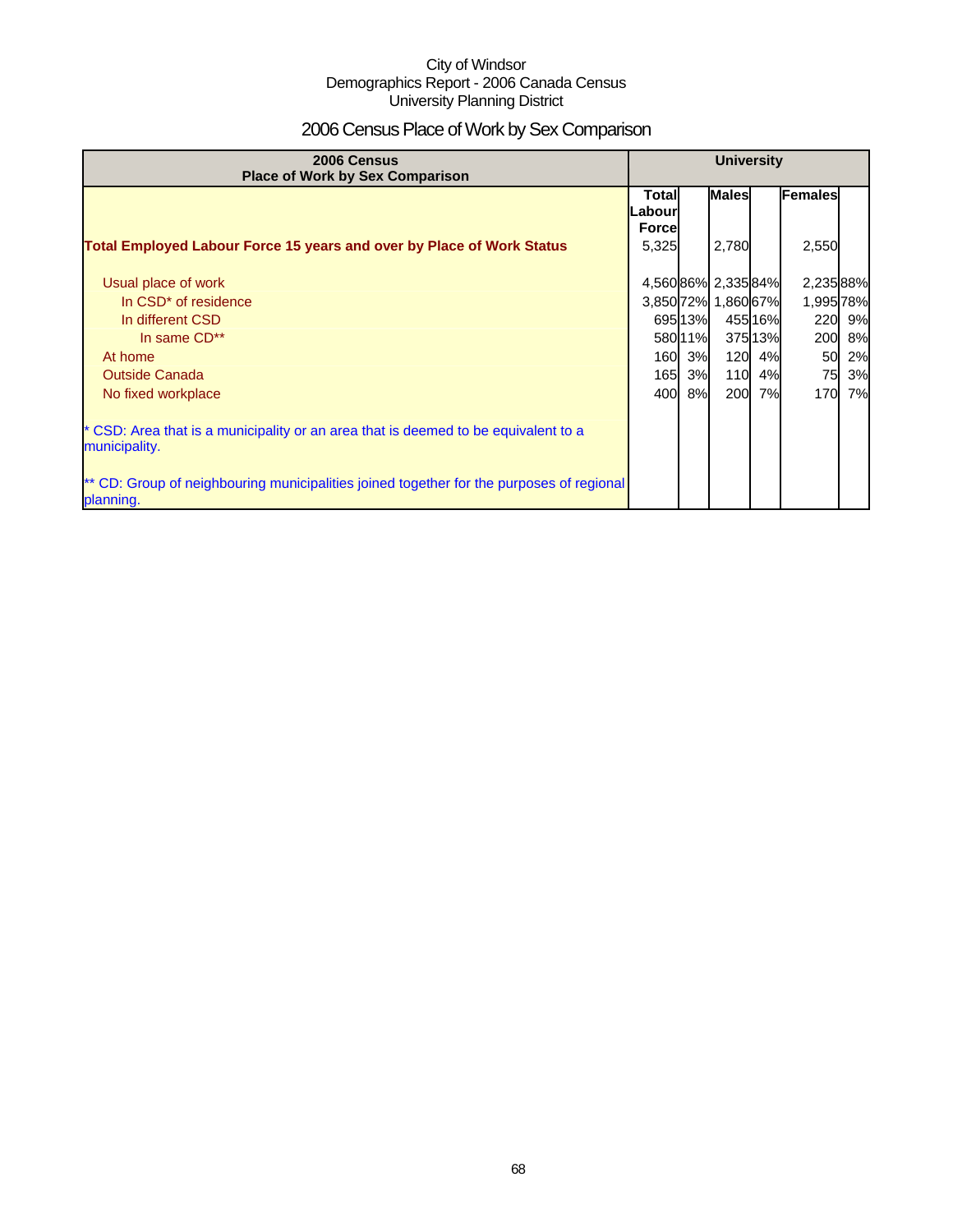# 2006 Census Place of Work by Sex

| 2006 Census<br><b>Place of Work by Sex</b>                                                         | <b>University</b> |         |
|----------------------------------------------------------------------------------------------------|-------------------|---------|
|                                                                                                    |                   | %       |
| Total Employed Labour Force 15 years and over by Place of Work Status                              | 5,325             |         |
| Usual place of work                                                                                | 4,560 86%         |         |
| In CSD <sup>*</sup> of residence                                                                   | 3,850 72%         |         |
| In different CSD                                                                                   |                   | 695 13% |
| In same CD**                                                                                       |                   | 580 11% |
| At home                                                                                            |                   | 160 3%  |
| <b>Outside Canada</b>                                                                              | 165               | 3%      |
| No fixed workplace                                                                                 | 400               | 8%      |
| Males Employed Labour Force 15 yrs and over by Place of Work Status                                | 2,780             |         |
| Usual place of work                                                                                | 2,335 84%         |         |
| In CSD of residence                                                                                | 1,860 67%         |         |
| In different CSD                                                                                   |                   | 455 16% |
| In same CD                                                                                         |                   | 375 13% |
| At home                                                                                            |                   | 120 4%  |
| <b>Outside Canada</b>                                                                              | 110               | 4%      |
| No fixed workplace                                                                                 | 200               | 7%      |
| Females Employed Labour Force 15 yrs and over by Place of Work Status                              | 2,550             |         |
| Usual place of work                                                                                | 2,235 88%         |         |
| In CSD of residence                                                                                | 1,995 78%         |         |
| In different CSD                                                                                   | 220               | 9%      |
| In same CD                                                                                         | 200               | 8%      |
| At home                                                                                            | 50                | 2%      |
| <b>Outside Canada</b>                                                                              | 75                | 3%      |
| No fixed workplace                                                                                 | 170               | 7%      |
| * CSD: Area that is a municipality or an area that is deemed to be equivalent to a municipality.   |                   |         |
| ** CD: Group of neighbouring municipalities joined together for the purposes of regional planning. |                   |         |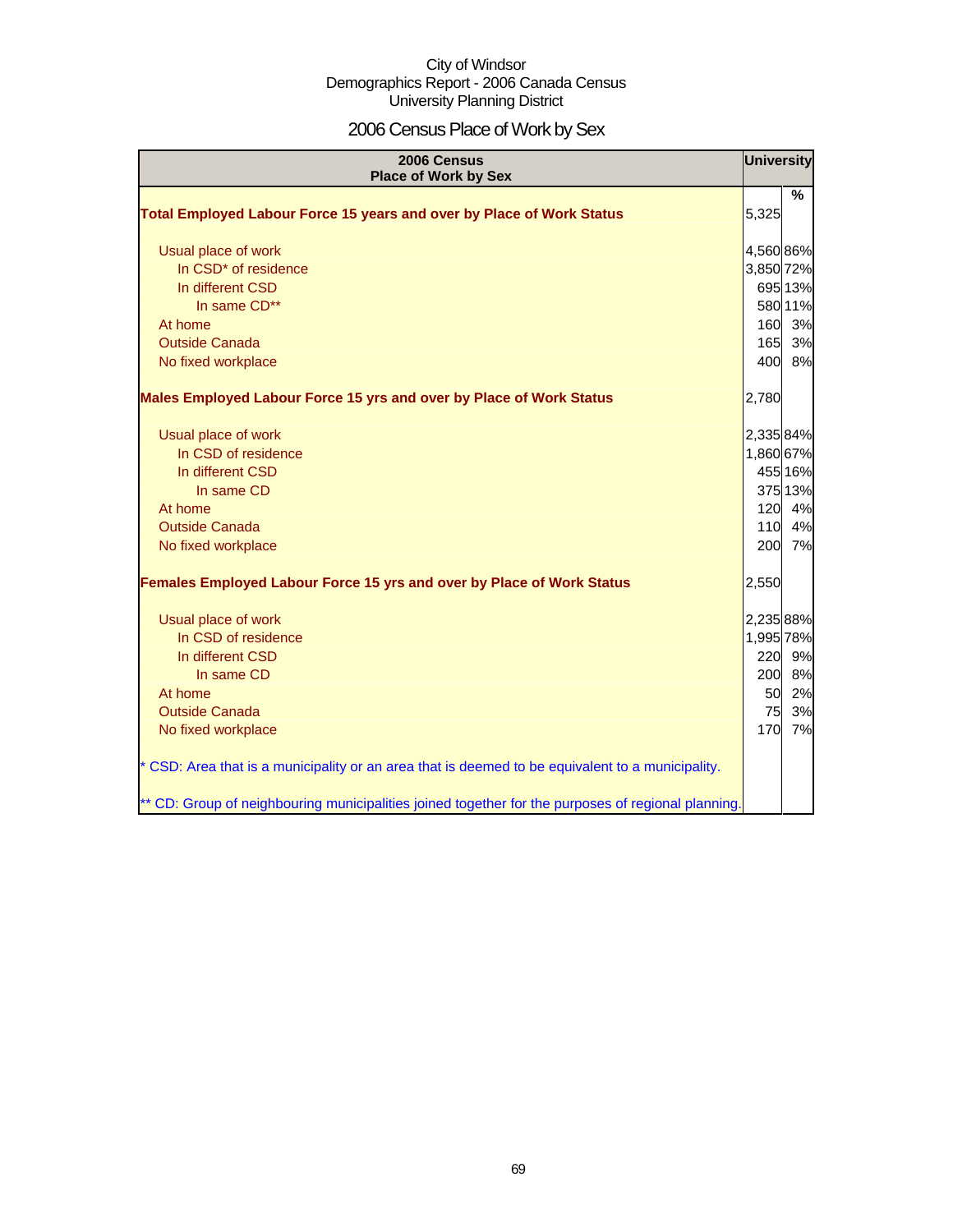# 2006 Census Mode of Transportation

| 2006 Census<br><b>Mode of Transportation</b>                                                                                      | <b>University</b>           |
|-----------------------------------------------------------------------------------------------------------------------------------|-----------------------------|
| Total Employed Labour Force 15 years and over with usual place of work or no fixed workplace<br>address by Mode of Transportation | 4,970                       |
| Dominant mode of transportation                                                                                                   | Car/truck/van-64%<br>driver |
| Car, truck, van as driver                                                                                                         | 3,18064%                    |
| Car, truck, van as passenger                                                                                                      | 460 9%                      |
| <b>Public transit</b>                                                                                                             | 490 10%                     |
| Walked to work                                                                                                                    | 540 11%                     |
| <b>Bicycle</b>                                                                                                                    | 180 4%                      |
| Motorcycle                                                                                                                        | 0%<br>$\overline{0}$        |
| <b>Taxicab</b>                                                                                                                    | 45 1%                       |
| Other method                                                                                                                      | 30 1%                       |
| <b>Males with Usual Place of Work or No Fixed Workplace</b>                                                                       | 2,570                       |
| Car, truck, van as driver                                                                                                         | 1,71067%                    |
| Car, truck, van as passenger                                                                                                      | 225 9%                      |
| <b>Public transit</b>                                                                                                             | 150 6%                      |
| Walked to work                                                                                                                    | 285 11%                     |
| <b>Bicycle</b>                                                                                                                    | 145 6%                      |
| Motorcycle                                                                                                                        | 20 1%                       |
| <b>Taxicab</b>                                                                                                                    | 20 1%                       |
| Other method                                                                                                                      | 0%<br>$\overline{0}$        |
| <b>Females with Usual Place of Work or No Fixed Workplace</b>                                                                     | 2,430                       |
| Car, truck, van as driver                                                                                                         | 1,435 59%                   |
| Car, truck, van as passenger                                                                                                      | 240 10%                     |
| <b>Public transit</b>                                                                                                             | 335 14%                     |
| Walked to work                                                                                                                    | 250 10%                     |
| <b>Bicycle</b>                                                                                                                    | 85 3%                       |
| Motorcycle                                                                                                                        | $\overline{0}$<br>0%        |
| <b>Taxicab</b>                                                                                                                    | 25 1%                       |
| Other method                                                                                                                      | 20<br>1%                    |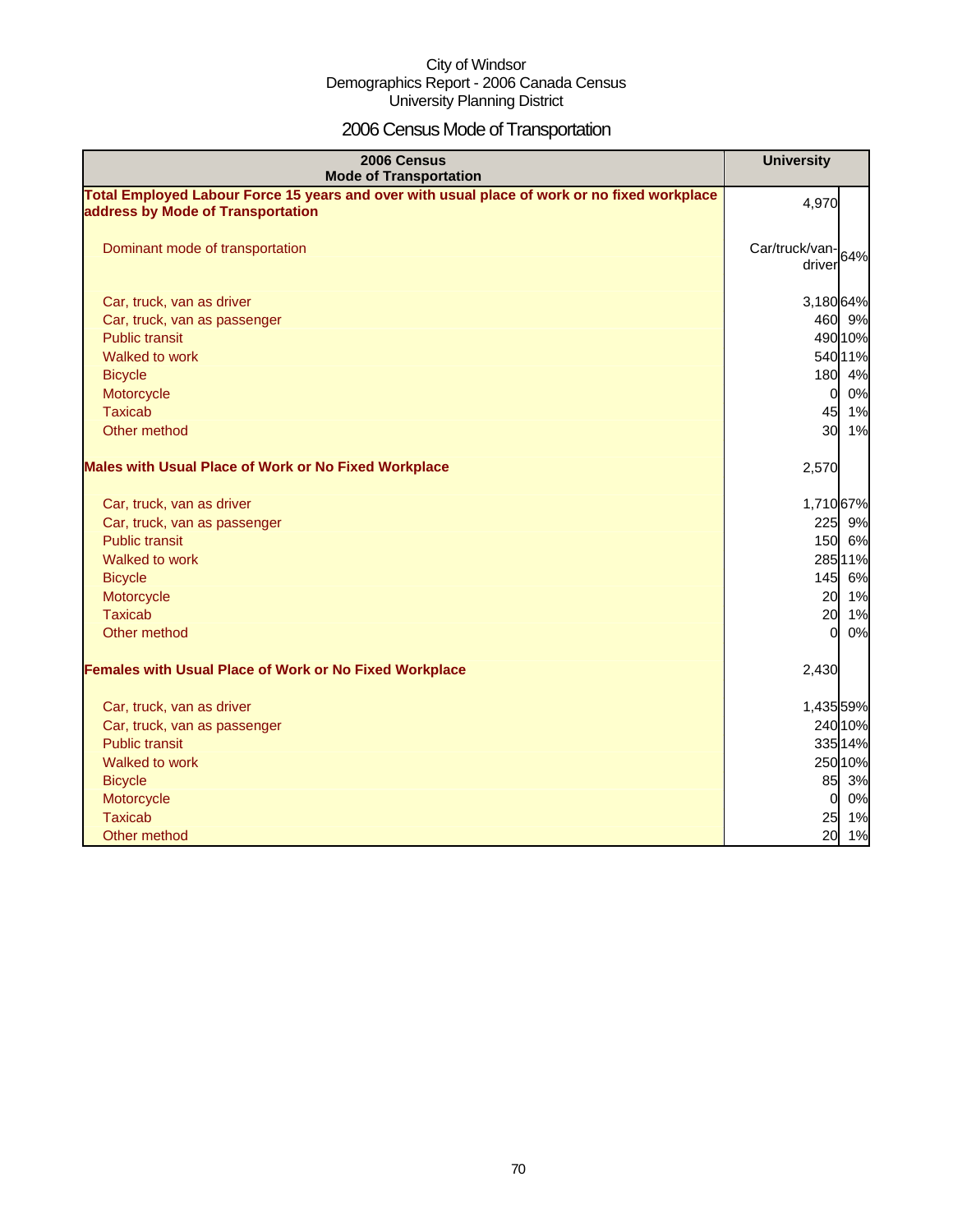# 2006 Census Educational Attainment Comparison

| 2006 Census<br><b>Educational Attainment</b><br>Comparison         | <b>University</b>                 |        |                        |               |                        |         |                            |        |
|--------------------------------------------------------------------|-----------------------------------|--------|------------------------|---------------|------------------------|---------|----------------------------|--------|
|                                                                    | <b>Total</b><br><b>Population</b> | $\%$   | $15$ to<br>24<br>years | $\frac{9}{6}$ | $25$ to<br>64<br>years | $\%$    | 65<br>years<br>and<br>over | $\%$   |
| <b>Population by Educational Attainment</b>                        | 10,335                            |        | 2,440                  |               | 6,330                  |         | 1,565                      |        |
| No certificate, diploma or degree                                  | 2,730 26%                         |        |                        | 57524%        | 1,315 21%              |         |                            | 84054% |
| Certificate, diploma or degree                                     | 7,525 73%                         |        | 1,845 76%              |               | 4,995 79%              |         |                            | 68544% |
| High school certificate                                            | 3,370 33%                         |        | 1,12046%               |               | 1,870 30%              |         |                            | 38024% |
| Apprenticeship or trades certificate or diploma                    |                                   | 550 5% | 65                     | 3%            |                        | 375 6%  |                            | 110 7% |
| College, CEGEP or other non-university<br>certificate/diploma      | 1,300 13%                         |        | 205                    | 8%            | 1,040 16%              |         | 55                         | 4%     |
| University certificate, diploma or degree                          | 2,265 22%                         |        |                        | 435 18%       | 1,700 27%              |         | 130                        | 8%     |
| University certificate or diploma below bachelor level             | 300 <b> </b>                      | 3%     | 125                    | 5%            |                        | 165 3%  | 10                         | 1%     |
| University certificate or degree                                   | 1,910 18%                         |        |                        | 275 11%       | 1,520 24%              |         | 115                        | 7%     |
| Bachelor's degree                                                  | 1,185 11%                         |        |                        | 260 11%       |                        | 865 14% | 60                         | 4%     |
| University certificate or diploma above bachelor<br>level          | 205                               | 2%     | 20                     | 1%            | 165                    | 3%      | <b>20</b>                  | 1%     |
| Degree in medicine, dentistry, veterinary medicine<br>or optometry | 10                                | 0%     | $\Omega$               | 0%            | 10                     | 0%      | 0                          | 0%     |
| Master's degree                                                    | 365                               | 4%     | $\Omega$               | 0%            | 350                    | 6%      | 15                         | 1%     |
| <b>Earned doctorate</b>                                            | 135                               | 1%     | 0                      | 0%            |                        | 115 2%  | 20                         | 1%     |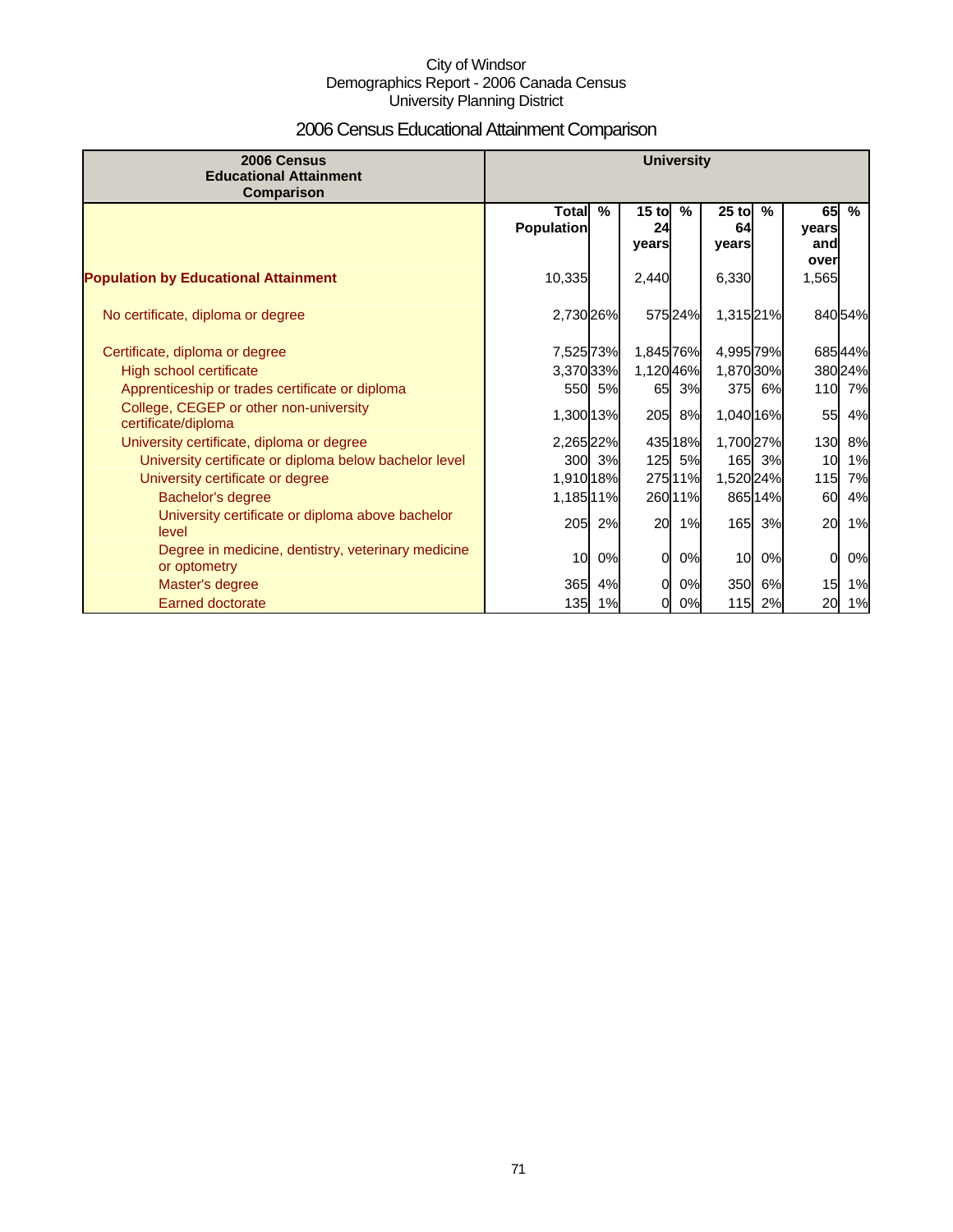### 2006 Census Educational Attainment

| 2006 Census<br><b>Educational Attainment</b>                        | <b>University</b> |         |
|---------------------------------------------------------------------|-------------------|---------|
| <b>Total Population 15 years and over by Educational Attainment</b> | 10,335            |         |
| No certificate, diploma or degree                                   | 2,730 26%         |         |
| Certificate, diploma or degree                                      | 7,525 73%         |         |
| High school certificate                                             | 3,370 33%         |         |
| Apprenticeship or trades certificate or diploma                     |                   | 550 5%  |
| College, CEGEP or other non-university certificate/diploma          | 1,300 13%         |         |
| University certificate, diploma or degree                           | 2,265 22%         |         |
| University certificate or diploma below bachelor level              |                   | 300 3%  |
| University certificate or degree                                    | 1,910 18%         |         |
| Bachelor's degree                                                   | 1,185 11%         |         |
| University certificate or diploma above bachelor level              |                   | 205 2%  |
| Degree in medicine, dentistry, veterinary medicine or optometry     |                   | 10 0%   |
| Master's degree                                                     |                   | 365 4%  |
| <b>Earned doctorate</b>                                             | 135               | 1%      |
| <b>Population 15 to 24 years by Educational Attainment</b>          | 2,440             |         |
| No certificate, diploma or degree                                   |                   | 575 24% |
| Certificate, diploma or degree                                      | 1,845 76%         |         |
| High school certificate                                             | 1,120 46%         |         |
| Apprenticeship or trades certificate or diploma                     |                   | 65 3%   |
| College, CEGEP or other non-university certificate/diploma          |                   | 205 8%  |
| University certificate, diploma or degree                           |                   | 435 18% |
| University certificate or diploma below bachelor level              |                   | 125 5%  |
| University certificate or degree                                    |                   | 27511%  |
| Bachelor's degree                                                   |                   | 26011%  |
| University certificate or diploma above bachelor level              |                   | 20 1%   |
| Degree in medicine, dentistry, veterinary medicine or optometry     | 0l                | 0%      |
| Master's degree                                                     | 0                 | 0%      |
| <b>Earned doctorate</b>                                             | 0l                | 0%      |
| <b>Population 25 to 64 years by Educational Attainment</b>          | 6,330             |         |
| No certificate, diploma or degree                                   | 1,315 21%         |         |
| Certificate, diploma or degree                                      | 4,995 79%         |         |
| High school certificate or equivalent                               | 1,870 30%         |         |
| Apprenticeship or trades certificate or diploma                     |                   | 375 6%  |
| College, CEGEP or other non-university certificate/diploma          | 1,040 16%         |         |
| University certificate, diploma or degree                           | 1,700 27%         |         |
| University certificate or diploma below bachelor level              | 165               | 3%      |
| University certificate or degree                                    | 1,520 24%         |         |
| Bachelor's degree                                                   |                   | 865 14% |
| University certificate or diploma above bachelor level              | 165               | 3%      |
| Degree in medicine, dentistry, veterinary medicine or optometry     | 10 <sub>1</sub>   | 0%      |
| Master's degree                                                     | 350               | 6%      |
| <b>Earned doctorate</b>                                             | 115               | 2%      |
| Population 65 years and over by Educational Attainment              | 1,565             |         |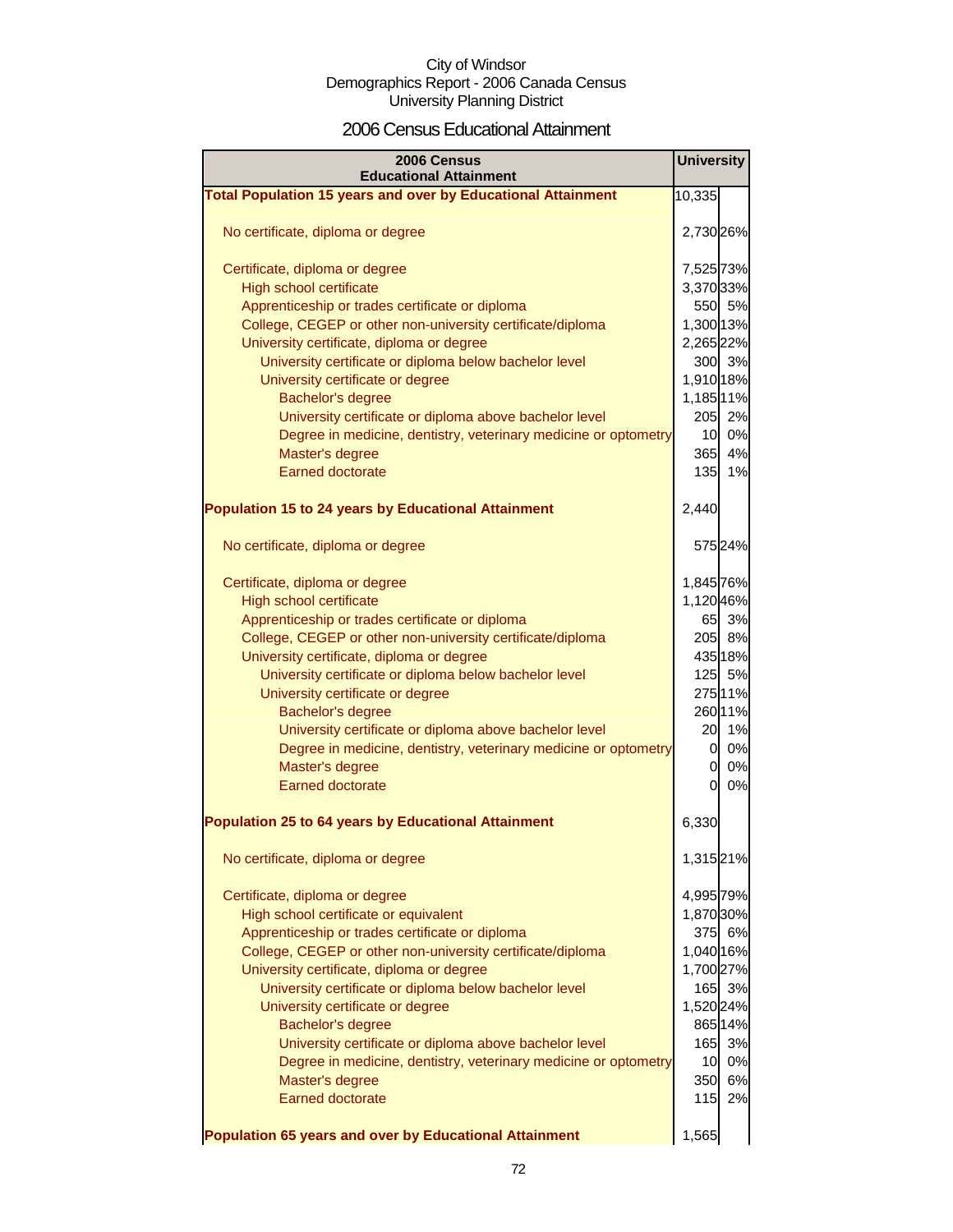| 2006 Census                                                         | <b>University</b> |        |
|---------------------------------------------------------------------|-------------------|--------|
| <b>Educational Attainment</b>                                       |                   |        |
| <b>Total Population 15 years and over by Educational Attainment</b> | 10,335            |        |
| No certificate, diploma or degree                                   |                   | 84054% |
| Certificate, diploma or degree                                      |                   | 68544% |
| High school certificate                                             |                   | 38024% |
| Apprenticeship or trades certificate or diploma                     | 110               | 7%     |
| College, CEGEP or other non-university certificate/diploma          | 55                | 4%     |
| University certificate, diploma or degree                           | 130               | 8%     |
| University certificate or diploma below bachelor level              | 10                | 1%     |
| University certificate or degree                                    | 115               | 7%     |
| Bachelor's degree                                                   | 60                | 4%     |
| University certificate or diploma above bachelor level              | 20                | 1%     |
| Degree in medicine, dentistry, veterinary medicine or optometry     | ი                 | 0%     |
| Master's degree                                                     | 15                | 1%     |
| <b>Earned doctorate</b>                                             |                   | 1%     |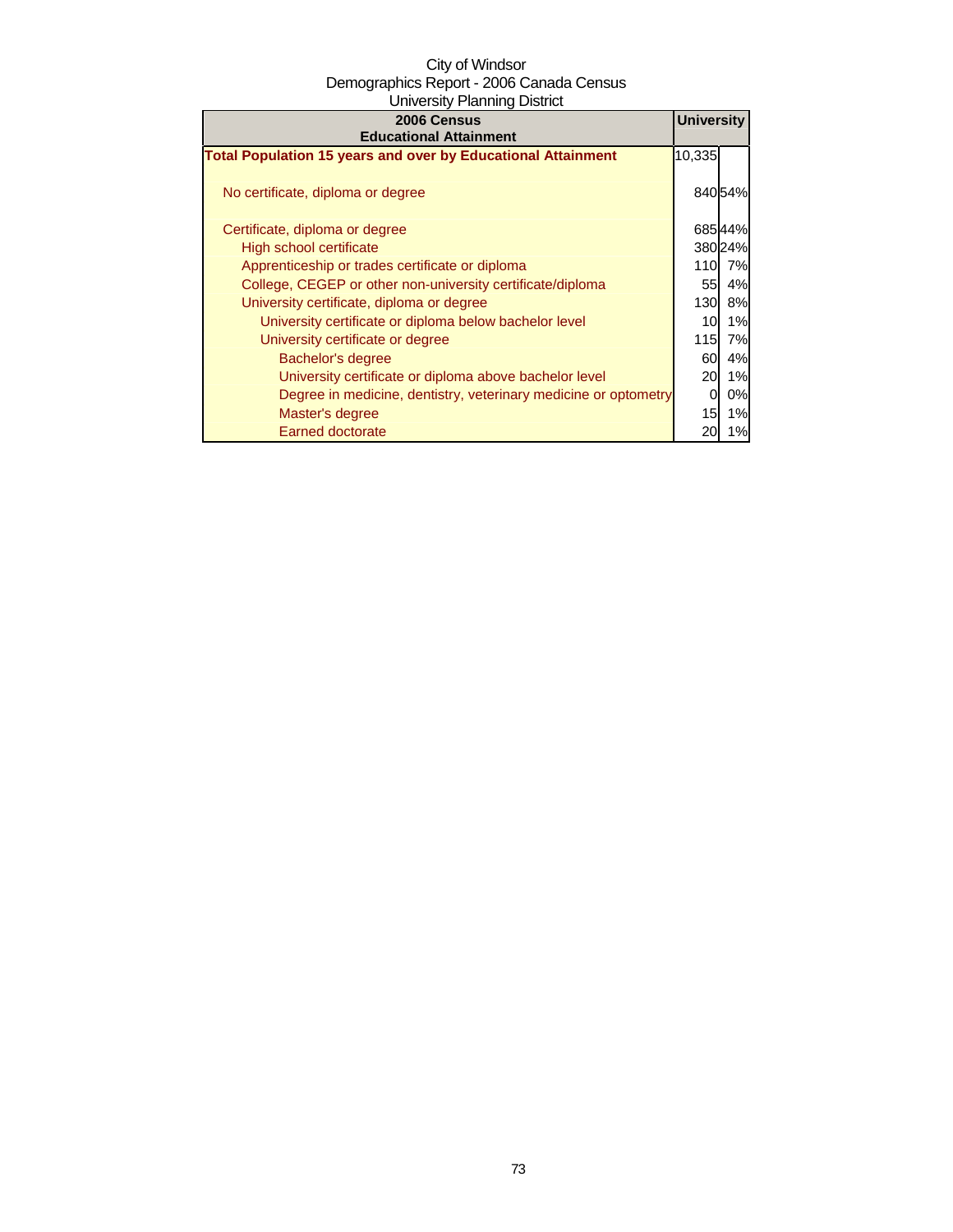# 2006 Census Location of Study

| 2006 Census<br><b>Location of Study</b>                                               |                | <b>University</b> |
|---------------------------------------------------------------------------------------|----------------|-------------------|
| Population 25 to 64 years with Postsecondary Qualification by Location of Study 3,115 |                | %                 |
| <b>Inside Canada</b>                                                                  | 2,415 78%      |                   |
| Newfoundland and Labrador                                                             | 0              | 0%                |
| <b>Prince Edward Island</b>                                                           | $\Omega$       | 0%                |
| Nova Scotia                                                                           | 10             | 0%                |
| <b>New Brunswick</b>                                                                  | $\Omega$       | 0%                |
| Quebec                                                                                | 60             | 2%                |
| Ontario                                                                               | 2,335 75%      |                   |
| Manitoba                                                                              | $\overline{0}$ | 0%                |
| Saskatchewan                                                                          | 10             | 0%                |
| Alberta                                                                               | 20             | 1%                |
| <b>British Columbia</b>                                                               | 20             | 1%                |
| <b>Yukon Territory</b>                                                                | $\overline{O}$ | 0%                |
| <b>Northwest Territories</b>                                                          | 0              | 0%                |
| <b>Nunavut</b>                                                                        | $\Omega$       | 0%                |
| <b>Outside of Canada</b>                                                              |                | 680 22%           |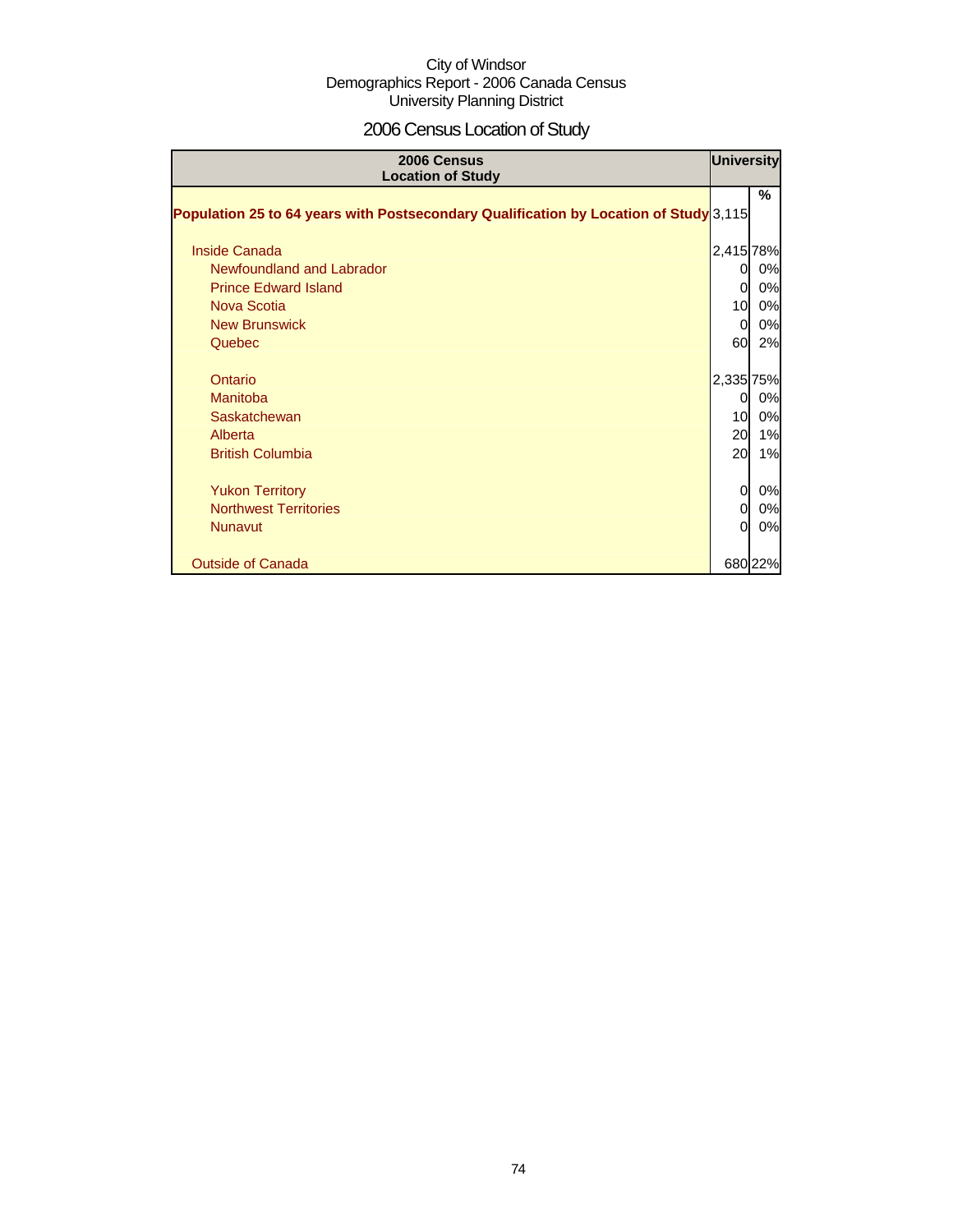# 2006 Census Post Secondary Education by Sex Comparison

| 2006 Census                                                                                             |                                                                                                                                                                 |         | <b>University</b>                                                                                                                                               |         |                                                                                                                                                |         |
|---------------------------------------------------------------------------------------------------------|-----------------------------------------------------------------------------------------------------------------------------------------------------------------|---------|-----------------------------------------------------------------------------------------------------------------------------------------------------------------|---------|------------------------------------------------------------------------------------------------------------------------------------------------|---------|
| <b>Post Secondary Education by Sex</b><br>Comparison                                                    |                                                                                                                                                                 |         |                                                                                                                                                                 |         |                                                                                                                                                |         |
|                                                                                                         | <b>Total</b>                                                                                                                                                    |         | <b>Males</b>                                                                                                                                                    |         | <b>Females</b>                                                                                                                                 |         |
| Population 25 to 64 years with<br><b>Postsecondary Qualifications by</b><br><b>Major Field of Study</b> | <b>Population</b><br>3,115                                                                                                                                      |         | 1,675                                                                                                                                                           |         | 1,440                                                                                                                                          |         |
| <b>Top 3 Fields</b>                                                                                     | Architecture.<br>engineering, and related<br>technologies<br>Business, management<br>and public<br>administration<br>Social and behavioural<br>sciences and law |         | Architecture.<br>engineering, and related<br>technologies<br>Business, management<br>and public<br>administration<br>Social and behavioural<br>sciences and law |         | Business, management<br>and public<br>administration<br>Health, parks,<br>recreation and fitness<br>Social and behavioural<br>sciences and law |         |
| Education                                                                                               | 135                                                                                                                                                             | 4%      | 55                                                                                                                                                              | 3%      | 80                                                                                                                                             | 6%      |
| Visual and performing arts, and<br>communications technologies                                          | 65                                                                                                                                                              | 2%      | 25                                                                                                                                                              | 1%      | 40                                                                                                                                             | 3%      |
| <b>Humanities</b>                                                                                       |                                                                                                                                                                 | 100 3%  | 65                                                                                                                                                              | 4%      | 35                                                                                                                                             | 2%      |
| Social and behavioural sciences<br>and law                                                              |                                                                                                                                                                 | 425 14% |                                                                                                                                                                 | 165 10% |                                                                                                                                                | 260 18% |
| Business, management and<br>public administration                                                       |                                                                                                                                                                 | 600 19% |                                                                                                                                                                 | 295 18% |                                                                                                                                                | 305 21% |
| Physical and life sciences and<br>technologies                                                          | 150                                                                                                                                                             | 5%      | 105                                                                                                                                                             | 6%      | 45                                                                                                                                             | 3%      |
| Mathematics, computer and<br>information sciences                                                       | 230                                                                                                                                                             | 7%      | 145                                                                                                                                                             | 9%      | 85                                                                                                                                             | 6%      |
| Architecture, engineering, and<br>related technologies                                                  |                                                                                                                                                                 | 695 22% |                                                                                                                                                                 | 60536%  | 90                                                                                                                                             | 6%      |
| Agriculture, natural resources and<br>conservation                                                      | 55                                                                                                                                                              | 2%      | 25                                                                                                                                                              | 1%      | 30                                                                                                                                             | 2%      |
| Health, parks, recreation and<br>fitness                                                                |                                                                                                                                                                 | 390 13% | 90                                                                                                                                                              | 5%      |                                                                                                                                                | 300 21% |
| Personal, protective and<br>transportation services                                                     | 165                                                                                                                                                             | 5%      | 50                                                                                                                                                              | 3%      |                                                                                                                                                | 115 8%  |
| Other fields of study                                                                                   | $\overline{0}$                                                                                                                                                  | 0%      | $\overline{0}$                                                                                                                                                  | 0%      | 0                                                                                                                                              | 0%      |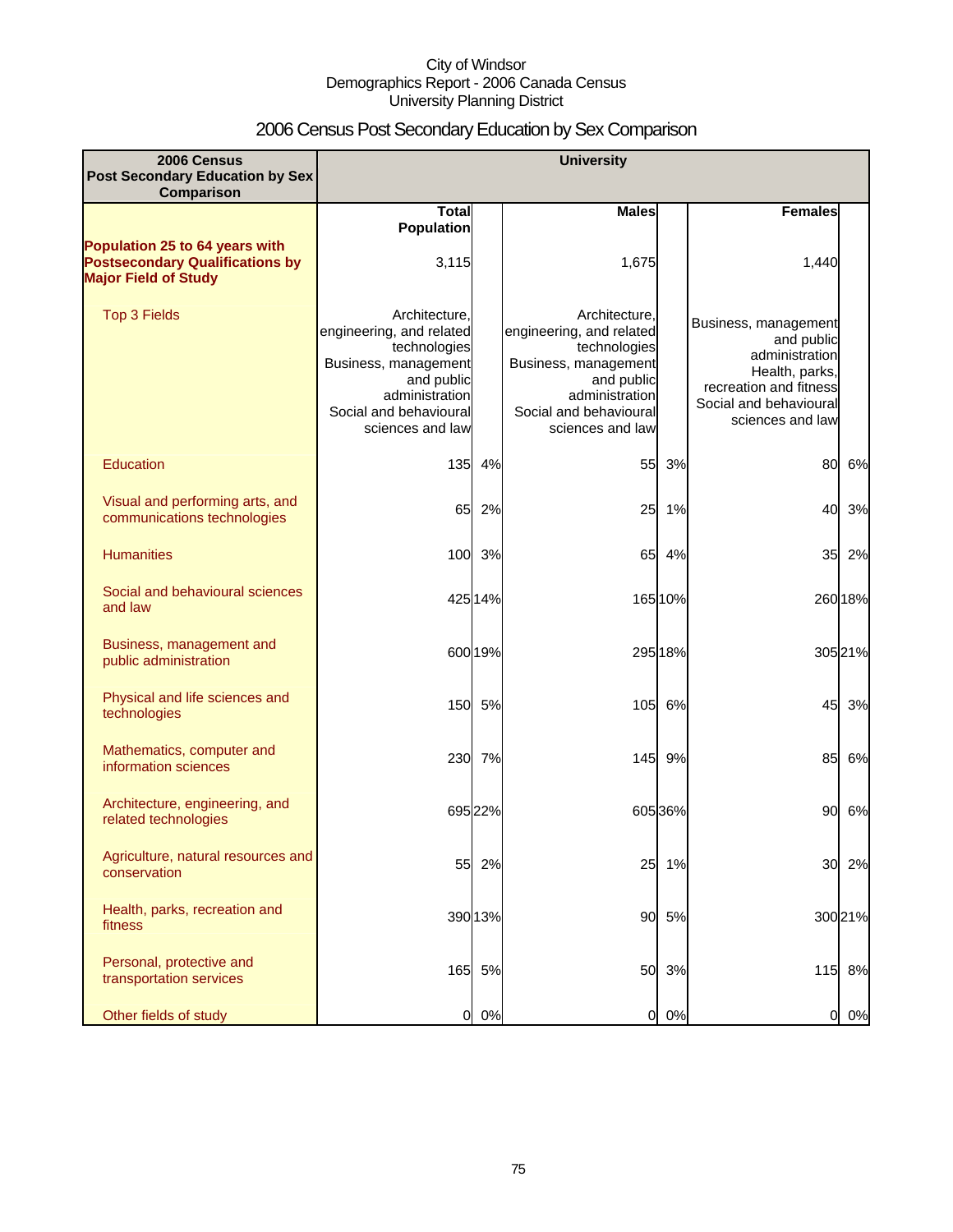# 2006 Census Post Secondary Education by Sex

| <b>University</b><br>2006 Census<br><b>Post Secondary Education by Sex</b>                    |                                                                                                                                                        |  |
|-----------------------------------------------------------------------------------------------|--------------------------------------------------------------------------------------------------------------------------------------------------------|--|
| Population 25 to 64 years with Postsecondary Qualifications by Major<br><b>Field of Study</b> | %<br>3,115                                                                                                                                             |  |
| <b>Top 3 Fields</b>                                                                           | Architecture, engineering, and related<br>technologies<br>Business, management and public<br>administration<br>Social and behavioural sciences and law |  |
| Education                                                                                     | 135<br>4%                                                                                                                                              |  |
| Visual and performing arts, and communications technologies                                   | 65<br>2%                                                                                                                                               |  |
| <b>Humanities</b>                                                                             | 100<br>3%                                                                                                                                              |  |
| Social and behavioural sciences and law                                                       | 425 14%                                                                                                                                                |  |
| Business, management and public administration                                                | 600 19%                                                                                                                                                |  |
| Physical and life sciences and technologies                                                   | 150 5%                                                                                                                                                 |  |
| Mathematics, computer and information sciences                                                | 230 7%                                                                                                                                                 |  |
| Architecture, engineering, and related technologies                                           | 695 22%                                                                                                                                                |  |
| Agriculture, natural resources and conservation                                               | 55 2%                                                                                                                                                  |  |
| Health, parks, recreation and fitness                                                         | 390 13%                                                                                                                                                |  |
| Personal, protective and transportation services                                              | 165 5%                                                                                                                                                 |  |
| Other fields of study                                                                         | 0%<br>0                                                                                                                                                |  |
| Males 25 to 64 Years with Postsecondary Qualifications by Major Field<br>of Study             | 1,675                                                                                                                                                  |  |
| <b>Top 3 Fields</b>                                                                           | Architecture, engineering, and related<br>technologies<br>Business, management and public<br>administration<br>Social and behavioural sciences and law |  |
| <b>Education</b>                                                                              | 55<br>3%                                                                                                                                               |  |
| Visual and performing arts, and communications technologies                                   | 1%<br>25                                                                                                                                               |  |
| <b>Humanities</b>                                                                             | 4%<br>65                                                                                                                                               |  |
| Social and behavioural sciences and law                                                       | 165 10%                                                                                                                                                |  |
| Business, management and public administration                                                | 295 18%                                                                                                                                                |  |
| Physical and life sciences and technologies                                                   | 105 6%                                                                                                                                                 |  |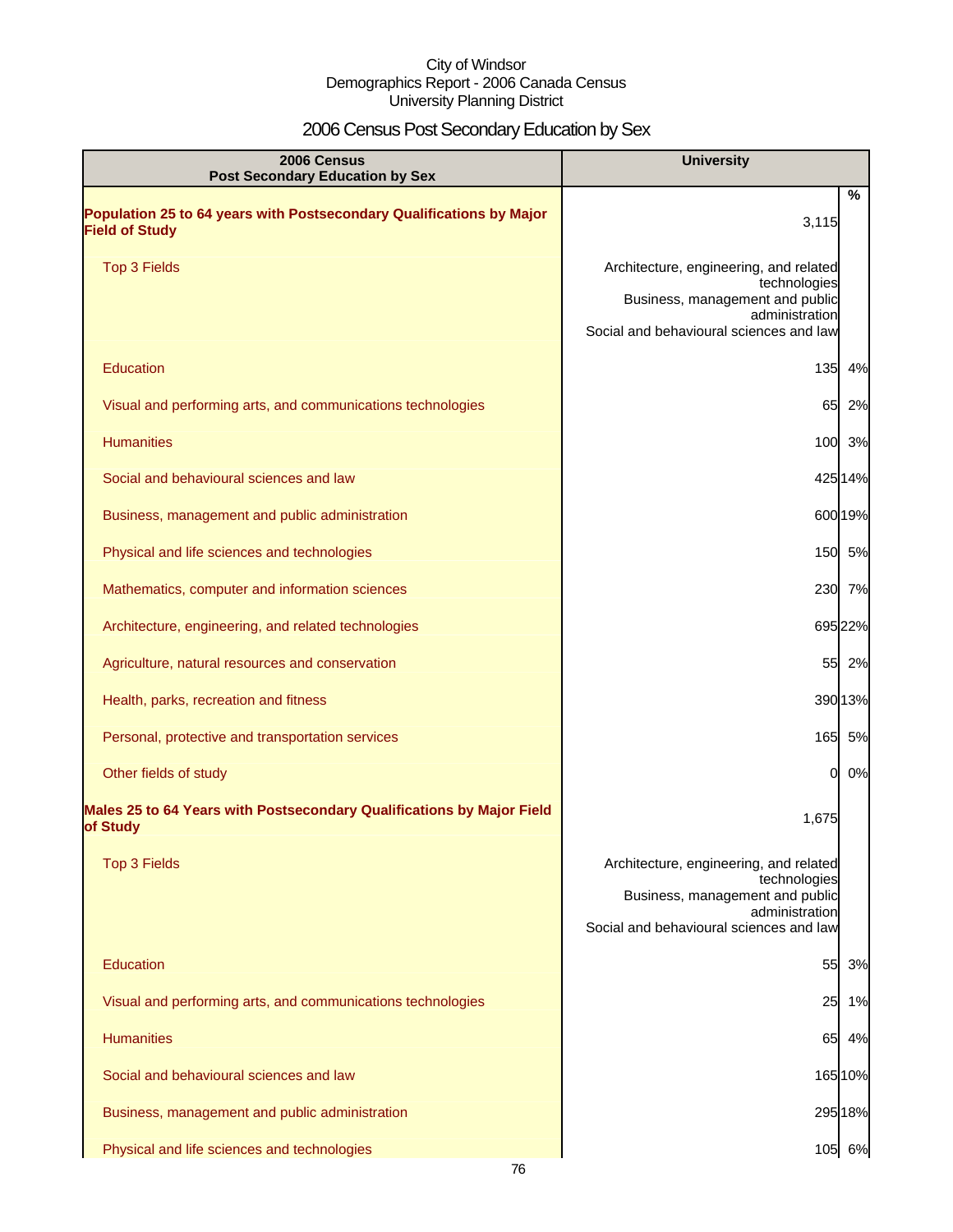| 2006 Census<br><b>Post Secondary Education by Sex</b>                                      | <b>University</b>                                                                                                                     |         |
|--------------------------------------------------------------------------------------------|---------------------------------------------------------------------------------------------------------------------------------------|---------|
|                                                                                            |                                                                                                                                       | %       |
| Mathematics, computer and information sciences                                             | 145                                                                                                                                   | 9%      |
| Architecture, engineering, and related technologies                                        |                                                                                                                                       | 605 36% |
| Agriculture, natural resources and conservation                                            | 25                                                                                                                                    | 1%      |
| Health, parks, recreation and fitness                                                      | 90                                                                                                                                    | 5%      |
| Personal, protective and transportation services                                           | 50                                                                                                                                    | 3%      |
| Other fields of study                                                                      | 0                                                                                                                                     | 0%      |
| Females 25 to 64 years with Postsecondary Qualifications by Major<br><b>Field of Study</b> | 1,440                                                                                                                                 |         |
| <b>Top 3 Fields</b>                                                                        | Business, management and public<br>administration<br>Health, parks, recreation and fitness<br>Social and behavioural sciences and law |         |
| Education                                                                                  | 80                                                                                                                                    | 6%      |
| Visual and performing arts, and communications technologies                                | 40                                                                                                                                    | 3%      |
| <b>Humanities</b>                                                                          | 35                                                                                                                                    | 2%      |
| Social and behavioural sciences and law                                                    |                                                                                                                                       | 26018%  |
| Business, management and public administration                                             |                                                                                                                                       | 30521%  |
| Physical and life sciences and technologies                                                | 45                                                                                                                                    | 3%      |
| Mathematics, computer and information sciences                                             | 85                                                                                                                                    | 6%      |
| Architecture, engineering, and related technologies                                        | 90                                                                                                                                    | 6%      |
| Agriculture, natural resources and conservation                                            | 30                                                                                                                                    | 2%      |
| Health, parks, recreation and fitness                                                      |                                                                                                                                       | 30021%  |
| Personal, protective and transportation services                                           | 115                                                                                                                                   | 8%      |
| Other fields of study                                                                      | 0                                                                                                                                     | 0%      |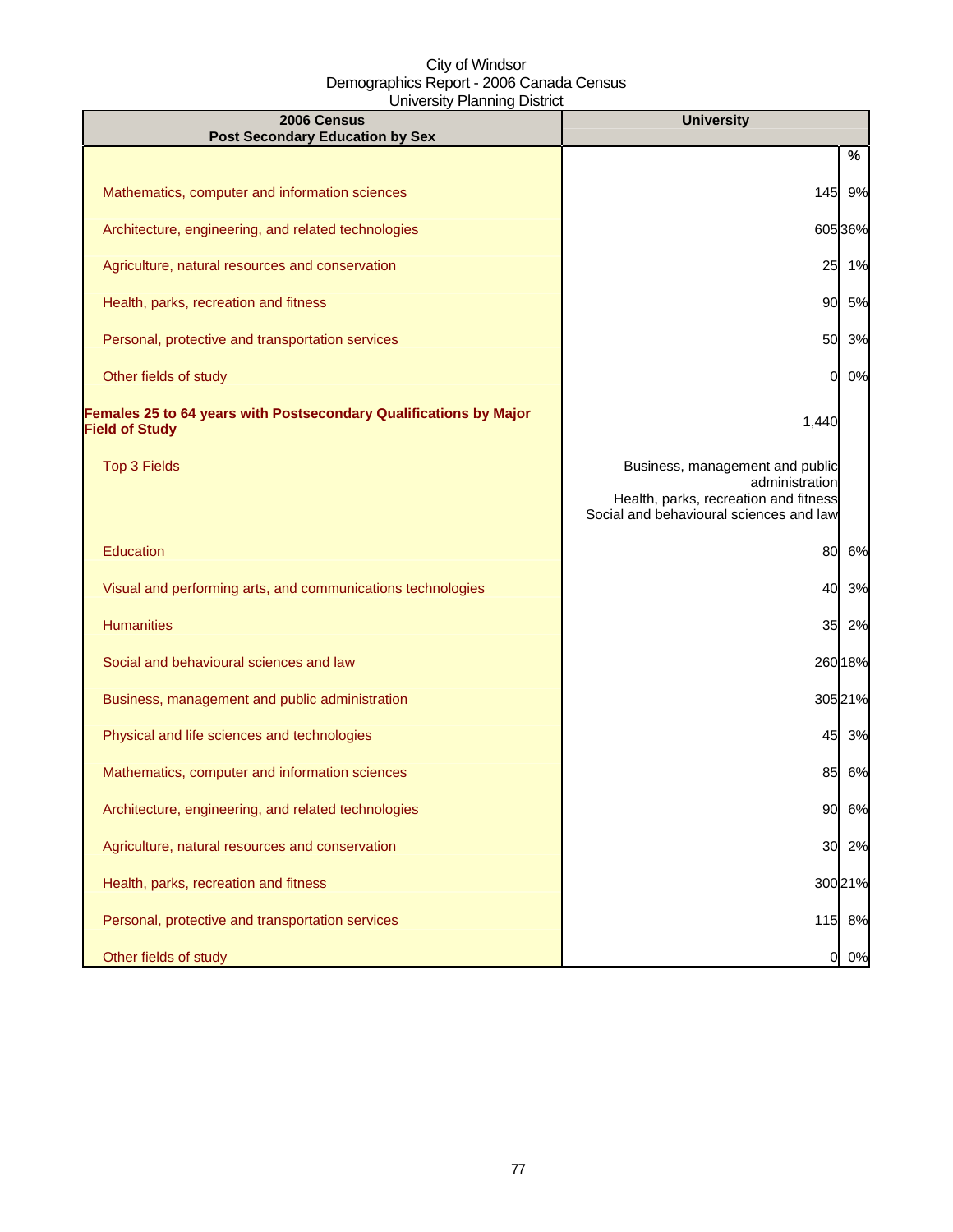# 2006 Census Ethnic Origin - Summary

| 2006 Census<br><b>Ethnic Origin - Summary</b> | <b>University</b> |                       |
|-----------------------------------------------|-------------------|-----------------------|
|                                               |                   | $\frac{0}{0}$         |
| <b>Total Population by Ethnic Origin*</b>     | 12,125            |                       |
| <b>Top 5 Ethnic Origins</b>                   | Canadian          |                       |
|                                               | French            |                       |
|                                               | English           |                       |
|                                               | Irish             |                       |
|                                               | Scottish          |                       |
| European                                      |                   | 10,34585%             |
| <b>British Isles</b>                          |                   | 4,375 36%             |
| English                                       |                   | 2,605 21%             |
| <b>Irish</b>                                  |                   | 1,730 14%             |
| <b>Scottish</b>                               |                   | 1,520 13%             |
| Welsh                                         |                   | 125 1%                |
| <b>Other British Isles</b>                    |                   | 140 1%                |
| French                                        |                   | 2,645 22%             |
| Acadian                                       |                   | 0%<br>0I              |
| French                                        |                   | 2,670 22%             |
| <b>Western European</b>                       |                   | 1,160 10%             |
| Austrian                                      |                   | 0%<br>10              |
| <b>Belgian</b>                                |                   | 0%<br>10              |
| Dutch (Netherlands)                           |                   | 3%<br>320             |
| German                                        |                   | 7%<br>895             |
| <b>Swiss</b>                                  |                   | 0%<br>20              |
| <b>Other Western European</b>                 |                   | 0%<br>$\overline{0}$  |
| Northern European                             |                   | 65<br>1%              |
| Finnish                                       |                   | 0%<br>10              |
| Scandinavian                                  |                   | 65<br>1%              |
| Eastern European                              | 1,100             | 9%                    |
| <b>Baltic</b><br><b>Czech and Slovak</b>      |                   | 0%<br>20<br>1%<br>140 |
| <b>Other Eastern European</b>                 |                   | 8%<br>980             |
| Southern European                             |                   | 1,315 11%             |
| Croatian                                      |                   | 120<br>1%             |
| Greek                                         |                   | 1%<br>90              |
| Italian                                       |                   | 5%<br>590             |
| Portuguese                                    |                   | 1%<br>80              |
| Spanish                                       |                   | 0%<br>20              |
| <b>Other Southern European</b>                |                   | 3%<br>390             |
| <b>Other European</b>                         |                   | 1%<br>100             |
| <b>Jewish</b>                                 |                   | 0%<br>60              |
| <b>Other European</b>                         |                   | 0%<br>55              |
| Latin, Central and South American             |                   | 160<br>1%             |
| Aboriginal from Central/South American        |                   | 0%<br>0               |
| Argentinian                                   |                   | 0%<br>$\Omega$        |
| <b>Brazilian</b>                              |                   | 0%<br>10              |
| Chilean                                       |                   | 0%<br>25              |
| Colombian                                     |                   | 20<br>0%              |
| Ecuadorian                                    |                   | $\overline{0}$<br>0%  |
| Guatemalan                                    |                   | 0%<br>$\overline{0}$  |
| Mexican                                       |                   | $0\%$<br>10           |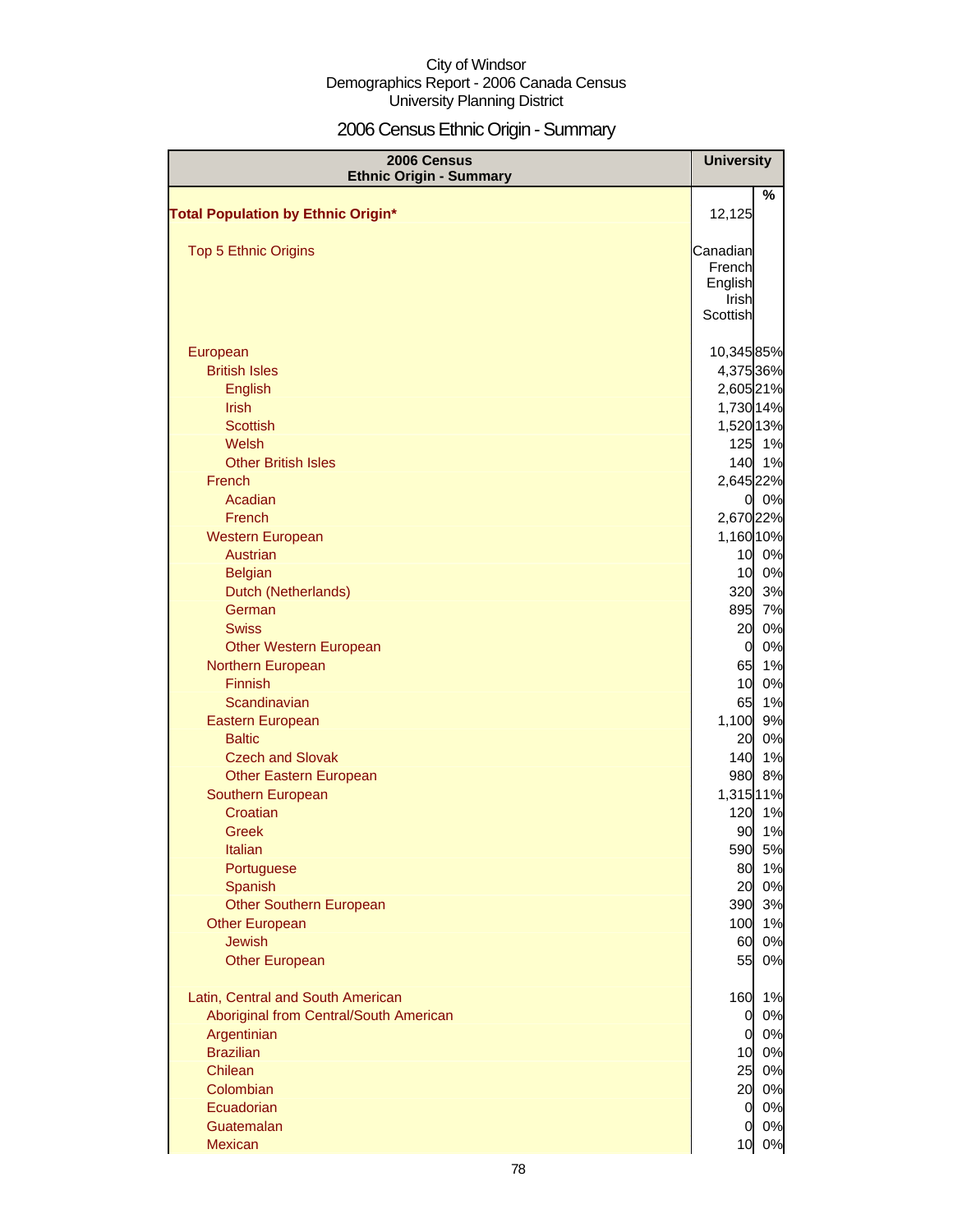| 2006 Census<br><b>Ethnic Origin - Summary</b> | <b>University</b>     |          |
|-----------------------------------------------|-----------------------|----------|
|                                               |                       | %        |
| Peruvian                                      | $\overline{0}$        | 0%       |
| Salvadorean                                   | 90                    | 1%       |
| Other Latin, Central or South American        | 20                    | 0%       |
| Caribbean                                     | 175                   | 1%       |
| <b>Barbadian</b>                              | 10                    | 0%       |
| Guyanese                                      | 30                    | $0\%$    |
| <b>Haitian</b>                                | 10                    | 0%       |
| Jamaican                                      | 90                    | 1%       |
| Trinidadian/Tobagonian                        | $\overline{0}$        | 0%       |
| <b>West Indian</b>                            | $\overline{0}$        | 0%       |
| <b>Other Caribbean</b>                        | 20                    | 0%       |
| African                                       | 535                   | 4%       |
| <b>Black</b>                                  | 150                   | 1%       |
| Ethiopian                                     | $\overline{0}$        | 0%       |
| Ghanaian                                      | 35                    | 0%       |
| Nigerian                                      | 100                   | 1%       |
| Somali<br>South African                       | 80                    | 1%       |
| <b>Other African</b>                          | $\overline{0}$<br>200 | 0%<br>2% |
|                                               |                       |          |
| Arab                                          | 585                   | 5%       |
| Egyptian                                      | $\overline{0}$        | 0%       |
| Iraqi                                         | 95                    | 1%       |
| Lebanese                                      | 260                   | 2%       |
| Maghrebi                                      | 20                    | 0%       |
| Algerian<br>Moroccan                          | 15<br>$\overline{0}$  | 0%<br>0% |
| <b>Other Maghrebi</b>                         | $\overline{0}$        | 0%       |
| Palestinian                                   | 50                    | 0%       |
| Syrian                                        | 50                    | 0%       |
| <b>Other Arab</b>                             | 115                   | 1%       |
|                                               |                       |          |
| <b>West Asian</b>                             |                       | 125 1%   |
| Afghan                                        | $\overline{0}$        | 0%       |
| Armenian                                      | 10 <sup>1</sup>       | 0%       |
| <b>Iranian</b><br><b>Turk</b>                 | 20                    | 0%       |
| <b>Other West Asian</b>                       | 55<br>80              | 0%<br>1% |
|                                               |                       |          |
| <b>South Asian</b>                            | 565                   | 5%       |
| East Indian                                   | 250                   | 2%       |
| Pakistani                                     | 95                    | 1%       |
| Punjabi                                       | $\overline{0}$        | 0%       |
| Sri Lankan                                    | 20                    | 0%       |
| <b>Other South Asian</b>                      | 240                   | 2%       |
| <b>East and Southeast Asian</b>               | 1,255 10%             |          |
| <b>Chinese</b>                                |                       | 880 7%   |
| Filipino                                      | 155                   | 1%       |
| Japanese                                      | 10                    | 0%       |
| <b>Korean</b>                                 | 20                    | 0%       |
| Vietnamese                                    | 145                   | 1%       |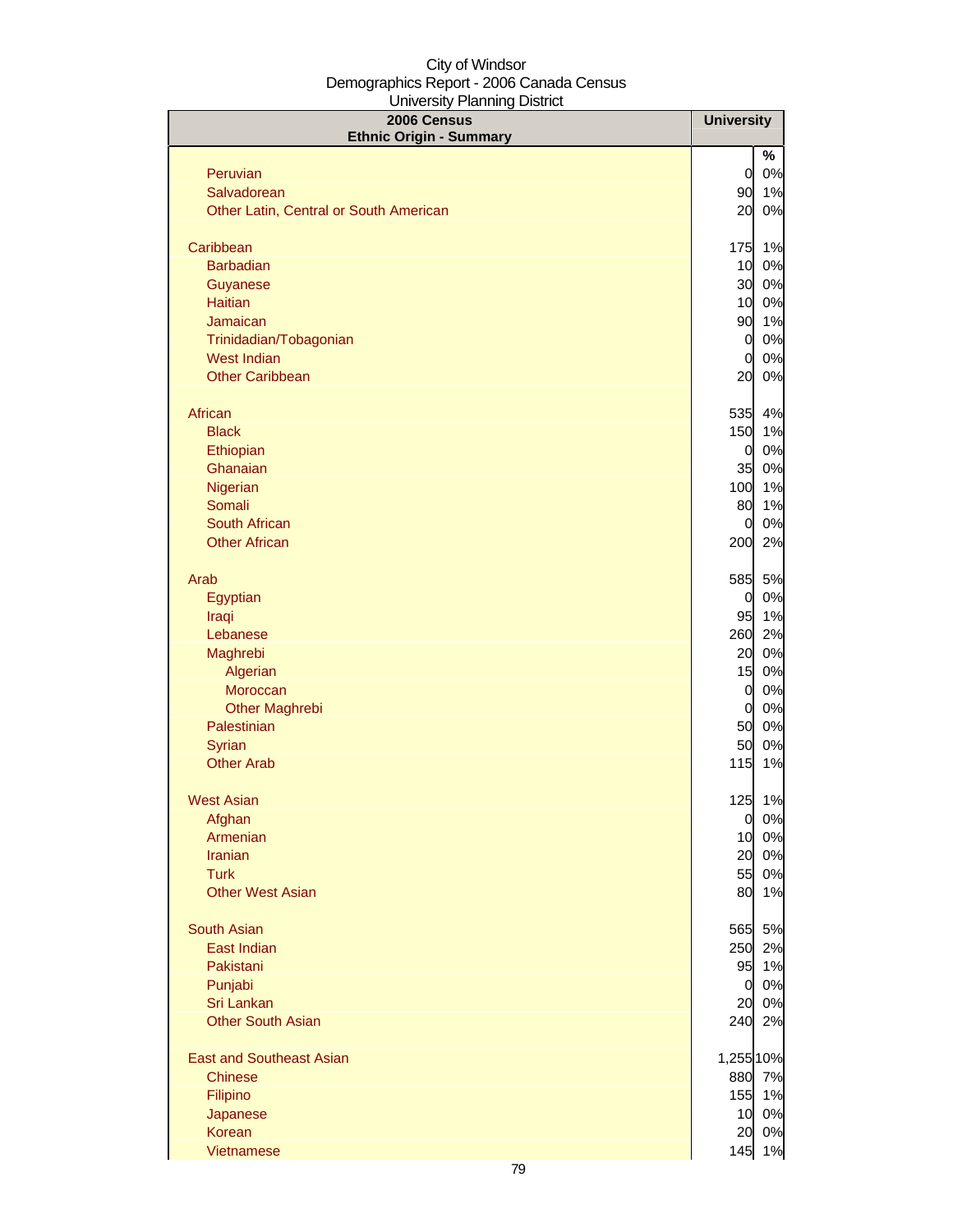| 2006 Census<br><b>Ethnic Origin - Summary</b>                                        | <b>University</b> |           |
|--------------------------------------------------------------------------------------|-------------------|-----------|
|                                                                                      |                   | ℅         |
| <b>Other East Asian</b>                                                              | 70                | 1%        |
| Oceania                                                                              | 0                 | 0%        |
| Australian                                                                           | 0                 | 0%        |
| <b>New Zealander</b>                                                                 | 0                 | 0%        |
| Pacific Islands                                                                      | 0                 | 0%        |
| Fijian                                                                               | 0                 | 0%        |
| Hawaiian                                                                             | 0                 | 0%        |
| <b>Other Pacific Islander</b>                                                        | 0                 | 0%        |
| North American Aboriginal                                                            | 550               | 5%        |
| <b>Inuit</b>                                                                         | 0                 | 0%        |
| <b>Métis</b>                                                                         | 55                | 0%        |
| North American Indian                                                                | 555               | <b>5%</b> |
| <b>North American</b>                                                                | 3,135 26%         |           |
| American                                                                             |                   | 195 2%    |
| Canadian                                                                             | 3,060 25%         |           |
| <b>Other North American</b>                                                          | 0                 | 0%        |
| *Total responses are the sum of single and multiple responses for each ethnic origin |                   |           |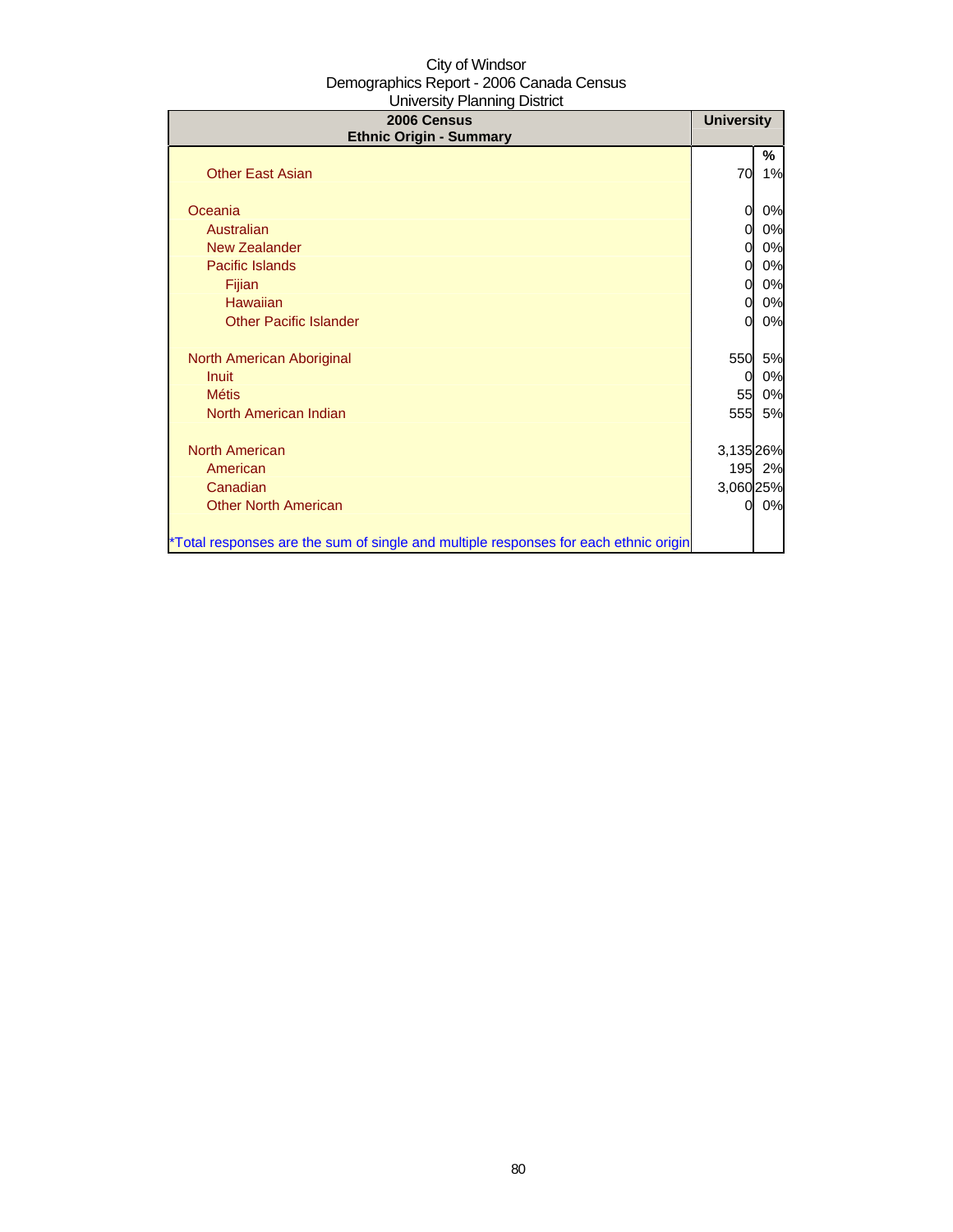# 2006 Census Ethnic Origin - European

| 2006 Census                               | <b>University</b>       |           |
|-------------------------------------------|-------------------------|-----------|
| <b>Ethnic Origin - European</b>           |                         | %         |
| <b>Total Population by Ethnic Origin*</b> | 12,125                  |           |
|                                           |                         |           |
| <b>British Isles</b>                      | 4,375                   |           |
| Cornish                                   | $\overline{0}$          | 0%        |
| <b>English</b>                            | 2,605                   | 60%       |
| <b>Irish</b><br><b>Manx</b>               | 1,730                   | 40%       |
| <b>Scottish</b>                           | $\overline{0}$<br>1,520 | 0%<br>35% |
| Welsh                                     | 125                     | 3%        |
| British Isles, n.i.e.                     | 140                     | 3%        |
|                                           |                         |           |
| <b>French</b>                             | 2,645                   |           |
| Acadian                                   | <sub>O</sub>            | 0%        |
| French                                    | 2,670 101%              |           |
| <b>Western European</b>                   | 1,160                   |           |
| <b>Austrian</b>                           | 10                      | 1%        |
| <b>Belgian</b>                            | 10                      | 1%        |
| Dutch (Netherlands)                       | 320                     | 28%       |
| <b>Flemish</b>                            | $\overline{0}$          | 0%        |
| Frisian                                   | $\overline{0}$          | 0%        |
| German                                    | 895                     | 77%       |
| Luxembourger                              | $\overline{0}$          | 0%        |
| <b>Swiss</b>                              | 20                      | 2%        |
| <b>Northern European</b>                  | 65                      |           |
| Finnish                                   | 10                      | 15%       |
| Scandinavian                              |                         | 65 100%   |
| Danish                                    | $\overline{0}$          | 0%        |
| Icelandic                                 | $\overline{0}$          | 0%        |
| Norwegian                                 |                         | 20 31%    |
| Swedish                                   | 30                      | 46%       |
| Scandinavian, n.i.e.                      | 10                      | 15%       |
| <b>Eastern European</b>                   | 1,100                   |           |
| <b>Baltic</b>                             | 20                      | 2%        |
| Estonian                                  | $\overline{0}$          | 0%        |
| Latvian                                   | $\overline{0}$          | 0%        |
| Lithuanian                                | 10                      | 1%        |
| <b>Byelorussian</b>                       | $\overline{0}$          | 0%        |
| <b>Czech and Slovak</b><br><b>Czech</b>   | 140                     | 13%       |
| Czechoslovakian                           | 55<br>$\overline{0}$    | 5%<br>0%  |
| <b>Slovak</b>                             | 75                      | 7%        |
| Hungarian (Magyar)                        |                         | 215 20%   |
| <b>Polish</b>                             | 345                     | 31%       |
| Romanian                                  | 100                     | 9%        |
| <b>Russian</b>                            | 140                     | 13%       |
| <b>Ukrainian</b>                          | 180                     | 16%       |
|                                           |                         |           |
| <b>Southern European</b>                  | 1,315                   |           |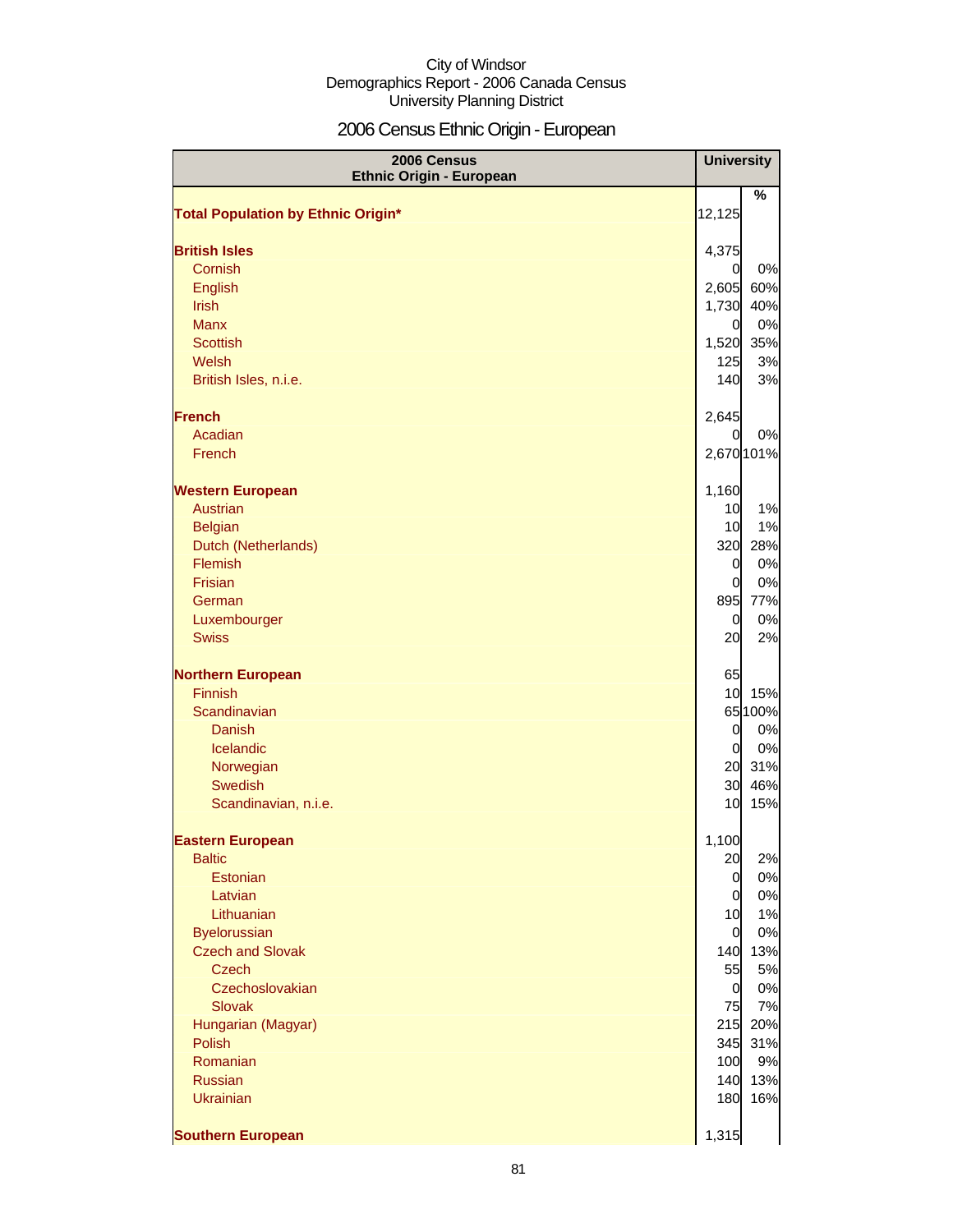| 2006 Census<br><b>Ethnic Origin - European</b>                                       | <b>University</b> |     |
|--------------------------------------------------------------------------------------|-------------------|-----|
|                                                                                      |                   | %   |
| Albanian                                                                             | 125               | 10% |
| <b>Bosnian</b>                                                                       | 25                | 2%  |
| <b>Bulgarian</b>                                                                     | 10                | 1%  |
| Croatian                                                                             | 120               | 9%  |
| Cypriot                                                                              | $\overline{0}$    | 0%  |
| <b>Greek</b>                                                                         | 90                | 7%  |
| Italian                                                                              | 590               | 45% |
| Kosovar                                                                              | <sub>0</sub>      | 0%  |
| Macedonian                                                                           | 110               | 8%  |
| <b>Maltese</b>                                                                       | 45                | 3%  |
| Montenegrin                                                                          | $\overline{0}$    | 0%  |
| Portuguese                                                                           | 80                | 6%  |
| Serbian                                                                              | 40                | 3%  |
| <b>Sicilian</b>                                                                      | 25                | 2%  |
| Slovenian                                                                            | $\overline{0}$    | 0%  |
| Spanish                                                                              | 20                | 2%  |
| Yugoslav, n.i.e.                                                                     | 10                | 1%  |
| <b>Other European</b>                                                                | 100               |     |
| <b>Basque</b>                                                                        | $\overline{O}$    | 0%  |
| Gypsy (Roma)                                                                         | 0                 | 0%  |
| <b>Jewish</b>                                                                        | 60                | 60% |
| Slav (European)                                                                      | 15                | 15% |
| European, n.i.e.                                                                     | 40                | 40% |
| *Total responses are the sum of single and multiple responses for each ethnic origin |                   |     |
| n.i.e.: not included elsewhere                                                       |                   |     |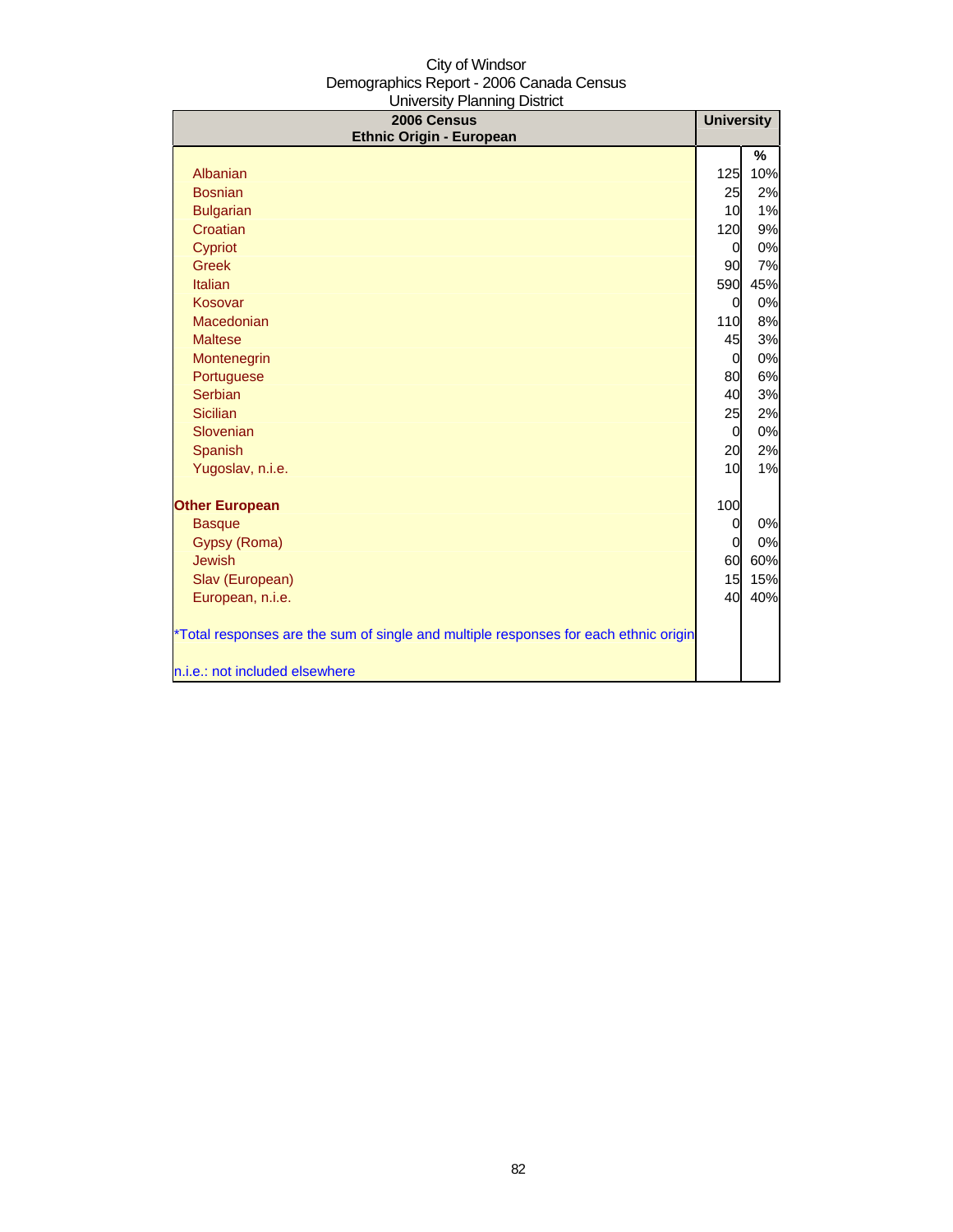# 2006 Census Ethnic Origin - Asian, Oceanic

| 2006 Census<br>Ethnic Origin - Asian, Oceanic |                | <b>University</b> |
|-----------------------------------------------|----------------|-------------------|
| <b>Total Population by Ethnic Origin*</b>     | 12,125         | ℅                 |
|                                               |                |                   |
| <b>West Asian</b>                             | 125            |                   |
| Afghan                                        | $\overline{O}$ | 0%                |
| Armenian                                      | 10             | 8%                |
| <b>Assyrian</b>                               |                | 5040%             |
| Azerbaijani                                   | $\overline{O}$ | 0%                |
| Georgian                                      | $\overline{0}$ | 0%                |
| Iranian                                       |                | 2016%             |
| <b>Israeli</b>                                | $\overline{0}$ | 0%                |
| <b>Kurd</b>                                   |                | 2016%             |
| Pashtun                                       | $\overline{0}$ | 0%                |
| <b>Tatar</b>                                  | $\overline{0}$ | 0%                |
| <b>Turk</b>                                   |                | 5544%             |
| West Asian, n.i.e.                            |                | 10 8%             |
| <b>South Asian</b>                            | 565            |                   |
| Bangladeshi                                   |                | 6011%             |
| <b>Bengali</b>                                | 25             | 4%                |
| East Indian                                   |                | 25044%            |
| Goan                                          | $\overline{0}$ | 0%                |
| Gujarati                                      |                | 145 26%           |
| Kashmiri                                      | $\overline{0}$ | 0%                |
| Nepali                                        | $\overline{0}$ | 0%                |
| Pakistani                                     |                | 9517%             |
| Punjabi                                       | $\overline{0}$ | 0%                |
| <b>Sinhalese</b>                              | <sub>0</sub>   | 0%                |
| Sri Lankan                                    | 20             | 4%                |
| Tamil                                         | $\overline{0}$ | 0%                |
| South Asian, n.i.e.                           | 10             | 2%                |
| <b>East and Southeast Asian</b>               | 1,255          |                   |
| <b>Burmese</b>                                | 15             | 1%                |
| Cambodian                                     | 25             | 2%                |
| <b>Chinese</b>                                |                | 88070%            |
| Filipino                                      |                | 155 12%           |
| Hmong                                         | $\overline{0}$ | 0%                |
| Indonesian                                    | $\overline{0}$ | 0%                |
| Japanese                                      | 10             | 1%                |
| <b>Khmer</b>                                  | $\mathsf{d}$   | 0%                |
| Korean<br>Laotian                             | 20<br>20       | 2%<br>2%          |
| Malaysian                                     | $\overline{0}$ | 0%                |
| Mongolian                                     | $\mathsf{d}$   | 0%                |
| Singaporean                                   | $\mathsf{d}$   | 0%                |
| <b>Taiwanese</b>                              | $\mathbf 0$    | 0%                |
| Thai                                          | $\overline{0}$ | 0%                |
| Tibetan                                       | $\mathsf{d}$   | $0\%$             |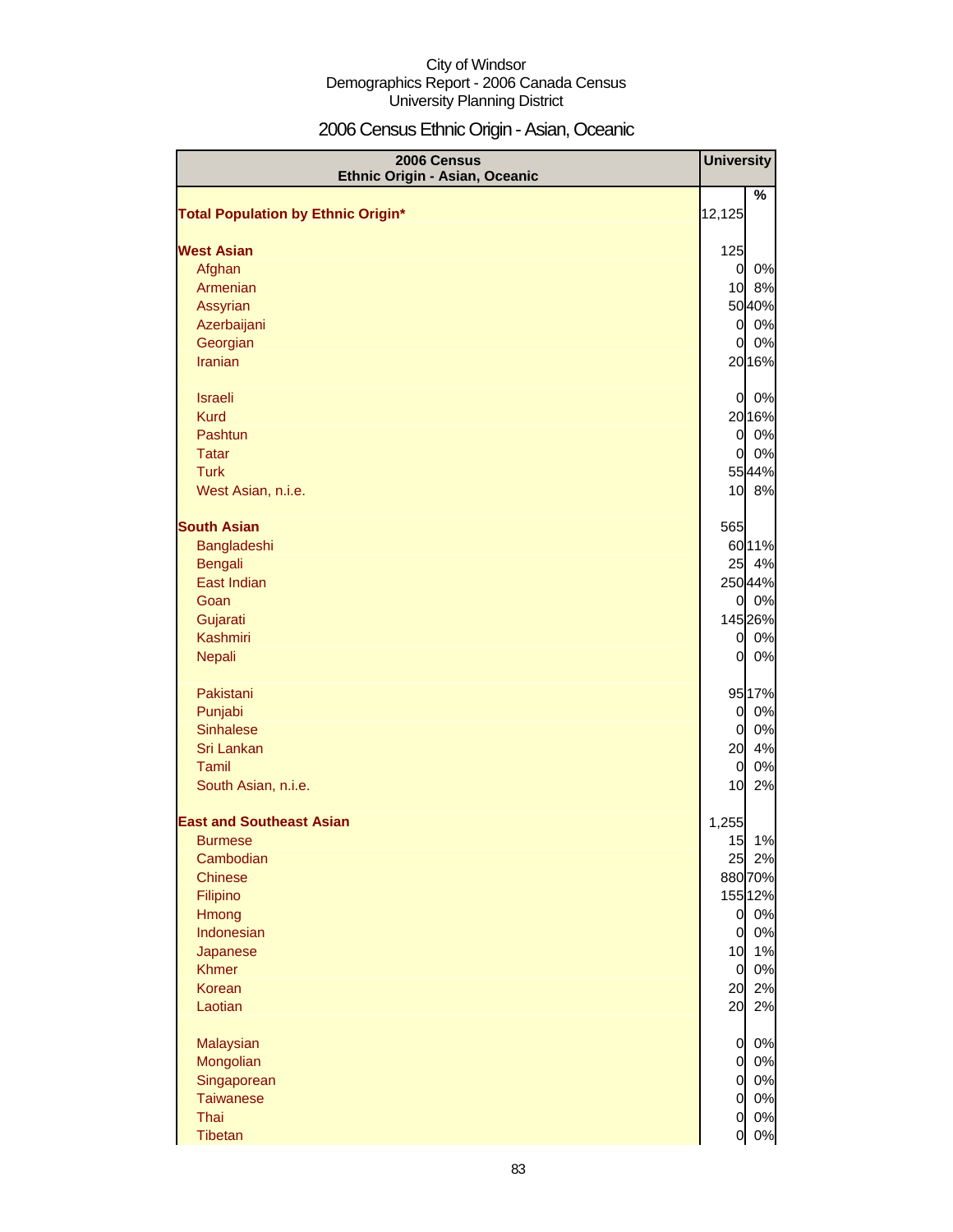| 2006 Census<br>Ethnic Origin - Asian, Oceanic                                        | <b>University</b> |             |
|--------------------------------------------------------------------------------------|-------------------|-------------|
| Vietnamese                                                                           |                   | ℅<br>14512% |
| East or Southeast Asian, n.i.e.                                                      | 10                | 1%          |
| Asian, n.o.s.                                                                        | $\Omega$          | 0%          |
| <b>Oceania</b>                                                                       |                   |             |
| Australian                                                                           |                   |             |
| New Zealander                                                                        |                   |             |
| Pacific Islands                                                                      |                   |             |
| <b>Fijian</b>                                                                        | 0                 |             |
| Hawaiian                                                                             |                   |             |
| Maori                                                                                |                   |             |
| Polynesian                                                                           |                   |             |
| Samoan                                                                               | 0                 |             |
| Pacific Islander, n.i.e.                                                             |                   |             |
| *Total responses are the sum of single and multiple responses for each ethnic origin |                   |             |
| n.i.e.: not included elsewhere                                                       |                   |             |
| n.o.s: not otherwise specfied                                                        |                   |             |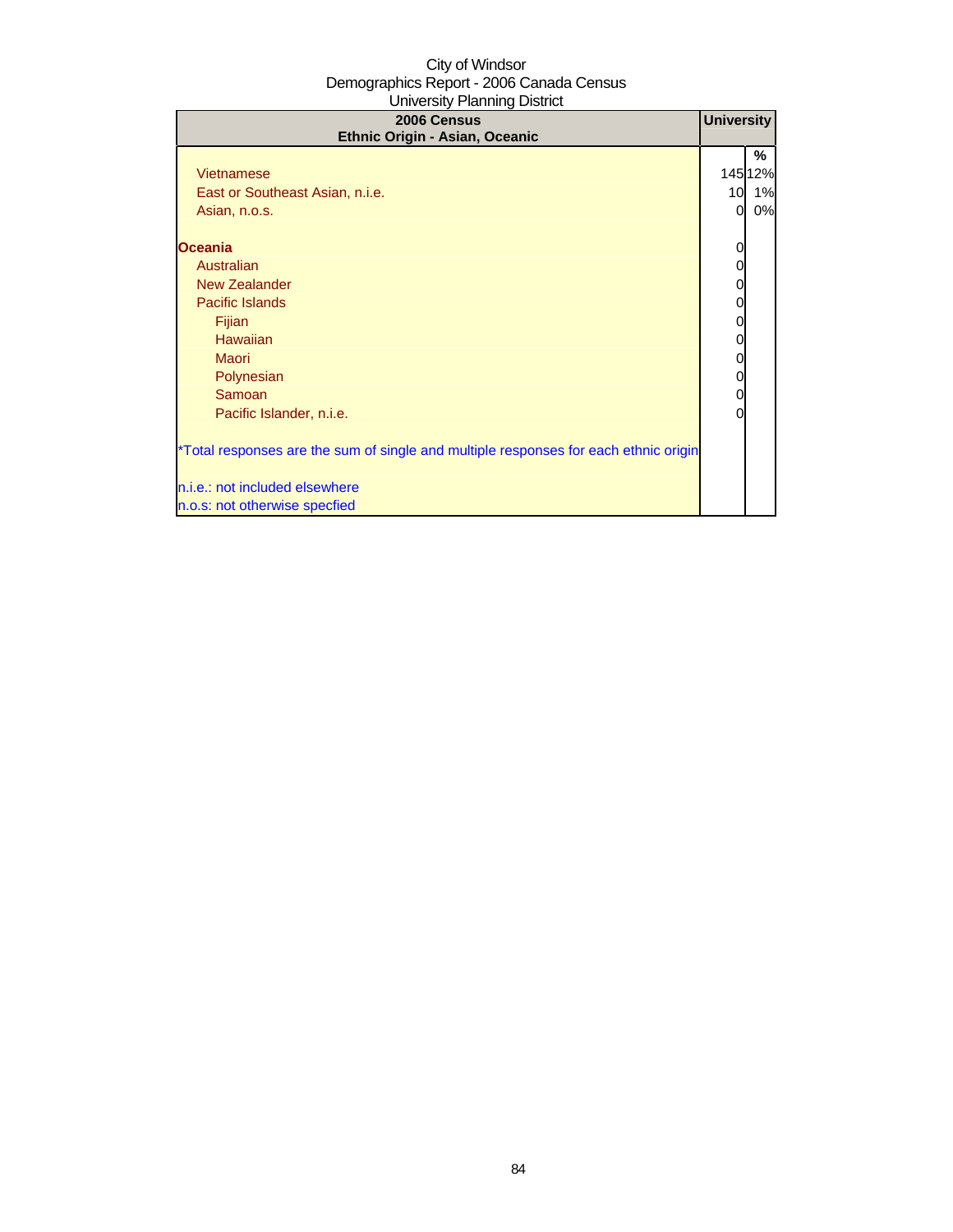# 2006 Census Ethnic Origin - Arab

| 2006 Census<br><b>Ethnic Origin - Arab</b>                                           | <b>University</b> |         |
|--------------------------------------------------------------------------------------|-------------------|---------|
|                                                                                      |                   | $\%$    |
| <b>Total Population by Ethnic Origin*</b>                                            | 12,125            |         |
| <b>Arab</b>                                                                          | 585               |         |
| Egyptian                                                                             | $\Omega$          | 0%      |
| Iraqi                                                                                |                   | 95 16%  |
| Jordanian                                                                            | $\Omega$          | 0%      |
| <b>Kuwaiti</b>                                                                       | $\mathbf{0}$      | 0%      |
| Lebanese                                                                             |                   | 260 44% |
| Libyan                                                                               | <sub>0</sub>      | 0%      |
| Maghrebi                                                                             | 20                | 3%      |
| Algerian                                                                             | 15                | 3%      |
| <b>Berber</b>                                                                        | $\overline{0}$    | 0%      |
| Moroccan                                                                             | $\overline{0}$    | 0%      |
| Tunisian                                                                             | $\Omega$          | $0\%$   |
| Maghrebi, n.i.e.                                                                     | $\Omega$          | 0%      |
| Palestinian                                                                          | 50                | 9%      |
| Saudi Arabian                                                                        | $\overline{0}$    | 0%      |
| Syrian                                                                               | 50                | 9%      |
| Yemeni                                                                               | 20                | 3%      |
| Arab, n.i.e.                                                                         |                   | 95 16%  |
| *Total responses are the sum of single and multiple responses for each ethnic origin |                   |         |
| n.i.e.: not included elsewhere                                                       |                   |         |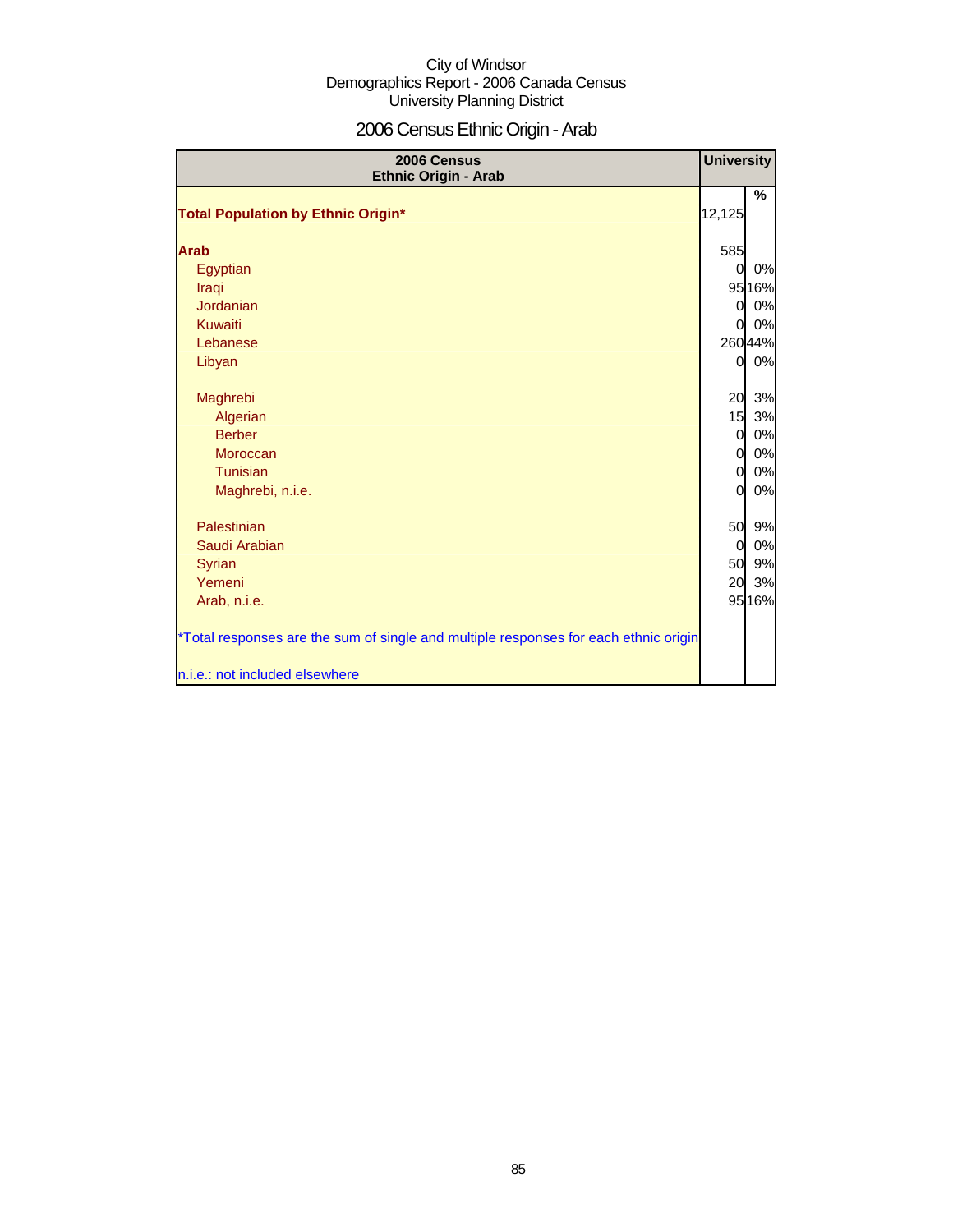# 2006 Census Ethnic Origin - African

| 2006 Census<br><b>Ethnic Origin - African</b> | <b>University</b>                |          |
|-----------------------------------------------|----------------------------------|----------|
| <b>Total Population by Ethnic Origin*</b>     | 12,125                           | %        |
|                                               |                                  |          |
| <b>African</b>                                | 535                              |          |
| Afrikaner                                     | $\mathbf{0}$                     | 0%       |
| Akan                                          | $\overline{0}$                   | 0%       |
| Amhara                                        | $\overline{0}$                   | 0%       |
| Angolan                                       | $\overline{0}$                   | 0%       |
| Ashanti                                       | $\overline{0}$                   | 0%       |
| <b>Bantu</b>                                  | $\overline{0}$                   | 0%       |
| <b>Black</b>                                  |                                  | 150 28%  |
| <b>Burundian</b>                              | $\mathbf{0}$                     | 0%       |
| Cameroonian                                   | $\overline{0}$                   | 0%       |
| Chadian                                       | $\overline{0}$                   | 0%       |
| Congolese (Zairian)                           | $\overline{0}$                   | 0%       |
| Congolese, n.o.s.                             | $\overline{0}$                   | 0%       |
| <b>Dinka</b>                                  | $\overline{0}$                   | 0%       |
| <b>East African</b>                           | $\overline{0}$                   | 0%       |
| Eritrean                                      | 10                               | 2%       |
| Ethiopian                                     | $\overline{0}$                   | 0%       |
| Gabonese                                      | $\overline{0}$                   | 0%       |
| Gambian                                       | 0                                | 0%       |
| Ghanaian                                      | 35                               | 7%       |
| Guinean, n.o.s.                               | $\overline{0}$                   | 0%       |
| Harari                                        | 0                                | 0%       |
| lbo                                           | $\overline{0}$                   | 0%       |
| <b>Ivorian</b>                                | $\overline{0}$                   | 0%       |
| Kenyan                                        | $\overline{0}$                   | 0%       |
| <b>Malagasy</b>                               | $\overline{0}$                   | 0%       |
| <b>Malian</b>                                 | $\overline{0}$                   | 0%       |
| <b>Mauritian</b>                              | 0                                | 0%       |
| Nigerian                                      |                                  | 100 19%  |
| Oromo<br>Peulh                                | $\overline{0}$<br>0l             | 0%<br>0% |
|                                               |                                  |          |
| Rwandan<br>Senegalese                         | $\overline{0}$<br>$\overline{0}$ | 0%       |
|                                               | $\overline{0}$                   | 0%<br>0% |
| Seychellois<br>Sierra Leonean                 | $\overline{0}$                   | 0%       |
| Somali                                        |                                  | 80 15%   |
| South African                                 | $\overline{0}$                   | 0%       |
| Sudanese                                      | 35                               | 7%       |
| Tanzanian                                     | $\overline{0}$                   | 0%       |
| <b>Tigrian</b>                                | $\overline{0}$                   | 0%       |
| <b>Togolese</b>                               | $\overline{0}$                   | 0%       |
| Ugandan                                       | $\overline{0}$                   | 0%       |
| Yoruba                                        | 25                               | 5%       |
| Zambian                                       | $\overline{0}$                   | 0%       |
| Zimbabwean                                    | 10                               | 2%       |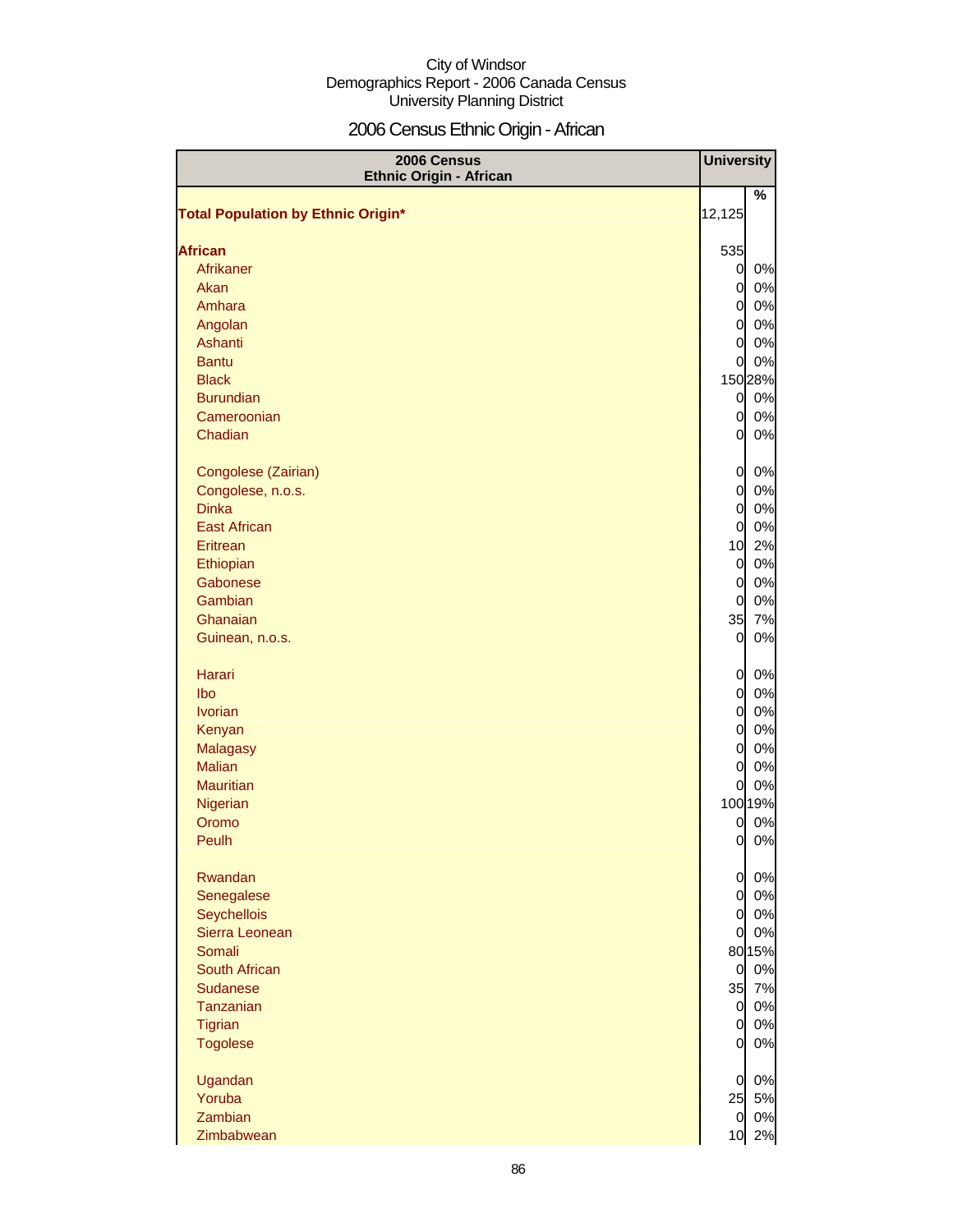| 2006 Census<br><b>Ethnic Origin - African</b>                                        | <b>University</b> |                    |
|--------------------------------------------------------------------------------------|-------------------|--------------------|
| Zulu<br>African, n.i.e.                                                              |                   | %<br>0%l<br>12022% |
| *Total responses are the sum of single and multiple responses for each ethnic origin |                   |                    |
| n.i.e.: not included elsewhere<br>n.o.s: not otherwise specfied                      |                   |                    |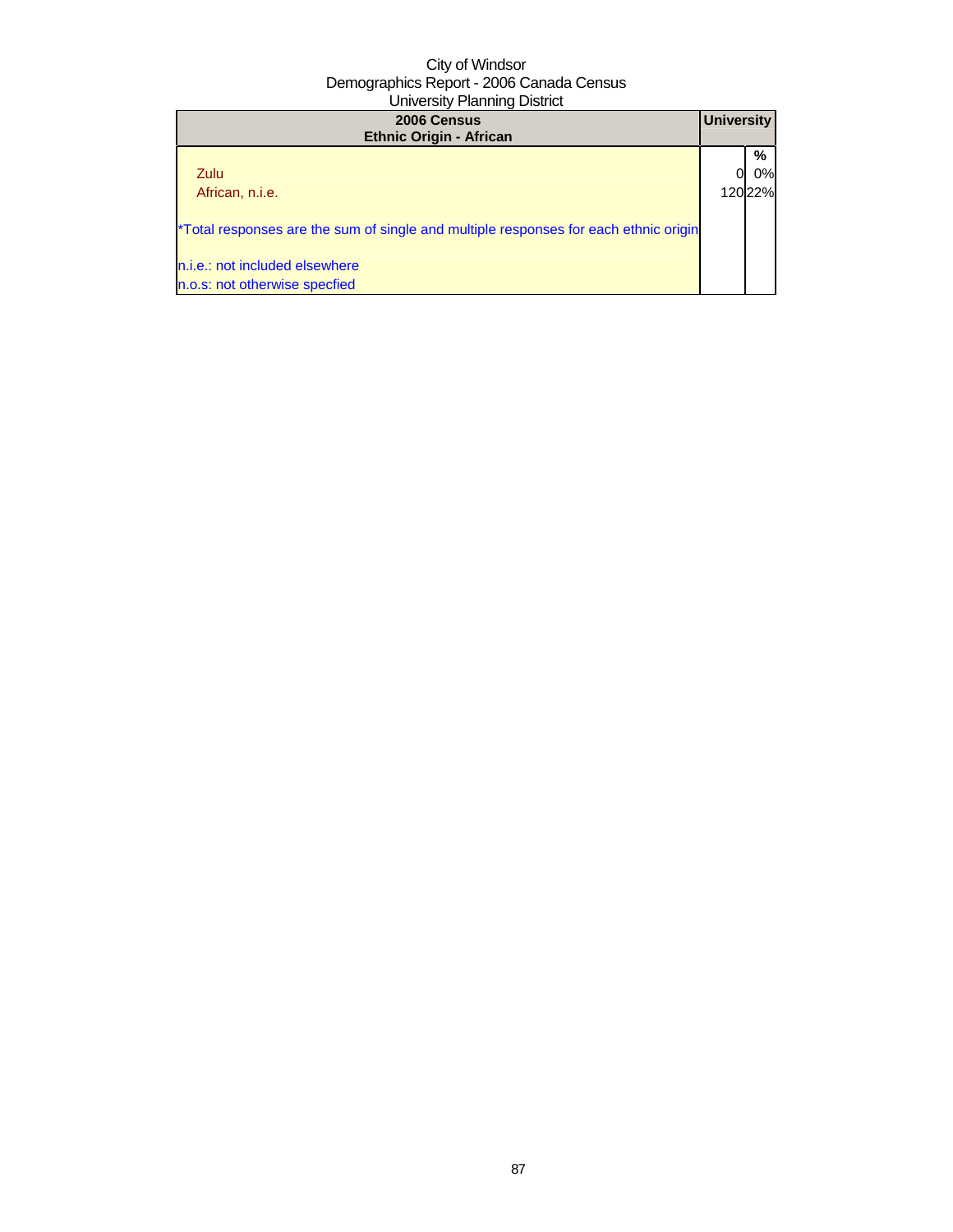# 2006 Census Ethnic Origin - Americas

| 2006 Census<br><b>Ethnic Origin - Americas</b> | <b>University</b>                |           |
|------------------------------------------------|----------------------------------|-----------|
| <b>Total Population by Ethnic Origin*</b>      | 12,125                           | %         |
|                                                |                                  |           |
| <b>Latin, Central and South American</b>       | 160                              |           |
| Aboriginal from Central/South America          | $\overline{0}$                   | 0%        |
| Argentinian                                    | $\overline{0}$                   | 0%        |
| <b>Belizean</b>                                | $\overline{0}$                   | 0%        |
| <b>Bolivian</b>                                | $\overline{0}$                   | 0%        |
| <b>Brazilian</b>                               | 10                               | 6%        |
| Chilean                                        | 25                               | 16%       |
| Colombian                                      | 20                               | 12%       |
| <b>Costa Rican</b>                             | $\overline{0}$                   | 0%        |
| Ecuadorian                                     | $\overline{0}$                   | 0%        |
| Guatemalan                                     | $\overline{0}$                   | 0%        |
| Hispanic                                       | $\overline{0}$                   | 0%        |
| Honduran                                       | $\overline{0}$                   | 0%        |
| Maya                                           | $\overline{0}$                   | 0%        |
| <b>Mexican</b>                                 | 10                               | 6%        |
| Nicaraguan                                     | 10                               | 6%        |
| Panamanian                                     | $\overline{0}$                   | 0%        |
| Paraguayan                                     | $\overline{0}$                   | 0%        |
| Peruvian                                       | $\overline{O}$                   | 0%        |
| Salvadorean                                    | 90                               | 56%       |
| Uruguayan                                      | 0                                | 0%        |
| Venezuelan                                     | 0                                | 0%        |
| Latin, Central or South American, n.i.e.       | 10                               | 6%        |
|                                                |                                  |           |
| <b>Caribbean</b>                               | 175                              |           |
| Antiguan                                       | $\overline{0}$                   | 0%        |
| <b>Bahamian</b>                                | $\overline{0}$                   | 0%        |
| <b>Barbadian</b>                               | 10                               | 6%        |
| <b>Bermudan</b>                                | $\overline{0}$                   | 0%        |
| Carib                                          | 0                                | 0%        |
| Cuban                                          | 10                               | 6%        |
| Dominican, n.o.s.<br>Grenadian                 | $\overline{0}$<br>$\overline{0}$ | 0%<br>0%  |
| Guyanese                                       | 30                               |           |
| <b>Haitian</b>                                 | 10                               | 17%<br>6% |
|                                                |                                  |           |
| <b>Jamaican</b>                                | 90                               | 51%       |
| Kittitian/Nevisian                             | $\overline{O}$                   | 0%        |
| <b>Martinican</b>                              | $\overline{0}$                   | 0%        |
| Montserratan                                   | $\overline{0}$                   | 0%        |
| <b>Puerto Rican</b>                            | 10                               | 6%        |
| St. Lucian                                     | $\overline{0}$                   | 0%        |
| Trinidadian/Tobagonian                         | $\overline{0}$                   | 0%        |
| Vincentian/Grenadinian                         | $\overline{0}$                   | 0%        |
| <b>West Indian</b>                             | $\mathbf 0$                      | 0%        |
| Caribbean, n.i.e.                              | $\overline{0}$                   | 0%        |
|                                                |                                  |           |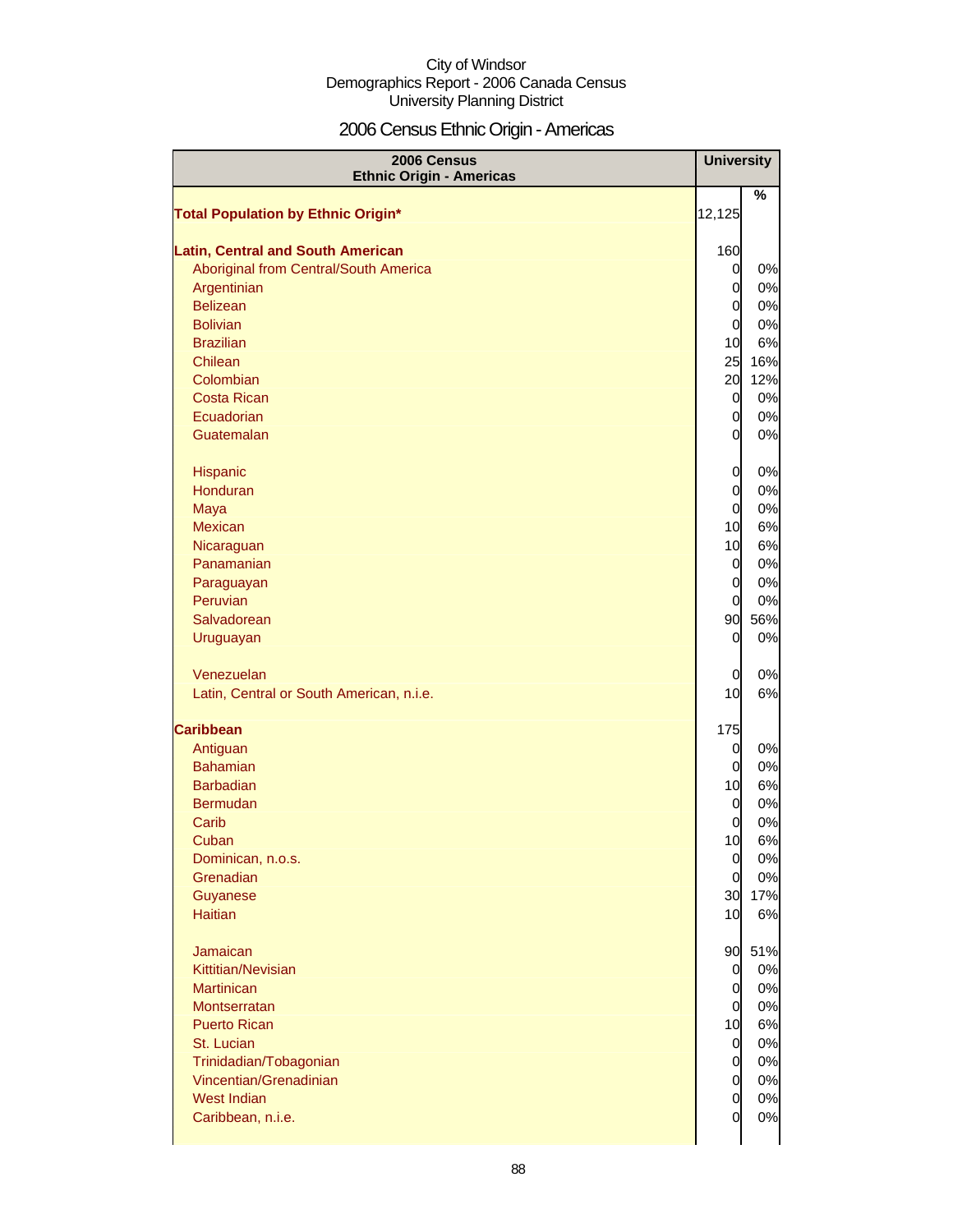| 2006 Census<br><b>Ethnic Origin - Americas</b>                                       | <b>University</b> |         |
|--------------------------------------------------------------------------------------|-------------------|---------|
|                                                                                      |                   | ℅       |
| <b>North American</b>                                                                | 3,135             |         |
| American                                                                             | 195               | 6%      |
| Canadian                                                                             | 3,060             | 98%     |
| Newfoundlander                                                                       | 0                 | 0%      |
| Nova Scotian                                                                         | 0                 | 0%      |
| Ontarian                                                                             | 0                 | 0%      |
| Québécois                                                                            | 0                 | 0%      |
| Other provincial or regional groups                                                  | O                 | 0%      |
| <b>North American Aboriginal</b>                                                     | 550               |         |
| <b>Inuit</b>                                                                         |                   | 0%      |
| <b>Métis</b>                                                                         | 55                | 10%     |
| North American Indian                                                                |                   | 555101% |
| *Total responses are the sum of single and multiple responses for each ethnic origin |                   |         |
| n.i.e.: not included elsewhere                                                       |                   |         |
| n.o.s: not otherwise specfied                                                        |                   |         |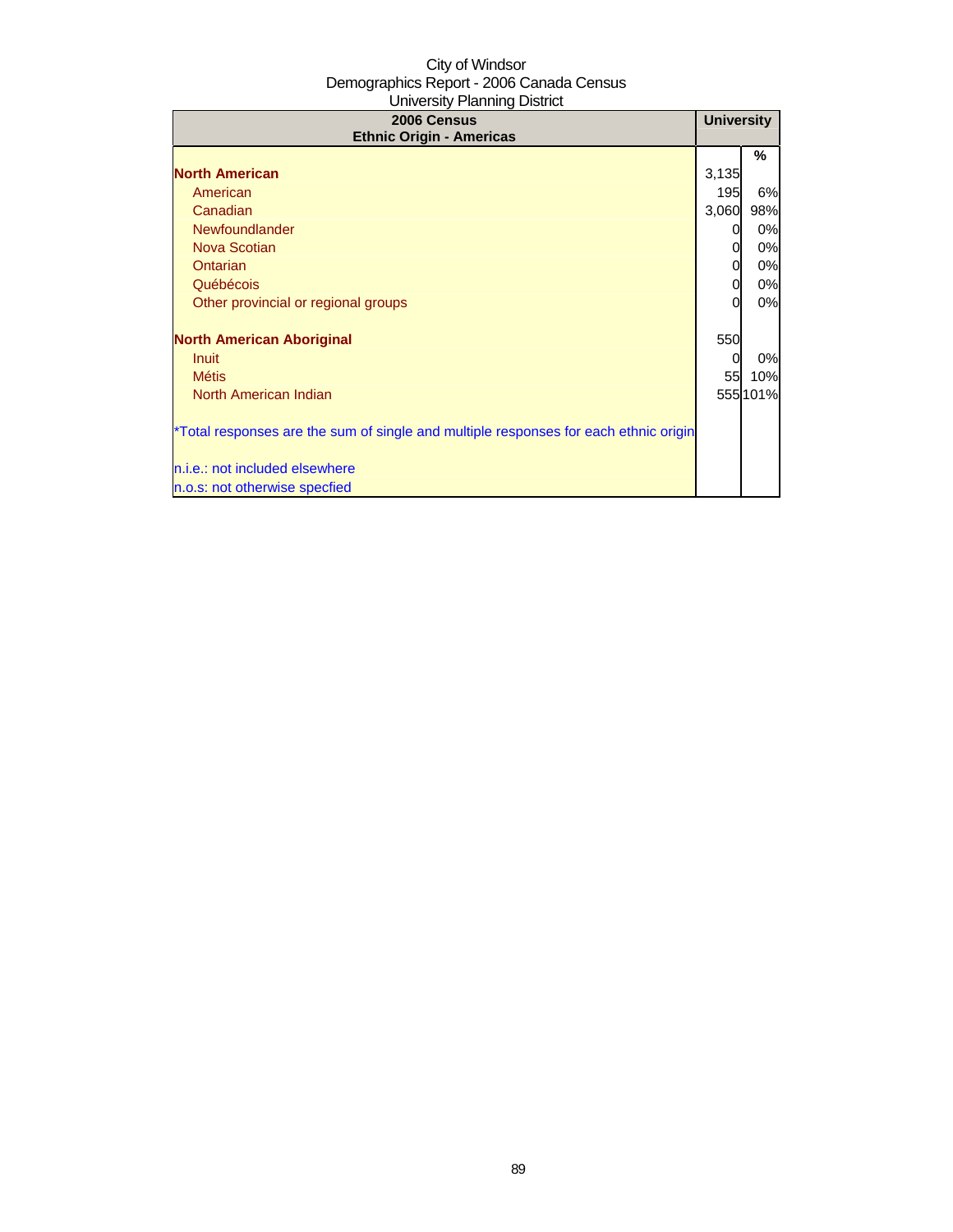### 2006 Census Visible Minorities

| 2006 Census<br><b>Visible Minorities</b>               | <b>University</b>                                                 |    |
|--------------------------------------------------------|-------------------------------------------------------------------|----|
| <b>Total Population by Visible Minority Groups</b>     | 12,130                                                            | %  |
| <b>Visible minorities</b>                              | 3,245 27%                                                         |    |
| Top 3 visible minorities                               | Chinese <sub>28%</sub><br>Black <sub>26%</sub><br>South Asian 17% |    |
| <b>Chinese</b>                                         | 885                                                               | 7% |
| South Asian                                            | 545                                                               | 4% |
| <b>Black</b>                                           | 800                                                               | 7% |
| Filipino                                               | 135                                                               | 1% |
| <b>Latin American</b>                                  | 115                                                               | 1% |
| <b>Southeast Asian</b>                                 | 125                                                               | 1% |
| Arab                                                   | 415                                                               | 3% |
| <b>West Asian</b>                                      | 75                                                                | 1% |
| Korean                                                 | 0                                                                 | 0% |
| Japanese                                               | 20                                                                | 0% |
| Visible minority, n.i.e.                               | 30                                                                | 0% |
| Multiple visible minority                              | 50                                                                | 0% |
| Not a visible minority (includes white and aboriginal) | 8,880 73%                                                         |    |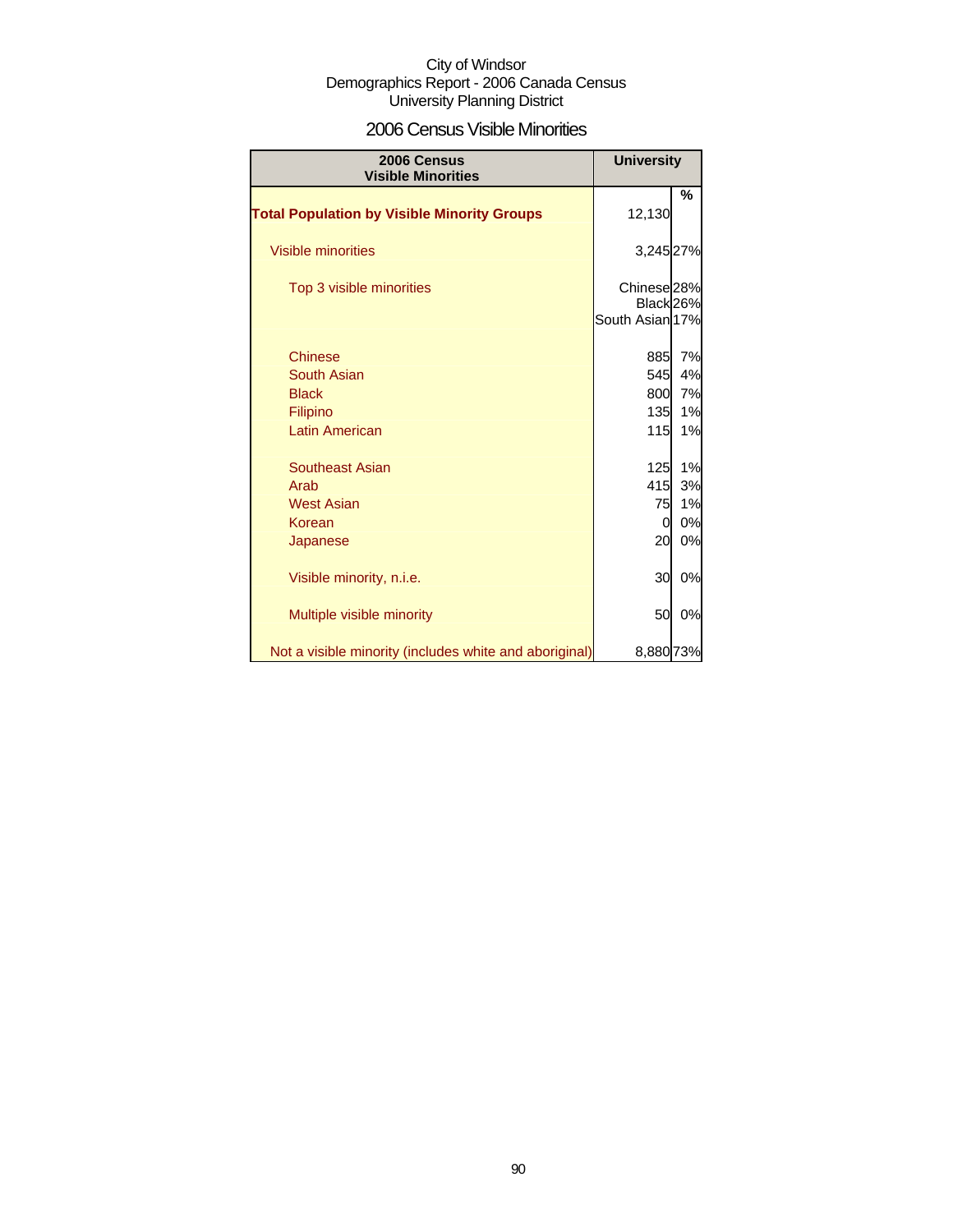# 2006 Census 2005 Employment Income by Sex and Work Activity

| 2006 Census<br>2005 Employment Income by Sex and Work Activity                                              | <b>University</b> |   |
|-------------------------------------------------------------------------------------------------------------|-------------------|---|
| Total Population 15 years and over with employment income                                                   | 6,480             | % |
|                                                                                                             |                   |   |
| Average employment income                                                                                   | \$24,646          |   |
| Worked full year, full time                                                                                 | 2,66541%          |   |
| Average employment income                                                                                   | \$41,285          |   |
| Worked part year or part time                                                                               | 3,240 50%         |   |
| Average employment income                                                                                   | \$14,750          |   |
| Males 15 years and over with employment income                                                              | 3,360             |   |
| Average employment income                                                                                   | \$28,613          |   |
| Worked full year, full time                                                                                 | 1,570 47%         |   |
| Average employment income                                                                                   | \$46,062          |   |
| Worked part year or part time                                                                               | 1,51045%          |   |
| Average employment income                                                                                   | \$15,911          |   |
| Females 15 years and over with employment income                                                            | 3,100             |   |
| Average employment income                                                                                   | \$20,418          |   |
| Worked full year, full time                                                                                 | 1,095 35%         |   |
| Average employment income                                                                                   | \$34,651          |   |
| Worked part year or part time                                                                               | 1,725 56%         |   |
| Average employment income                                                                                   | \$13,723          |   |
| Note that the sum of "worked full year, full time" and "worked part year or part time" counts may not equal |                   |   |
| "persons with employment income". This is due to persons reporting employment income from a previous year.  |                   |   |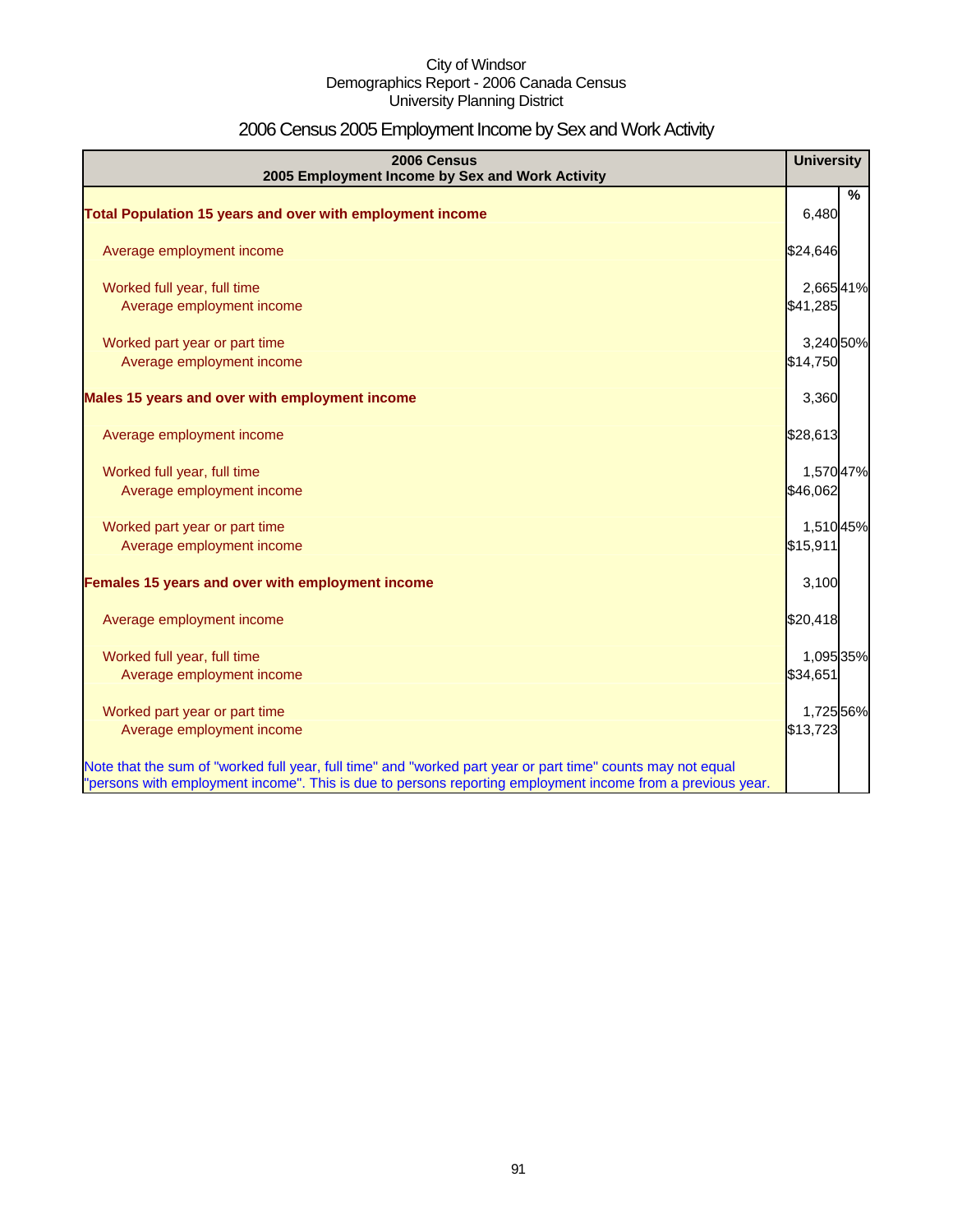| 2006 Census<br>2005 Individual Income by Sex Comparison |                              |         | <b>University</b> |               |                |         |
|---------------------------------------------------------|------------------------------|---------|-------------------|---------------|----------------|---------|
|                                                         | Total %<br><b>Population</b> |         | <b>Males</b>      | $\frac{9}{6}$ | <b>Females</b> | $\%$    |
| <b>Population 15 years and over</b>                     | 10,160                       |         | 5,060             |               | 5,080          |         |
| Without income                                          |                              | 655 6%  | 280               | 6%            | 375            | 7%      |
| With income                                             | 9,46593%                     |         | 4,74594%          |               | 4,690 92%      |         |
| Population 15 years and over by Income                  | 9,465                        |         | 4,745             |               | 4,690          |         |
| <b>Under \$1,000</b>                                    | 500                          | 5%      | 390               | 8%            | 115            | 2%      |
| $$1,000 - $2,999$                                       | 375                          | 4%      | 130               | 3%            | 225            | 5%      |
| $$3,000 - $4,999$                                       | 435                          | 5%      | 230               | 5%            | 205            | 4%      |
| $$5,000 - $6,999$                                       | 480                          | 5%      | 220               | 5%            | 240            | 5%      |
| $$7,000 - $9,999$                                       | <b>775</b>                   | 8%      | 275               | 6%            | 440            | 9%      |
| \$10,000 - \$11,999                                     | 545                          | 6%      | 220               | 5%            | 295            | 6%      |
| \$12,000 - \$14,999                                     | 850                          | 9%      | 320               | 7%            |                | 52011%  |
| \$15,000 - \$19,999                                     | 1,055 11%                    |         |                   | 490 10%       |                | 595 13% |
| \$20,000 - \$24,999                                     |                              | 915 10% |                   | 325 7%        |                | 585 12% |
| \$25,000 - \$29,999                                     |                              | 535 6%  | 270               | 6%            | 275            | 6%      |
| \$30,000 - \$34,999                                     | 535                          | 6%      | <b>275</b>        | 6%            | 270            | 6%      |
| \$35,000 - \$39,999                                     | 430                          | 5%      | 215               | 5%            | 240            | 5%      |
| \$40,000 - \$44,999                                     | 410                          | 4%      | 260               | 5%            | 160            | 3%      |
| \$45,000 - \$49,999                                     | 300                          | 3%      | 185               | 4%            | 90             | 2%      |
| \$50,000 - \$59,999                                     | 440                          | 5%      | <b>270</b>        | 6%            | 150            | 3%      |
| \$60,000 and over                                       | 685                          | 7%      |                   | 525 11%       | 130            | 3%      |
| Dominant Income Range                                   | \$15K - \$20K                |         | Over \$60K        |               | \$15K - \$20K  |         |
| Median Income                                           | \$18,187                     |         | \$20,385          |               | \$16,912       |         |
| Average Income                                          | \$24,282                     |         | \$27,371          |               | \$21,119       |         |

# 2006 Census 2005 Individual Income by Sex Comparison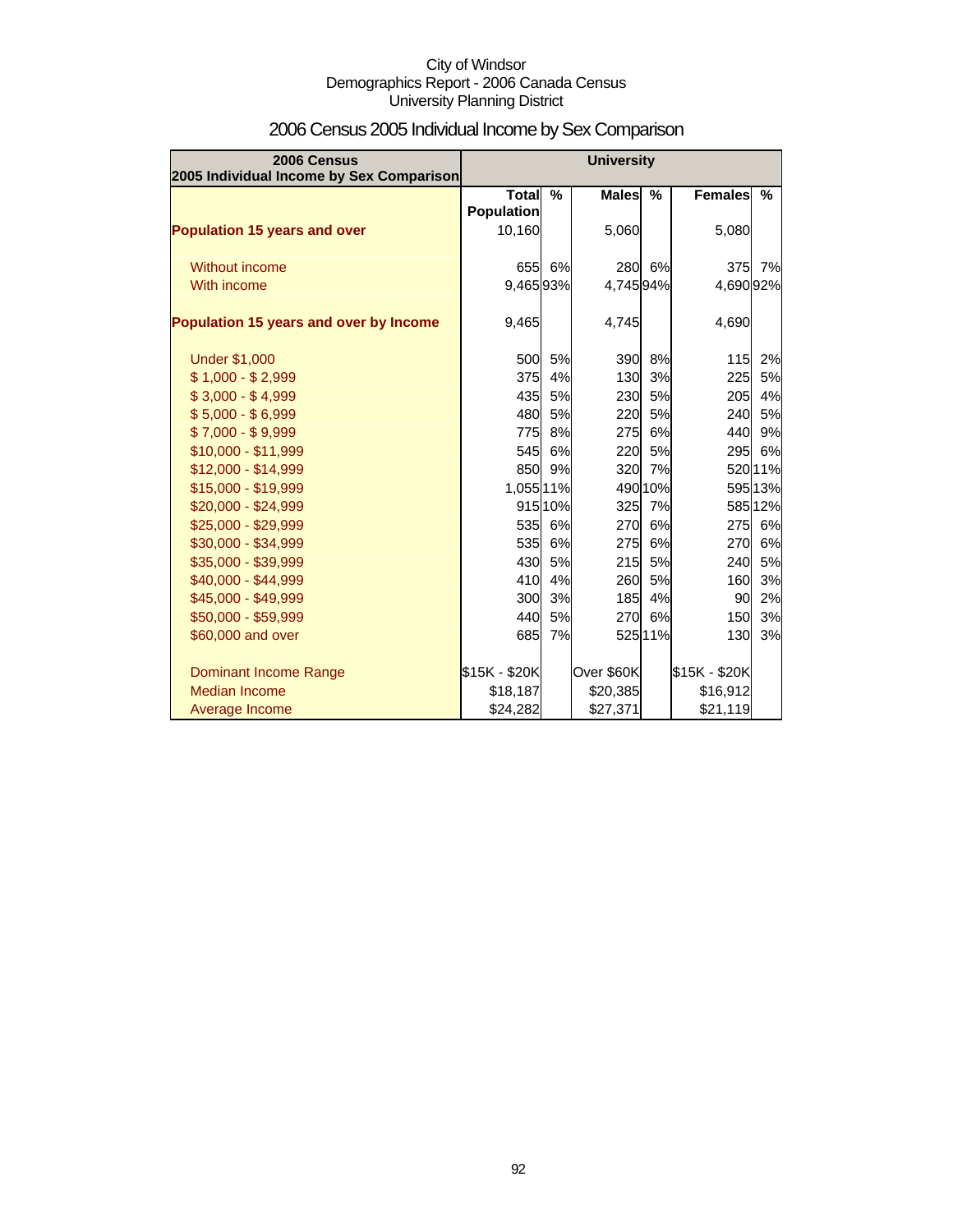# 2006 Census 2005 Individual Income by Sex

| 2006 Census<br>2005 Individual Income by Sex | <b>University</b> |               |
|----------------------------------------------|-------------------|---------------|
| <b>Population 15 years and over</b>          | 10,160            | %             |
| Without income                               | 655               | 6%            |
| With income                                  | 9,46593%          |               |
| Population 15 years and over by Income       | 9,465             |               |
| <b>Under \$1,000</b>                         | 500               | 5%            |
| $$1,000 - $2,999$                            | 375               | 4%            |
| $$3,000 - $4,999$                            | 435               | 5%            |
| $$5,000 - $6,999$                            | 480               | 5%            |
| $$7,000 - $9,999$                            | 775               | 8%            |
| \$10,000 - \$11,999                          | 545               | 6%            |
| \$12,000 - \$14,999                          |                   | 850 9%        |
| \$15,000 - \$19,999                          | 1,055 11%         |               |
| \$20,000 - \$24,999                          |                   | 915 10%       |
| \$25,000 - \$29,999                          | 535               | 6%            |
| \$30,000 - \$34,999                          | 535               | 6%            |
| \$35,000 - \$39,999                          | 430               | 5%            |
| \$40,000 - \$44,999                          | 410               | 4%            |
| \$45,000 - \$49,999                          | 300               | 3%            |
| \$50,000 - \$59,999                          | 440               | 5%            |
| \$60,000 and over                            | 685               | 7%            |
| Dominant income range                        | \$15K - \$20K     |               |
| Average income                               | \$24,282          |               |
| <b>Median income</b>                         | \$18,187          |               |
| <b>Males 15 years and over</b>               | 5,060             |               |
| Without income                               | 280               | 6%            |
| With income                                  | 4,745 94%         |               |
| <b>Males 15 years and over by Income</b>     | 4,745             |               |
| <b>Under \$1,000</b>                         | 390               | 8%            |
| $$1,000 - $2,999$                            | 130               | 3%            |
| $$3,000 - $4,999$                            | 230               | 5%            |
| $$5,000 - $6,999$                            | 220               | 5%            |
| $$7,000 - $9,999$                            | 275               | 6%            |
| \$10,000 - \$11,999                          | 220               | 5%            |
| \$12,000 - \$14,999                          | 320               | 7%            |
| \$15,000 - \$19,999                          |                   | 490 10%       |
| \$20,000 - \$24,999                          | 325               | 7%            |
| \$25,000 - \$29,999                          | 270               | 6%            |
| \$30,000 - \$34,999                          | 275               | 6%            |
| \$35,000 - \$39,999                          | 215               | 5%            |
| \$40,000 - \$44,999                          | 260               | 5%            |
| \$45,000 - \$49,999                          | 185               | 4%            |
| \$50,000 - \$59,999                          | <b>270</b>        | 6%<br>525 11% |
| \$60,000 and over                            |                   |               |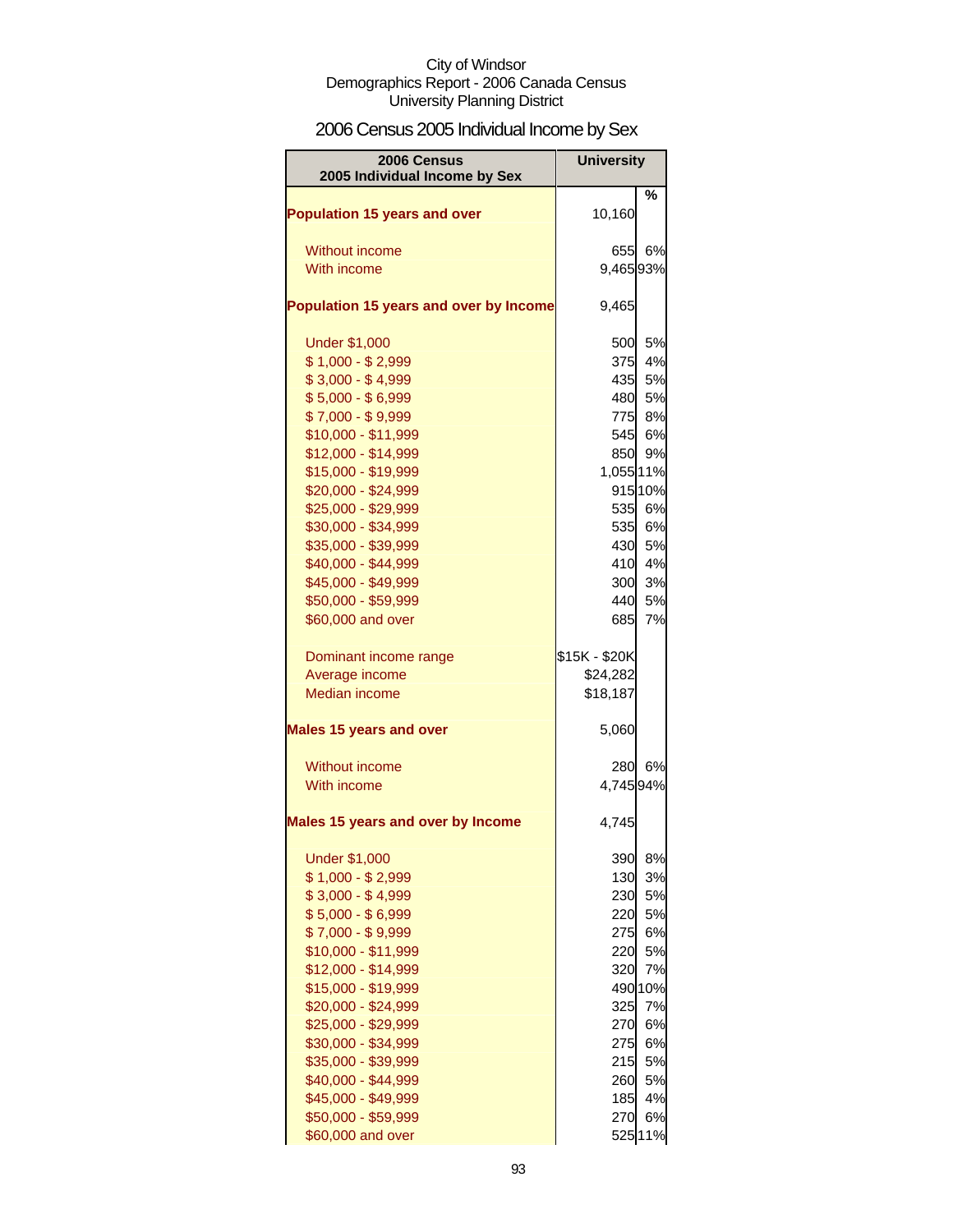| University Licining District<br>2006 Census | <b>University</b> |                    |  |
|---------------------------------------------|-------------------|--------------------|--|
| 2005 Individual Income by Sex               |                   |                    |  |
|                                             |                   | %                  |  |
|                                             |                   |                    |  |
| Dominant income range                       | Over \$60K        |                    |  |
|                                             |                   |                    |  |
| <b>Median income</b>                        | \$20,385          |                    |  |
| Average income                              | \$27,371          |                    |  |
| <b>Females 15 years and over</b>            | 5,080             |                    |  |
|                                             |                   |                    |  |
| <b>Without income</b>                       | 375               | 7%                 |  |
| With income                                 | 4,690 92%         |                    |  |
|                                             |                   |                    |  |
| <b>Females 15 years and over by Income</b>  | 4,690             |                    |  |
|                                             |                   |                    |  |
| <b>Under \$1,000</b>                        | 115               | 2%                 |  |
| $$1,000 - $2,999$                           | 225               | 5%                 |  |
| $$3,000 - $4,999$                           | 205               | 4%                 |  |
| $$5,000 - $6,999$                           |                   | 240 5%             |  |
| $$7,000 - $9,999$                           |                   | 440 9%             |  |
| \$10,000 - \$11,999                         | 295               | 6%                 |  |
| \$12,000 - \$14,999                         |                   | 520 11%            |  |
| \$15,000 - \$19,999<br>\$20,000 - \$24,999  |                   | 595 13%<br>585 12% |  |
| \$25,000 - \$29,999                         |                   | 275 6%             |  |
| \$30,000 - \$34,999                         | <b>270</b>        | 6%                 |  |
| \$35,000 - \$39,999                         | 240               | 5%                 |  |
| \$40,000 - \$44,999                         | 160               | 3%                 |  |
| \$45,000 - \$49,999                         | 90                | 2%                 |  |
| \$50,000 - \$59,999                         | 150               | 3%                 |  |
| \$60,000 and over                           | 130               | 3%                 |  |
|                                             |                   |                    |  |
| Dominant income range                       | \$15K - \$20K     |                    |  |
|                                             |                   |                    |  |
| Median income                               | \$16,912          |                    |  |
| Average income                              | \$21,119          |                    |  |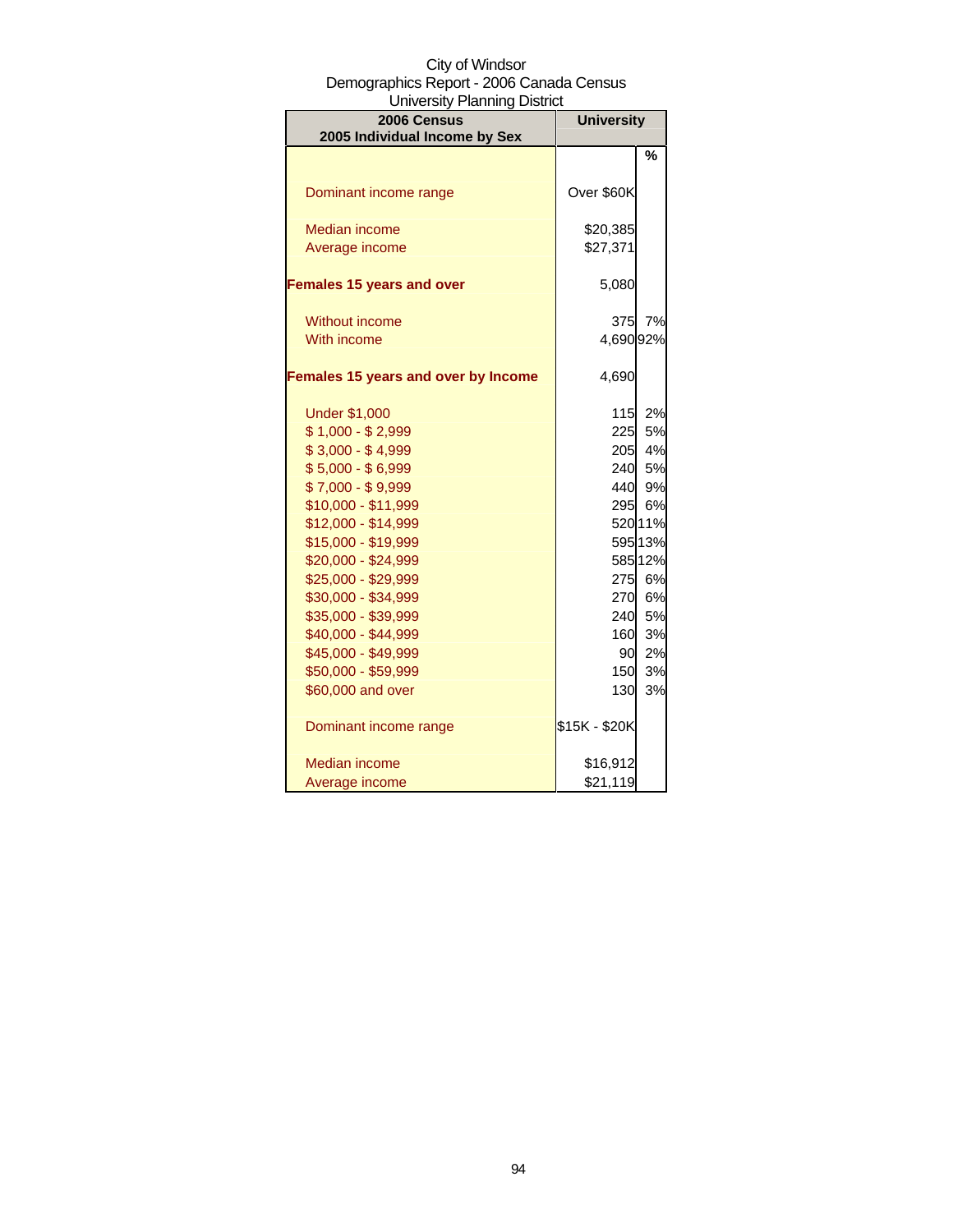# 2006 Census 2005 Individual After-Tax Income by Sex

| 2006 Census                                      | <b>University</b> |              |
|--------------------------------------------------|-------------------|--------------|
| 2005 Individual After-Tax Income by Sex          |                   |              |
| <b>Population 15 years and over</b>              | 10,135            | %            |
| Without income                                   | 670               | 7%           |
| With income                                      | 9,46093%          |              |
| Population 15 years and over by after-tax income | 9,460             |              |
| <b>Under \$1,000</b>                             | 510               | 5%           |
| \$1,000 to \$2,999                               | 385               | 4%           |
| \$3,000 to \$4,999                               |                   | 455 5%       |
| \$5,000 to \$6,999                               |                   | 495 5%       |
| \$7,000 to \$9,999                               | 755               | 8%           |
| \$10,000 to \$11,999                             |                   | 550 6%       |
| \$12,000 to \$14,999                             |                   | 905 10%      |
| \$15,000 to \$19,999                             | 1,265 13%         |              |
| \$20,000 to \$24,999                             | 880               | 9%           |
| \$25,000 to \$29,999                             | 700               | 7%           |
| \$30,000 to \$34,999                             |                   | 690 7%       |
| \$35,000 to \$39,999                             |                   | 445 5%       |
| \$40,000 to \$44,999                             | 350               | 4%           |
| \$45,000 to \$49,999                             | 220               | 2%           |
| \$50,000 and over                                | 690               | 7%           |
| Dominant income range                            | \$15K to \$20K    |              |
| Median after-tax income                          | \$17,342          |              |
| Average after-tax income                         | \$21,317          |              |
| <b>Males 15 years and over</b>                   | 5,045             |              |
| Without income                                   | 265               | 5%           |
| With income                                      | 4,76594%          |              |
| Males 15 years and over by after-tax income      | 4,765             |              |
| <b>Under \$1,000</b>                             | 395               | 8%           |
| \$1,000 to \$2,999                               | 105               | 2%           |
| \$3,000 to \$4,999                               |                   | 250 5%       |
| \$5,000 to \$6,999                               |                   | 225 5%       |
| \$7,000 to \$9,999                               |                   | 315 7%       |
| \$10,000 to \$11,999                             |                   | 265 6%       |
| \$12,000 to \$14,999                             |                   | 390 8%       |
| \$15,000 to \$19,999                             |                   | 535 11%      |
| \$20,000 to \$24,999                             | 375               | 8%           |
| \$25,000 to \$29,999                             |                   | 330 7%       |
| \$30,000 to \$34,999<br>\$35,000 to \$39,999     | 335               | 7%<br>300 6% |
| \$40,000 to \$44,999                             | 230               | 5%           |
| \$45,000 to \$49,999                             | 155               | 3%           |
| \$50,000 and over                                |                   | 525 11%      |
| Dominant income range                            | \$15K to \$20K    |              |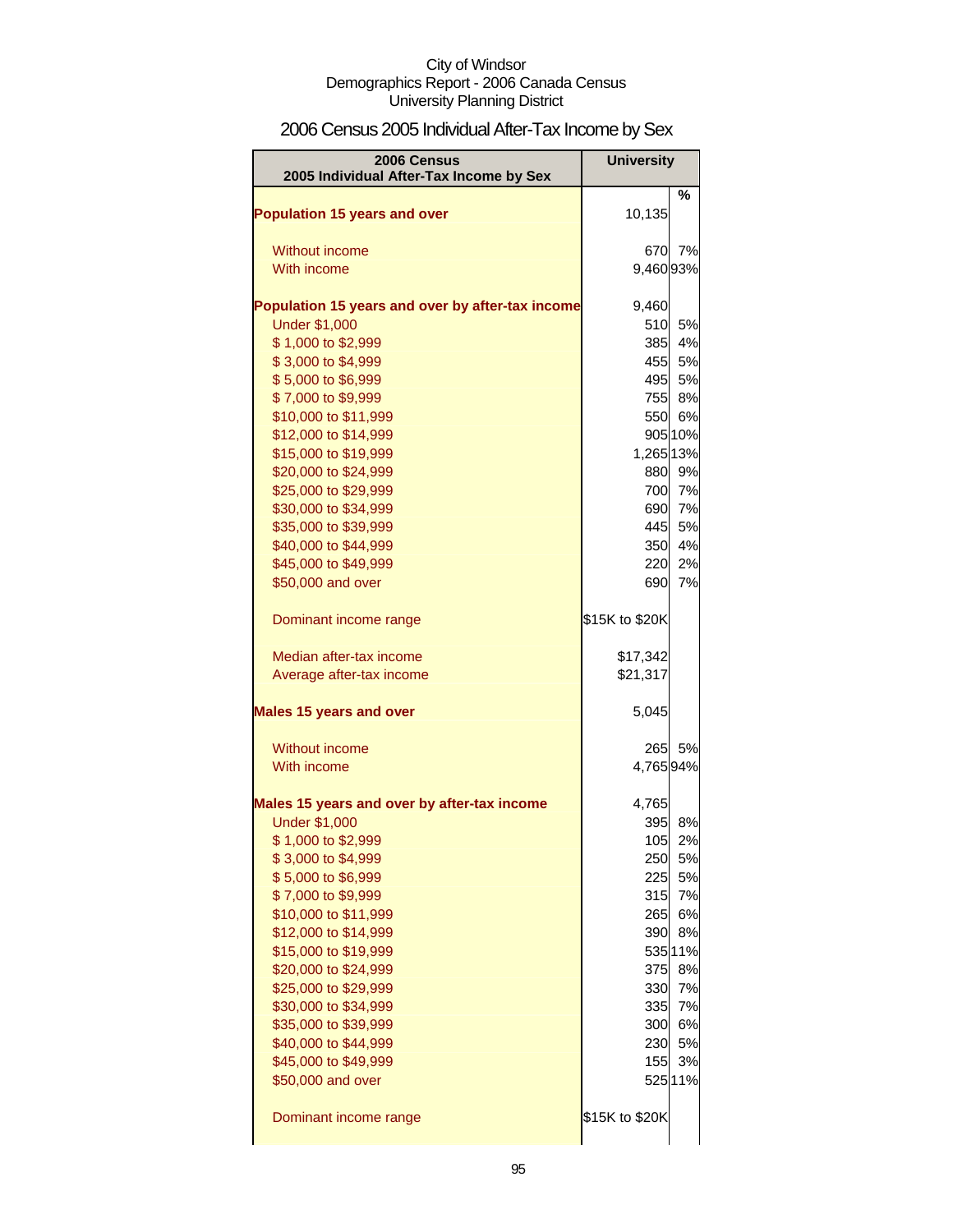| City of Windsor                          |
|------------------------------------------|
| Demographics Report - 2006 Canada Census |
| University Planning District             |

| 2006 Census                                   | <b>University</b> |         |
|-----------------------------------------------|-------------------|---------|
| 2005 Individual After-Tax Income by Sex       |                   |         |
|                                               |                   | %       |
| Median after-tax income                       | \$18,925          |         |
| Average after-tax income                      | \$23,516          |         |
| <b>Females 15 years and over</b>              | 5,090             |         |
| Without income                                | 385               | 8%      |
| With income                                   | 4,690 92%         |         |
| Females 15 years and over by after-tax income | 4,690             |         |
| <b>Under \$1,000</b>                          | 105               | 2%      |
| \$1,000 to \$2,999                            |                   | 285 6%  |
| \$3,000 to \$4,999                            |                   | 220 5%  |
| \$5,000 to \$6,999                            |                   | 265 6%  |
| \$7,000 to \$9,999                            |                   | 455 10% |
| \$10,000 to \$11,999                          |                   | 300 6%  |
| \$12,000 to \$14,999                          |                   | 525 11% |
| \$15,000 to \$19,999                          |                   | 765 16% |
| \$20,000 to \$24,999                          |                   | 51011%  |
| \$25,000 to \$29,999                          |                   | 340 7%  |
| \$30,000 to \$34,999                          |                   | 365 8%  |
| \$35,000 to \$39,999                          | 150               | 3%      |
| \$40,000 to \$44,999                          |                   | 90 2%   |
| \$45,000 to \$49,999                          | 70                | 1%      |
| \$50,000 and over                             | 180               | 4%      |
| Dominant income range                         | \$15K to \$20K    |         |
| Median after-tax income                       | \$16,029          |         |
| Average after-tax income                      | \$19,063          |         |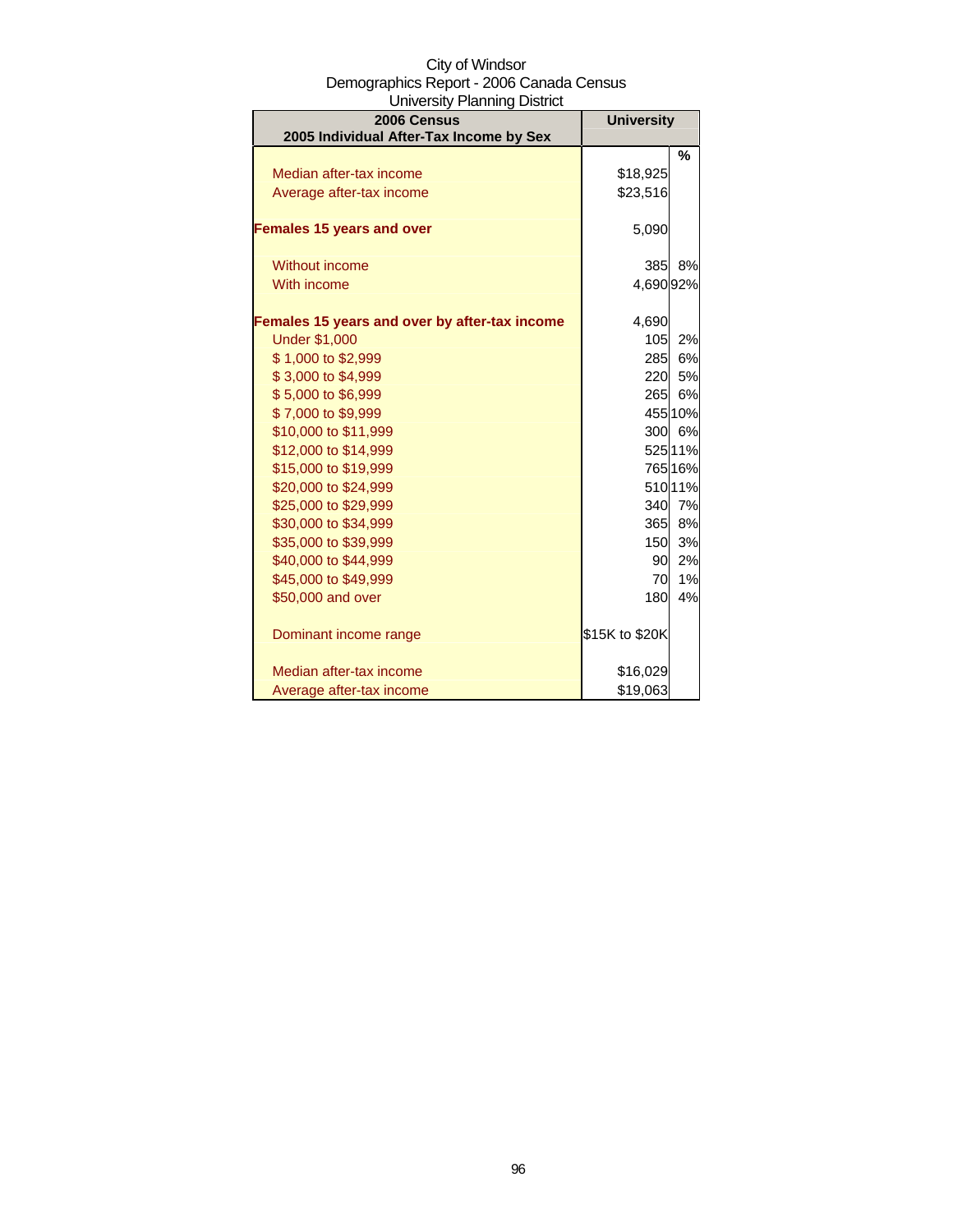# 2006 Census 2005 Family Income

| 2006 Census<br>2005 Family Income                | <b>University</b> |         |
|--------------------------------------------------|-------------------|---------|
| <b>Total Census Families by Income</b>           | 2,905             | %       |
|                                                  |                   |         |
| <b>Under \$10,000</b>                            | 150               | 5%      |
| \$10,000 - \$19,999                              | 245               | 8%      |
| \$20,000 - \$29,999                              |                   | 325 11% |
| \$30,000 - \$39,999                              |                   | 365 13% |
| \$40,000 - \$49,999                              |                   | 390 13% |
| \$50,000 - \$59,999                              |                   | 325 11% |
| \$60,000 - \$69,999                              | 265               | 9%      |
| \$70,000 - \$79,999                              | 190               | 7%      |
| \$80,000 - \$89,999                              | 145               | 5%      |
| \$90,000 - \$99,999                              | 140               | 5%      |
| \$100,000 and over                               | 205               | 7%      |
| Dominant income range                            | \$40K - \$50K     |         |
| Median income                                    | \$47,372          |         |
| Average income                                   | \$52,417          |         |
| <b>Couple Families by Income</b>                 | 2,000             |         |
| <b>Under \$10,000</b>                            | 80                | 4%      |
| \$10,000 - \$19,999                              | 90                | 5%      |
| \$20,000 - \$29,999                              | 190               | 9%      |
| \$30,000 - \$39,999                              |                   | 245 12% |
| \$40,000 - \$49,999                              |                   | 290 14% |
| \$50,000 - \$59,999                              |                   | 26013%  |
| \$60,000 - \$69,999                              |                   | 21010%  |
| \$70,000 - \$79,999                              | 135               | 7%      |
| \$80,000 - \$89,999                              | 85                | 4%      |
| \$90,000 - \$99,999                              | 145               | 7%      |
| \$100,000 and over                               | 180               | 9%      |
| Dominant income range                            | \$40K - \$50K     |         |
| Median income                                    | \$52,308          |         |
| Average income                                   | \$58,190          |         |
| <b>Total Census Families by after-tax Income</b> | 2,895             |         |
| <b>Under \$10,000</b>                            | 145               | 5%      |
| \$10,000 to \$19,999                             | 230               | 8%      |
| \$20,000 to \$29,999                             |                   | 36012%  |
| \$30,000 to \$39,999                             |                   | 465 16% |
| \$40,000 to \$49,999                             |                   | 505 17% |
| \$50,000 to \$59,999                             |                   | 345 12% |
| \$60,000 to \$69,999                             | 270               | 9%      |
| \$70,000 to \$79,999                             | 155               | 5%      |
| \$80,000 and over                                |                   | 28010%  |
| Dominant income range                            | \$40K - \$50K     |         |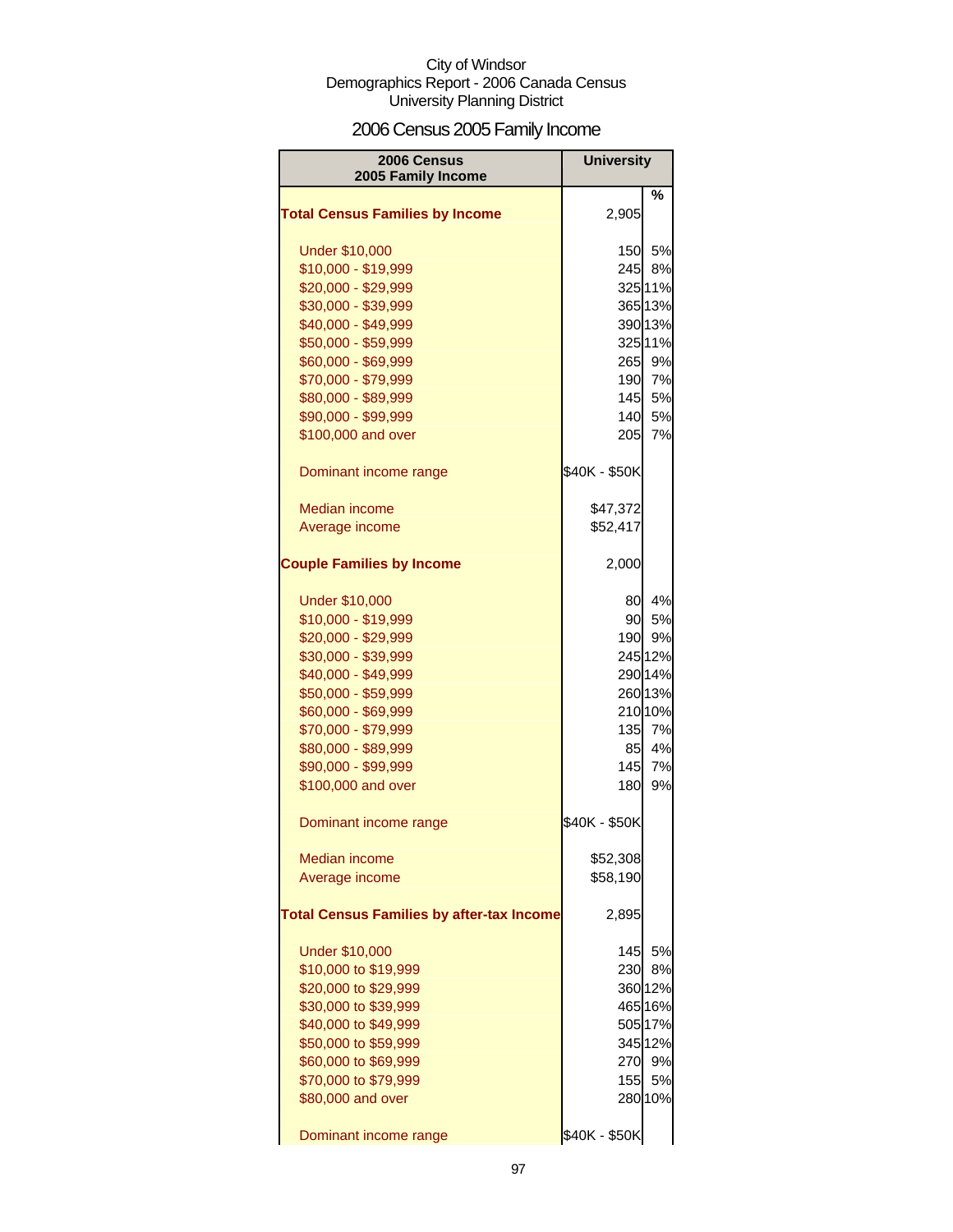| 2006 Census<br>2005 Family Income          | <b>University</b> |         |
|--------------------------------------------|-------------------|---------|
|                                            |                   | %       |
|                                            |                   |         |
| Median after-tax income                    | \$43,515          |         |
| Average after-tax income                   | \$46,082          |         |
|                                            |                   |         |
| <b>Couple Families by after-tax Income</b> | 2,010             |         |
|                                            |                   |         |
| <b>Under \$10,000</b>                      | 105               | 5%      |
| \$10,000 to \$19,999                       | 95                | 5%      |
| \$20,000 to \$29,999                       | 190               | 9%      |
| \$30,000 to \$39,999                       |                   | 285 14% |
| \$40,000 to \$49,999                       |                   | 365 18% |
| \$50,000 to \$59,999                       |                   | 240 12% |
| \$60,000 to \$69,999                       |                   | 27013%  |
| \$70,000 to \$79,999                       |                   | 170 8%  |
| \$80,000 and over                          |                   | 23512%  |
|                                            |                   |         |
| Dominant income range                      | \$40K - \$50K     |         |
|                                            |                   |         |
| Median after-tax income                    | \$48,288          |         |
| Average after-tax income                   | \$50,968          |         |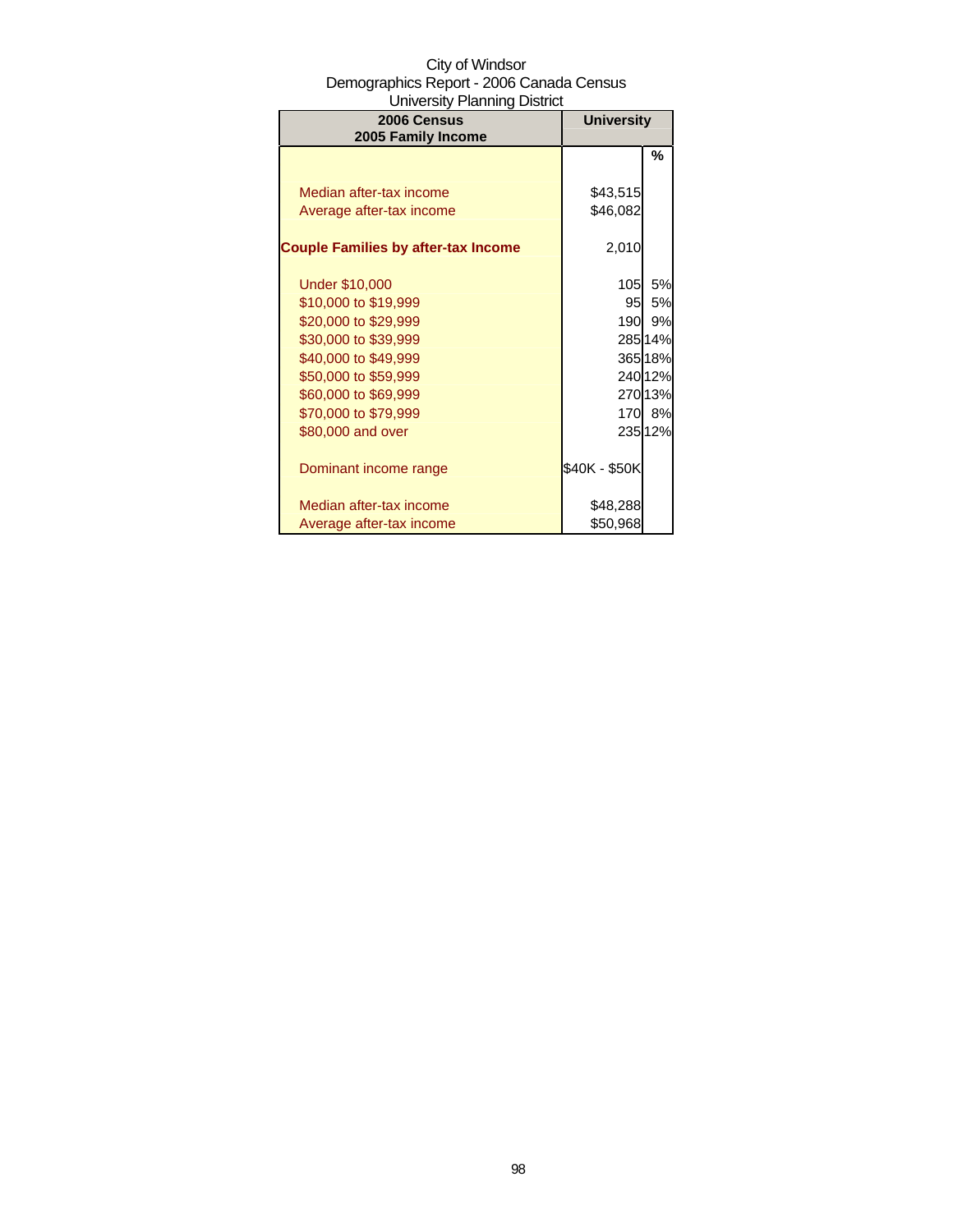# 2006 Census 2005 Income of Non-family Persons by Sex

| 2006 Census<br>2005 Income of Non-family Persons by Sex | <b>University</b> |         |
|---------------------------------------------------------|-------------------|---------|
| Non-family persons 15 years and over by Income          | 3,435             | %       |
| <b>Under \$1,000</b>                                    |                   | 360 10% |
| $$1,000 - $2,999$                                       |                   | 135 4%  |
| $$3,000 - $4,999$                                       |                   | 145 4%  |
| $$5,000 - $6,999$                                       |                   | 150 4%  |
| $$7,000 - $9,999$                                       |                   | 265 8%  |
| \$10,000 - \$11,999                                     |                   | 245 7%  |
| \$12,000 - \$14,999                                     |                   | 265 8%  |
| \$15,000 - \$19,999                                     |                   | 395 11% |
| \$20,000 - \$24,999                                     | 250               | 7%      |
| \$25,000 - \$29,999                                     | 205               | 6%      |
| \$30,000 - \$34,999                                     | 205               | 6%      |
| \$35,000 - \$39,999                                     | 110               | 3%      |
| \$40,000 - \$44,999                                     | 135               | 4%      |
| \$45,000 - \$49,999                                     | 95                | 3%      |
| \$50,000 - \$59,999                                     | 135               | 4%      |
| \$60,000 and over                                       | 250               | 7%      |
| Dominant income range                                   | \$15K - \$20K     |         |
| Average income                                          | \$22,031          |         |
| <b>Median income</b>                                    | \$16,361          |         |
| Male non-family persons 15 years and over               | 1,850             |         |
| <b>Under \$1,000</b>                                    |                   | 280 15% |
| $$1,000 - $2,999$                                       | 55                | 3%      |
| $$3,000 - $4,999$                                       |                   | 70 4%   |
| $$5,000 - $6,999$                                       |                   | 75 4%   |
| $$7,000 - $9,999$                                       |                   | 100 5%  |
| $$10,000 - $11,999$                                     |                   | 135 7%  |
| \$12,000 - \$14,999                                     |                   | 150 8%  |
| \$15,000 - \$19,999                                     |                   | 185 10% |
| \$20,000 - \$24,999                                     |                   | 75 4%   |
| \$25,000 - \$29,999                                     | 90                | 5%      |
| \$30,000 - \$34,999                                     | 50                | 3%      |
| \$35,000 - \$39,999                                     | 40                | 2%      |
| \$40,000 - \$44,999                                     | 55                | 3%      |
| \$45,000 - \$49,999                                     | 55                | 3%      |
| \$50,000 - \$59,999                                     | 105               | 6%      |
| \$60,000 and over                                       | 175               | 9%      |
| Dominant income range                                   | Under \$1K        |         |
| Average income                                          | \$23,189          |         |
| <b>Median income</b>                                    | \$14,650          |         |
| Female non-family persons 15 years and over             | 1,565             |         |
| <b>Under \$1,000</b>                                    | 90                | $6%$    |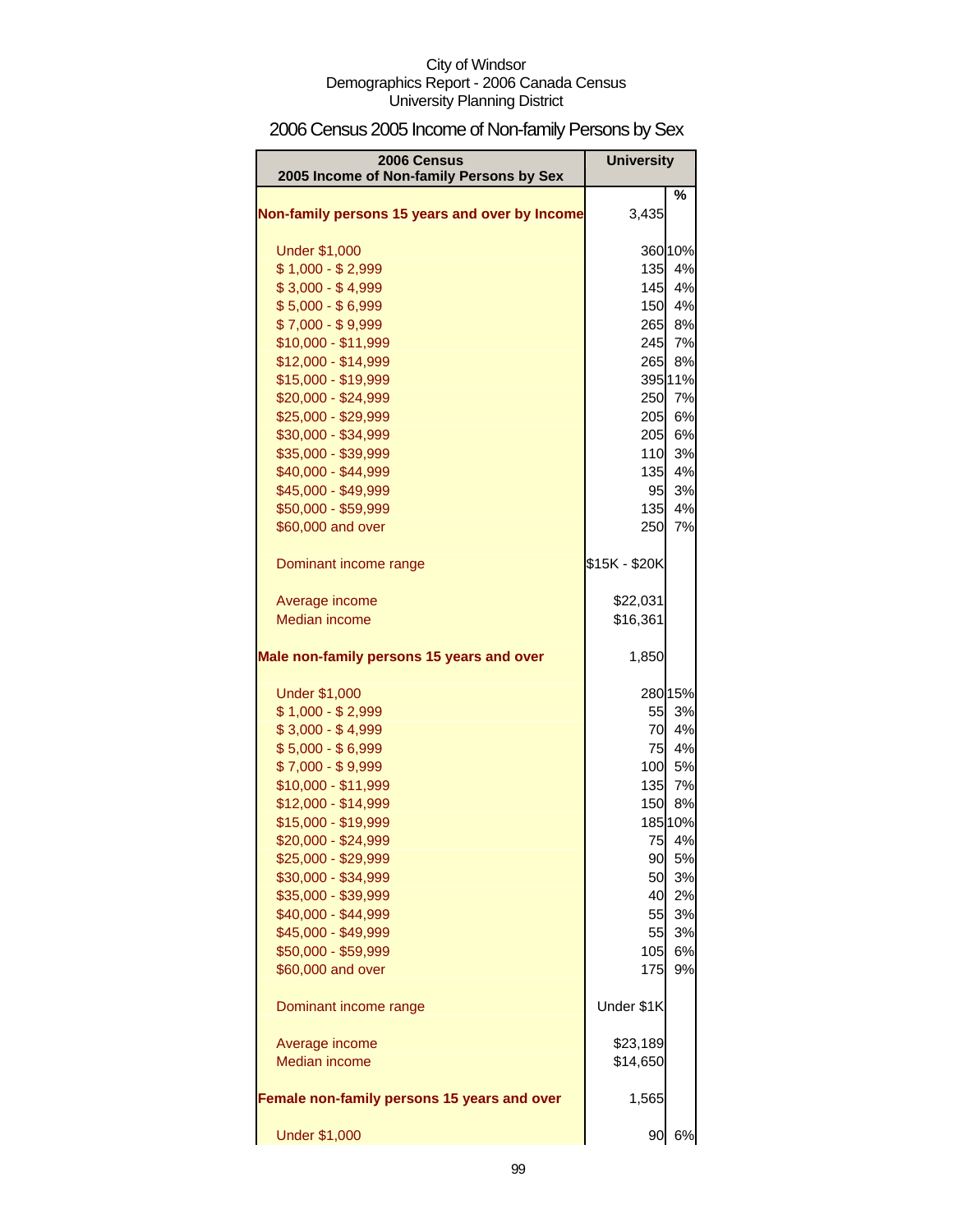| 2006 Census                              | <b>University</b> |         |
|------------------------------------------|-------------------|---------|
| 2005 Income of Non-family Persons by Sex |                   |         |
|                                          |                   | ℅       |
| \$1,000 - \$2,999                        | 90                | 6%      |
| $$3,000 - $4,999$                        | 35                | 2%      |
| $$5,000 - $6,999$                        | 55                | 4%      |
| $$7,000 - $9,999$                        |                   | 155 10% |
| \$10,000 - \$11,999                      | 110               | 7%      |
| \$12,000 - \$14,999                      | <b>115</b>        | 7%      |
| \$15,000 - \$19,999                      |                   | 235 15% |
| \$20,000 - \$24,999                      |                   | 180 12% |
| \$25,000 - \$29,999                      | <b>100</b>        | 6%      |
| \$30,000 - \$34,999                      | <b>120</b>        | 8%      |
| \$35,000 - \$39,999                      | 65                | 4%      |
| \$40,000 - \$44,999                      | 50                | 3%      |
| \$45,000 - \$49,999                      | 30                | 2%      |
| \$50,000 - \$59,999                      | 50                | 3%      |
| \$60,000 and over                        | 65                | 4%      |
|                                          |                   |         |
| Dominant income range                    | \$15K - \$20K     |         |
|                                          |                   |         |
| Median income                            | \$17,606          |         |
| Average income                           | \$19,905          |         |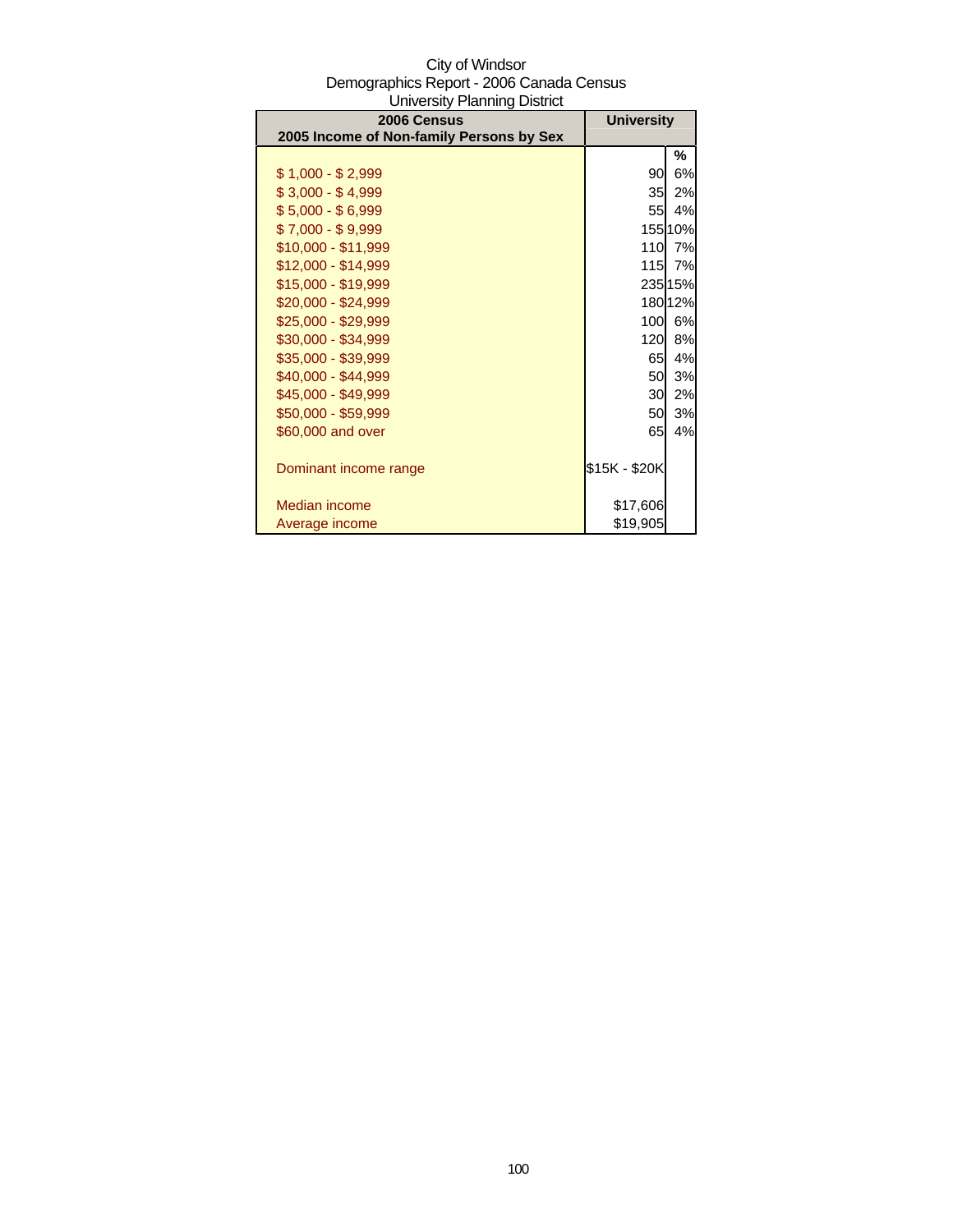| 2006 Census<br>2005 After-Tax Income of Non-family Persons by Sex | <b>University</b> |          |
|-------------------------------------------------------------------|-------------------|----------|
| Non-family persons 15 years and over by after-tax income          | 3,445             | $\%$     |
|                                                                   |                   |          |
| <b>Under \$1,000</b>                                              |                   | 355 10%  |
| $$1,000 - $2,999$                                                 | 150               | 4%       |
| $$3,000 - $4,999$                                                 | 135               | 4%       |
| $$5,000 - $6,999$                                                 | 170               | 5%       |
| $$7,000 - $9,999$                                                 | 280               | 8%       |
| \$10,000 - \$11,999                                               | 270               | 8%       |
| \$12,000 - \$14,999                                               | 285               | 8%       |
| \$15,000 - \$19,999                                               |                   | 445 13%  |
| \$20,000 - \$24,999                                               | 250               | 7%       |
| \$25,000 - \$29,999                                               | 290               | 8%       |
| \$30,000 - \$34,999                                               | 160               | 5%       |
| \$35,000 - \$39,999<br>\$40,000 - \$44,999                        | 145<br>115        | 4%<br>3% |
| \$45,000 - \$49,999                                               | 50                | 1%       |
| \$50,000 and over                                                 | 205               | 6%       |
|                                                                   |                   |          |
| Dominant income range                                             | \$15K - \$20K     |          |
| Median income                                                     | \$15,084          |          |
| Average income                                                    | \$19,266          |          |
|                                                                   |                   |          |
| Male non-family persons 15 years and over by after-tax income     | 1,870             |          |
| <b>Under \$1,000</b>                                              |                   | 265 14%  |
| $$1,000 - $2,999$                                                 | 35                | 2%       |
| $$3,000 - $4,999$                                                 | 80                | 4%       |
| $$5,000 - $6,999$                                                 | 100               | 5%       |
| $$7,000 - $9,999$                                                 | 130               | 7%       |
| \$10,000 - \$11,999                                               | 135               | 7%       |
| \$12,000 - \$14,999                                               | 160               | 9%       |
| \$15,000 - \$19,999                                               | 140               | 7%       |
| \$20,000 - \$24,999                                               | 100               | 5%       |
| \$25,000 - \$29,999                                               | 160               | 9%       |
| \$30,000 - \$34,999                                               | 45                | 2%       |
| \$35,000 - \$39,999                                               | 100               | 5%       |
| \$40,000 - \$44,999                                               | 80                | 4%       |
| \$45,000 - \$49,999                                               | 30                | 2%       |
| \$50,000 and over                                                 | 115               | 6%       |
| Dominant income range                                             | Under \$1K        |          |
| <b>Median income</b>                                              | \$13,734          |          |
| Average income                                                    | \$19,928          |          |
| Female non-family persons 15 years and over by after-tax income   | 1,595             |          |
|                                                                   |                   |          |
| <b>Under \$1,000</b>                                              | 75                | 4%       |
| $$1,000 - $2,999$                                                 | 90                | 5%       |
| $$3,000 - $4,999$                                                 | 45                | 2%       |

# 2006 Census 2005 After-Tax Income of Non-family Persons by Sex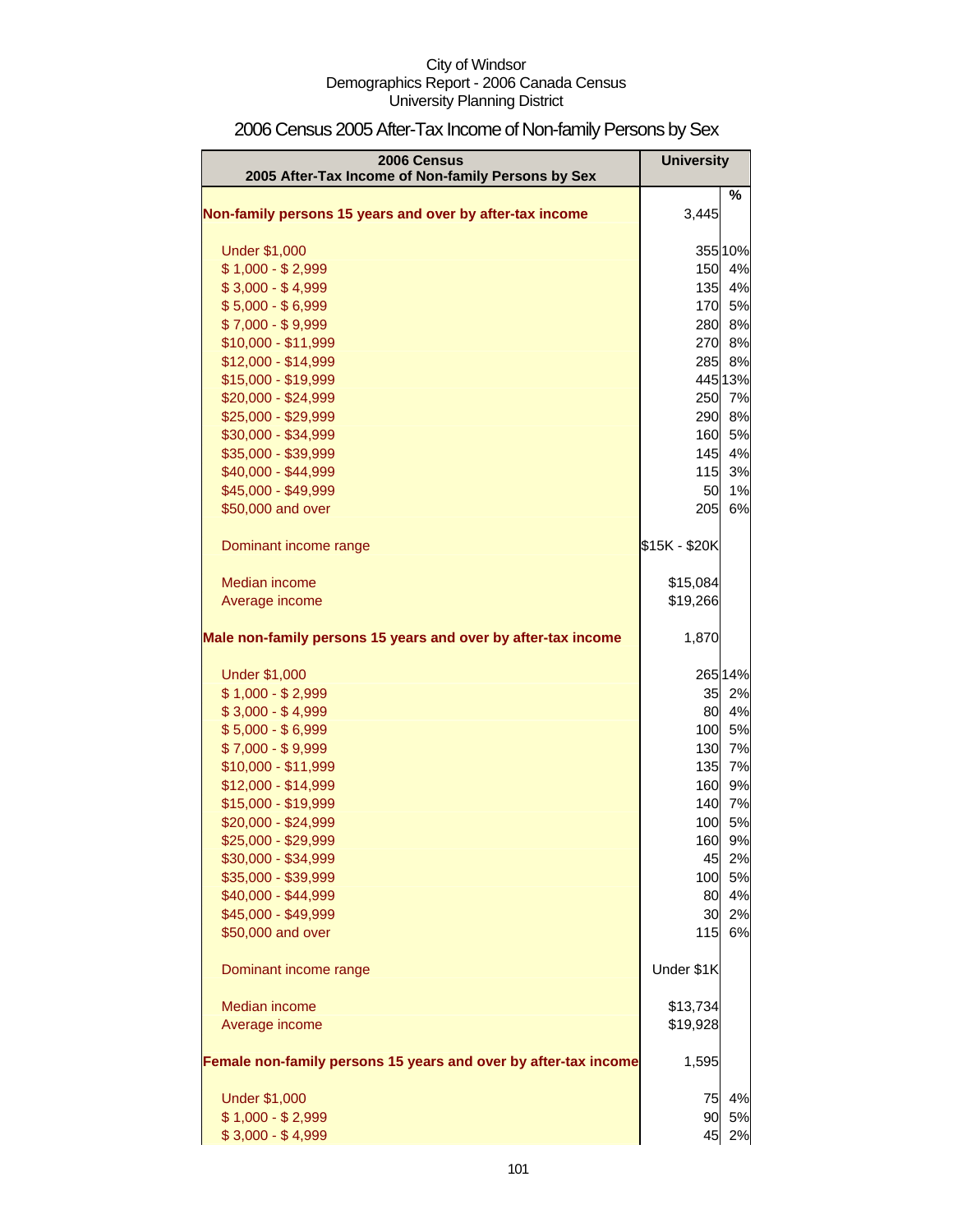| 2006 Census                                        | <b>University</b> |           |
|----------------------------------------------------|-------------------|-----------|
| 2005 After-Tax Income of Non-family Persons by Sex |                   |           |
|                                                    |                   | ℅         |
| $$5,000 - $6,999$                                  | 65                | 3%        |
| $$7,000 - $9,999$                                  |                   | 190 10%   |
| $$10,000 - $11,999$                                | 145I              | 8%        |
| $$12,000 - $14,999$                                | 145I              | 8%        |
| \$15,000 - \$19,999                                |                   | 325 17%   |
| $$20,000 - $24,999$                                | 160 <b>I</b>      | 9%        |
| \$25,000 - \$29,999                                | <b>150</b>        | <b>8%</b> |
| \$30,000 - \$34,999                                | 95                | <b>5%</b> |
| \$35,000 - \$39,999                                | 40                | 2%        |
| \$40,000 - \$44,999                                | 40                | 2%        |
| \$45,000 - \$49,999                                | 30                | 2%        |
| \$50,000 and over                                  | 55                | 3%        |
|                                                    |                   |           |
| Dominant income range                              | \$15K - \$20K     |           |
|                                                    |                   |           |
| Median income                                      | \$16,077          |           |
| Average income                                     | \$17,968          |           |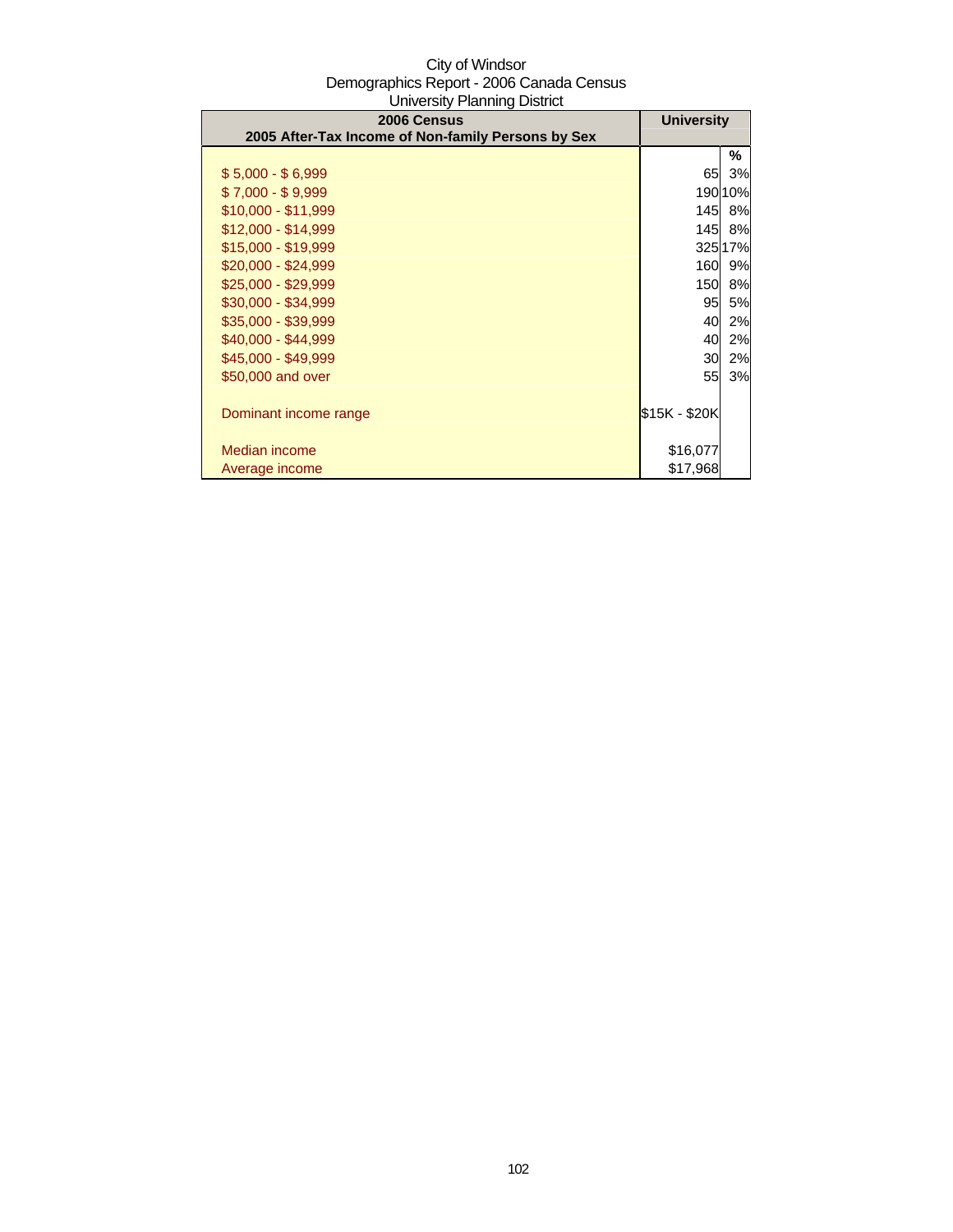### 2006 Census 2005 Income: Sources

| 2006 Census<br>2005 Income: Sources                                                          | <b>University</b> |
|----------------------------------------------------------------------------------------------|-------------------|
| <b>Composition of family income for all families</b>                                         |                   |
| <b>Employment income</b>                                                                     | 69.7%             |
| Government transfer payments                                                                 | 19.7%             |
| Other                                                                                        | 10.6%             |
|                                                                                              |                   |
| <b>Composition of family income for all couple families</b>                                  |                   |
| <b>Employment income</b>                                                                     | 73.5%             |
| Government transfer payments                                                                 | 17.7%             |
| Other                                                                                        | 8.3%              |
|                                                                                              |                   |
|                                                                                              |                   |
| <b>Composition of family income for male lone-parent families</b>                            |                   |
| <b>Employment income</b>                                                                     | 0.0%              |
| Government transfer payments                                                                 | 0.0%              |
| <b>Other</b>                                                                                 | 0.0%              |
|                                                                                              |                   |
| Composition of family income for all female lone-parent families<br><b>Employment income</b> | 21.3%             |
| Government transfer payments                                                                 | 32.3%             |
| Other                                                                                        | 18.2%             |
|                                                                                              |                   |
|                                                                                              |                   |
| Composition of income for persons 15 years and over not in a family                          |                   |
| <b>Employment income</b>                                                                     | 65.6%             |
| Government transfer payments                                                                 | 20.3%             |
| Other                                                                                        | 13.9%             |
|                                                                                              |                   |
| Composition of income for males 15 years and over not in a family                            |                   |
| <b>Employment income</b>                                                                     | 67.6%             |
| Government transfer payments                                                                 | 15.5%             |
| Other                                                                                        | 8.7%              |
|                                                                                              |                   |
| Composition of income for females 15 years and over not in a family                          |                   |
| <b>Employment income</b>                                                                     | 49.3%             |
| Government transfer payments                                                                 | 27.1%             |
| Other                                                                                        | 18.5%             |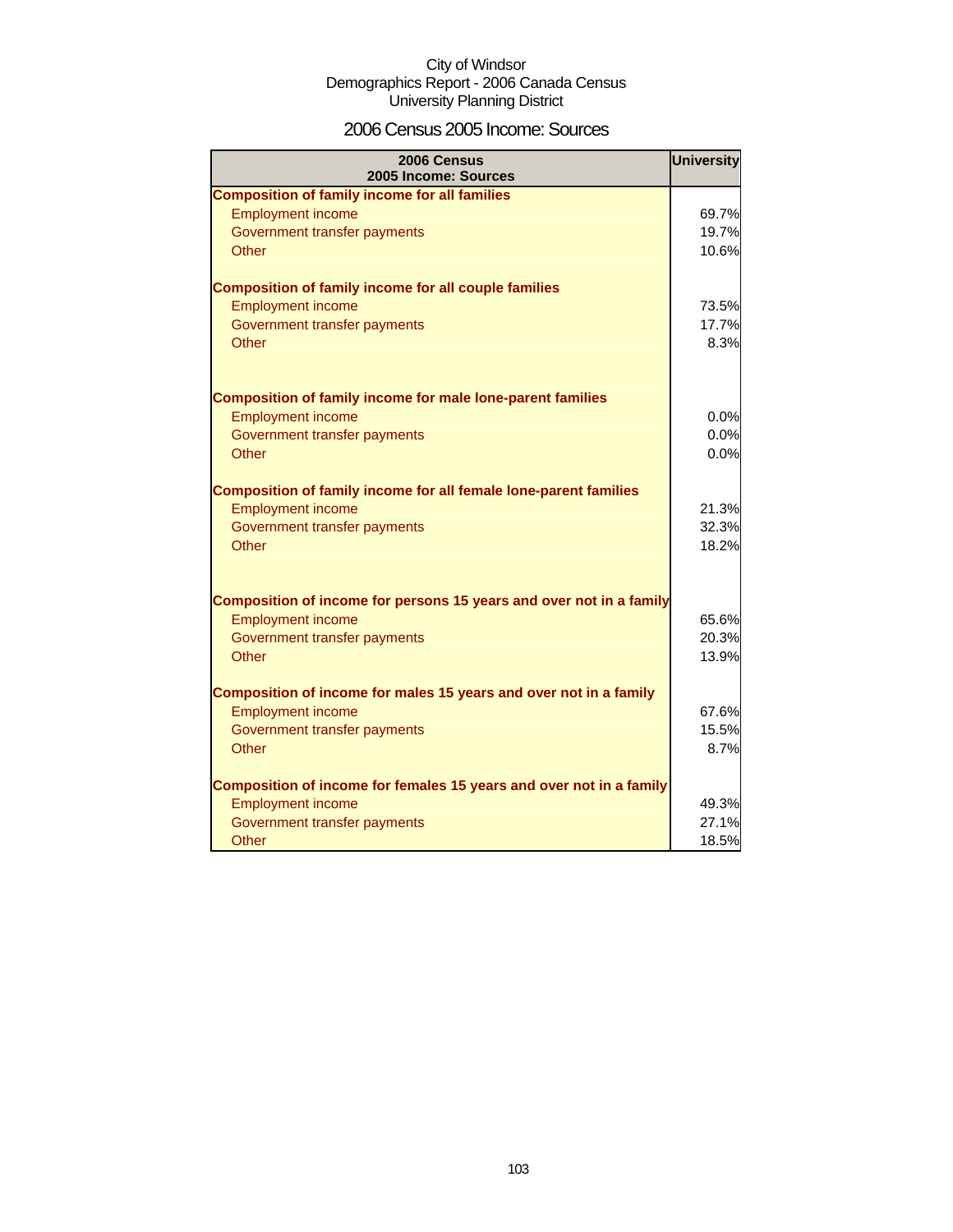# 2006 Census 2005 Income by Family Type

| 2006 Census<br>2005 Income by Family Type                               | <b>University</b>                                            |         |
|-------------------------------------------------------------------------|--------------------------------------------------------------|---------|
| <b>Total Families with Income by Family Type</b>                        | 2,910                                                        | %       |
| <b>Couple families</b>                                                  | 2,000 69%                                                    |         |
| Male lone-parent families<br>Female lone-parent families                |                                                              | 605 21% |
| <b>Average Income by Family Type</b>                                    |                                                              |         |
| All census families<br>Couple                                           | \$52,408<br>\$58,079                                         |         |
| Male lone-parent<br>Female lone-parent                                  | \$33,998                                                     |         |
| <b>Median Income by Family Type</b>                                     |                                                              |         |
| All census families<br>Couple<br>Male lone-parent<br>Female lone-parent | Non-Additive<br>Non-Additive<br>Non-Additive<br>Non-Additive |         |
| <b>After-tax Average Income by Family Type</b>                          |                                                              |         |
| All census families<br>Couple<br>Male lone-parent                       | \$46,098<br>\$50,905                                         |         |
| Female lone-parent                                                      | \$30,644                                                     |         |
| <b>After-tax Median Income by Family Type</b>                           |                                                              |         |
| All census families<br>Couple<br>Male lone-parent<br>Female lone-parent | Non-Additive<br>Non-Additive<br>Non-Additive<br>Non-Additive |         |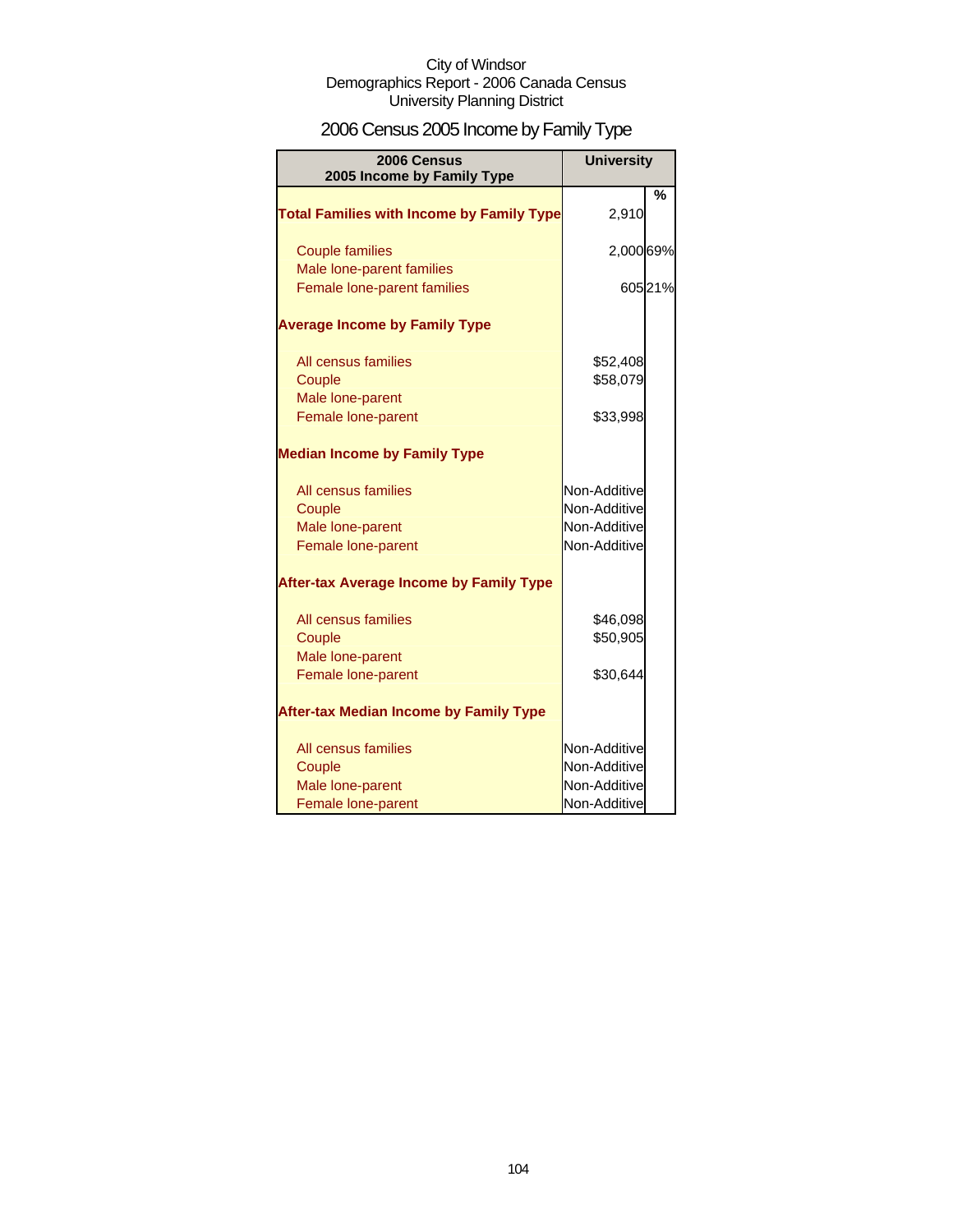### 2006 Census Prevalence of Low Income

| <b>2006 Census</b>                                                  | <b>University</b>     |             |
|---------------------------------------------------------------------|-----------------------|-------------|
| <b>Prevalence of Low Income</b>                                     |                       |             |
|                                                                     |                       | %           |
| Total families by prevalence of low income<br>Low income before tax | 2,900<br>Non-Additive |             |
|                                                                     |                       |             |
| Low income after tax                                                | Non-Additive          |             |
| <b>Couple families</b>                                              |                       | 2,005 69.1% |
| Low income before tax                                               | Non-Additive          |             |
| Low income after tax                                                | Non-Additive          |             |
| Male lone-parent families                                           | 105                   | 3.6%        |
| Low income before tax                                               | Non-Additive          |             |
| Low income after tax                                                | Non-Additive          |             |
|                                                                     |                       |             |
| Female lone-parent families                                         |                       | 655 22.6%   |
| Low income before tax                                               | Non-Additive          |             |
| Low income after tax                                                | Non-Additive          |             |
| Non-family persons 15 years and over by prevalence of low income    | 3,440                 |             |
| Low income before tax                                               | Non-Additive          |             |
| Low income after tax                                                | Non-Additive          |             |
| Male non-family persons 15 years and over                           |                       | 1,87054.4%  |
| Low income before tax                                               | Non-Additive          |             |
| Low income after tax                                                | Non-Additive          |             |
|                                                                     |                       |             |
| Female non-family persons 15 years and over                         |                       | 1,570 45.6% |
| Low income before tax                                               | Non-Additive          |             |
| Low income after tax                                                | Non-Additive          |             |
| Population in private households by prevalence of low income        | 11,855                |             |
| Low income before tax                                               | Non-Additive          |             |
| Low income after tax                                                | Non-Additive          |             |
|                                                                     |                       |             |
| Children under 6 years of age                                       | 705I                  | 5.9%        |
| Low income before tax                                               | Non-Additive          |             |
| Low income after tax                                                | Non-Additive          |             |
| Persons 65 years of age and over                                    |                       | 1,525 12.9% |
| Low income before tax                                               | Non-Additive          |             |
| Low income after tax                                                | Non-Additive          |             |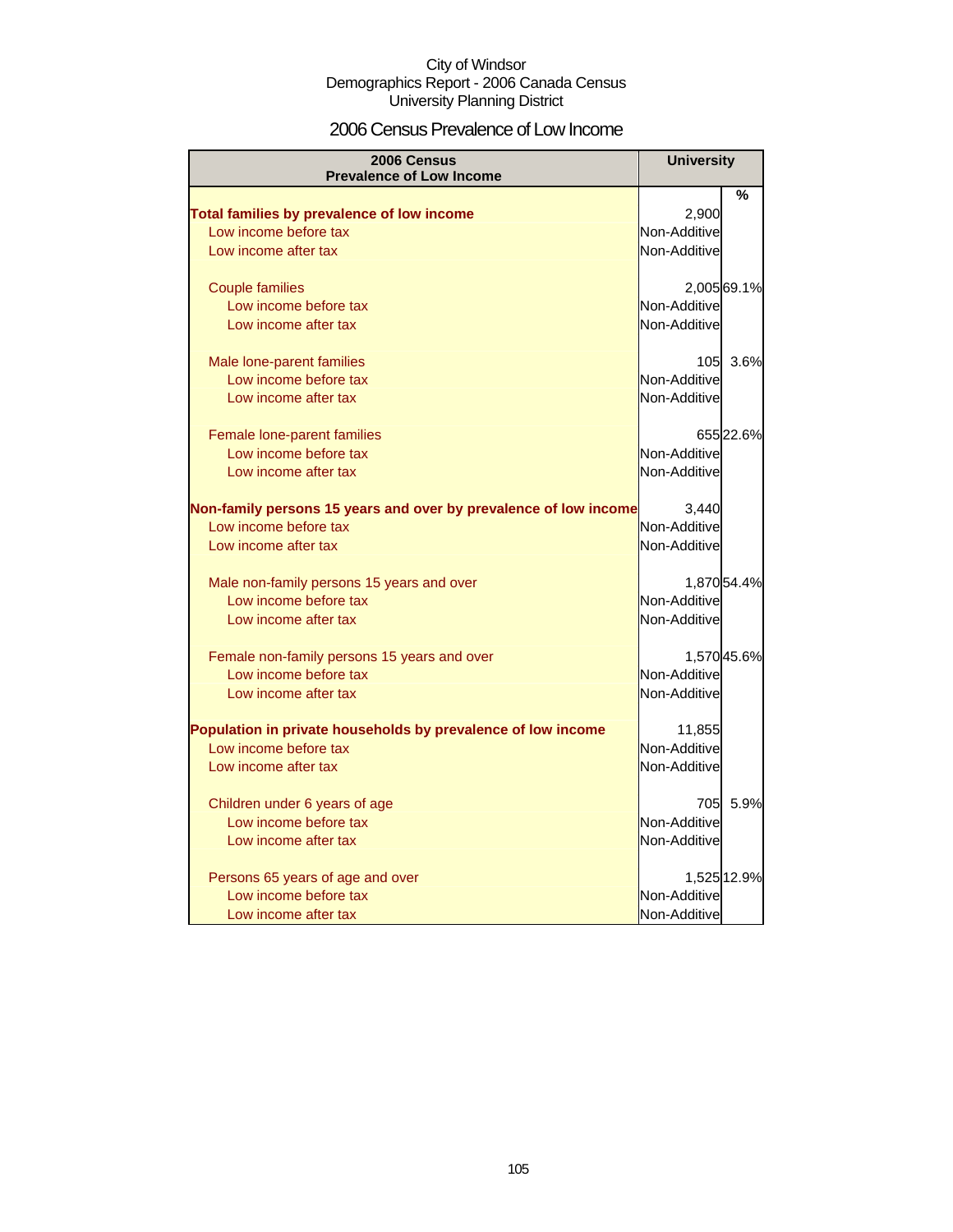### 2006 Census 2005 Household Income

| 2006 Census<br>2005 Household Income | <b>University</b> |         |
|--------------------------------------|-------------------|---------|
|                                      |                   | %       |
| <b>Private households by income</b>  | 5,515             |         |
| <b>Under \$10,000</b>                |                   | 630 11% |
| \$10,000 - \$19,999                  | 1,045 19%         |         |
| \$20,000 - \$29,999                  |                   | 675 12% |
| \$30,000 - \$39,999                  |                   | 730 13% |
| \$40,000 - \$49,999                  |                   | 66012%  |
| \$50,000 - \$59,999                  |                   | 475 9%  |
| \$60,000 - \$69,999                  |                   | 335 6%  |
| \$70,000 - \$79,999                  | 315               | 6%      |
| \$80,000 - \$89,999                  | 190               | 3%      |
| \$90,000 - \$99,999                  | 145               | 3%      |
| \$100,000 and over                   | 225               | 4%      |
| Dominant income range                | \$10K - \$20K     |         |
| Median household income              | \$34,966          |         |
| Average household income             | \$41,298          |         |
| One person households by income      | 2,180             |         |
| <b>Under \$10,000</b>                |                   | 420 19% |
| \$10,000 - \$19,999                  |                   | 640 29% |
| \$20,000 - \$29,999                  |                   | 280 13% |
| \$30,000 - \$39,999                  |                   | 290 13% |
| \$40,000 - \$49,999                  | 200               | 9%      |
| \$50,000 - \$59,999                  | 120               | 6%      |
| \$60,000 - \$69,999                  | 55                | 3%      |
| \$70,000 - \$79,999                  | 105               | 5%      |
| \$80,000 - \$89,999                  | 20                | 1%      |
| \$90,000 - \$99,999                  | 0                 | 0%      |
| \$100,000 and over                   | 10 <sup>1</sup>   | 0%      |
| Dominant income range                | \$10K - \$20K     |         |
| Median household income              | \$20,357          |         |
| Average household income             | \$27,886          |         |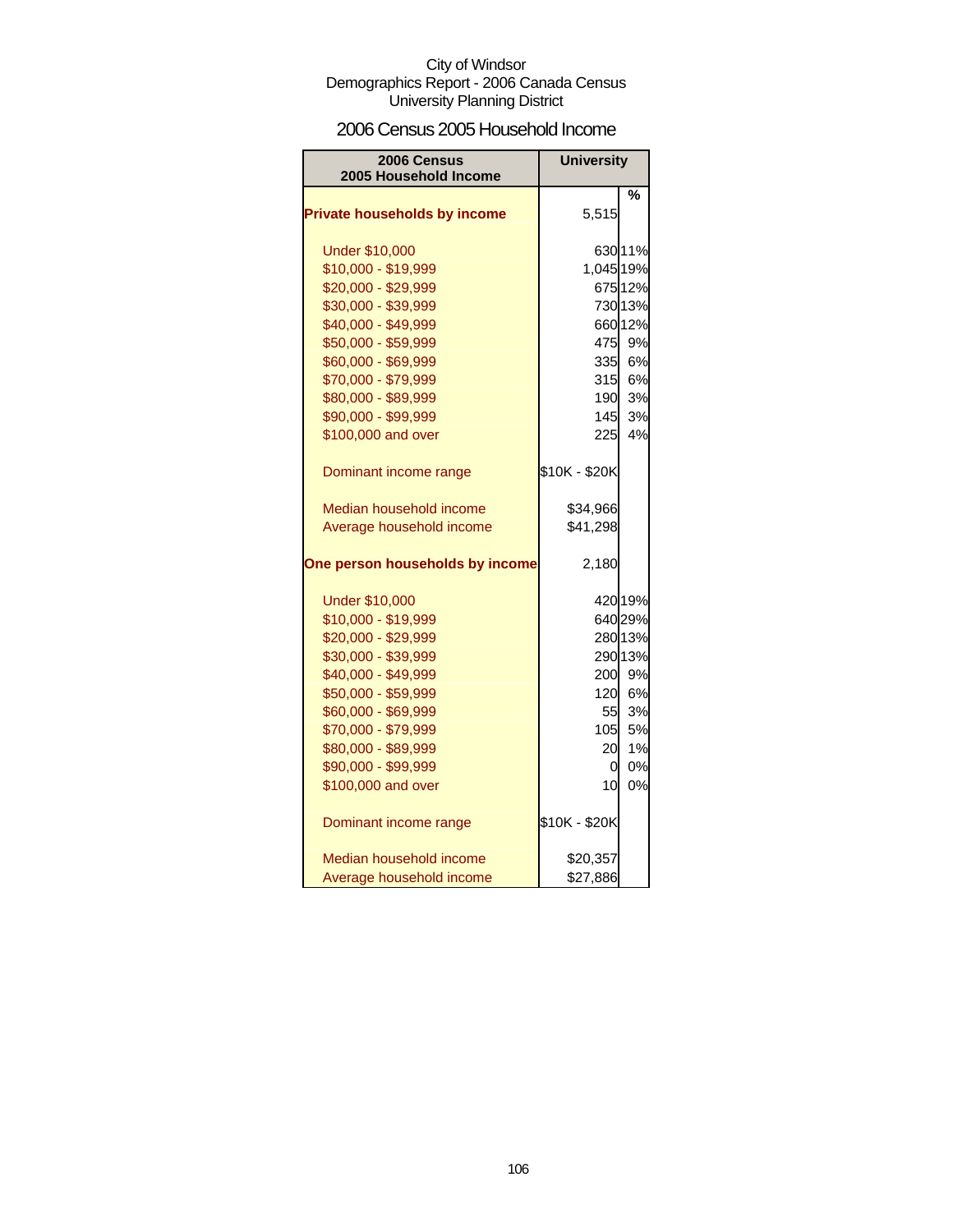### 2006 Census 2005 After-Tax Household Income

| 2006 Census<br>2005 After-Tax Household Income | <b>University</b> |         |
|------------------------------------------------|-------------------|---------|
|                                                |                   | %       |
| Private households by after-tax income         | 5,510             |         |
| <b>Under \$10,000</b>                          |                   | 640 12% |
| \$10,000 - \$19,999                            | 1,075 20%         |         |
| \$20,000 - \$29,999                            |                   | 830 15% |
| \$30,000 - \$39,999                            |                   | 830 15% |
| \$40,000 - \$49,999                            |                   | 700 13% |
| \$50,000 - \$59,999                            |                   | 500 9%  |
| \$60,000 - \$69,999                            |                   | 360 7%  |
| \$70,000 - \$79,999                            | 155               | 3%      |
| \$80,000 - \$89,999                            | 120 <sup>°</sup>  | 2%      |
| \$90,000 - \$99,999                            | 70                | 1%      |
| \$100,000 and over                             | 110l              | 2%      |
| Dominant income range                          | \$10K - \$20K     |         |
| Median household income                        | \$31,807          |         |
| Average household income                       | \$36,310          |         |
| One person households by after-tax income      | 2,180             |         |
| <b>Under \$10,000</b>                          |                   | 390 18% |
| \$10,000 - \$19,999                            |                   | 66531%  |
| \$20,000 - \$29,999                            |                   | 405 19% |
| \$30,000 - \$39,999                            |                   | 285 13% |
| \$40,000 - \$49,999                            |                   | 215 10% |
| \$50,000 - \$59,999                            |                   | 65 3%   |
| \$60,000 - \$69,999                            |                   | 90 4%   |
| \$70,000 - \$79,999                            | 10 <sup>1</sup>   | 0%      |
| \$80,000 - \$89,999                            | $\overline{a}$    | 0%      |
| \$90,000 - \$99,999                            | 0I                | 0%      |
| \$100,000 and over                             | 10                | 0%      |
| Dominant income range                          | \$10K - \$20K     |         |
| Median household income                        | \$20,309          |         |
| Average household income                       | \$24,123          |         |